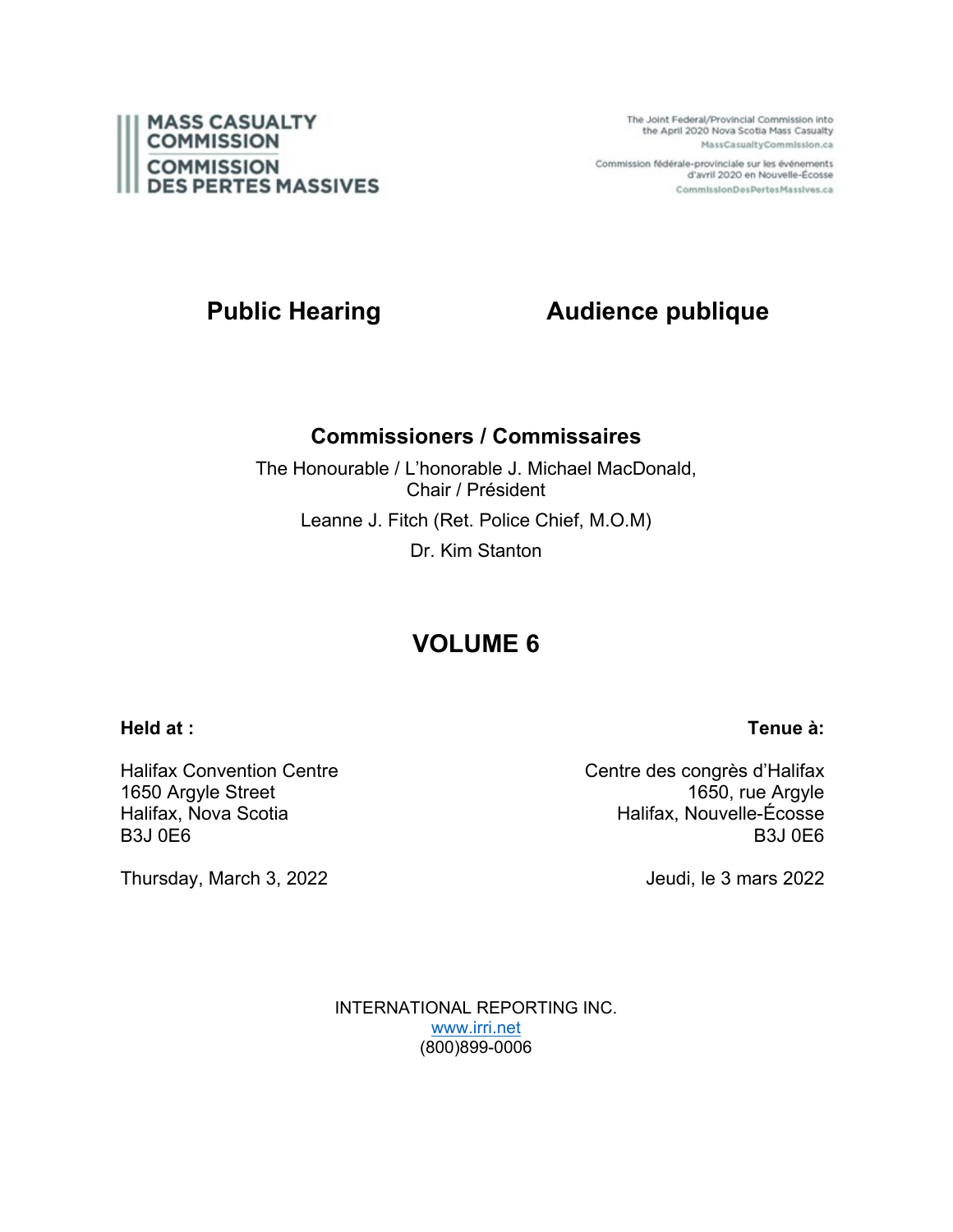### **II Appearances / Comparutions**

| Ms. Gillian Hnatiw  | Commission Counsel /<br>Conseillère de la commission        |
|---------------------|-------------------------------------------------------------|
| Ms. Emily Hill      | <b>Commission Counsel /</b><br>Conseillère de la commission |
| Ms. Nasha Nijhawan  | Counsel / Conseillère                                       |
| Mr. Robert Pineo    | Counsel / Conseiller                                        |
| Ms. Jane Lenehan    | Counsel / Conseillère                                       |
| Mr. Joshua Bryson   | Counsel / Conseiller                                        |
| Mr. Stephen Topshee | Counsel / Conseiller                                        |
| Ms. Tara Miller     | Counsel / Conseillère                                       |
| Mr. Michael Scott   | Counsel / Conseiller                                        |
| Ms. Lori Ward       | Counsel / Conseillère                                       |
| Mr. James Russell   | Counsel / Conseiller                                        |
| Ms. Megan Setphens  | Counsel / Conseillère                                       |
|                     |                                                             |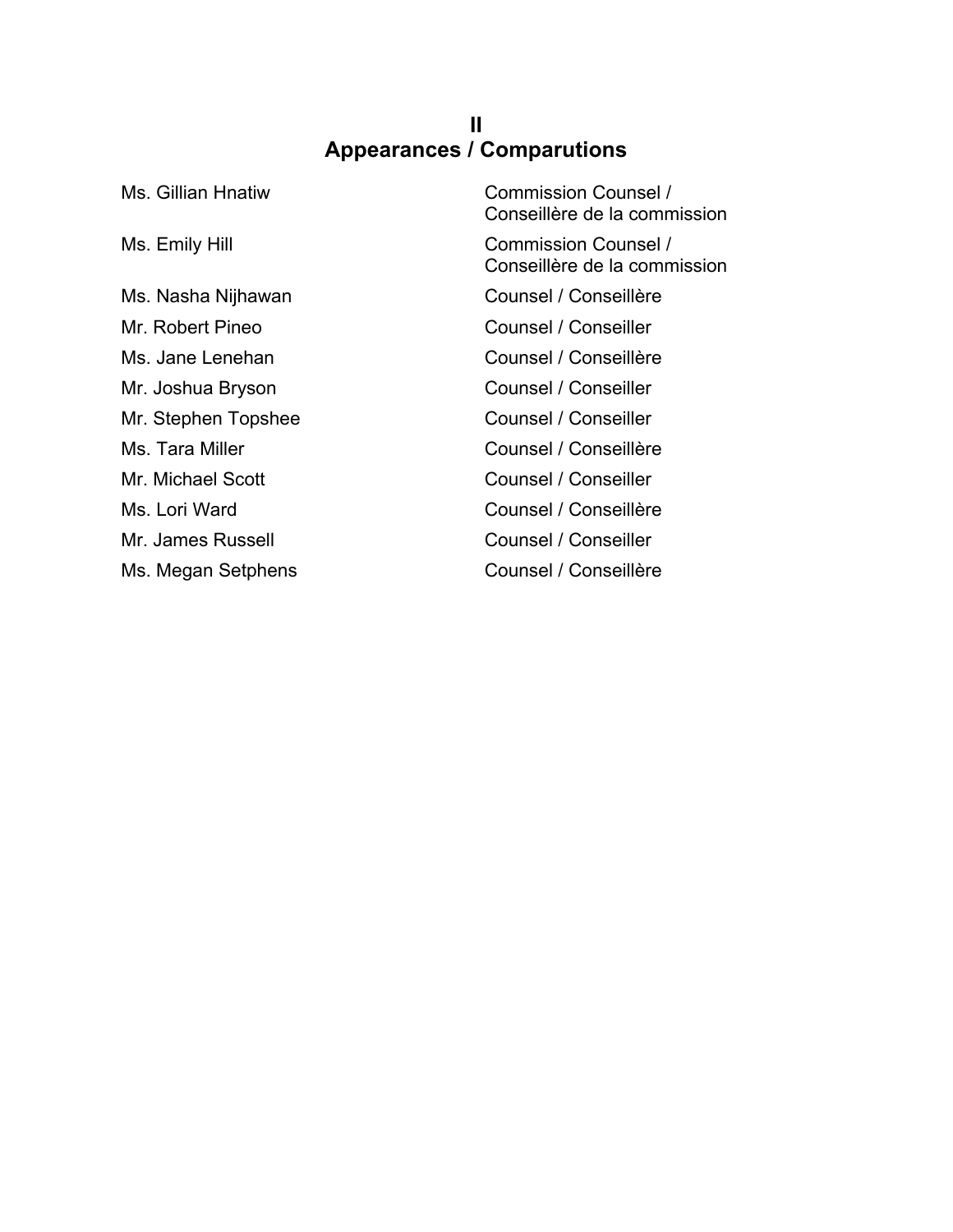| Ш                                     |  |
|---------------------------------------|--|
| Table of Content / Table des matières |  |

| Table of Content / Table des matières                 |             |
|-------------------------------------------------------|-------------|
|                                                       | <b>PAGE</b> |
| DR. NICHOLAS CARLETON, Affirmed                       | 6           |
| Examination on qualifications by Ms. Nasha Nijhawan   | 6           |
| Cross-Examination by Mr. Robert Pineo                 | 15          |
| Cross-Examination by Ms. Jane Lenehan                 | 23          |
| Cross-Examination by Mr. Joshua Bryson                | 27          |
| Submissions on qualifications by Ms. Nasha Nihjawan   | 29          |
| Submissions by Mr. Stephen Topshee                    | 40          |
| Submissions by Ms. Tara Miller                        | 44          |
| Decision on proposed expert by Commissioner MacDonald | 47          |
| Submissions By Mr. Michael Scott                      | 49          |
| Submissions by Mr. Joshua Bryson                      | 54          |
| Submissions by Ms. Lori Ward                          | 56          |
| Submissions by Ms. Nasha Nijhawan                     | 59          |
| Submissions by Mr. Michael Scott                      | 68          |
| Submissions by Mr. James Russell                      | 72          |
| Submissions by Ms. Tara Miller                        | 74          |
| Submissions by Ms. Megan Stephens                     | 78          |
| Submissions by Ms. Patricia MacPhee                   | 82          |
| Submissions by Ms. Nasha Nijhawan                     | 85          |
| Submissions by Mr. Joshua Bryson                      | 88          |
| Submissions by Ms. Lori Ward                          | 93          |
| Submissions by Ms. Nasha Nijhawan                     | 94          |
| Submissions by Mr. Michael Scott                      | 94          |
| Submissions by Ms. Patricia MacPhee                   | 95          |
| Submissions by Ms. Nasha Nijhawan                     | 96          |
| Submissions by Mr. Joshua Bryson                      | 97          |
| Submissions by Ms. Tara Miller                        | 99          |
| Submissions by Ms. Lori Ward                          | 99          |
| Submissions by Ms. Nasha Nijhawan                     | 100         |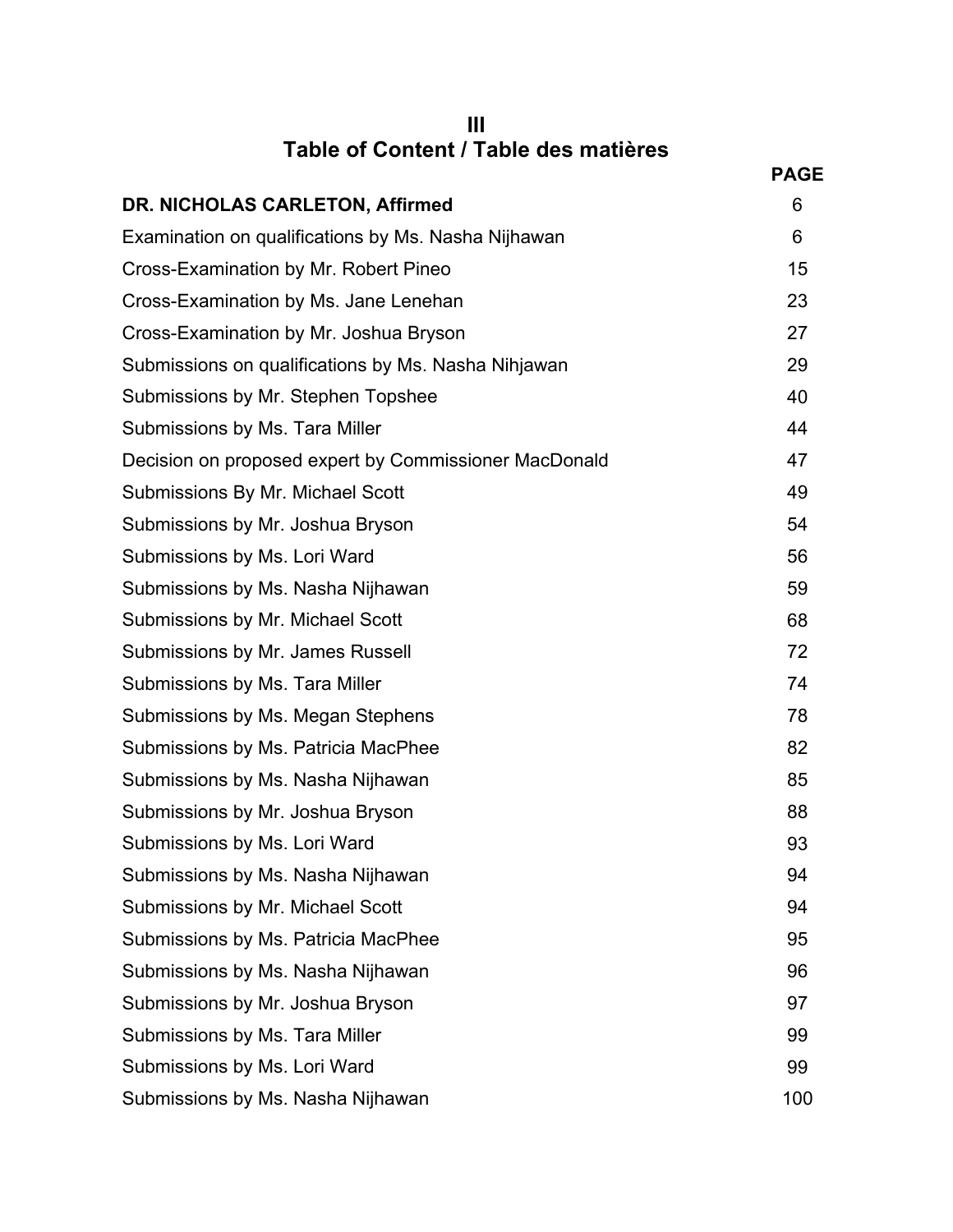# **IV Exhibit List / Liste des pièces**

| <b>No</b> | <b>DESCRIPTION</b>                                                          | <b>PAGE</b> |
|-----------|-----------------------------------------------------------------------------|-------------|
| 211       | CV of Dr. Nicholas Carleton                                                 | 6           |
| 212       | COMM51453; Sgt. Lilly's statement to the Mass<br><b>Casualty Commission</b> | 82          |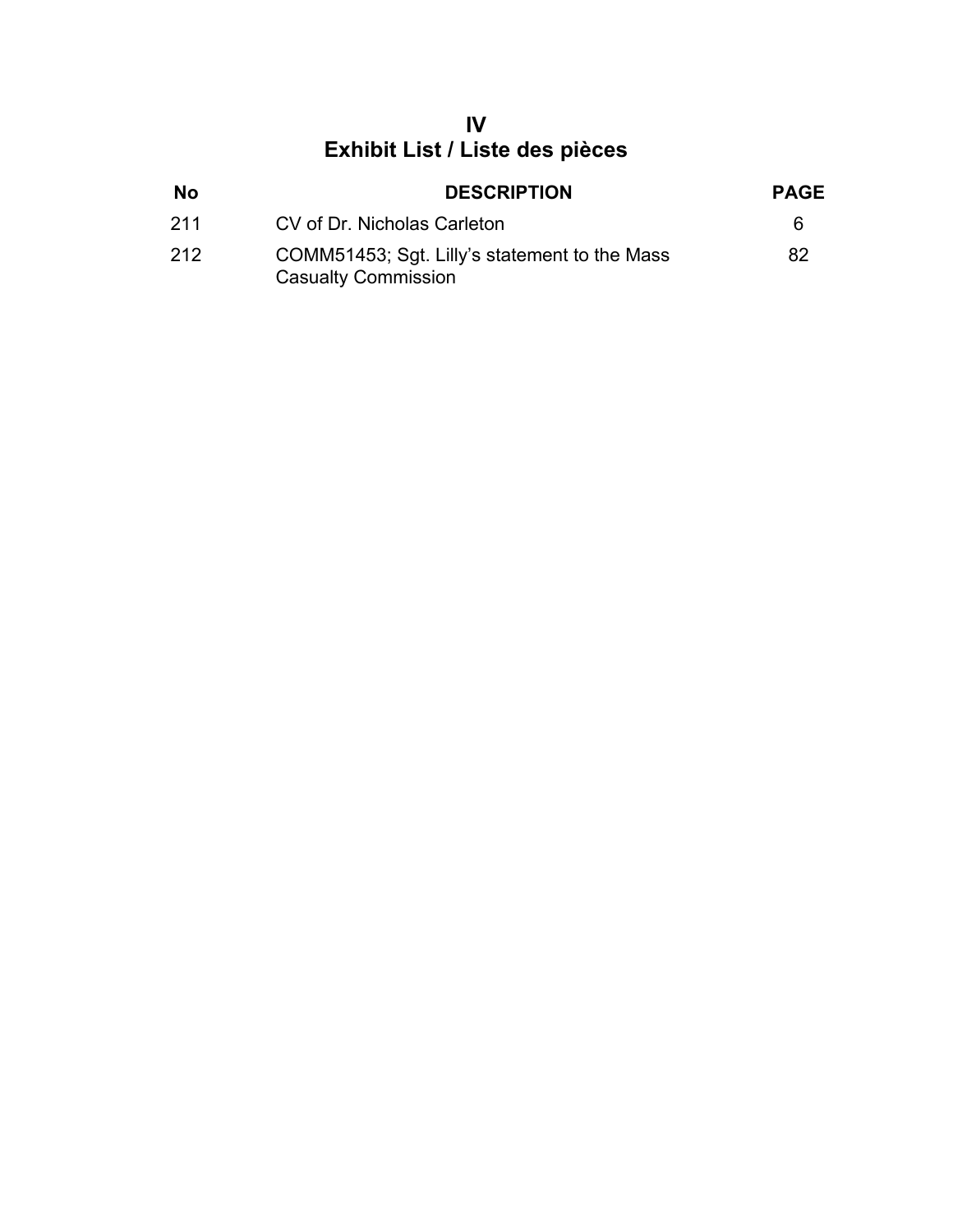Halifax, Nova Scotia --- Upon commencing on Thursday, March 3, 2022 at 9:36 a.m. **REGISTRAR DARLENE SUTHERLAND:** Good morning. The proceedings of the Mass Casualty Commission are now in session with Chief Commissioner Michael MacDonald, Commissioner Leanne Fitch and Commissioner Kim Stanton presiding. **COMMISSIONER MacDONALD:** Thank you so much. Hello and welcome. Bonjour et bienvenue. Good morning, everyone. We join you from Mi'gma'gi, the ancestral and unceded territory of the Mi'kmaq. And today, like every day of this inquiry, we begin by remembering those whose lives were taken or were harmed, their families and those affected by the April 2020 mass casualty in Nova Scotia. You will see on the screen the names of the lives taken, and I just wanted to share with Participants and the public that we had requests to have pictures of the loved ones prominently displayed on the screen, but it wasn't -- not everyone -- not all Participants though that was a good idea, so we thought we would at least put on the screen the names and, of course, if family members wish to take pictures in with them, by all means, we would wholeheartedly welcome that. So we will, every day now, display the names of those whose lives were taken. Yesterday we heard submissions from Participants, and hearing from Participants about their position on various issues before us is an integral part of the inquiry's iterative process and learning about what happened. It helps identify material gaps and points of difference and shapes which witnesses we will call and the questions we will ask them. The Participants are a broad, diverse group with divergent positions and perspectives. Our role is to hear from those different perspectives and weigh Participants' submissions according to our mandate.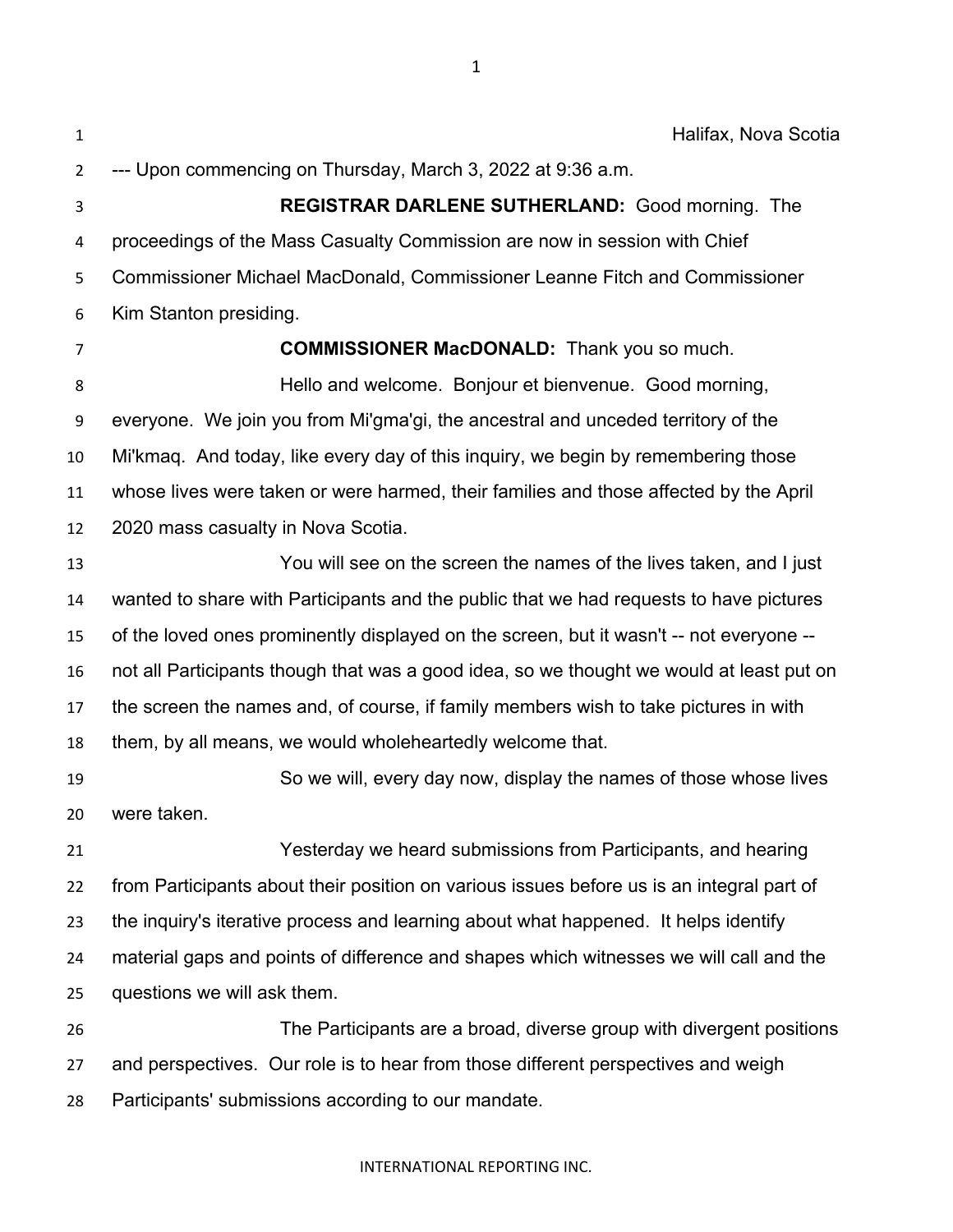So today we continue to work through submissions from Participants focused on potential witnesses, but we will begin today continuing the discussion about whether or not we should hear from an expert dealing with our decision as to which members of the National Police Federation ought to be called and form part of our public proceedings.

 I'd like to just take a minute for the public. The counsel are well versed in this, but just for the public to contextualize the proceedings this morning, I'll just offer this.

 Decision-makers like us, the three Commissioners here, we have to look at the evidence and use our common sense when making findings of facts. It's our opinion of the evidence, and no one else's, that counts. However, occasionally the facts are such that our common sense doesn't necessarily do the trick if the subject matter is complicated or would be difficult for us to understand. Sometimes we need help in assessing the evidence.

 That's where experts come in. They are an exception to the normal rule that we on our own must make our independent assessment of the evidence. Instead, experts can offer an opinion on what we should make of the evidence before us.

 So typical experts are doctors describing injuries or scientists describing complicated terms or any number of ways in which we may need help. But because this is an exceptional way for us to find facts, certain criteria must be met, and one of those criteria is that the expert who's being proposed to help us make our decision must be qualified. And that's the process we're going to engage in in a few minutes in terms of hearing from the proposed expert.

 And specifically relevant to this case is that the NPF has indicated to us that, in its view, we need help in determining whether or not members of the NPF should be called in oral proceedings. Specifically, the suggestion is that we need help in understanding how the experiences of these officers -- how their experience would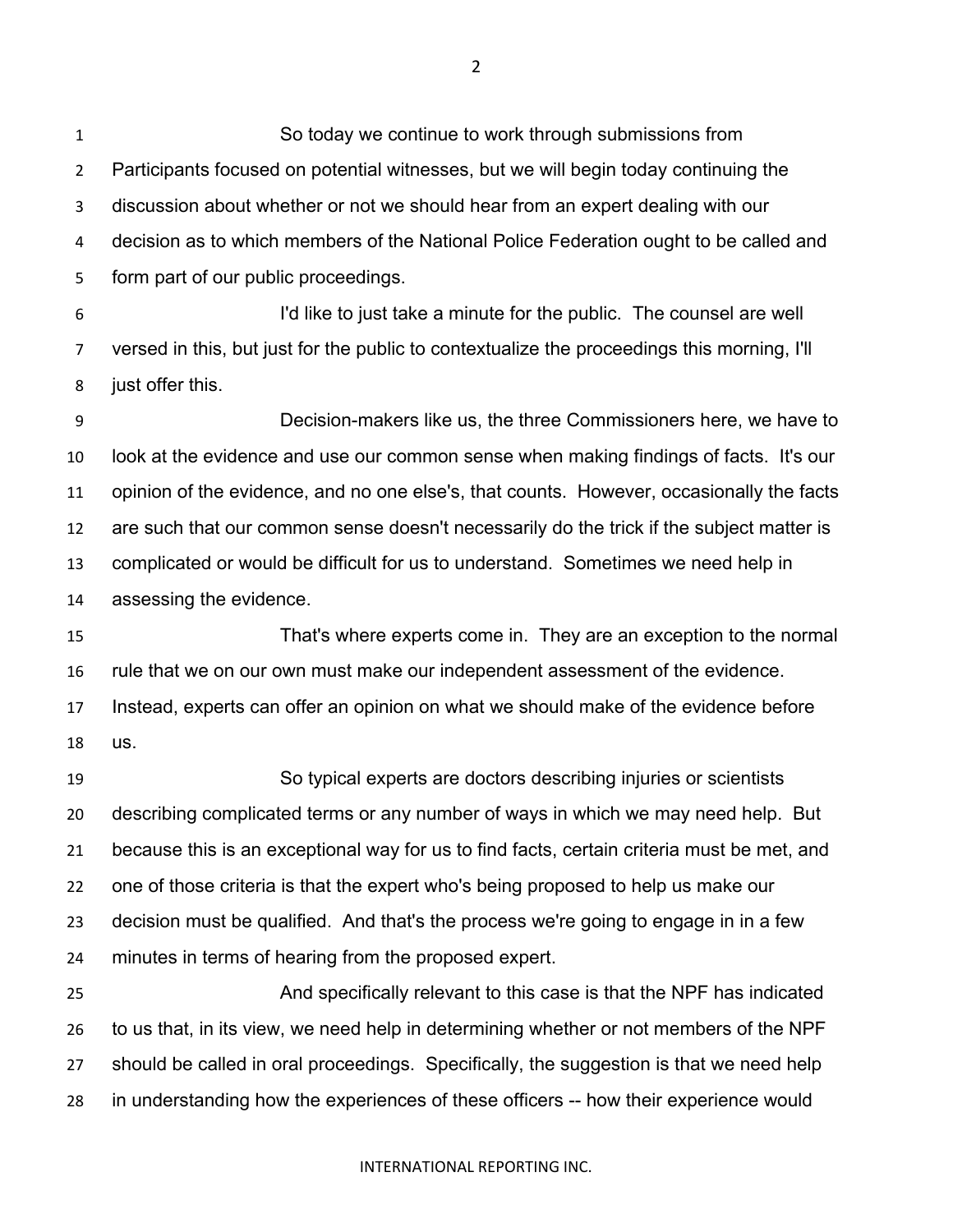have affected them and that -- and without that knowledge, we aren't fully -- we would 2 not be fully able to grasp the significance of -- the significance of calling them in oral proceedings.

 So that's the general context in terms of -- in terms of the proceedings today. We also want to, of course, remind everyone that we as a Commission have arranged for a number of experts ourselves on issues related to the mandate, and when we do, we ensure that we are satisfied that our experts from whom we have commissioned reports meet the standard for expert opinions. So the process today, we're going through this qualification discussion today because the proposed expert is coming from a Participant as opposed to us as a Commission. It's been suggested by a Participant, and so we must be satisfied in this forum whether or not the standard is met or whether or not we need the help that NPF suggests we do. So that's the context for members of the public and for counsel. **And Ms. Hnatiw, whenever you're ready.** And Ms. Hnatiw, whenever you're ready. **MS. GILLIAN HNATIW:** Yes, good morning, Commissioners. Today, as you know, we are scheduled to continue to hear from Counsel for Participants about the witnesses they believe must be called to fill material gaps in the Foundational Documents that lay out the events in Portapique as we understand them thus far. As we heard yesterday, counsel for the National Police Federation is seeking to introduce an expert report. As part of this motion's process, they seek to rely on this report as part of their response to requests from other counsel to call a number of NPF members to give testimony in person. I understand that counsel, Ms. Nijhawan, will also be asking you for leave to file some related affidavit material from a non-expert.

So -- but we are, as Commissioner MacDonald mentioned, going to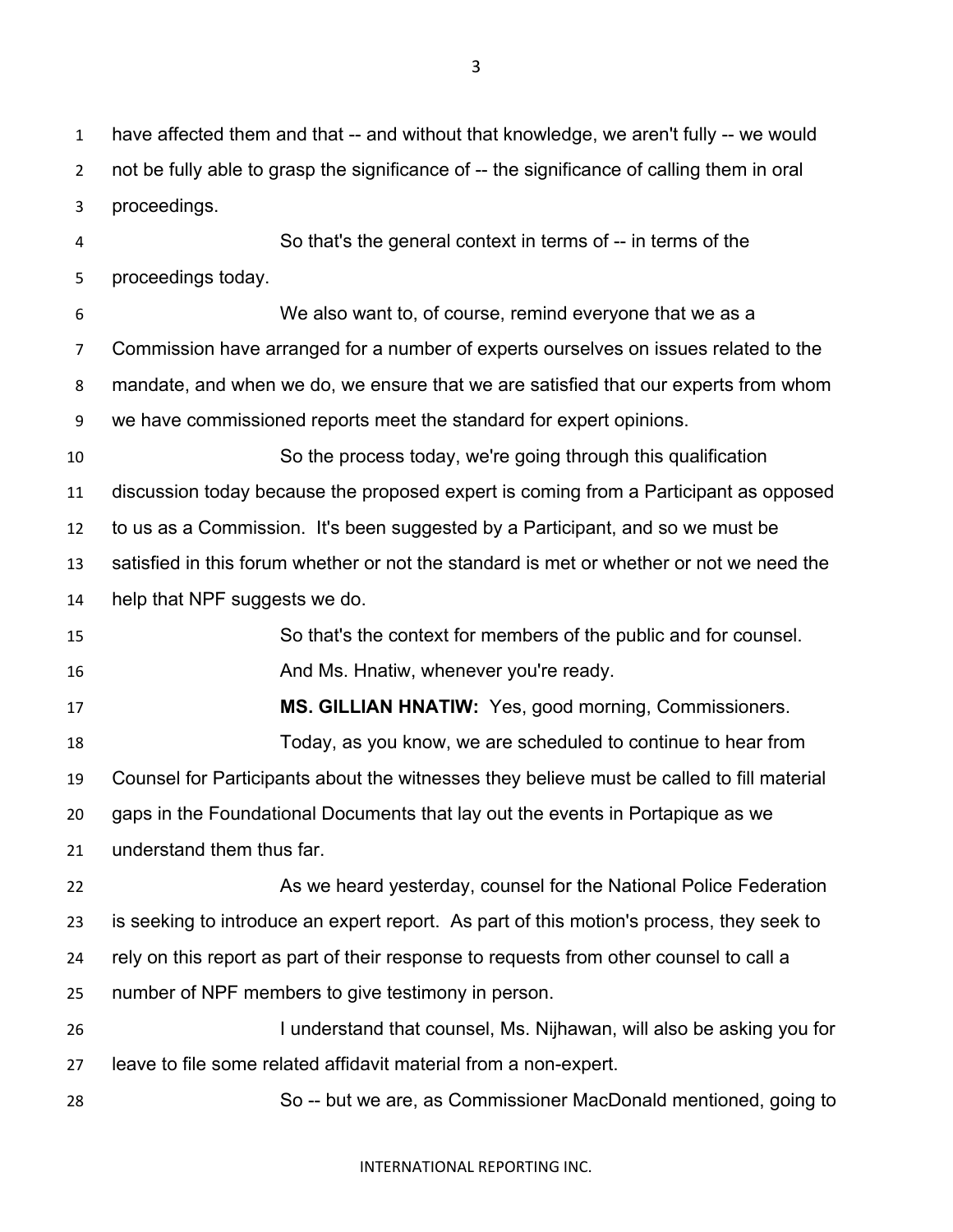start the day by addressing the threshold issue of whether you will even permit this expert's report to be introduced into evidence, so in plain language, whether or not the Commissioners will read it at all.

 We are only dealing with the issue of admissibility. We are not yet talking about the merits of what the expert has to say, whether you as Commissioners should accept the opinion in full or in part, but simply whether you should be permitted to read the report at all.

 As Commissioner MacDonald mentioned, as the Commission hearings move forward we will hear from a variety of experts on various topics that are related to the Commission's mandate. The Commission has already arranged to hear from a number of experts related to those issues. In those circumstances, the Commission has already had an opportunity to satisfy itself that those experts meet the legal standards and are qualified to provide the opinion that they have been retained to offer us. In this circumstance, because the expert is being proposed by our participant, we must first go through the process of satisfying ourselves that he is qualified to even offer the opinion in the first place, that it would be proper for you to receive the report at all. So that is what we are going to talk about this morning.

 If you do decide to receive the report, so that you then have an opportunity to read it, there will be future opportunity for participants to address you about whether or not you should accept or reject the opinion that's offered. So to be very clear, we're just talking about whether or not we're all going to read and discuss the opinion that's reflected in this report. Once we hear arguments about qualifications and admissibility, we will wait for your direction as to next steps for the day.

 So with that basis, we are going to start the morning by hearing from our proposed expert, who is Dr. Nicholas Carleton from the University of Regina. He is available to be questioned on his qualifications this morning and will appear via Zoom, I believe from Saskatchewan. We only have about an hour of Dr. Carleton's time this morning, and so we will be asking Ms. Nijhawan to walk him through his CV and his

####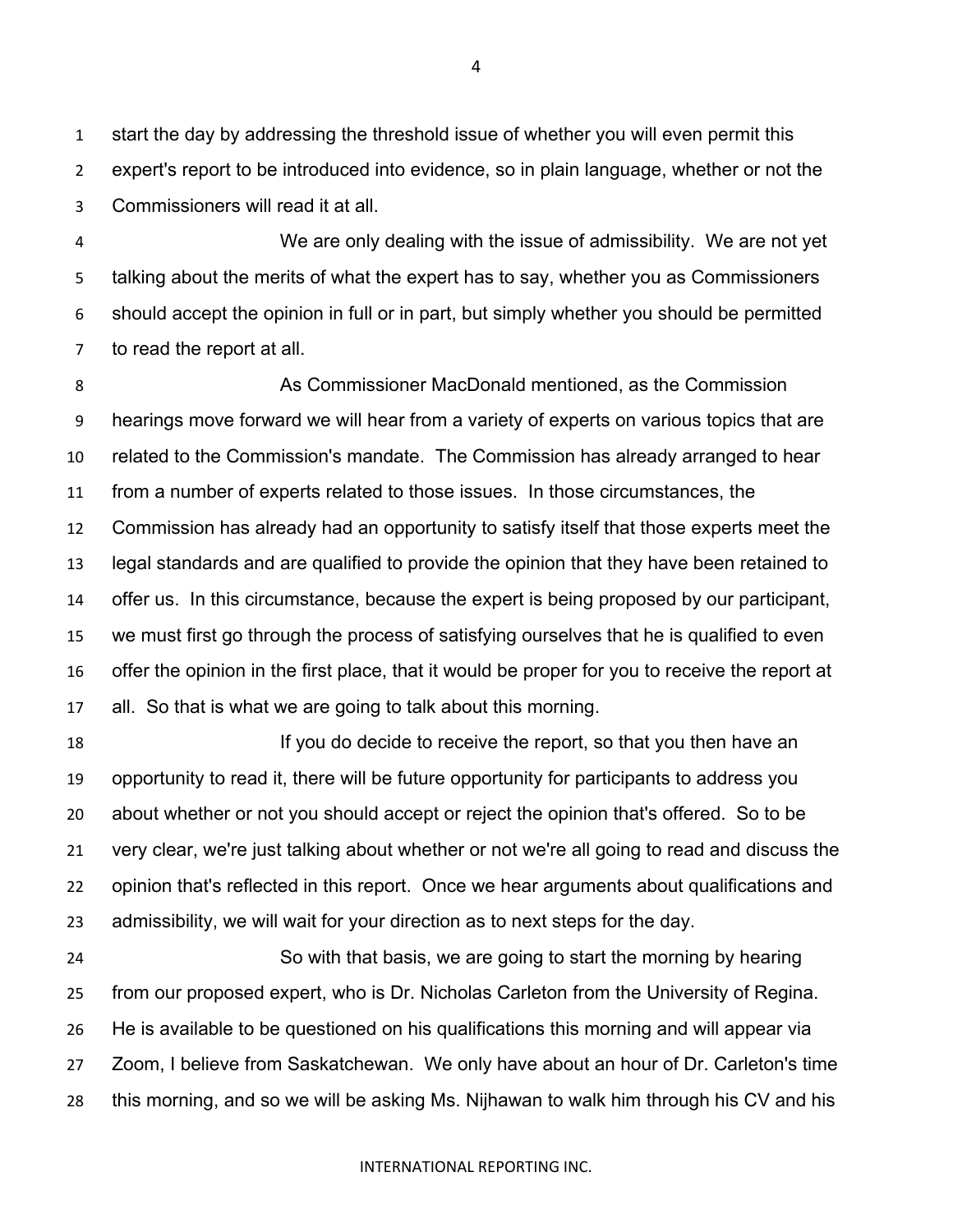qualifications, and then we will be offering counsel for other participants the opportunity to ask him questions about his qualifications. The witness will then be dismissed, at least for the time being, and we will invite Ms. Nijhawan to return and address you on the full question of admissibility, and then participant's counsel will have an opportunity to respond.

 I do not anticipate the Commission Counsel will be taking a position on Dr. Carleton's qualifications or on the necessity of his opinion. However, depending on how submissions unfold, we may offer you some comments on the applicable law, and in the event you decide to admit Dr. Carleton's report, I do anticipate that Commission Counsel will have more to say about the substance of the opinion that is offered.

 So with that, I invite Ms. Nijhawan for the National Police Federation to the podium, if that's acceptable, Commissioner MacDonald? **COMMISSIONER MacDONALD:** Yes, thank you so much.

**MS. GILLIAN HNATIW:** Okay.

 **MS. NASHA NIJHAWAN:** Good morning, Commissioners. I'll start with just a logistical issue for you. Thank you so much for making time in our schedule this morning to hear this application which is very important to my client. I understand that we have Dr. Nick Carleton available for examination by Zoom. And I understand that the Registrar has a copy of his CV, which I'll seek to have admitted as an exhibit for the purposes of this examination. I understand that you may or may not have yet a paper copy of that exhibit. I understand that there's some efforts being made to produce one for you, so in the interim, I'm not sure if it's possible to have it appear on the screen, or how we might work around it, but I'm sorry for that technical problem this morning.

 **COMMISSION MacDONALD:** That's fine. And we will admit it for that limited purposes that you say.

**MS. NASHA NIJHAWAN:** Thank you. And I'll just note for the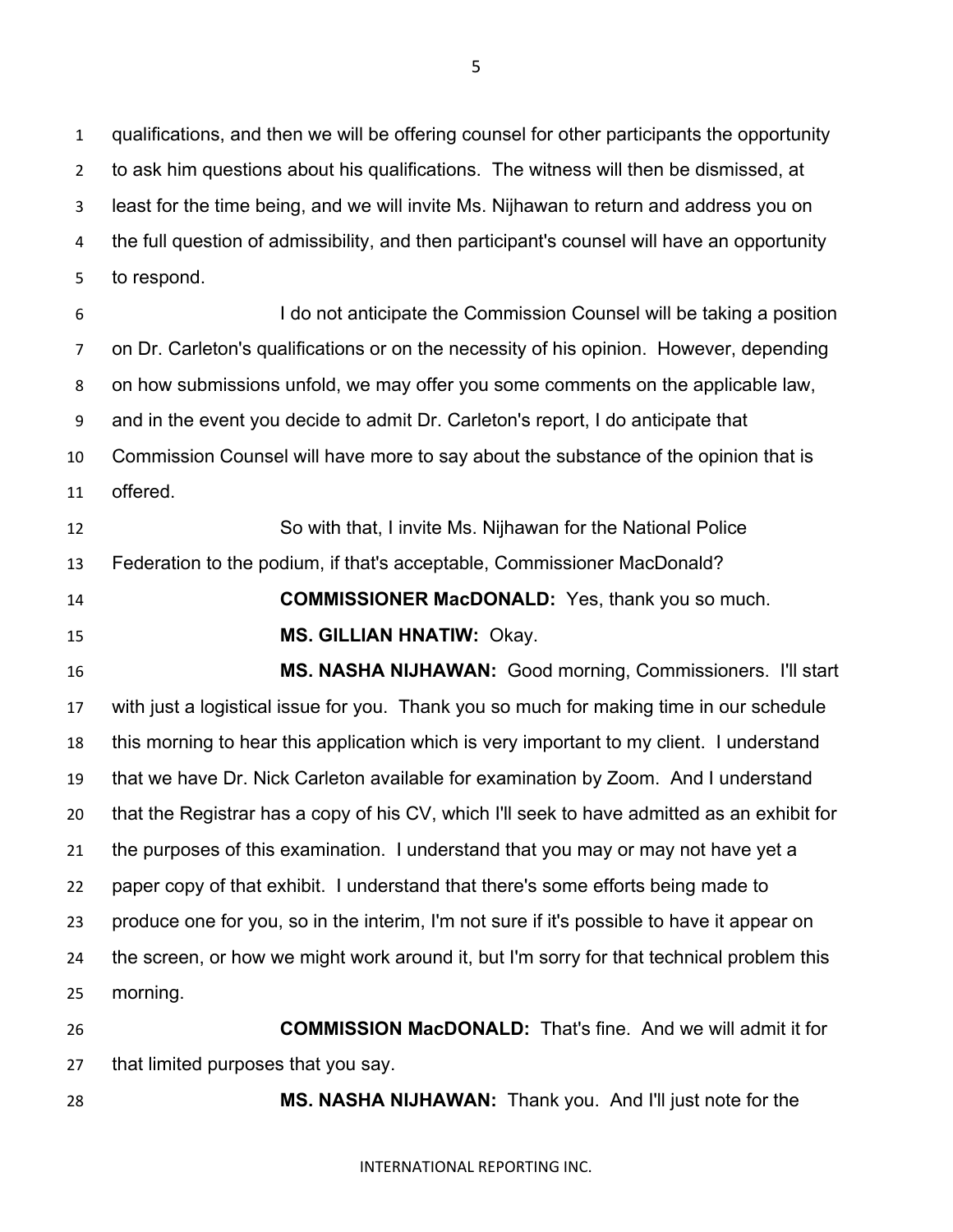benefit of Participants Counsel that it's available in the format of the affidavit that was circulated, so it's the same document that they have as an exhibit to an affidavit, which is not admitted, that I will be referring to. So I understand we have Dr. Carleton if he could be joined to us? Good morning, Dr. Carleton. **DR. NICHOLAS CARLETON:** Morning. **MS. NASHA NIJHAWAN:** Madam Registrar, has Dr. Carleton been affirmed? **REGISTRAR DARLENE SUTHERLAND:** No, he has not yet. **MS. NASHA NIJHAWAN:** Okay. I'll let -- I'll leave that to you then. **REGISTRAR DARLENE SUTHERLAND:** Thank you. **MS. NASHA NIJHAWAN:** Thank you. **--- NICHOLAS CARLETON, Affirmed REGISTRAR DARLENE SUTHERLAND:** And please state your name for the record? **DR. NICHOLAS CARLETON:** I'm Dr. R. Nicholas Carleton. **REGISTRAR DARLENE SUTHERLAND:** And spell your last name, please? **DR. NICHOLAS CARLETON:** C-A-R-L-E-T-O-N. **REGISTRAR DARLENE SUTHERLAND:** Thank you. **--- EXAMINATION ON QUALIFICATIONS BY MS. NASHA NIJHAWAN: MS. NASHA NIJHAWAN:** Good morning, Dr. Carleton. So now I'd like to tender for the purposes of this examination Dr. Carleton's affidavit as an exhibit -- sorry, his CV as an exhibit. **REGISTRAR DARLENE SUTHERLAND:** And that'll become Exhibit 211. **MS. NASHA NIJHAWAN:** Thank you, Madam Registrar. **--- EXHIBIT NO. 211:**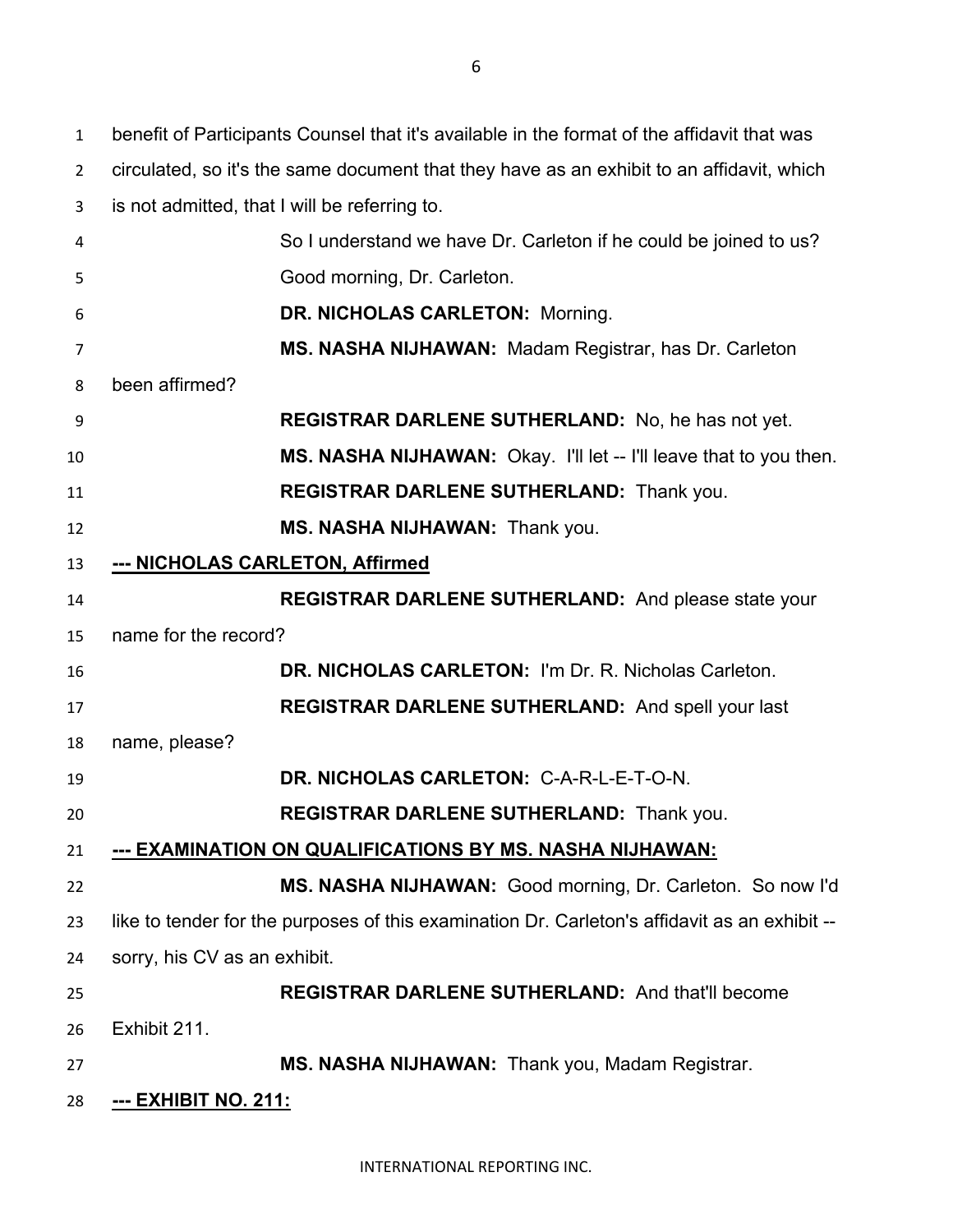CV of Dr. Nicholas Carleton **MS. NASHA NIJHAWAN:** So I'm going to make reference, Dr. Carleton, to your -- to your CV as I ask you a few questions about your qualifications. You understand that you're here today because we're seeking to admit your expert opinion evidence before the Commission? **DR. NICHOLAS CARLETON:** I do. **MS. NASHA NIJHAWAN:** Okay. So I understand that you're a professor at the University of Regina. Can you tell us a little bit about your academic training? **DR. NICHOLAS CARLETON:** Absolutely. I want to begin by just acknowledging that I am responding from Cree territory in the homeland of the Métis. I received my clinical training at the University of Regina, which has a doctoral program in clinical psychology that is accredited by the Canadian Psychological Association. I completed my PhD in Clinical Psychology at the same in 2010. I completed my clinical residency at the Carewest Operational Stress Injury Clinic in Calgary and my internship at the Anxiety Treatment and Research Centre in Hamilton. **MS. NASHA NIJHAWAN:** Thank you, Dr. Carleton. And before your PhD, what was your academic training? **DR. NICHOLAS CARLETON:** Prior to my PhD, I hold a master's degree in psychology. I also hold a bachelor's of administration and a bachelor's with honours in psychology. **MS. NASHA NIJHAWAN:** And are you a member of any national academies related to your work in psychology? **DR. NICHOLAS CARLETON:** I am. I'm a fellow of the Canadian Academy of Health Sciences, and I am also a member of the Royal Society of Canada College, both of which are two of the three national academies comprising the Council of Canadians of Academies, which represent the highest honours granted to Canadian scholars.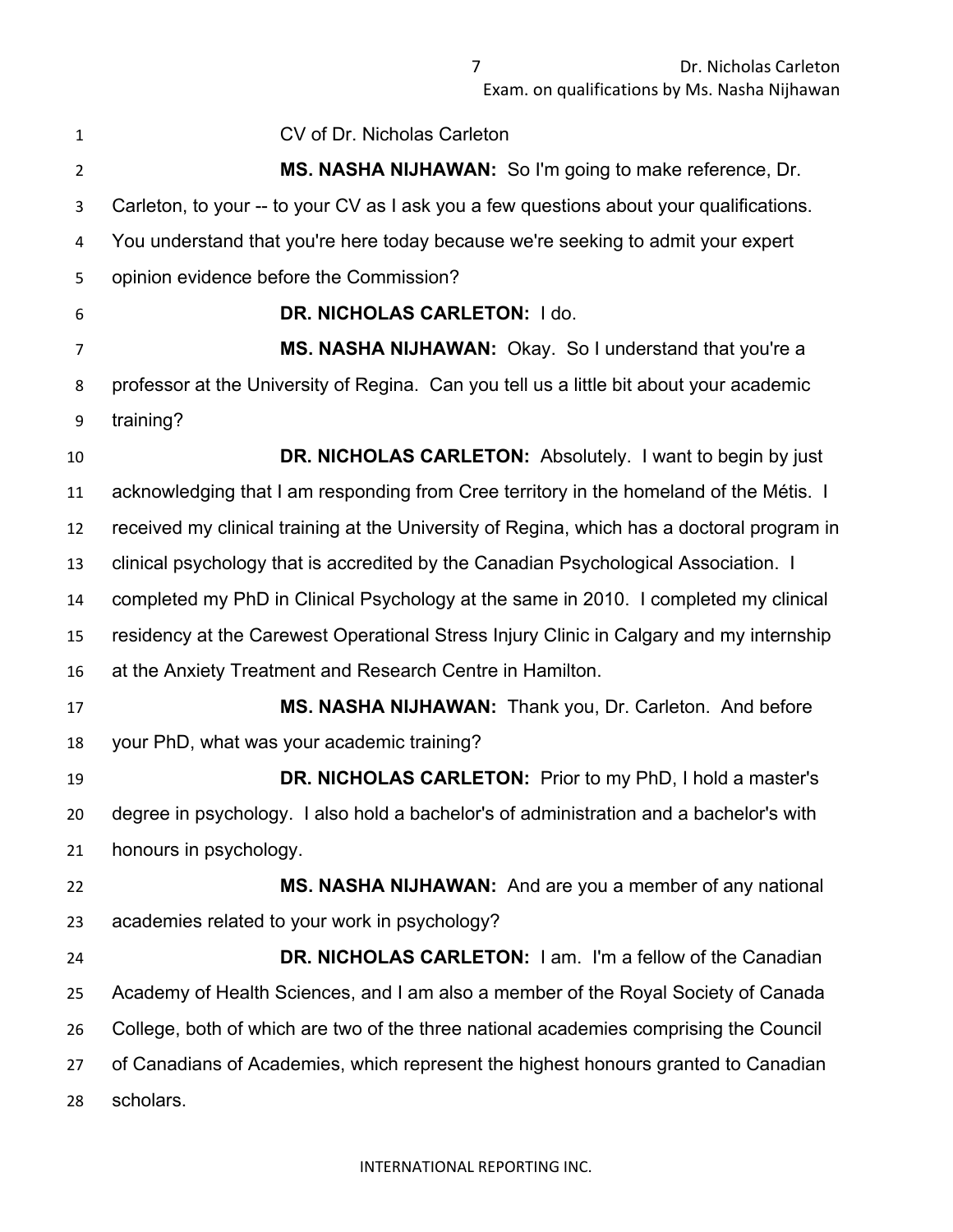**MS. NASHA NIJHAWAN:** Thank you, Dr. Carleton. I understand also that your PhD is a clinical degree. Do you also hold any registrations in clinical psychological practice?

 **DR. NICHOLAS CARLETON:** I do. I'm a registered doctoral clinical psychologist in Saskatchewan with an authorized practice endorsement, which is what is required to communicate a psychological diagnosis.

 **MS. NASHA NIJHAWAN:** So you mentioned already that you completed a residency. Was that -- can you tell us a little bit about the topic of your residency?

 **DR. NICHOLAS CARLETON:** Sure. My residency was focussed at one of the OSI clinics that we have across the country in Calgary. That means that my residency focussed very much on what we call operational stress injuries, so those are injuries specifically related to potentially psychologically traumatic events that usually occur as a function of service, and typically uniformed service, on behalf of the population.

 **MS. NASHA NIJHAWAN:** And so you told us that that was back in 2010. Since 2010, have you maintained an active private clinical practice? **DR. NICHOLAS CARLETON:** I have been in private practice since 2010. The bulk of my clientele have actually been Public Safety personnel, military, or

 veterans. The vast majority of those have had difficulties with post-traumatic stress injuries, including but not limited to post-traumatic stress disorder.

 **MS. NASHA NIJHAWAN:** Thank you. And I understand you -- in addition to being a full professor at the University of Regina and maintaining a clinical practice, you also have a role at the Canadian Institute of Public Safety, Research and Treatment. Can you tell us a little bit about what that institute is and what your role is there?

 **DR. NICHOLAS CARLETON:** Absolutely. So I serve as the scientific director for -- we call it CIPSRT for short, which CIPSRT serves as the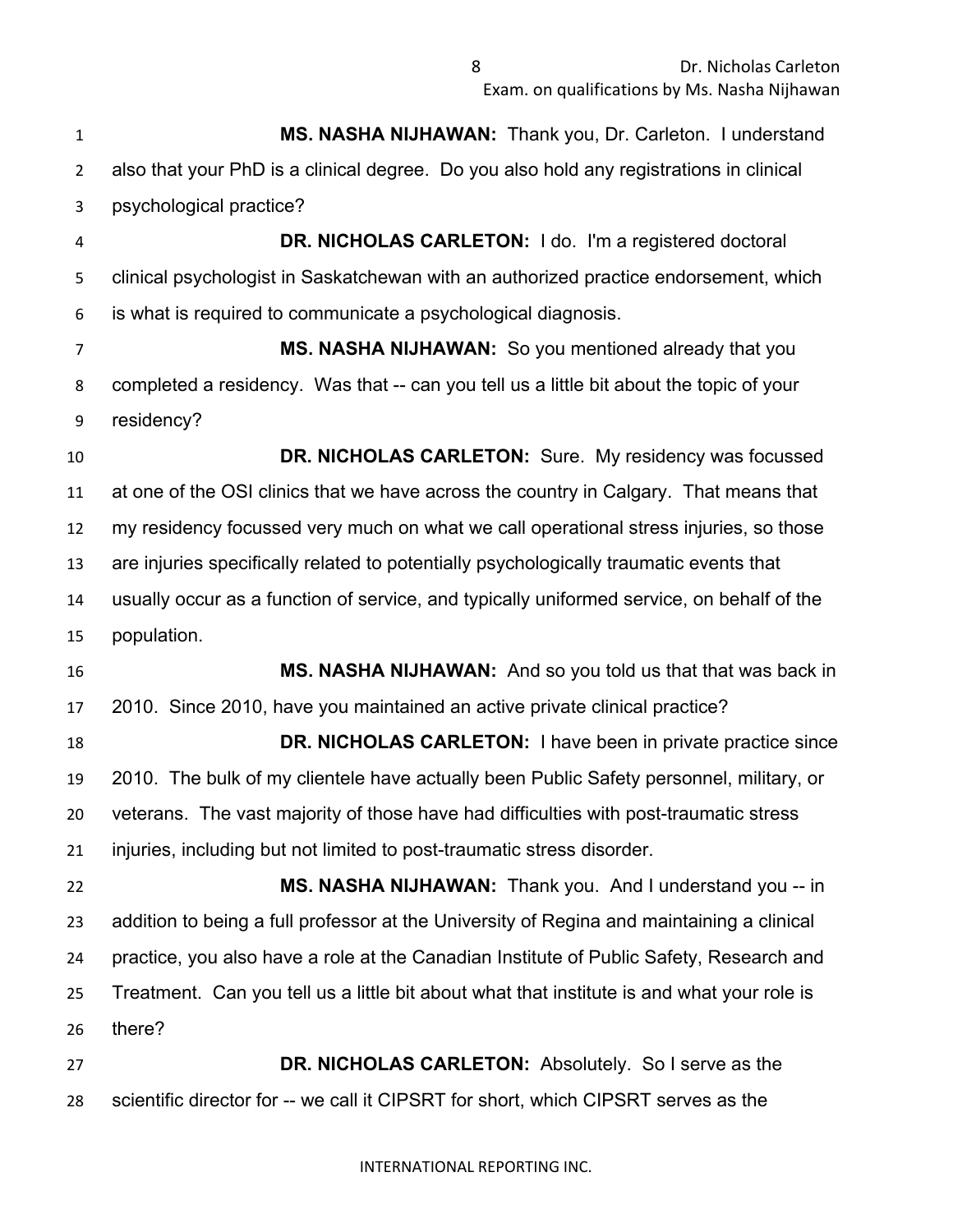Knowledge Exchange Hub for helping current and former Public Safety personnel, their leaders and their families to maintain and improve their mental health and wellbeing. The institute is federally funded and is designed to bridge the gaps between our governments, our Public Safety leaders, our Public Safety frontline members, their families, and our academics researchers and clinicians across the country. **MS. NASHA NIJHAWAN:** And so currently, you're engaged in a number of research projects; is that fair? **DR. NICHOLAS CARLETON:** 1 am. **MS. NASHA NIJHAWAN:** And what's the totality of the topics of your research at the moment? **DR. NICHOLAS CARLETON:** I would say almost all of them, I believe all of them, actually, are focussed specifically on the mental health of Public Safety personnel, which includes our RCMP, our police, our border services, paramedics, firefighters, correctional workers, Public Safety communicators, search and rescue. I'm probably missing some there in that list, but it's a host of Public Safety personnel. **MS. NASHA NIJHAWAN:** Including police officers? **DR. NICHOLAS CARLETON:** Including police officers. **MS. NASHA NIJHAWAN:** And how long have you held this role as scientific director at CIPSRT? **DR. NICHOLAS CARLETON:** Effectively since 2015. **MS. NASHA NIJHAWAN:** Thank you. And can you tell the Commission a little bit more about your scientific research at CIPSRT or through the University of Regina? **DR. NICHOLAS CARLETON:** Sure. I've been awarded more than \$30 million in competitive grants and contracts as principle or co-principle investigator, the overwhelming majority of which have been dedicated to researching and trying to understand the causes, and consequences, and impacts, and prevalence of mental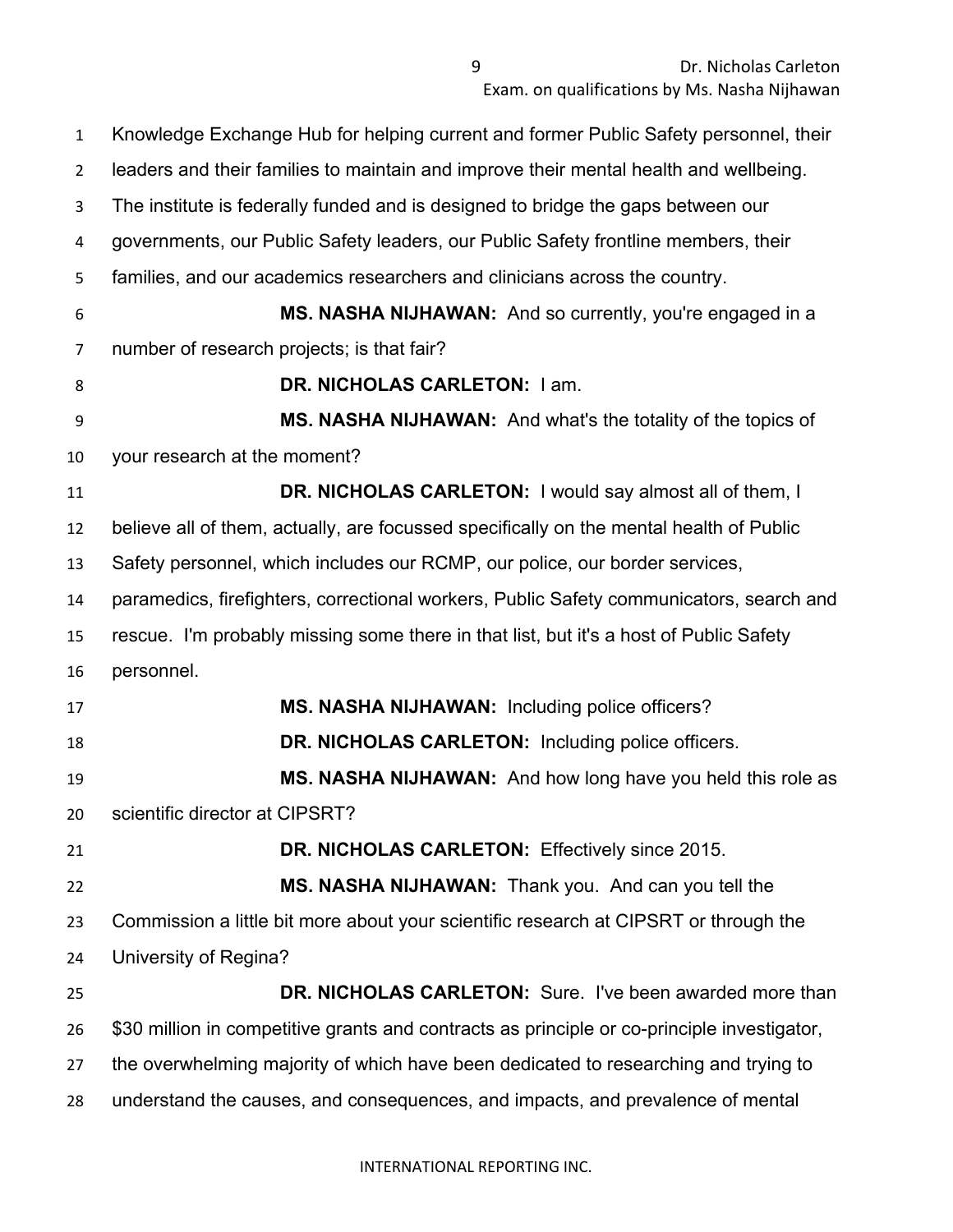health challenges experienced by our public safety personnel, including our RCMP officers and our other police officers and right now, leading numerous data collection efforts and more than 20 different research projects that are also focused specifically on public safety personnel mental health.

 **MS. NASHA NIJHAWAN:** And are there any significant publications in recent days, or years I should say, which relate specifically to the issue of post-traumatic stress in public safety personnel that you'd like to tell the Commission about?

 **DR. NICHOLAS CARLETON:** Sure. So I've authored or co- authored more than 180 different peer-reviewed journals, most of which have focused on describing research results that help us to better understand factors associated with increasing or decreasing risks for mental health challenges. Among those, I have authored or coauthored more than 60 peer-reviewed articles that are specifically focused on the mental health of our public safety personnel, including our police, and on understanding the factors that are associated with increasing or decreasing the risks that they experience for post-traumatic stress injuries, including PTSD.

 I've also authored or co-authored numerous peer-reviewed articles describing research that is specifically focused on measuring symptoms associated with mental health challenges, including post-traumatic stress injuries. Many of those were also specifically or exclusively focused on the police.

 Probably the most prominent of those would be my 2018 *Canadian Journal* of Psychology -- *Psychiatry*, pardon me, article, "Mental Disorder Symptoms Among Public Safety Personnel in Canada", where, to my knowledge, we were the first to document an unprecedented national data collection effort involving thousands and thousands of PSP, which required coordinated partnerships from academics from multiple disciplines, local provincial and national leaders.

 The article is, to my knowledge, also the very first research article at any time cited in the Canadian Federal Budget, specifically in 2018. It's been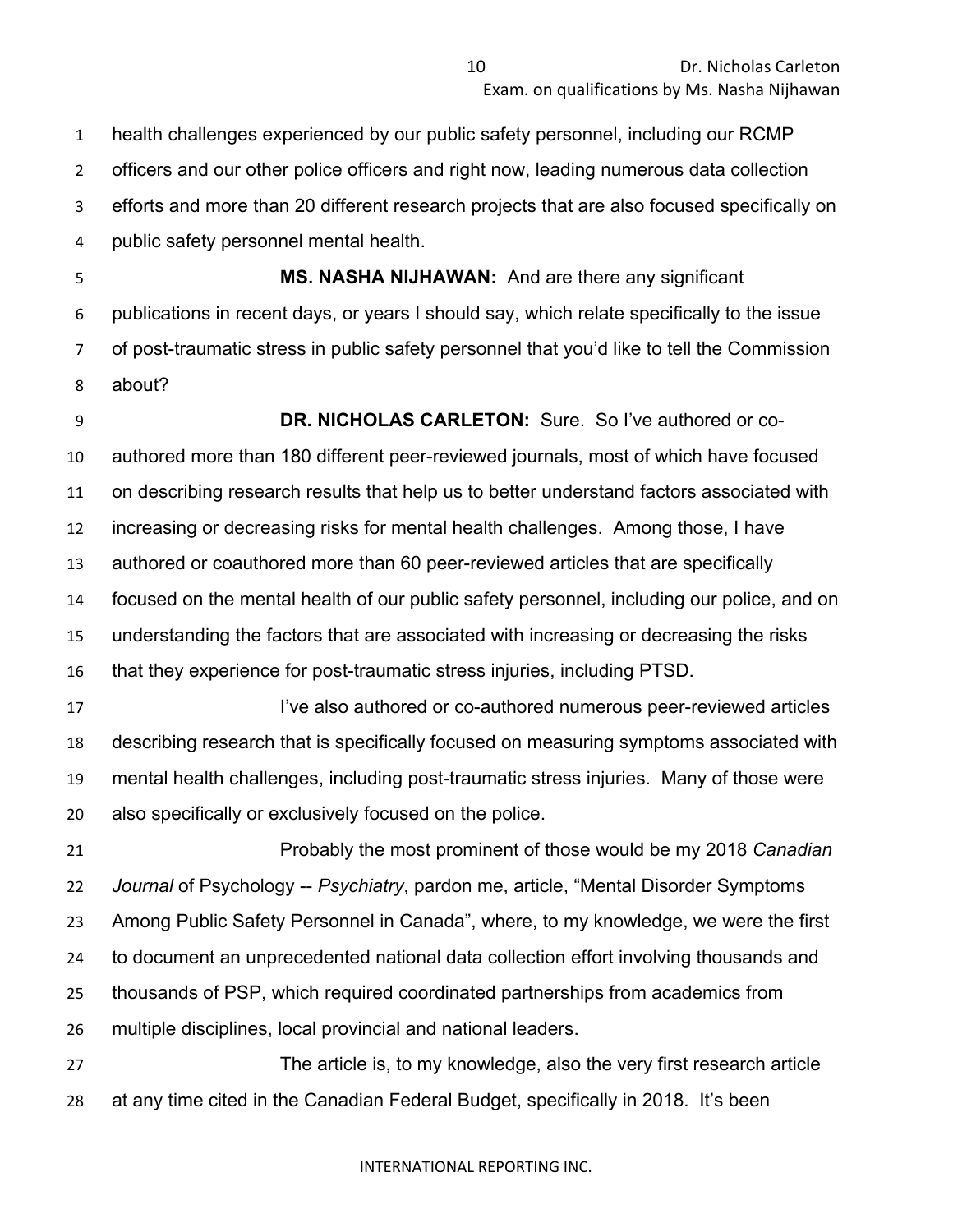downloaded more than 10,000 times and has been featured in news articles, social media posts, blogs. From an academic perspective, it's in the top five percent of more than 13 million different research products that have been produced across all academic fields everywhere in the world.

 **MS. NASHA NIHJAWAN:** And I understand that some of your work focuses on understanding mental health risk and resilience factors in public service personnel. Can you tell us what that means, risk and resilience factors, and a little bit about your work in that area?

 **DR. NICHOLAS CARLETON:** Sure. So risk factors are -- very simply, risk factors are anything that is going to increase the probability that you're going to end up with some kind of a negative outcome. So what are the things that make me more likely to have difficulties with mental health symptoms as a result of the risk factors themselves or as a result of other environmental variables that are going to impact me? So anything that makes it more likely I'm going to have difficulty with a mental health injury.

 Resiliency factors are the factors that do the opposite. Those are the factors that can help to protect us against experiencing one or more mental health injuries. So a risk factor might be, for example, exposure to one or more different significant stressors. And a resiliency factor, for example, might be whether or not we feel that we are supported by our community or by our family members.

 **MS. NASHA NIHJAWAN:** Can you tell us a little bit about your work in that area as it relates specifically to police officers?

 **DR. NICHOLAS CARLETON:** Sure. I've done several research articles specifically focused on risk and resiliency related to police officers where we've been able to identify there are a host of different psychological and environmental variables that are associated with either risk or resilience. Those include demographic variables, such as women being at a higher risk than men among our police officers, and includes specific risk factors like psychological constructs, the number of exposures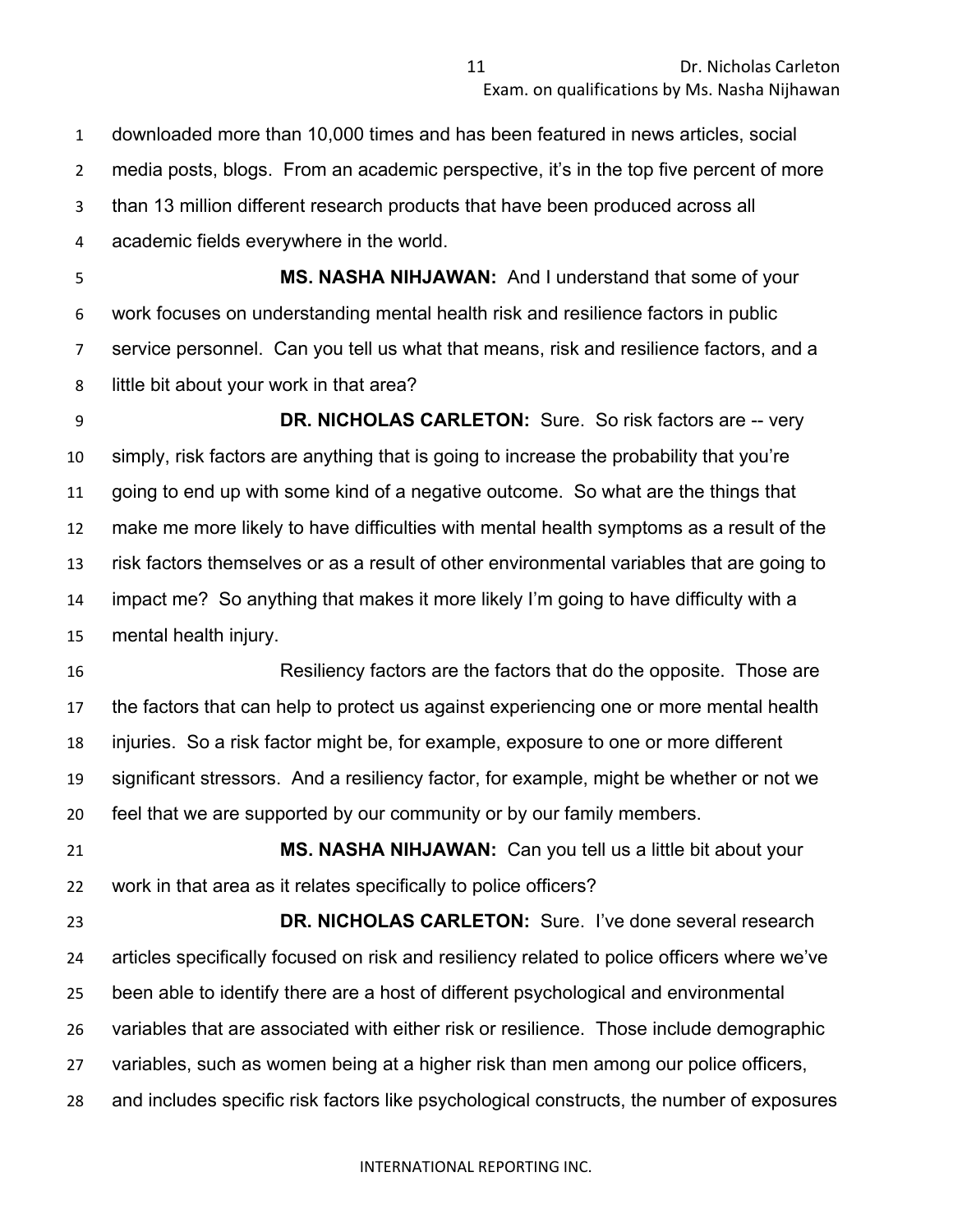someone has had, whether or not they feel that those exposures have been stressful for themselves, and several resiliency factors, which includes primarily spousal and familial support, environmental support from their own leadership, whether or not they feel supported by their communities and understood by their communities for the roles in

which they serve.

 **MS. NASHA NIHJAWAN:** Thank you. I understand that you've told us that you've worked largely, or even primarily, with public service personnel, at least since 2015, earlier than that in your private practice. Can you tell us about any experiences or research that you have conducted that speak to this question of barriers to the mental health treatment -- barriers to mental health treatment that are faced specifically by police officers?

**DR. NICHOLAS CARLETON:** Absolutely. You may want to pause me here because this is a significant list.

 So our police officers face substantial stigma, both self-stigma and other stigma with respect to their mental health.

**COMMISSIONER MacDONALD:** Excuse me, ---

**MS. NASHA NIHJAWAN:** Sorry, I ---

 **COMMISSIONER MacDONALD:** --- Ms. Nijhawan, please direct the witness that we're dealing only with his qualifications. So we will not consider the fact -- his reference to it affects women more than men, or any of his results. Just what studies has he done and so we can understand his qualifications.

 **MS. NASHA NIHJAWAN:** Absolutely, Chair Commissioner. I apologize for not more properly directing the witness. I believe it's his first time being qualified in this manner, so I hope you'll afford him a little bit of latitude.

 Dr. Carleton, the Chair is correct. My questions are directed at telling us about the nature of your expertise in the areas that I'm speaking about and we don't need you to tell us about the content of that work or the results of that work.

**DR. NICHOLAS CARLETON:** I apologize. Thank you for the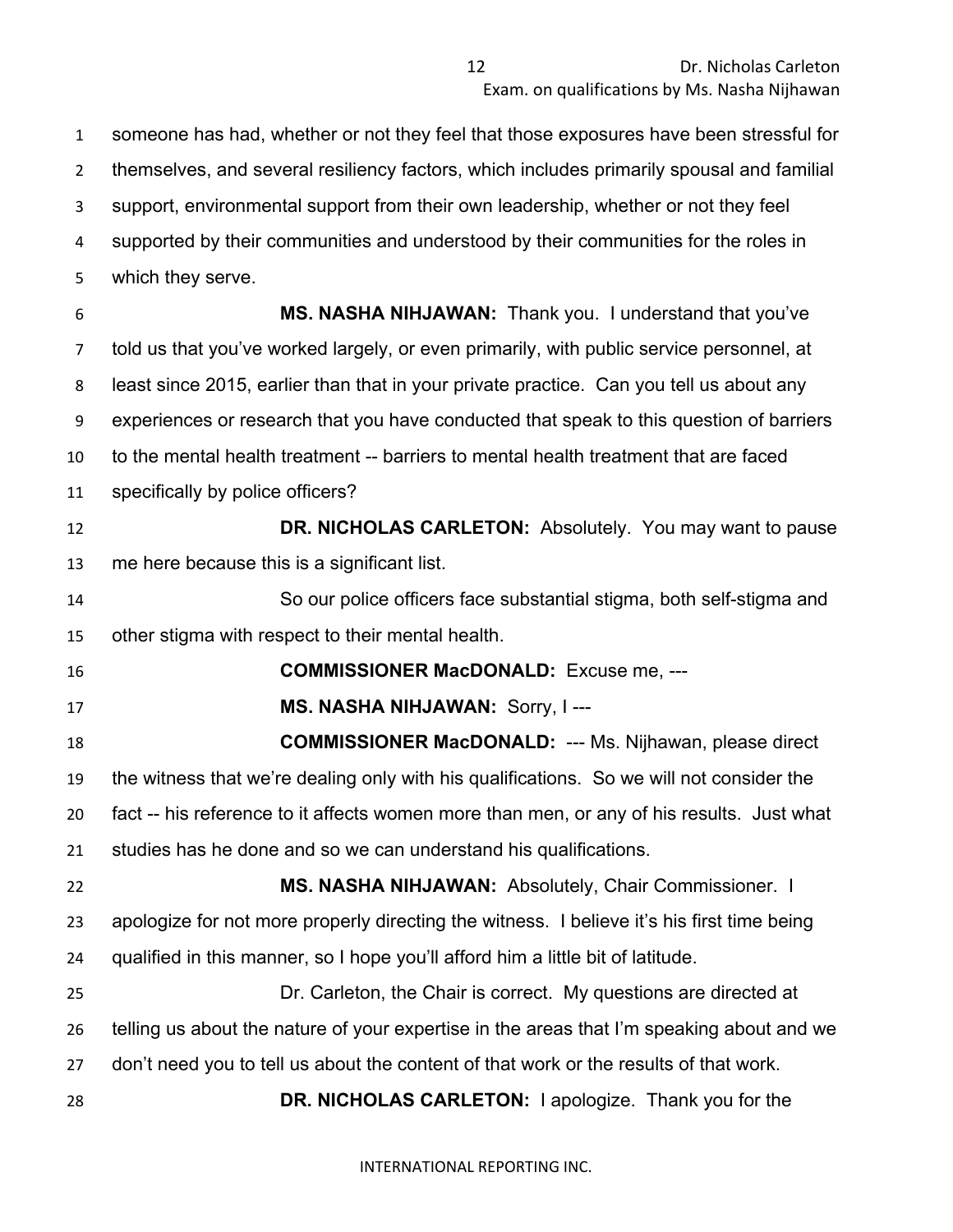clarification.

2 I have published numerous articles that are associated with identifying specific barriers facing our police officers when they are trying to access, manage, or interact with mental health. **MS. NASHA NIHJAWAN:** Thank you. I'm going to ask you a similar question about your work, specifically relating to post-traumatic stress injuries from a longitudinal perspective and your work that focuses on exposure over time to post-traumatic stress? **DR. NICHOLAS CARLETON:** I'm currently leading the globally unprecedented RCMP longitudinal PTSD study, which is focused specifically on understanding risk and resiliency factors associated with post-traumatic stress disorder and other mental health injuries among our RCMP officers. **I'm also currently a co-investigator for the PSP NET project, which**  is delivering evidence based, confidential, online treatment to PSP in several Canadian provinces. **MS. NASHA NIHJAWAN:** And I understand from your resume that you have had a role working with the Public Health Agency of Canada on the *Federal Framework on PTSD Act*. Can you tell us a little bit about that work and what your role was there in terms of providing assistance based on your expertise, not so much the content? **DR. NICHOLAS CARLETON:** Sure. In January 2016, I attended, at invitation of Minister Goodale, the National Roundtable on PTSD.

- In 2016 I completed -- or I worked on the report of the National Standing Committee on Public Safety and National Security.
- In 2019, I worked on the Public Health Agency of Canada -- with the Public Health Agency of Canada on implementing the *Federal Framework on PTSD*
- *Act* as part of the advisory committee for the Act that ultimately led to the National
- Action Plan on Post-Traumatic Stress Disorder.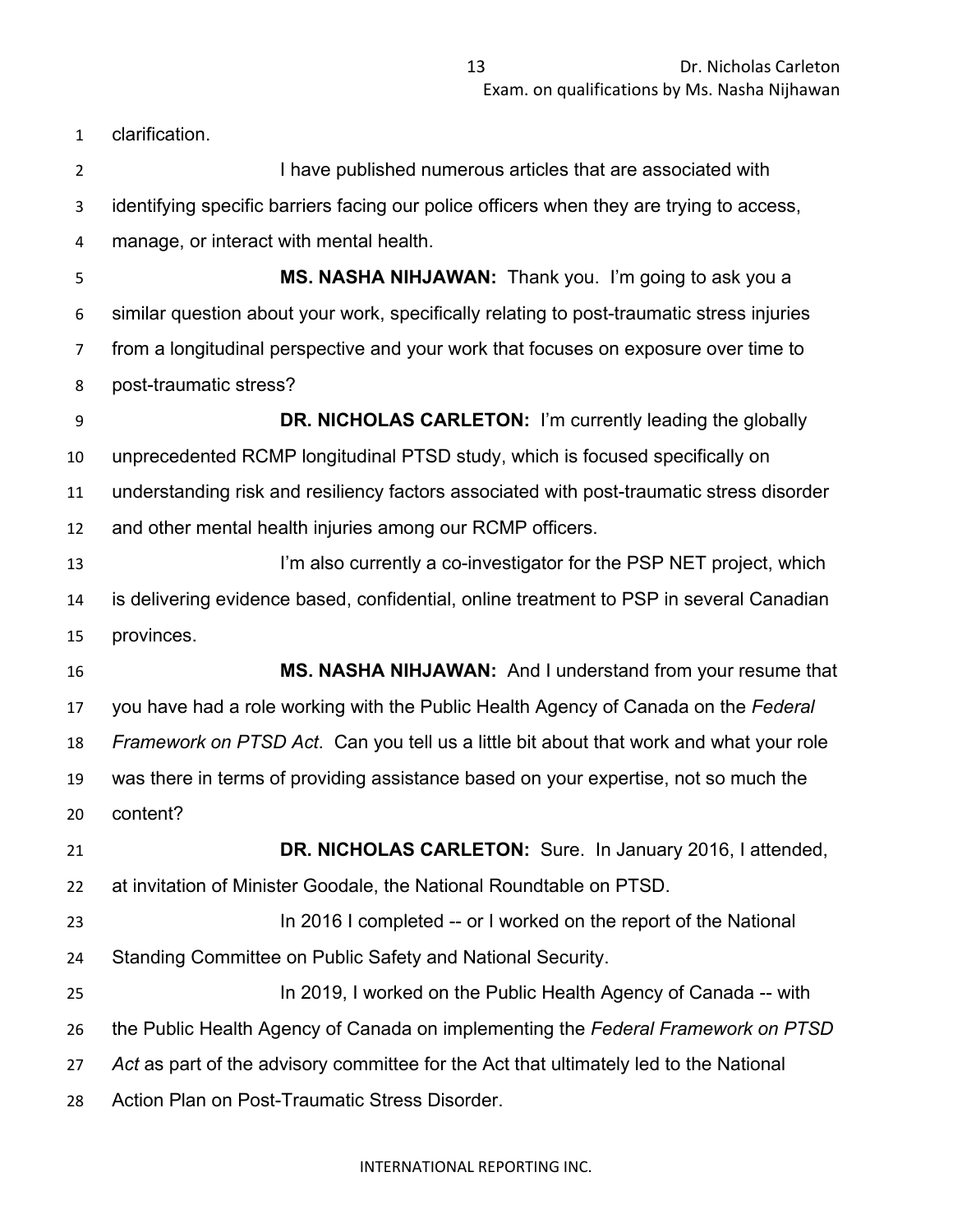**MS. NASHA NIHJAWAN:** And have you, in addition to that example that you've provided, ever been asked to consult with or brief government officials on this question of mental health as it relates specifically to public safety personnel? **DR. NICHOLAS CARLETON:** I have been privileged to brief numerous Ministers, provincially and federally, as well as the Canadian Ambassador regarding global collaborations on PTSI, post-traumatic stress injuries for public safety personnel. **MS. NASHA NIHJAWAN:** And have you ever been asked to testify before Parliament or a parliamentary committee on this topic? **DR. NICHOLAS CARLETON:** I have. I've provided invited testimony at the Canadian House of Commons in 2015, 2016, and 2018. **MS. NASHA NIHJAWAN:** Are there any other awards or recognitions of your expertise in the topic of public health -- public safety personnel's mental health that you would like to share with the Commission in assessing your qualifications? **DR. NICHOLAS CARLETON:** I've received more than 40 distinctions, awards, or scholarships, including the prestigious Royal-Mach-Gaensslen Prize for Mental Health Research and the Canadian Psychological Association Award for Distinguished Contributions to Public or Community Service. **MS. NASHA NIHJAWAN:** And Dr. Carleton, I understand that you've sworn an affidavit. That affidavit is not before the Commission so I'm going to ask you this question again, which is addressed in that document. Do you understand what your duty is to the Commission if you are called as an expert or permitted to provide expert testimony? **DR. NICHOLAS CARLETON:** I believe so. And I believe I will be called to provide a fair, objective, non-partisan, and unbiased opinion based on my independent judgement.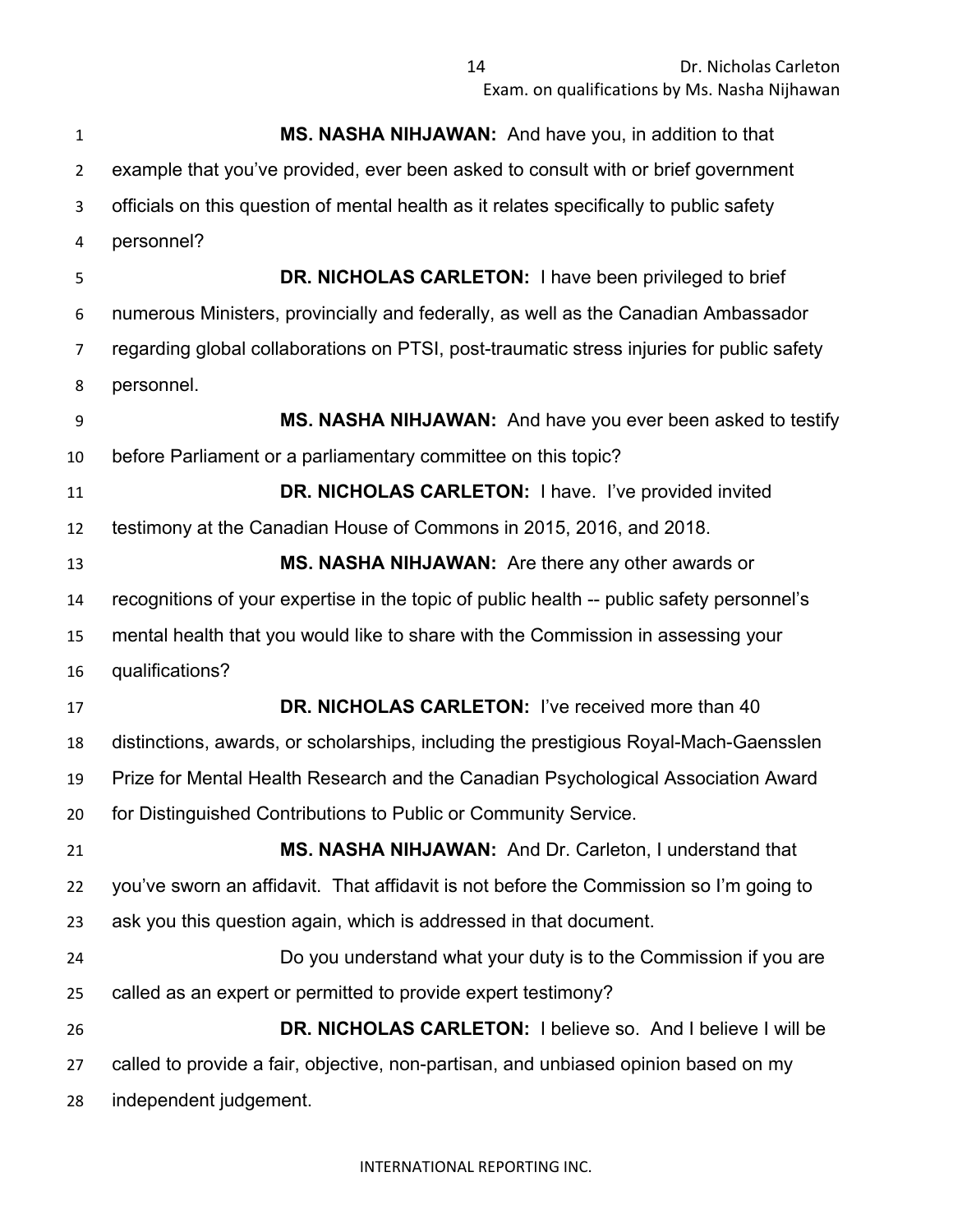| $\mathbf{1}$   | MS. NASHA NIHJAWAN: And do you believe that you're able to                                |
|----------------|-------------------------------------------------------------------------------------------|
| $\overline{2}$ | fulfil that duty?                                                                         |
| 3              | DR. NICHOLAS CARLETON: Absolutely.                                                        |
| 4              | MS. NASHA NIHJAWAN: I'm going to end there, Commissioners,                                |
| 5              | to allow other Participants time with this witness. Thank you very much. Unless you       |
| 6              | have anything else you'd like me to address, I'll step back for a moment.                 |
| 7              | <b>COMMISSIONER MacDONALD:</b> Thank you so much.                                         |
| 8              | MS. NASHA NIHJAWAN: Thank you.                                                            |
| 9              | MS. GILLIAN HNATIW: I believe we'll now here from Mr. Pineo.                              |
| 10             | --- CROSS-EXAMINATION BY MR. ROBERT PINEO:                                                |
| 11             | MR. ROBERT PINEO: Dr. Carleton, you testified moments ago                                 |
| 12             | that you've never been qualified before a court or a tribunal to provide expert evidence? |
| 13             | DR. NICHOLAS CARLETON: Not to my knowledge, not like this.                                |
| 14             | MR. ROBERT PINEO: Well, have you in any way?                                              |
| 15             | DR. NICHOLAS CARLETON: Not to my knowledge.                                               |
| 16             | MR. ROBERT PINEO: Before a Supreme Court?                                                 |
| 17             | DR. NICHOLAS CARLETON: No.                                                                |
| 18             | MR. ROBERT PINEO: A provincial criminal court, that sort of                               |
| 19             | thing?                                                                                    |
| 20             | DR. NICHOLAS CARLETON: No.                                                                |
| 21             | MR. ROBERT PINEO: Sorry; there's music playing in the                                     |
| 22             | background here. I don't know                                                             |
| 23             | <b>COMMISSIONER MacDONALD:</b> Take your time, Mr. Pineo, if you                          |
| 24             | want to ---                                                                               |
| 25             | MR. ROBERT PINEO: Thank you.                                                              |
| 26             | <b>COMMISSIONER MacDONALD: --- turn that off. It's not bothering</b>                      |
| 27             | us but apparently you can hear it.                                                        |
| 28             | MR. ROBERT PINEO: Okay.                                                                   |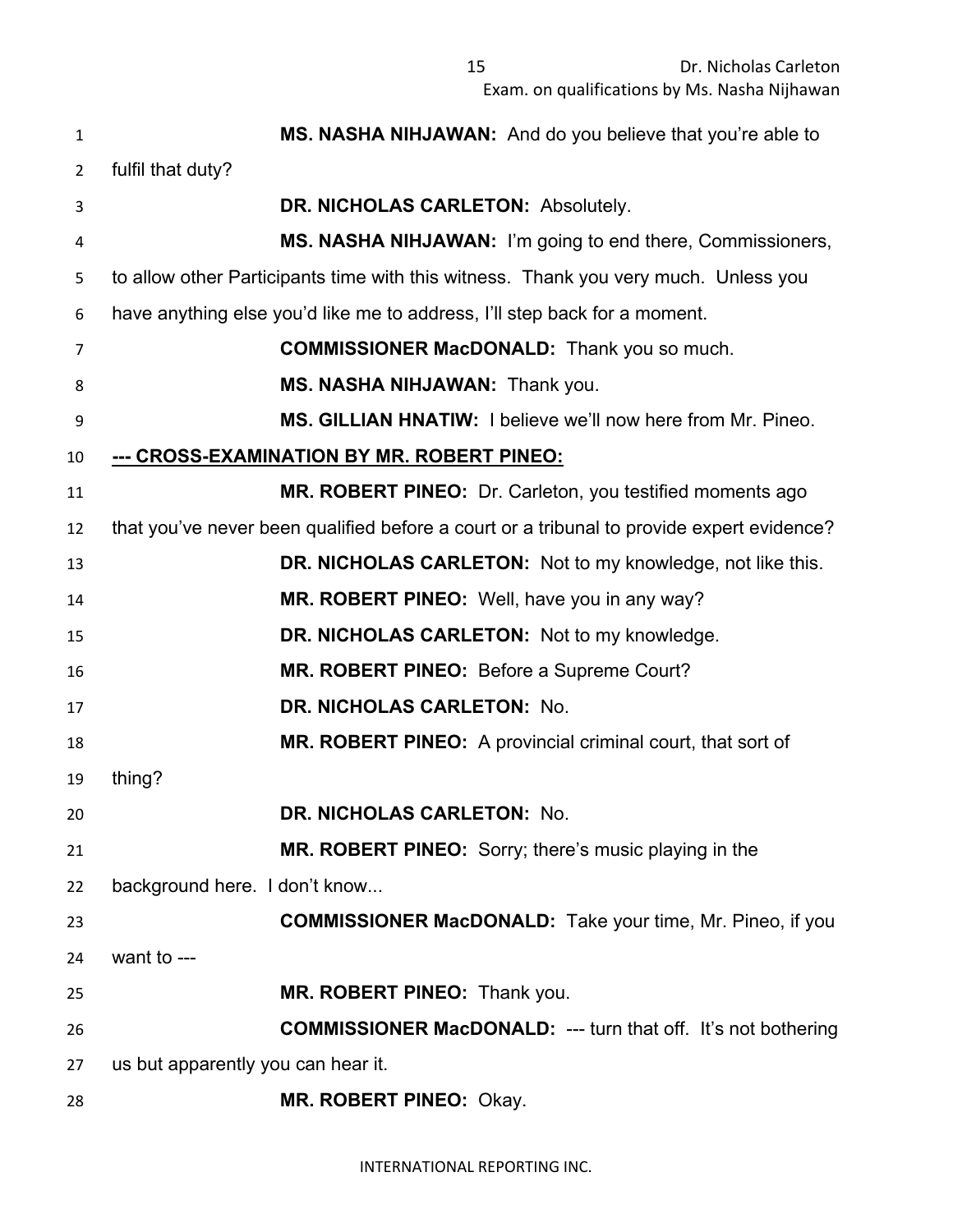| 1              | Now, Dr. Carleton, you were retained by the National Police                                 |
|----------------|---------------------------------------------------------------------------------------------|
| $\overline{2}$ | Federation to provide the report that we see in your affidavit?                             |
| 3              | DR. NICHOLAS CARLETON: Yes, that's correct.                                                 |
| 4              | <b>MR. ROBERT PINEO:</b> And you received a letter on February $22^{nd}$ ,                  |
| 5              | 2022 confirming this engagement?                                                            |
| 6              | DR. NICHOLAS CARLETON: Yes, that's correct.                                                 |
| 7              | MR. ROBERT PINEO: And you had conversations with the                                        |
| 8              | National Police Federation prior to receiving that letter, didn't you?                      |
| 9              | DR. NICHOLAS CARLETON: Yes, that's correct.                                                 |
| 10             | MR. ROBERT PINEO: Yeah. You make no note of the substance                                   |
| 11             | of those conversations in your report, do you?                                              |
| 12             | DR. NICHOLAS CARLETON: I don't believe so, no.                                              |
| 13             | MR. ROBERT PINEO: You agreed moments ago with Ms.                                           |
| 14             | Nijhawan that you understand your duties to this Commission, should you be qualified        |
| 15             | to provide expert evidence?                                                                 |
| 16             | DR. NICHOLAS CARLETON: Yes.                                                                 |
| 17             | MR. ROBERT PINEO: And would you recite that again for me,                                   |
| 18             | please?                                                                                     |
| 19             | <b>DR. NICHOLAS CARLETON:</b> My -- as I understand it, I'm                                 |
| 20             | supposed to be providing unbiased, non-partisan, fair, objective opinions and evidence      |
| 21             | based on my independent judgment.                                                           |
| 22             | MR. ROBERT PINEO: Thank you.                                                                |
| 23             | Now, do you have a copy of your affidavit before you?                                       |
| 24             | DR. NICHOLAS CARLETON: I do.                                                                |
| 25             | MR. ROBERT PINEO: Okay. I'm going to refer you to different                                 |
| 26             | portions of your curriculum vitae, and I'll refer you to specific page numbers. So if you'd |
| 27             | turn that up; and for the record, that is Exhibit A to your affidavit.                      |
| 28             | DR. NICHOLAS CARLETON: Okay.                                                                |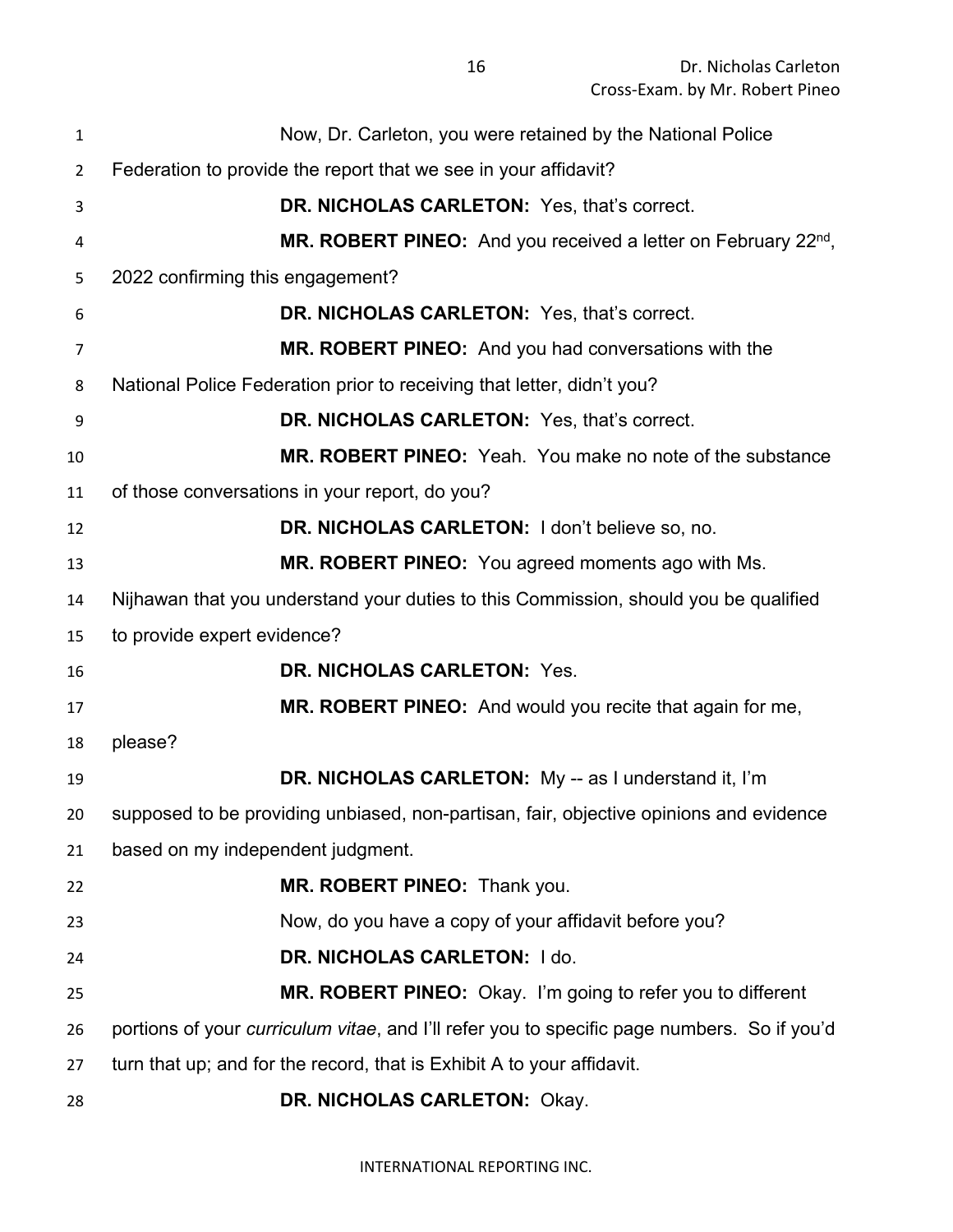| 1              | MR. ROBERT PINEO: And if you turn to page 6 of 107 of your CV.                        |
|----------------|---------------------------------------------------------------------------------------|
| $\overline{2}$ | DR. NICHOLAS CARLETON: Okay.                                                          |
| 3              | MR. ROBERT PINEO: And in this entry, the second entry on that                         |
| 4              | page, the year is 2022-2022 and it indicates that you, as a Nominated Principal       |
| 5              | Applicant, received funding of \$16,000 from the RCMP; is that correct?               |
| 6              | DR. NICHOLAS CARLETON: That's correct.                                                |
| 7              | MR. ROBERT PINEO: Okay. And that was to provide, "Assessing                           |
| 8              | the Impact of Emotional Resilience Skills Training (ERST) on RCMP Depot Instructors"? |
| 9              | DR. NICHOLAS CARLETON: Correct.                                                       |
| 10             | MR. ROBERT PINEO: And have you undertaken that work, to this                          |
| 11             | point in time?                                                                        |
| 12             | DR. NICHOLAS CARLETON: We are in the process of beginning                             |
| 13             | that. The data collection will probably begin in the next month or two.               |
| 14             | MR. ROBERT PINEO: Okay. Onto the next page, page 7 of 107,                            |
| 15             | and I'm looking at the penultimate entry there, 2021-2022, and, again, you're the     |
| 16             | Nominated Principal Applicant for an RCMP and Public Works Canada contract in the     |
| 17             | amount of \$2,294 million; correct?                                                   |
| 18             | DR. NICHOLAS CARLETON: That's correct.                                                |
| 19             | MR. ROBERT PINEO: And the subject of that was, "A Longitudinal                        |
| 20             | Study of Operational Stress Injuries (OSIs) for the Royal Canadian Mounted Police"    |
| 21             | DR. NICHOLAS CARLETON: Correct.                                                       |
| 22             | MR. ROBERT PINEO: And have you completed that work?                                   |
| 23             | <b>DR. NICHOLAS CARLETON:</b> No, that's an ongoing study that we                     |
| 24             | expect from start to finish will take 10 years.                                       |
| 25             | MR. ROBERT PINEO: Okay. On to page 11 of 107. I'm looking at                          |
| 26             | the third entry, 2017-2021, and, again, you are the Nominated Principal for a total   |
| 27             | funding of \$8.885 million from the RCMP and Public Works Canada; correct?            |
| 28             | DR. NICHOLAS CARLETON: That's correct.                                                |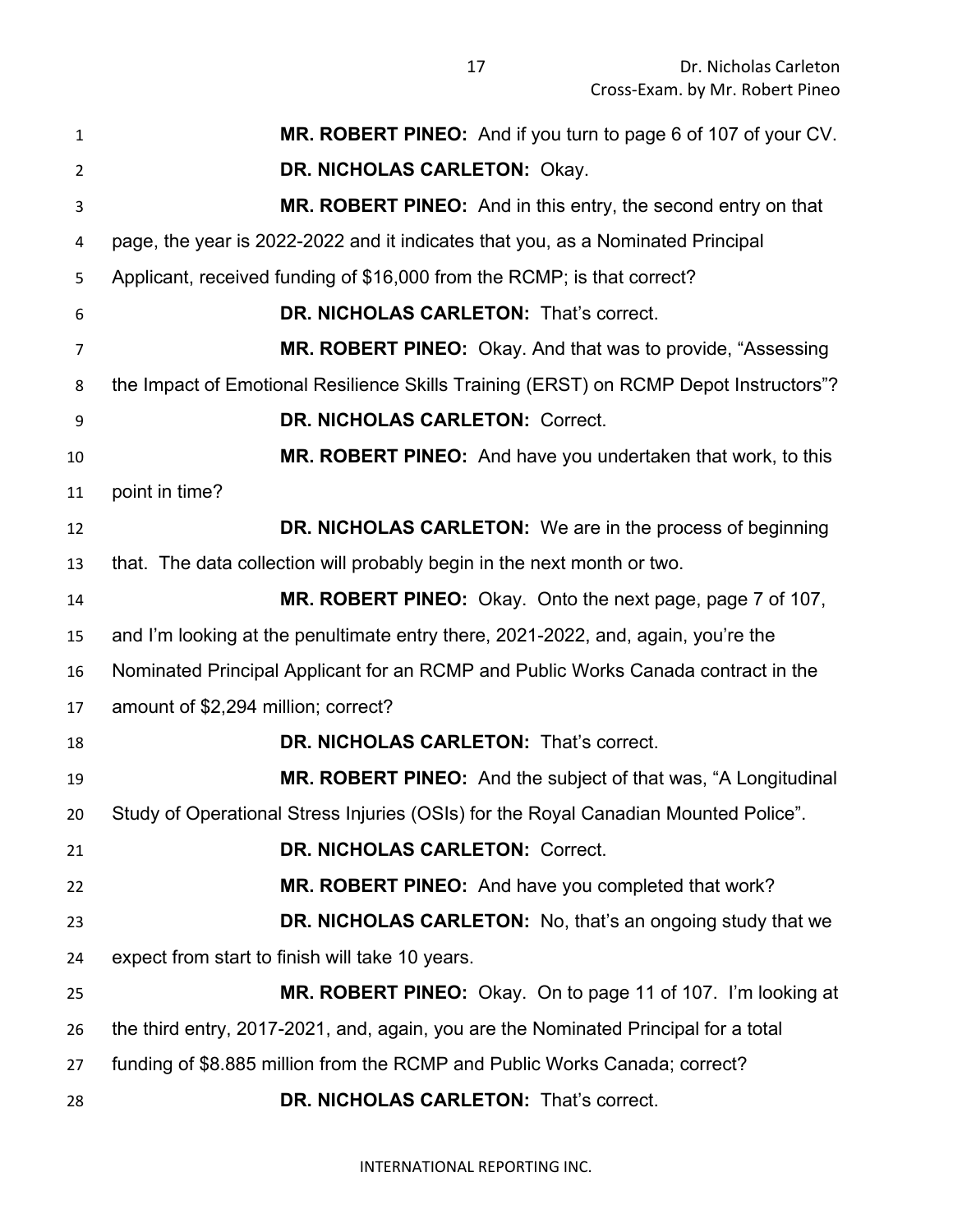| $\mathbf{1}$   | MR. ROBERT PINEO: And that was for, "A Longitudinal Study of                                |
|----------------|---------------------------------------------------------------------------------------------|
| $\overline{2}$ | Operational Stress Injuries (OSIs) for the Royal Canadian Mounted Police"; and has          |
| 3              | that work been completed?                                                                   |
| 4              | DR. NICHOLAS CARLETON: That's part of -- the contract is a                                  |
| 5              | series of contracts that get renewed over the course of the 10 years for the study. So      |
| 6              | that contract piece, yes, is completed but the overall research study is not complete.      |
| $\overline{7}$ | MR. ROBERT PINEO: Okay. So you'll agree with me that since                                  |
| 8              | 2017 to the present date you've been awarded approximately \$11 million to produce          |
| 9              | studies related to the RCMP?                                                                |
| 10             | DR. NICHOLAS CARLETON: Yes, that's correct.                                                 |
| 11             | MR. ROBERT PINEO: Further down in your CV -- and I'll get you a                             |
| 12             | page reference here in just a second; I'm looking under your various lectures that you      |
| 13             | have listed. So at page 41 of 107, just let me know when you're there.                      |
| 14             | DR. NICHOLAS CARLETON: I'm there.                                                           |
| 15             | MR. ROBERT PINEO: The second entry, number 2, you provided                                  |
| 16             | a lecture to the RCMP back in 2021; is that correct?                                        |
| 17             | DR. NICHOLAS CARLETON: Yes, that's correct.                                                 |
| 18             | MR. ROBERT PINEO: January 27th?                                                             |
| 19             | DR. NICHOLAS CARLETON: That's correct.                                                      |
| 20             | MR. ROBERT PINEO: And on the next page, number 10 and                                       |
| 21             | number 11, you gave lectures to the RCMP on two occasions, one in 2017 and one in           |
| 22             | 2018; correct?                                                                              |
| 23             | DR. NICHOLAS CARLETON: That's correct.                                                      |
| 24             | MR. ROBERT PINEO: On the next page, 43 of 107, numbers 22                                   |
| 25             | and 24 -- sorry. Yeah, numbers 22 and 24, you gave lectures to the Canadian Police          |
| 26             | Association in March and October of 2015 and 2016?                                          |
| 27             | <b>DR. NICHOLAS CARLETON: In March of 2016 the Canadian</b>                                 |
| 28             | Police Association, yes, and then in -- sorry; I'm not sure where you're looking, the other |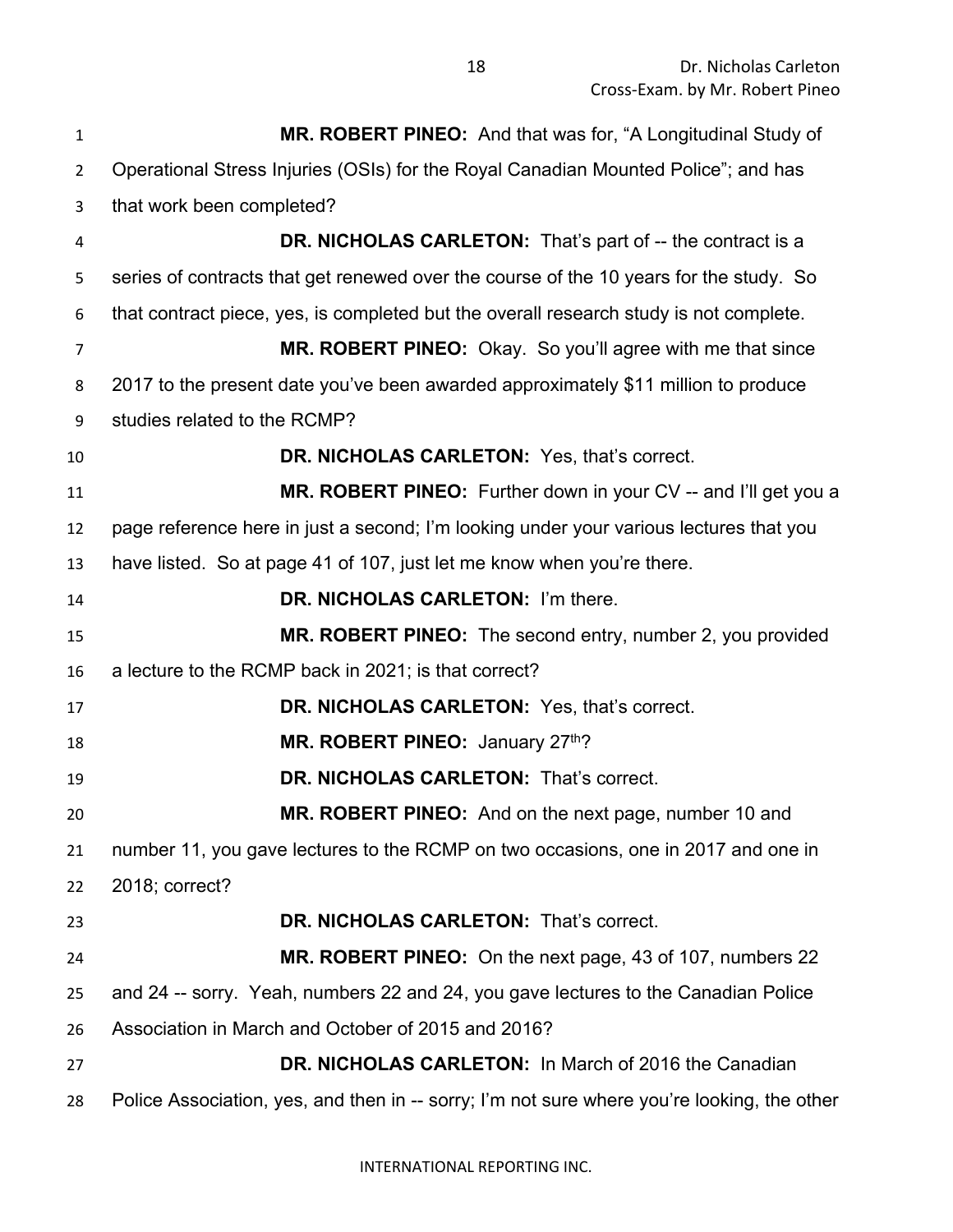Canadian Police Association.

| $\overline{2}$ | MR. ROBERT PINEO: Oh, apologies; I had already moved on.                                   |
|----------------|--------------------------------------------------------------------------------------------|
| 3              | Number 24 on October 6th of 2015.                                                          |
| 4              | DR. NICHOLAS CARLETON: Yeah. So the Saskatchewan                                           |
| 5              | Association of Chiefs of Police, yes.                                                      |
| 6              | MR. ROBERT PINEO: Okay. And number 22, then, March 6th to                                  |
| $\overline{7}$ | 9 <sup>th</sup> of 2016?                                                                   |
| 8              | DR. NICHOLAS CARLETON: Yes, that's correct.                                                |
| 9              | MR. ROBERT PINEO: If you turn now to page 94 of your CV?                                   |
| 10             | DR. NICHOLAS CARLETON: I'm ready.                                                          |
| 11             | MR. ROBERT PINEO: And on Committees and Appointments,                                      |
| 12             | from 2019 to the present, you are the Research Activity Representative for the             |
| 13             | Canadian Association of Chiefs of Police (CACP) Psychological Services                     |
| 14             | Subcommittee?                                                                              |
| 15             | DR. NICHOLAS CARLETON: I am one of the members of that                                     |
| 16             | committee, yes.                                                                            |
| 17             | MR. ROBERT PINEO: Okay. And you continue to serve on that                                  |
| 18             | committee?                                                                                 |
| 19             | DR. NICHOLAS CARLETON: I do.                                                               |
| 20             | MR. ROBERT PINEO: Page 96 of 107, Professional                                             |
| 21             | Memberships. I'm looking at the first entry, 2021 to present, International Association of |
| 22             | Chiefs of Police, Associate Member. You hold that membership?                              |
| 23             | DR. NICHOLAS CARLETON: Yes, I do.                                                          |
| 24             | MR. ROBERT PINEO: And the fourth entry, 2017 to present,                                   |
| 25             | Canadian Association of Chiefs of Police, Associate Member. And you continue to hold       |
| 26             | that membership as well, do you?                                                           |
| 27             | DR. NICHOLAS CARLETON: Yes, I do.                                                          |
| 28             | MR. ROBERT PINEO: Now, if you would turn now to your report;                               |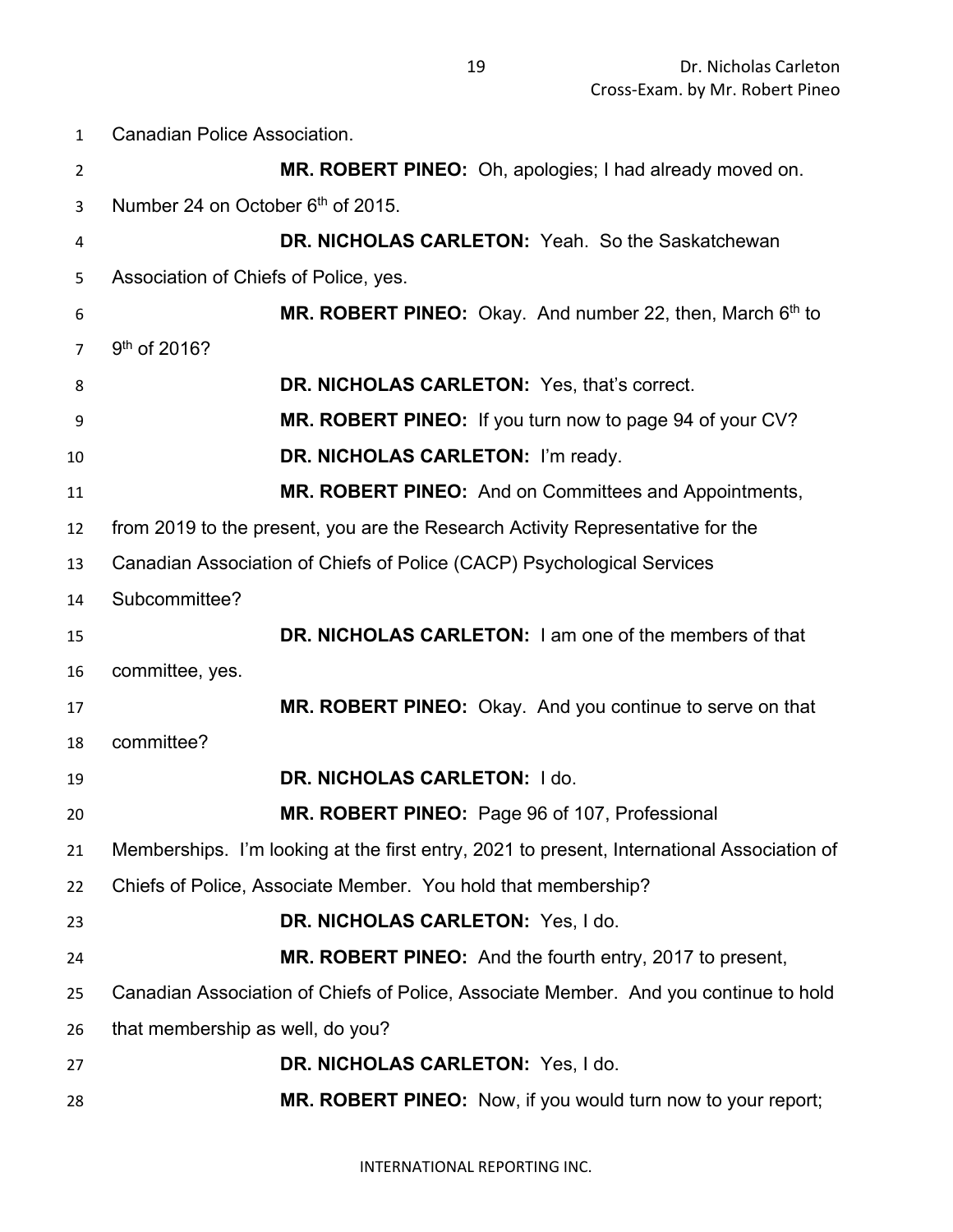that's Tab C of your affidavit. **DR. NICHOLAS CARLETON:** At page 116 of the PDF and page 1 of 13, just to make sure that we're on the same page? **MR. ROBERT PINEO:** Just a second. I have page 116 of the PDF, yes, okay. **DR. NICHOLAS CARLETON:** Yes, I'm there. **MR. ROBERT PINEO:** Okay. So this is report that you authored and provided to the --- **COMMISSIONER STANTON:** Excuse me...? **COMMISSIONER MacDONALD:** Just so you know, Mr. Pineo, we don't have the report. **MR. ROBERT PINEO:** That's correct, I understand that. And my intention is to question him on his qualifications regarding one of his conclusions. **COMMISSIONER MacDONALD:** Okay, thank you. **DR. NICHOLAS CARLETON:** Thank you. **MR. ROBERT PINEO:** Yeah. So Dr. Carleton, if you would turn to question number 4, or your answer to question number 4, and that's at page 6 of 13, or page 120 of the PDF. And here you begin your -- to give your opinion, your analysis and opinion regarding whether or not -- I'm going to paraphrase this and you can correct me if I'm wrong, but you begin your analysis and opinion on whether to not it might be more stressful or PTSD- triggering for the members to testify at this inquiry. Is that correct? **DR. NICHOLAS CARLETON:** Yes, I think that's fair. **MR. ROBERT PINEO:** And, ultimately, your opinion is that it could well be traumatic for the members to testify; is that a good summation of your opinion? **DR. NICHOLAS CARLETON:** Ultimately, that's based on my literature review, clinical and research experience that I have. **MR. ROBERT PINEO:** Okay. So let's talk about that.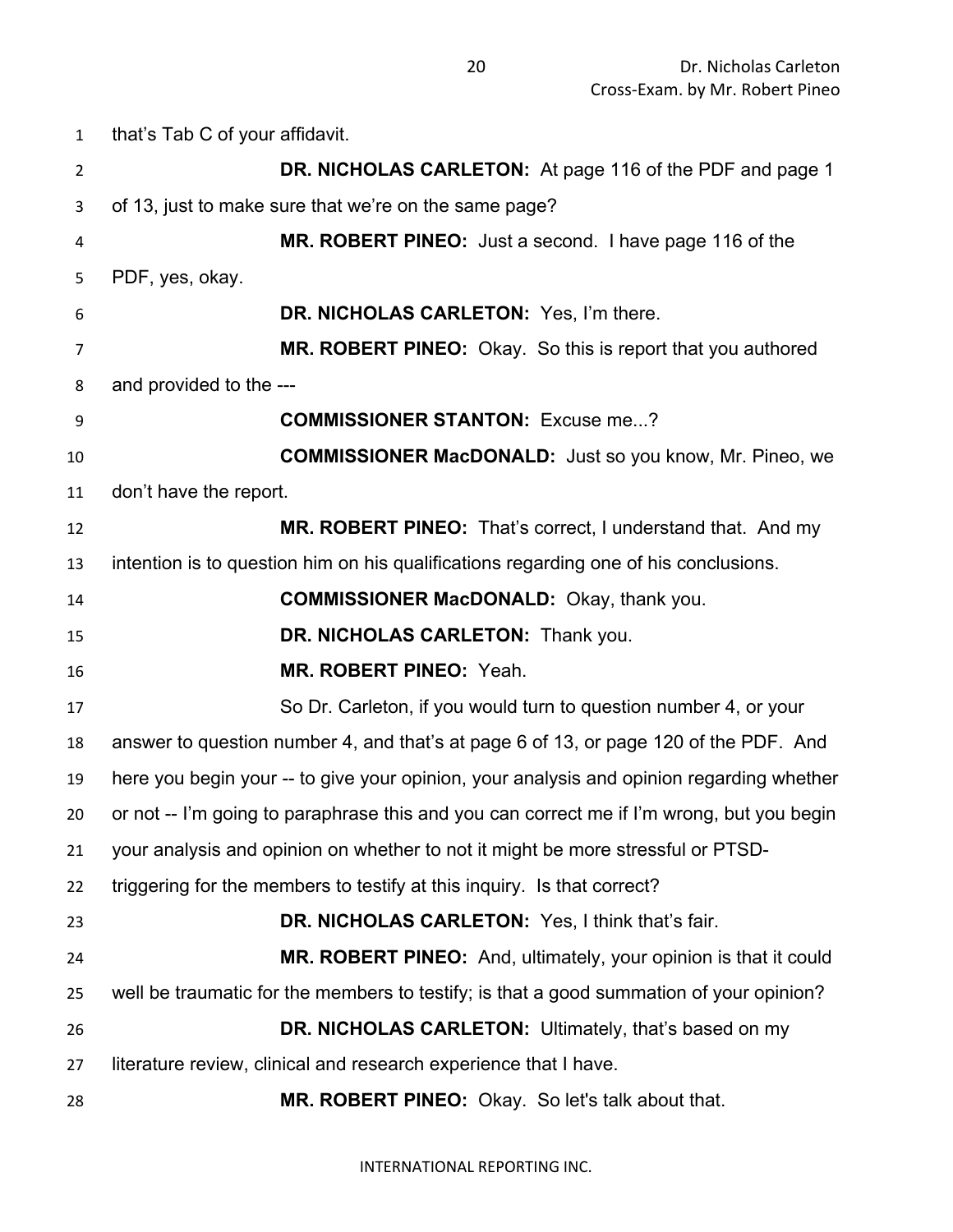Dr. Nicholas Carleton Cross-Exam. by Mr. Robert Pineo

| $\mathbf{1}$   | Your -- most of your analysis regarding the testifying portion of your                     |
|----------------|--------------------------------------------------------------------------------------------|
| $\overline{2}$ | opinion or that assumed fact is based on your review of the literature of other            |
| 3              | academics; correct?                                                                        |
| 4              | DR. NICHOLAS CARLETON: That's correct.                                                     |
| 5              | MR. ROBERT PINEO: Yeah.                                                                    |
| 6              | You've conducted no studies on your own of the impacts of                                  |
| 7              | testimony to the triggering of PTSD in RCMP members, have you?                             |
| 8              | DR. NICHOLAS CARLETON: That's correct.                                                     |
| 9              | MR. ROBERT PINEO: You agree with me, that is.                                              |
| 10             | DR. NICHOLAS CARLETON: Yes.                                                                |
| 11             | MR. ROBERT PINEO: Okay. And in the articles that you cite, and                             |
| 12             | they begin on the second -- in the second paragraph of your answer to number 4, and        |
| 13             | they are footnoted as articles -- sorry, footnote 62, 63, 64, 65, 66, 67, 68, 69 and 32.   |
| 14             | And perhaps -- rather than take you to those, I'll ask you some general questions, but if  |
| 15             | we can go to those footnotes if you like.                                                  |
| 16             | But you'll agree with me that none of those articles dealt with police                     |
| 17             | officers testifying in a public inquiry setting.                                           |
| 18             | DR. NICHOLAS CARLETON: Yes, that's correct.                                                |
| 19             | MR. ROBERT PINEO: Okay. In fact, they deal with a multitude of                             |
| 20             | different settings, including war crimes tribunal testimony, family law, human rights      |
| 21             | tribunals, et cetera; correct?                                                             |
| 22             | DR. NICHOLAS CARLETON: That's correct.                                                     |
| 23             | <b>MR. ROBERT PINEO:</b> And your footnote number 32 is an article                         |
| 24             | that you authored in 2018; correct?                                                        |
| 25             | DR. NICHOLAS CARLETON: That's correct.                                                     |
| 26             | MR. ROBERT PINEO: Yeah.                                                                    |
| 27             | And I've read through that article quite carefully and I don't see                         |
| 28             | anywhere in that article where you discuss the impact of police officers testifying in the |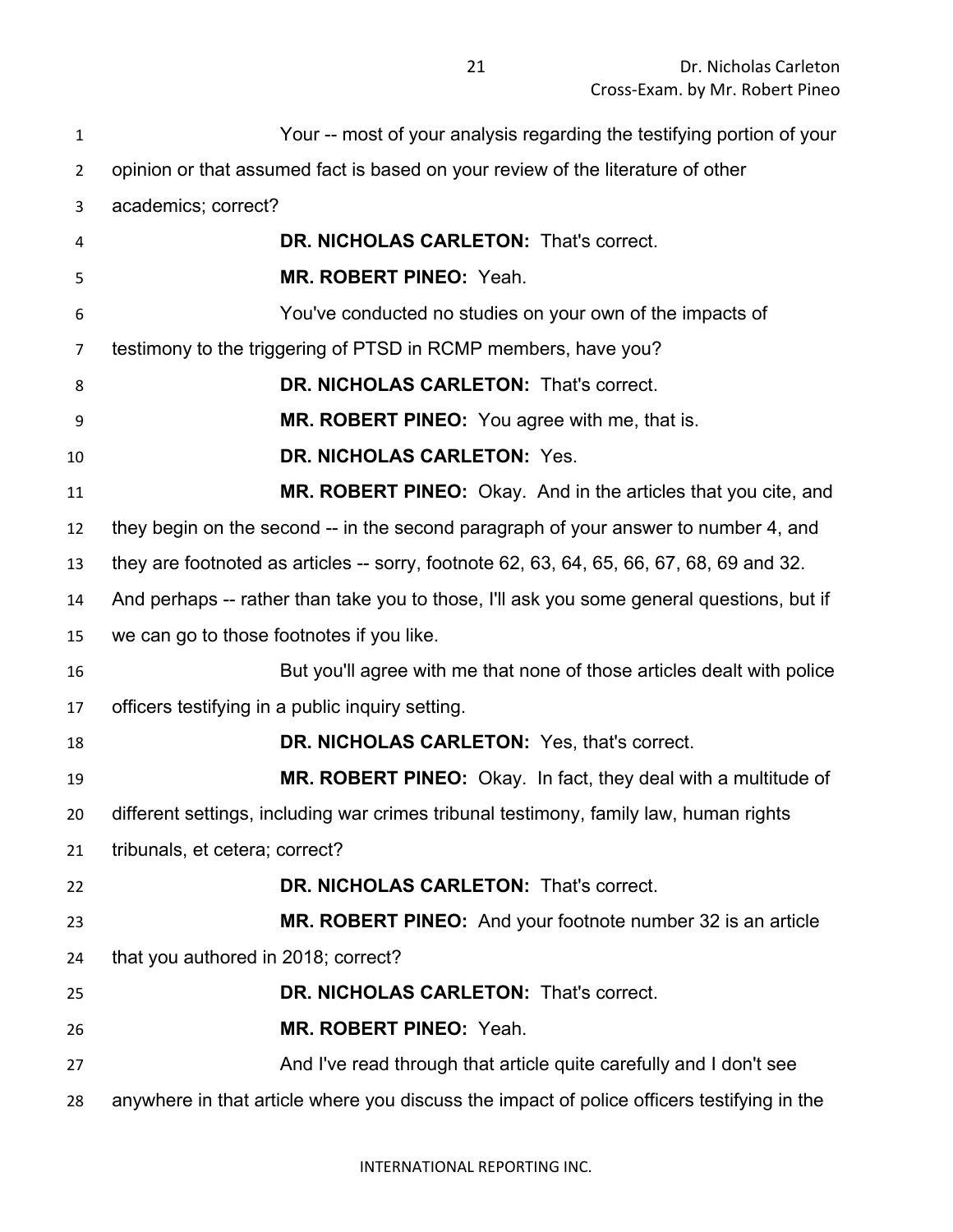context of it triggering mental health issues. Am I correct on that? **DR. NICHOLAS CARLETON:** That's correct. **MR. ROBERT PINEO:** Okay. As a general proposition, you'll agree with me that the strength of an expert's opinion rests largely in part on the information and evidence relied on to produce that report. **DR. NICHOLAS CARLETON:** Yes. **MR. ROBERT PINEO:** In producing your report, you did not treat any of the proposed -- any of the members that have been proposed to testify before this Commission. **DR. NICHOLAS CARLETON:** Correct. **MR. ROBERT PINEO:** You've never met them? **DR. NICHOLAS CARLETON:** Not to my knowledge. **MR. ROBERT PINEO:** You've never spoken to them in any way. **DR. NICHOLAS CARLETON:** Not to my knowledge. **MR. ROBERT PINEO:** Not reviewed their medical records. **DR. NICHOLAS CARLETON:** No. **MR. ROBERT PINEO:** You've relied on the assumed -- the facts you were asked to assume by Ms. Nijhawan in her letter of February 22nd. **DR. NICHOLAS CARLETON:** Yes, that's correct. **MR. ROBERT PINEO:** And that is it. That is all the evidence that - - that you've based your report on; correct? **DR. NICHOLAS CARLETON:** I'm sorry. I don't understand the question. You're asking about the evidence upon which I based my report. **MR. ROBERT PINEO:** Yes. **DR. NICHOLAS CARLETON:** I drafted the responses as framed -- as framed by the questions being asked by the NPF lawyer. That I did do, but the evidence was much -- it's that word that I'm getting hung up on. I apologize.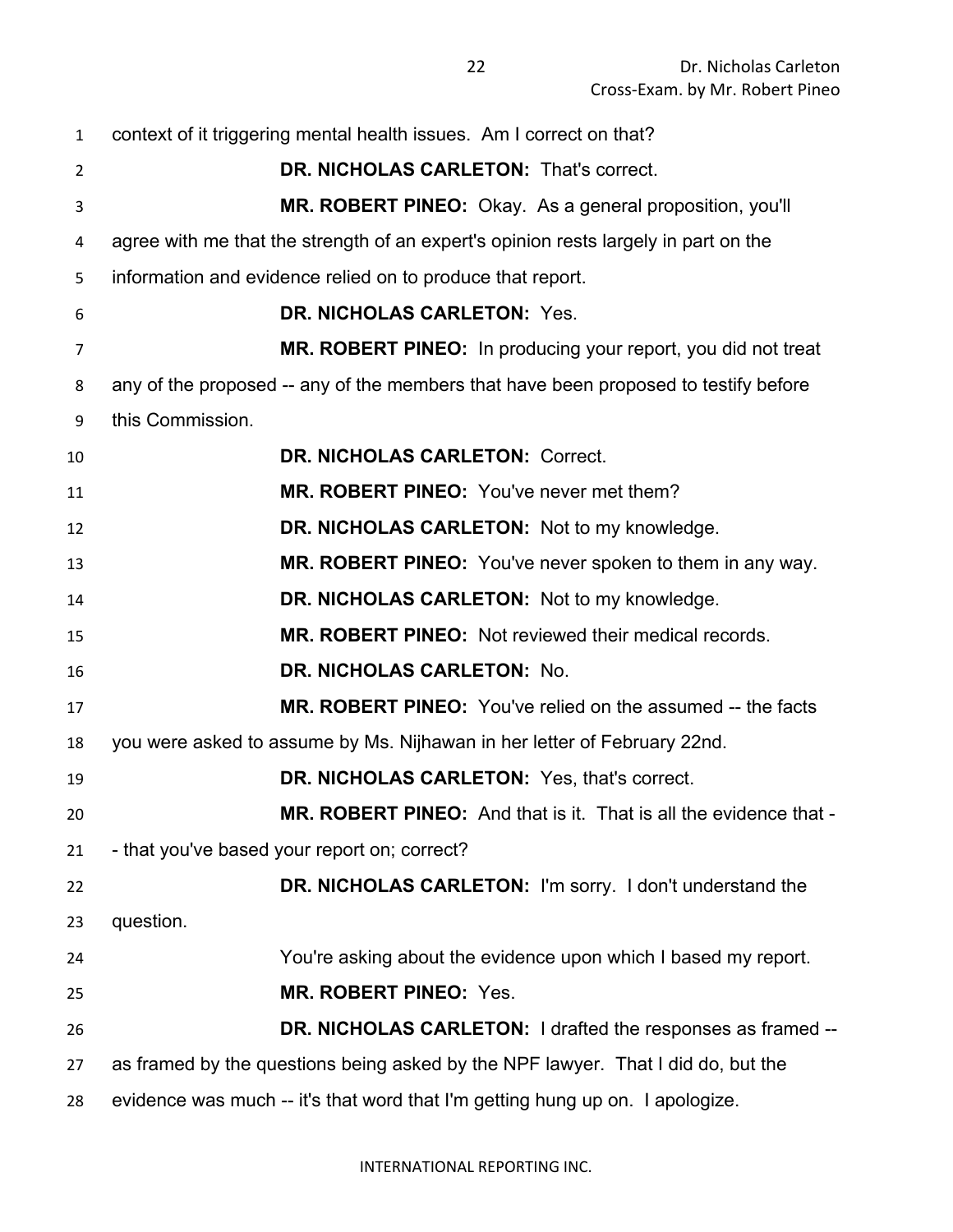| $\mathbf{1}$ | MR. ROBERT PINEO: Okay. Perhaps I'll clarify the question,                              |
|--------------|-----------------------------------------------------------------------------------------|
| 2            | then.                                                                                   |
| 3            | In terms of information about the proposed officers, the proposed                       |
| 4            | witnesses, the RCMP officers, you relied solely on the information that Ms. Nijhawan    |
| 5            | provided to you in her letter; correct?                                                 |
| 6            | DR. NICHOLAS CARLETON: Yes, that's correct.                                             |
| 7            | MR. ROBERT PINEO: Okay. Thank you. Those are my                                         |
| 8            | questions.                                                                              |
| 9            | <b>COMMISSIONER MacDONALD:</b> Thank you, Mr. Pineo.                                    |
| 10           | Ms. Hnatiw.                                                                             |
| 11           | MS. GILLIAN HNATIW: Thank you, Commissioner MacDonald.                                  |
| 12           | I'm just looking over at my friends to see if there's anybody else who has questions to |
| 13           | offer.                                                                                  |
| 14           | Ms. Lenehan?                                                                            |
| 15           | <b>COMMISSIONER MacDONALD:</b> Good morning, Ms. Lenehan.                               |
| 16           | You go ahead when you're ready.                                                         |
| 17           | MS. JANE LENEHAN: Thank you, Commissioner.                                              |
| 18           | <u>--- CROSS-EXAMINATION BY MS. JANE LENEHAN:</u>                                       |
| 19           | MS. JANE LENEHAN: Dr. Carleton, sorry, seeing you at an odd                             |
| 20           | angle here.                                                                             |
| 21           | I represent the family of Gina Goulet, who was the last victim of the                   |
| 22           | shooter. And my questions are mostly about your clinical experience.                    |
| 23           | It seems from your resume where I noted, I think it's on page 96,                       |
| 24           | that you're a member of the regulatory body in Saskatchewan for psychologists;          |
| 25           | correct?                                                                                |
| 26           | DR. NICHOLAS CARLETON: Yes, that's correct.                                             |
| 27           | MS. JANE LENEHAN: And you've been a member for 10 -- 12                                 |
| 28           | years?                                                                                  |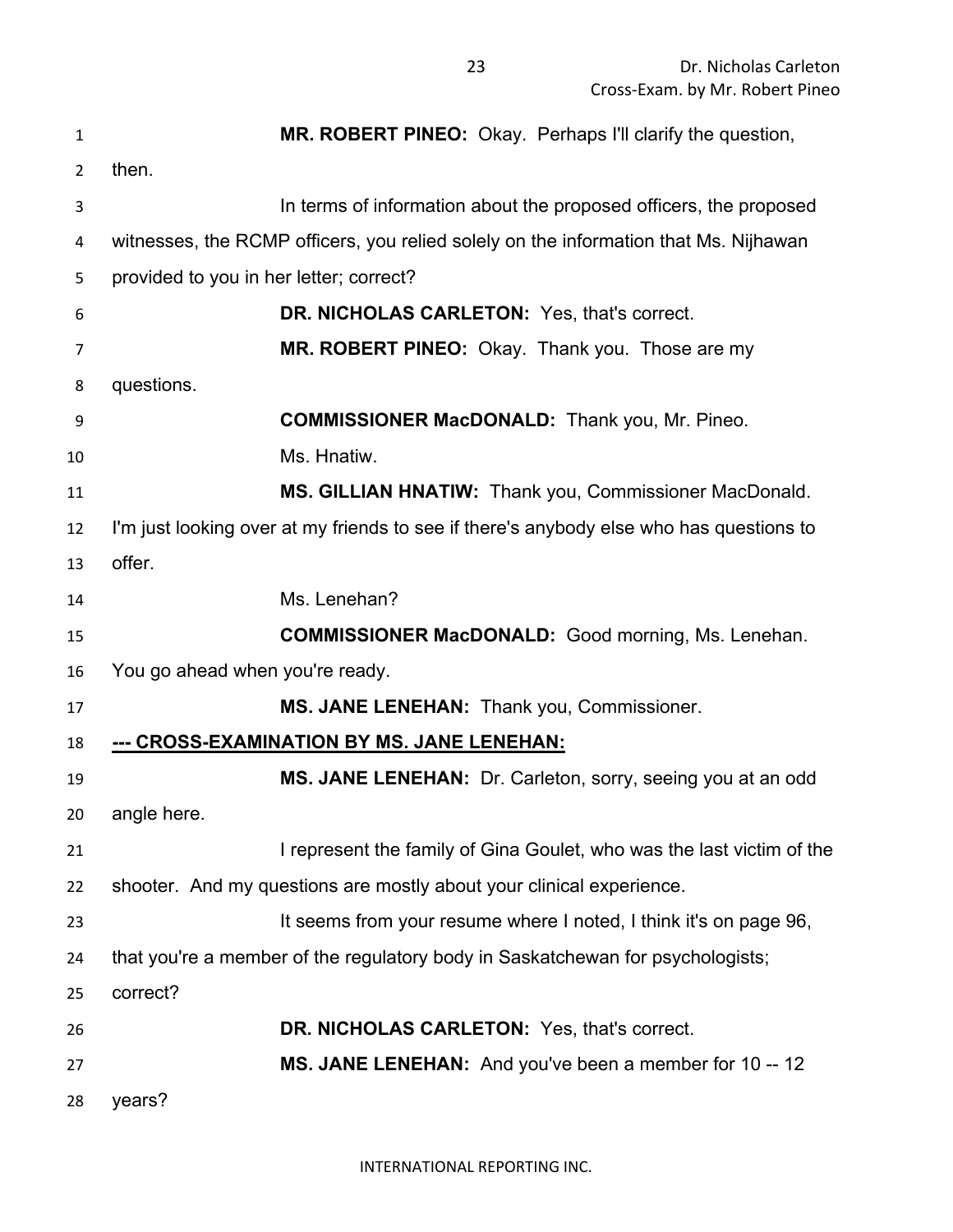| $\mathbf{1}$   | DR. NICHOLAS CARLETON: Yes, that's since 2010.                                         |
|----------------|----------------------------------------------------------------------------------------|
| $\overline{2}$ | MS. JANE LENEHAN: Since 2010?                                                          |
| 3              | And how long have you been a full practising member?                                   |
| 4              | DR. NICHOLAS CARLETON: Since 2010.                                                     |
| 5              | MS. JANE LENEHAN: Since 2010?                                                          |
| 6              | <b>DR. NICHOLAS CARLETON:</b> Or 20 -- well, I'd have to go back                       |
| 7              | and look at the exact date, but I would imagine 2010 or early 2011.                    |
| 8              | <b>MS. JANE LENEHAN:</b> All right. And what about the permission                      |
| 9              | from the College to make diagnoses? How long have ---                                  |
| 10             | DR. NICHOLAS CARLETON: Yes, I do hold -- oh, I would have                              |
| 11             | had it at the same time ---                                                            |
| 12             | MS. JANE LENEHAN: All right.                                                           |
| 13             | <b>DR. NICHOLAS CARLETON: --- so the same length of time.</b>                          |
| 14             | MS. JANE LENEHAN: So at the same time you became a full                                |
| 15             | practising member?                                                                     |
| 16             | DR. NICHOLAS CARLETON: Yes, that's correct.                                            |
| 17             | MS. JANE LENEHAN: And that would have been either 2010 or                              |
| 18             | early 2011?                                                                            |
| 19             | DR. NICHOLAS CARLETON: That's correct.                                                 |
| 20             | MS. JANE LENEHAN: Okay. So it appears that you wear three                              |
| 21             | hats in your career or your professional life. You're a professor and a researcher and |
| 22             | you also run a private practice.                                                       |
| 23             | DR. NICHOLAS CARLETON: That's correct.                                                 |
| 24             | MS. JANE LENEHAN: Can you tell us how much time you allot to                           |
| 25             | each of those areas?                                                                   |
| 26             | DR. NICHOLAS CARLETON: It's shifted very dramatically over                             |
| 27             | the last decade, in part as a function of COVID-19 and as a function of the research   |
| 28             | studies that I've been engaged in the last three or four years. So in the beginning, I |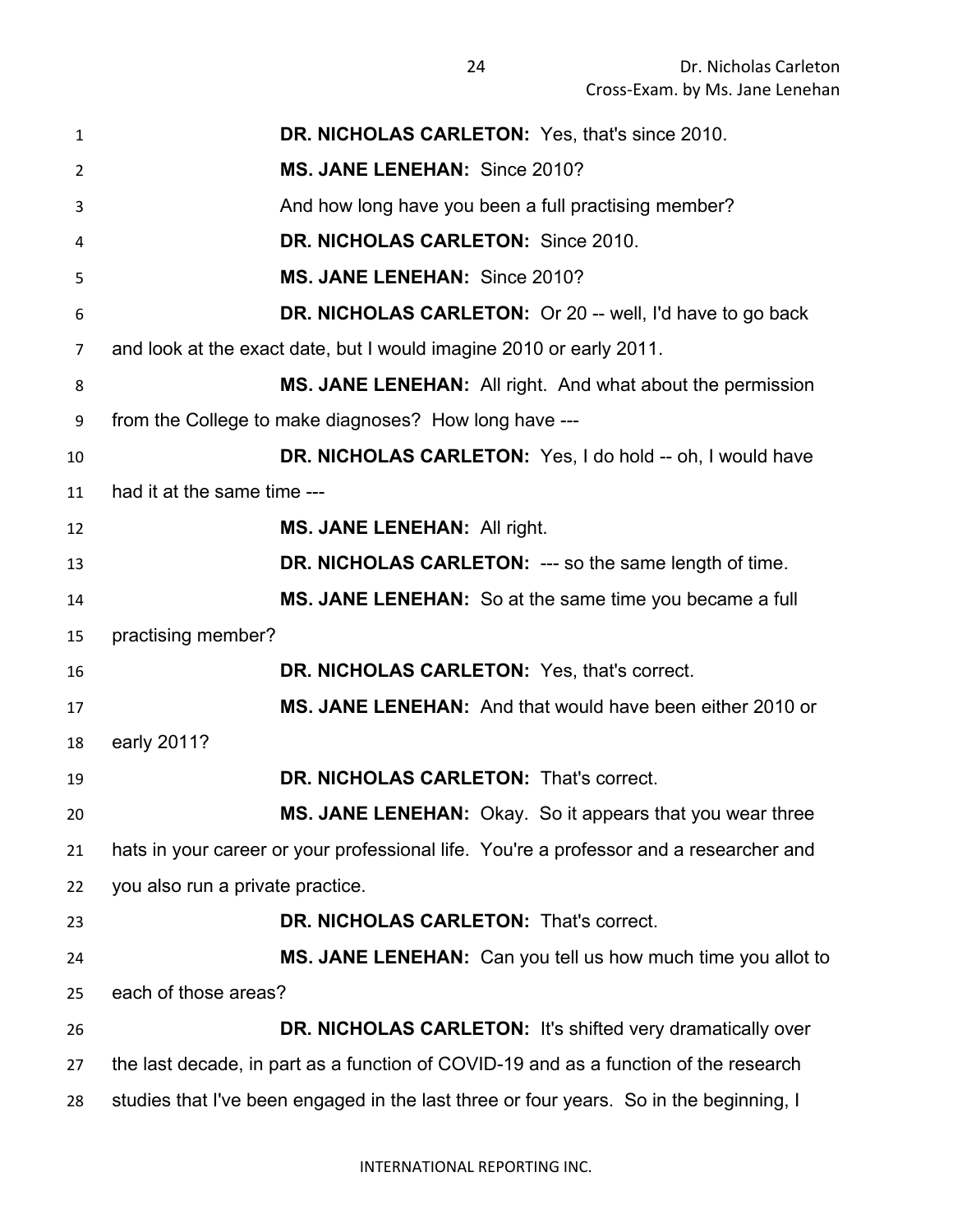would say I had probably put -- I don't know. I would have to -- I would be giving you a general guess.

 The bulk of my time, though, I would say is focused on me being a professor and a researcher with relatively less time spent being a -- being in private practice.

 **MS. JANE LENEHAN:** I know it's difficult, but could you give some sort of an estimate of the amount of time that you devote to your private practice? **DR. NICHOLAS CARLETON:** So my private practice specifically where I'm treating patients for the last two years, relatively little. I would say, over the last two years, probably less than an hour a month on my private practice. A lot of the clinical work that I do now involves clinical supervision and support because the research studies that I do involve clinical assessments and can involve clinical treatment being provided at a much larger scale. **MS. JANE LENEHAN:** All right. And Dr. Carleton, I assume that

 you're aware of the proposed qualification for you that was tendered to the Commission by Ms. Nijhawan.

 **DR. NICHOLAS CARLETON:** Yes, I believe so. **MS. JANE LENEHAN:** All right. So she's proposing that you be qualified as an expert by the Commissioners and that your area of expertise be the field of clinical psychology, with particular expertise in four different areas. And the first area is the diagnosis and treatment of post-traumatic stress injuries among public safety personnel, including police officers.

 So would it be fair to say that that expertise is based on about one hour a month in work?

 **DR. NICHOLAS CARLETON:** No, I -- I don't think so. I think that that would probably not be a fair depiction of my expertise.

 So the bulk of the research work that I do involves understanding clinical assessments and understanding how clinical assessments are conducted for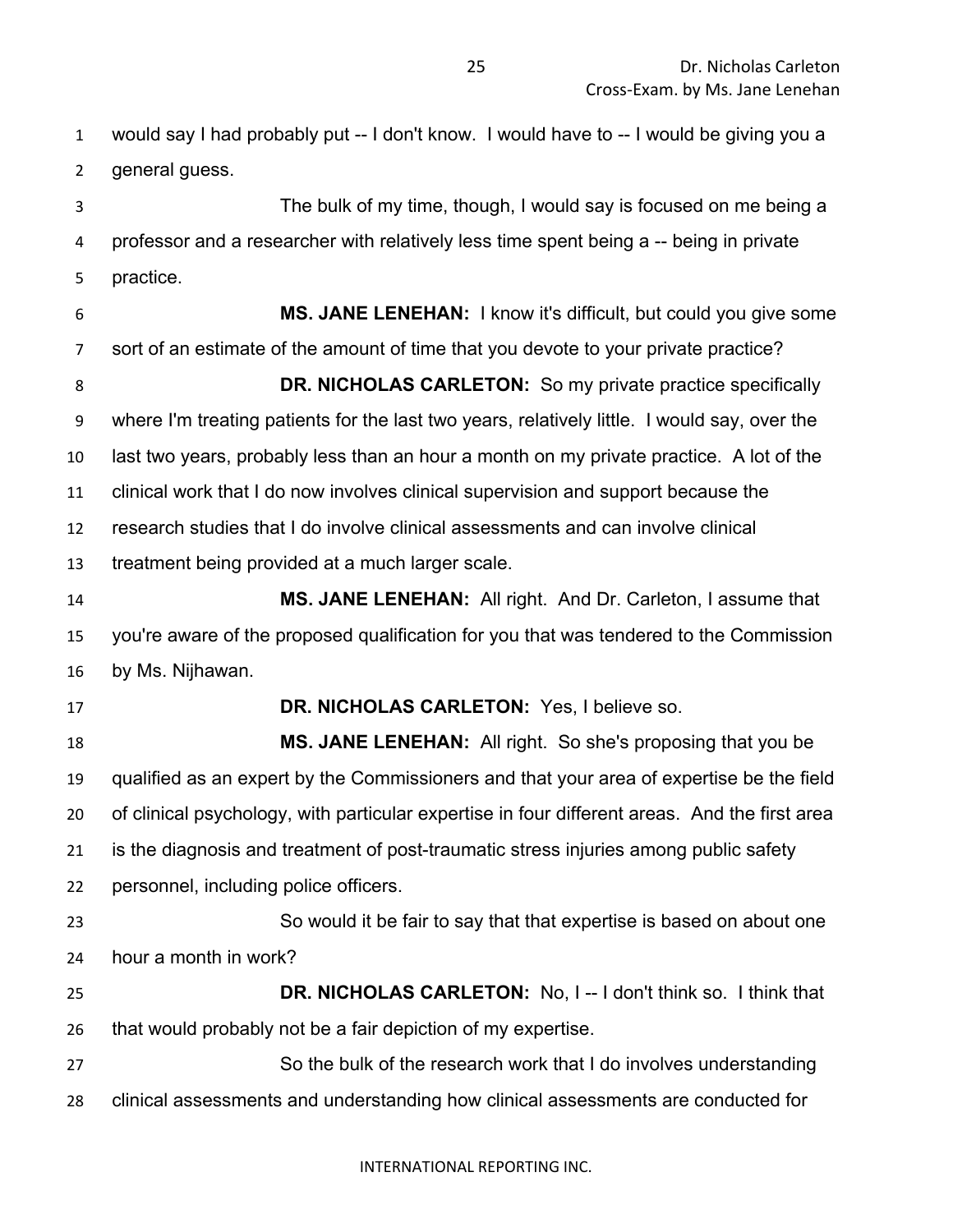and interacted with by the RCMP. That's right now.

 Over the course of my career, I've done a great many more hours of clinical assessments myself firsthand with RCMP officers, so this is why I'm saying the question's a complicated one for me to answer because the last two years between COVID and a focus on overseeing hundreds and hundreds of clinical assessments for RCMP officers as part of the work that I'm responsible for, it's difficult for me to specifically parse apart the question that you're asking. So if I'm supervising or supporting the supervision of graduate

 students who are doing hundreds of clinical assessments of RCMP officers that is me engaged in clinical work and I would argue that that is involve -- does involve clinical experience and my ability and the permission that I have to engage in that is based on the firsthand educational and research experience that I had acquired prior to beginning the work that I'm doing or that I have been doing for the last few years.

 **MS. JANE LENEHAN:** All right. So maybe I'll go at this another way. So would it be fair to say that your expertise in that first area is based primarily on theory and research, as opposed to on the ground diagnosing and treating police officers or other service members with PTSD?

18 I'm just trying to get a handle, Dr. Carleton, on your -- really, your on the ground experience in terms of treating various public safety personnel.

 **DR. NICHOLAS CARLETON:** That's fair. Over the last several -- yes. I would say certainly for the last several years, that's true.

 **MS. JANE LENEHAN:** All right. And what about the first number of years? Could you even just give an estimate of, "I've had this many patients over my 12-year career, roughly this many patients, who are both public service personnel and who I've treated, diagnosed and then treated for post-traumatic stress --" I want to say disorder, but that may not be the correct term.

 **DR. NICHOLAS CARLETON:** Post-traumatic stress disorder would be ---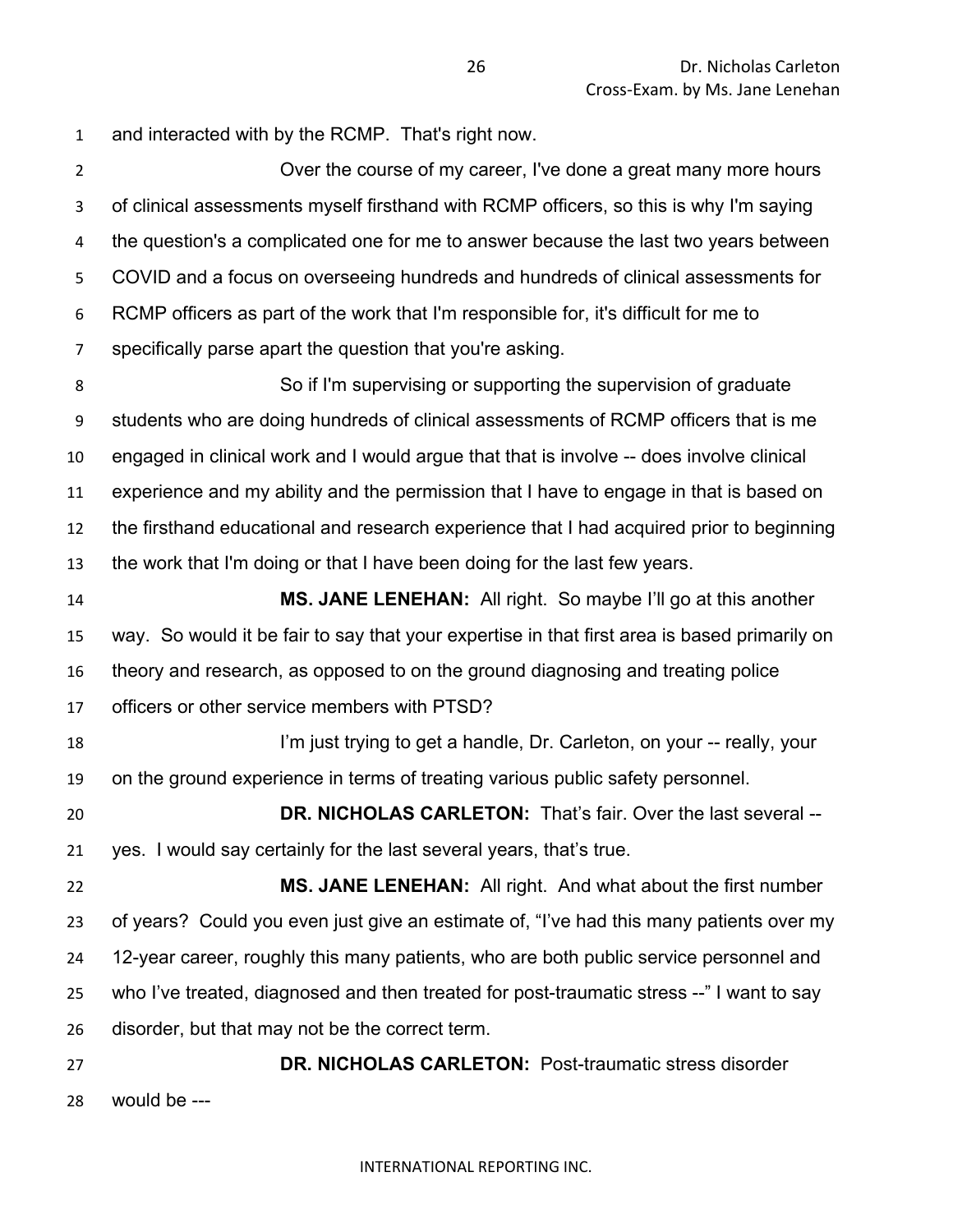| $\mathbf{1}$   | MS. JANE LENEHAN: Okay.                                                                         |
|----------------|-------------------------------------------------------------------------------------------------|
| $\overline{2}$ | DR. NICHOLAS CARLETON: --- the correct term.                                                    |
| 3              | MS. JANE LENEHAN: All right.                                                                    |
| 4              | <b>DR. NICHOLAS CARLETON: I would -- I wouldn't want to give</b>                                |
| 5              | you a guess because I'm concerned I would be held to the specific number. I can go              |
| 6              | and -- in theory, I could go and look it up. It would be dozens at least. So but I would        |
| 7              | have to go back and look because I would have provided services to them beginning as            |
| 8              | early as my residency, which would have been almost exclusively focused on clinical             |
| 9              | provision of services, including assessments and treatments. I continued that after I           |
| 10             | became a professor at a much-reduced rate because being a professor requires that               |
| 11             | you focus more on research and teaching, as far as clinical practice.                           |
| 12             | So I would have to say dozens, but to give you a more specific                                  |
| 13             | answer, I would need substantive time.                                                          |
| 14             | MS. JANE LENEHAN: Okay. thank you. Those are all my                                             |
| 15             | questions with respect to qualifications. And I just want to state that I understand,           |
| 16             | Commissioners, that we'll have a further opportunity to question Dr. Carleton on the            |
| 17             | substance of his report.                                                                        |
| 18             | <b>COMMISSIONER MacDONALD:</b> Thank you. Yes.                                                  |
| 19             | MS. JANE LENEHAN: Thank you.                                                                    |
| 20             | MS. GILLIAN HNATIW: Thank you, Ms. Nijhawan.                                                    |
| 21             | I believe we'll now hear from Mr. Bryson.                                                       |
| 22             | <b>COMMISSIONER MacDONALD:</b> Good morning, Mr. Bryson.                                        |
| 23             | Whenever you're ready.                                                                          |
| 24             | --- CROSS-EXAMINATION BY MR. JOSHUA BRYSON                                                      |
| 25             | MR. JOSHUA BRYSON: Good morning. Thank you.                                                     |
| 26             | Dr. Carleton, I believe you indicated to my friend that you based                               |
| 27             | your opinion on the facts set out in Ms. Nijhawan's letter of February 22 <sup>nd</sup> , 2022; |
| 28             | correct?                                                                                        |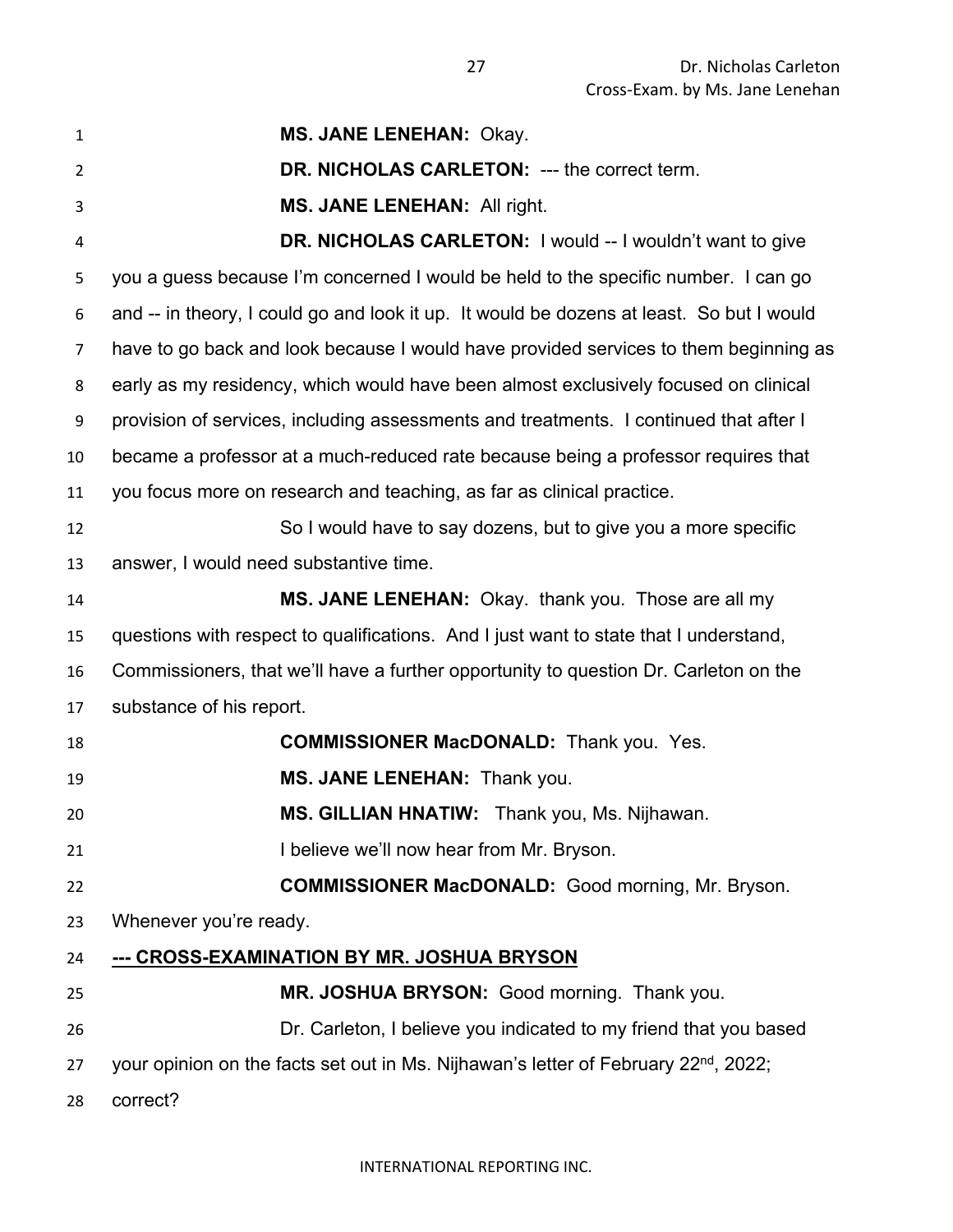| 1              | <b>DR. NICHOLAS CARLETON: That's correct.</b>                                      |
|----------------|------------------------------------------------------------------------------------|
| $\overline{2}$ | MR. JOSHUA BRYSON: So you do not know the specific roles                           |
| 3              | played by each member in this mass casualty; do you?                               |
| 4              | DR. NICHOLAS CARLETON: That's correct.                                             |
| 5              | MR. JOSHUA BRYSON: You do not know how long each member                            |
| 6              | remained on shift on April 18 <sup>th</sup> and 19 <sup>th</sup> ; do you?         |
| 7              | DR. NICHOLAS CARLETON: That's correct.                                             |
| 8              | MR. JOSHUA BRYSON: You do not know who, if anyone, had                             |
| 9              | pre-existing psychological disorders?                                              |
| 10             | DR. NICHOLAS CARLETON: That's correct.                                             |
| 11             | MR. JOSHUA BRYSON: This would inform your opinion as to                            |
| 12             | whether an individual member may be predisposed to suffer from a psychological     |
| 13             | disorder; correct?                                                                 |
| 14             | DR. NICHOLAS CARLETON: When you say "this", what do you                            |
| 15             | mean?                                                                              |
| 16             | MR. JOSHUA BRYSON: I'm sorry?                                                      |
| 17             | DR. NICHOLAS CARLETON: You said "this" will inform my                              |
| 18             | opinion and I'm asking you to clarify what you mean by "this"?                     |
| 19             | MR. JOSHUA BRYSON: This would be relevant information to                           |
| 20             | yoru opinion?                                                                      |
| 21             | DR. NICHOLAS CARLETON: Yes.                                                        |
| 22             | MR. JOSHUA BRYSON: And you do not have that information; do                        |
| 23             | you?                                                                               |
| 24             | DR. NICHOLAS CARLETON: That is correct.                                            |
| 25             | MR. JOSHUA BRYSON: And can you tell me specifically of the                         |
| 26             | members that have been subpoenaed, who will suffer psychological trauma if they're |
| 27             | forced to testify before this Commission?                                          |
| 28             | DR. NICHOLAS CARLETON: Neither I can, nor can anyone else.                         |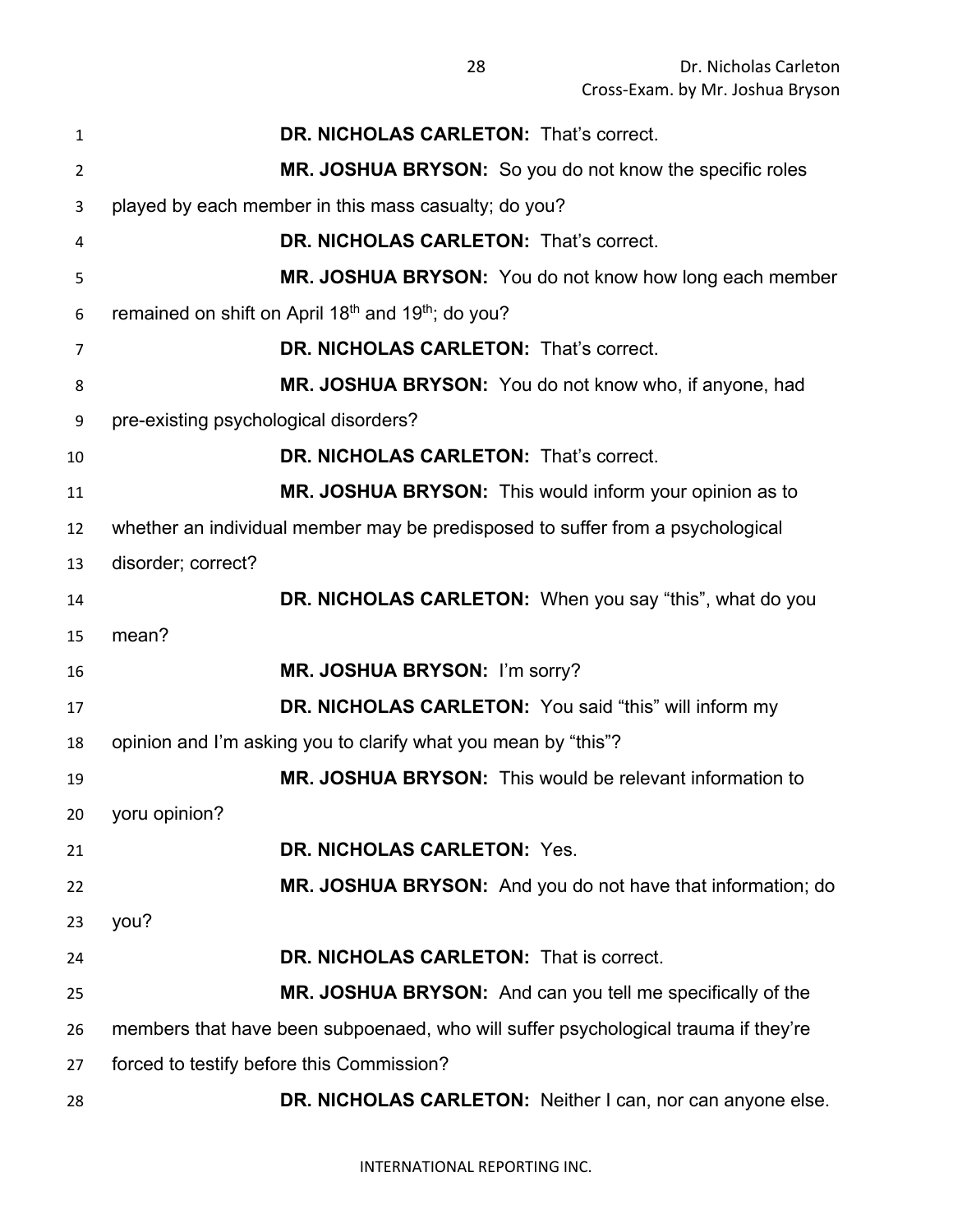| 1                                                  | MR. JOSHUA BRYSON: Do you know what, if any, mental health                                    |
|----------------------------------------------------|-----------------------------------------------------------------------------------------------|
| $\overline{2}$                                     | services members utilized prior to and after this mass tragedy?                               |
| 3                                                  | DR. NICHOLAS CARLETON: I do not.                                                              |
| 4                                                  | MR. JOSHUA BRYSON: Thank you. Those are all my questions.                                     |
| 5                                                  | <b>COMMISSIONER MacDONALD:</b> Thank you, Mr. Bryson.                                         |
| 6                                                  | Ms. Hnatiw?                                                                                   |
| $\overline{7}$                                     | MS. GILLIAN HNATIW: Yes, Commissioner MacDonald. I believe                                    |
| 8                                                  | that there are no further questions for Dr. Carleton. I'm just pausing to give counsel an     |
| 9                                                  | opportunity to correct me. Seeing none.                                                       |
| 10                                                 | I believe the witness could be excused at this time and Ms.                                   |
| 11                                                 | Nijhawan could be invited back to address the Commissioners on the balance of her             |
| 12                                                 | submissions for why you should admit Dr. Carleton's report.                                   |
| 13                                                 | <b>COMMISSIONER MacDONALD:</b> Thank you so much.                                             |
| 14                                                 | Ms. Nijhawan?                                                                                 |
|                                                    |                                                                                               |
| 15                                                 | --- SUBMISSIONS ON QUALIFICATIONS BY MS. NASHA NIHJAWAN                                       |
|                                                    | MS. JANE LENEHAN: Thank you, Commissioners.                                                   |
|                                                    | So as you know, I'm here to ask for your leave to admit the expert                            |
| 18                                                 | opinion evidence of Dr. Nicholas Carleton. A proposed expert qualification has been           |
| 19                                                 | circulated and I will just read it for you. For your reference, I'm sure we can provide it in |
|                                                    | writing so you don't have to write it down.                                                   |
|                                                    | <b>COMMISSIONER MacDONALD:</b> That would be helpful. Thank                                   |
|                                                    | you.                                                                                          |
|                                                    | MS. JANE LENEHAN: Thank you. So Dr. Carleton is proposed as                                   |
|                                                    | an expert having expertise in the field of clinical psychology with the ability to provide    |
|                                                    | evidence about the diagnosis and treatment of post-traumatic stress injuries among            |
| 16<br>17<br>20<br>21<br>22<br>23<br>24<br>25<br>26 | public safety personnel, including police officers, mental health risk and resilience         |
| 27                                                 | factors faced by public safety personnel, including police officers, barriers to treatment    |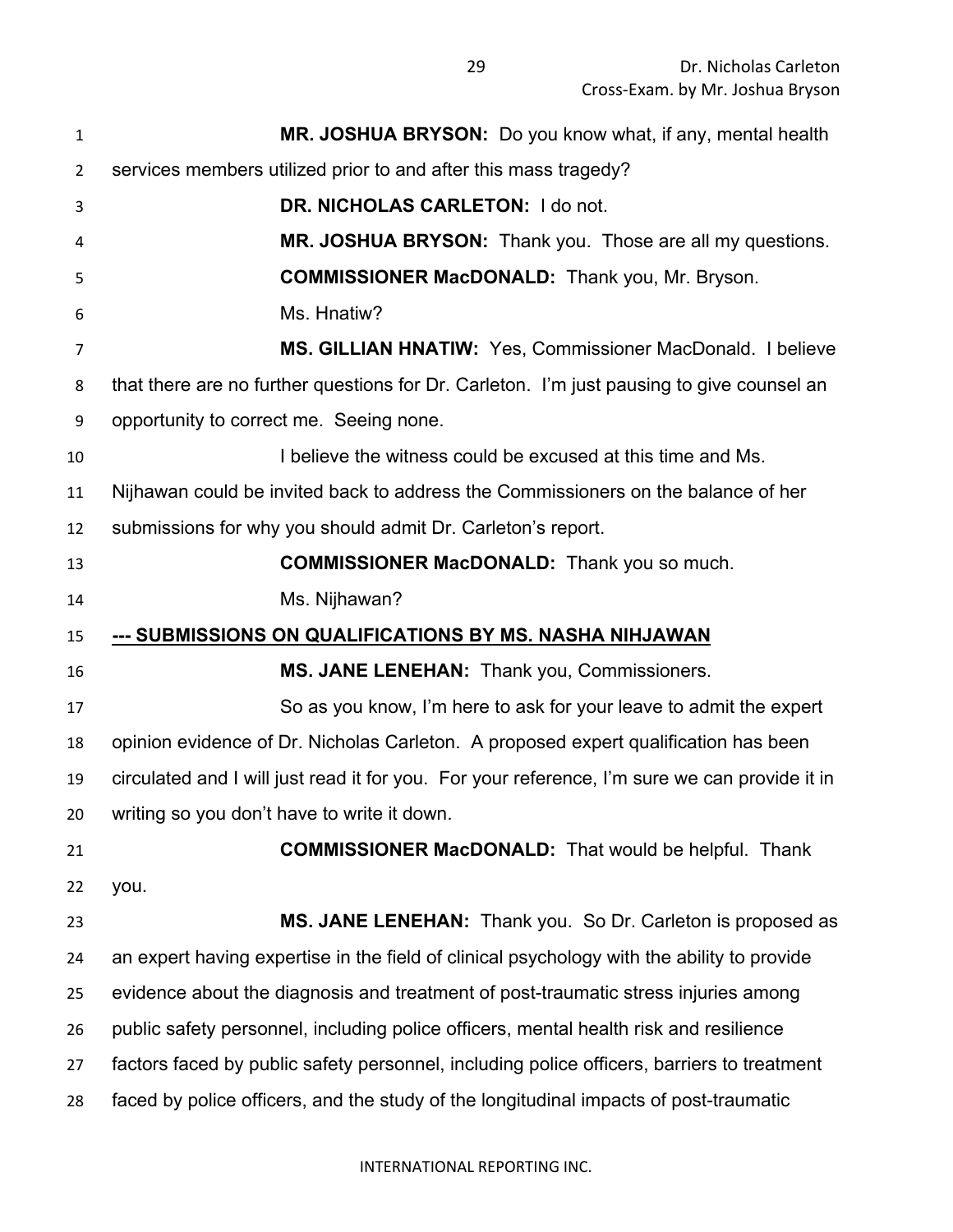stress injuries on public safety personnel, including the incidence, prevalence, and expression of post-traumatic stress injuries.

 I want to clarify at the outset that this is an opinion that he seeks to offer in theoretical terms and without reference to any particular member, and that the NPF will not be seeking to rely on it for any other purpose. As the Commissioners well know, the test for the admissibility of expert evidence comes from the Supreme Court of Canada's judgements in *White Burgess* and in *Mohan*. These are well understood tests. I'm not going to explain them to you except to mention that there are three factors of the *Mohan* test that I will address today, which are this threshold question of the qualification of the expert, the relevance, and the necessity of their testimony. We heard just now from Dr. Carleton, and you have now before as an exhibit, his curriculum vitae and his qualifications. He has a unique expertise in Canada on this particular question of the treatment and experiences with stress and stress injuries of public safety personnel, including police officers. He is a doctor of clinical psychology with both a research practice, a teaching practice, and a clinical practice. We submit that he is well qualified to provide the evidence which he is proposed to give. Dr. Carleton has acknowledged his duty as an expert to provide fair, unbiased, and impartial evidence. As my friend Mr. Pineo pointed out, he has a depth of experience working specifically with the RCMP, which includes receiving funds from the Department of Public Works or Public Safety, I may be misspeaking, and the RCMP, which fund research which he does directly with RCMP officers at RCMP Depot. I want to remind the Commissioners, though I know you need not be reminded, that the test for bias for an expert is actual and not apparent, as the Supreme Court of Canada told us in *White Burgess*: "When looking at an expert's interest or relationship with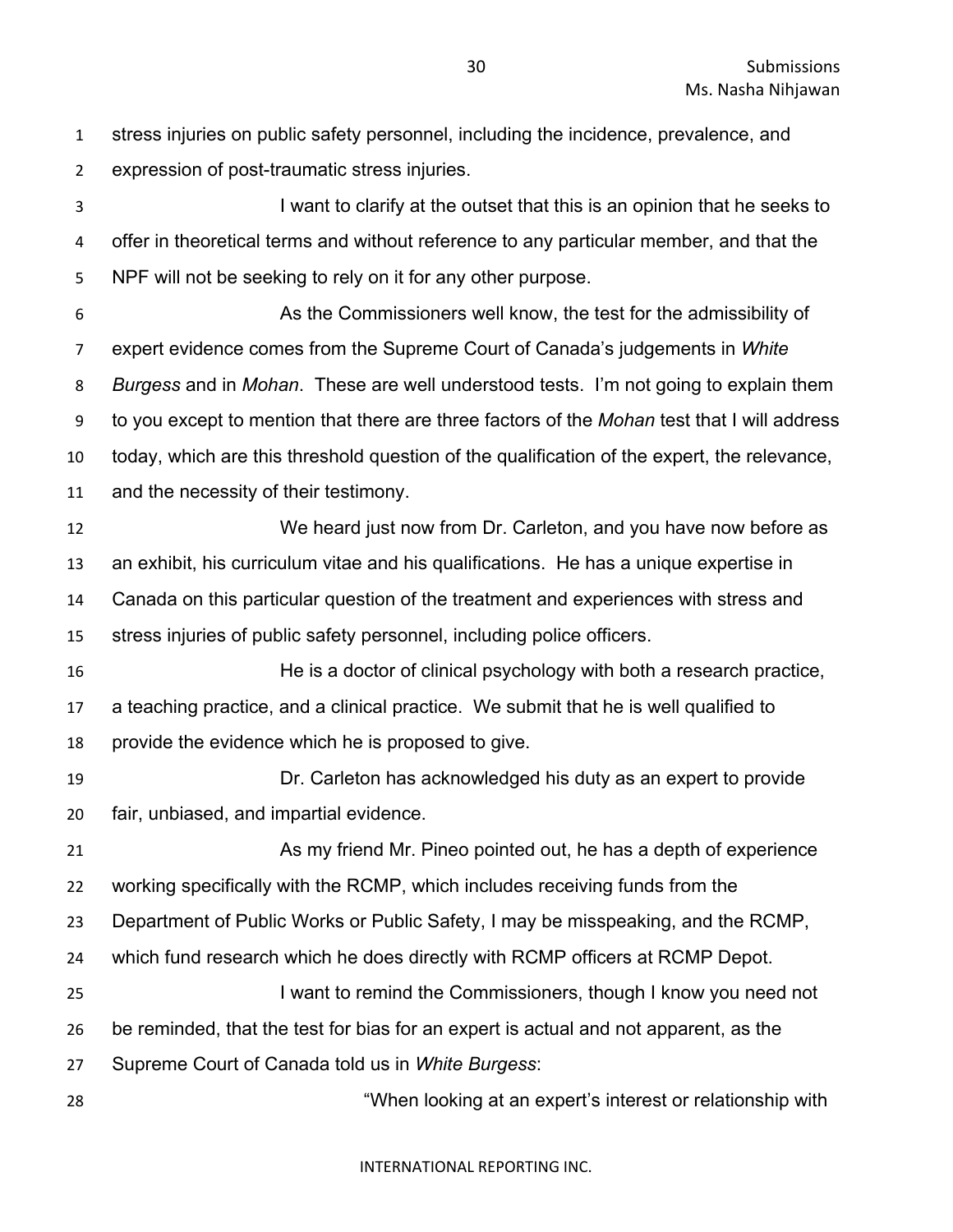| $\mathbf 1$    | a party, the question is not whether a reasonable                                           |
|----------------|---------------------------------------------------------------------------------------------|
| $\overline{2}$ | observer would think that the expert is not independent.                                    |
| 3              | The question is whether the relationship or interest                                        |
| 4              | results in the expert being unable or unwilling to carry out                                |
| 5              | his or her primary duty to the court to provide fair, non-                                  |
| 6              | partisan and objective assistance."                                                         |
| $\overline{7}$ | There is no reason to suggest that Dr. Carleton, despite his depth                          |
| 8              | of experience working with the RCMP, is disqualified from providing that type of fair and   |
| 9              | objective evidence. In fact, it would be our submission that his experience working         |
| 10             | directly with the RCMP informs his expertise.                                               |
| 11             | I'm going to turn now to the question of relevance. Relevance is a                          |
| 12             | threshold issue for the admissibility of expert evidence and the question before the        |
| 13             | Commission in deciding whether to admit the expert evidence is whether the evidence         |
| 14             | is logically relevant to the question the Commission must determine.                        |
| 15             | The NPF submits that the proposed evidence is relevant. This is                             |
| 16             | not a stringent requirement.                                                                |
| 17             | The Commission is about to hear applications by participants for                            |
| 18             | the issuance of subpoenas for the live testimony of 18 RCMP members. The NPF                |
| 19             | submits that the question of necessity for oral testimony, as framed by Rule 37, must be    |
| 20             | evaluated with consideration of the Commission's obligation to employ a trauma-             |
| 21             | informed process as set out in its Orders in Council.                                       |
| 22             | The Commission must consider whether and how it is to apply a                               |
| 23             | trauma-informed lens to the assessment of necessity for subpoenas to involved officers      |
| 24             | in response to requests under Rule 37.                                                      |
| 25             | In order to do so, it must understand how trauma impacts,                                   |
| 26             | manifests, and presents differently to police officers, as compared with civilians. It must |
| 27             | know what harm it might inflict in order to know how it can adapt its processes to avoid    |
| 28             | that harm.                                                                                  |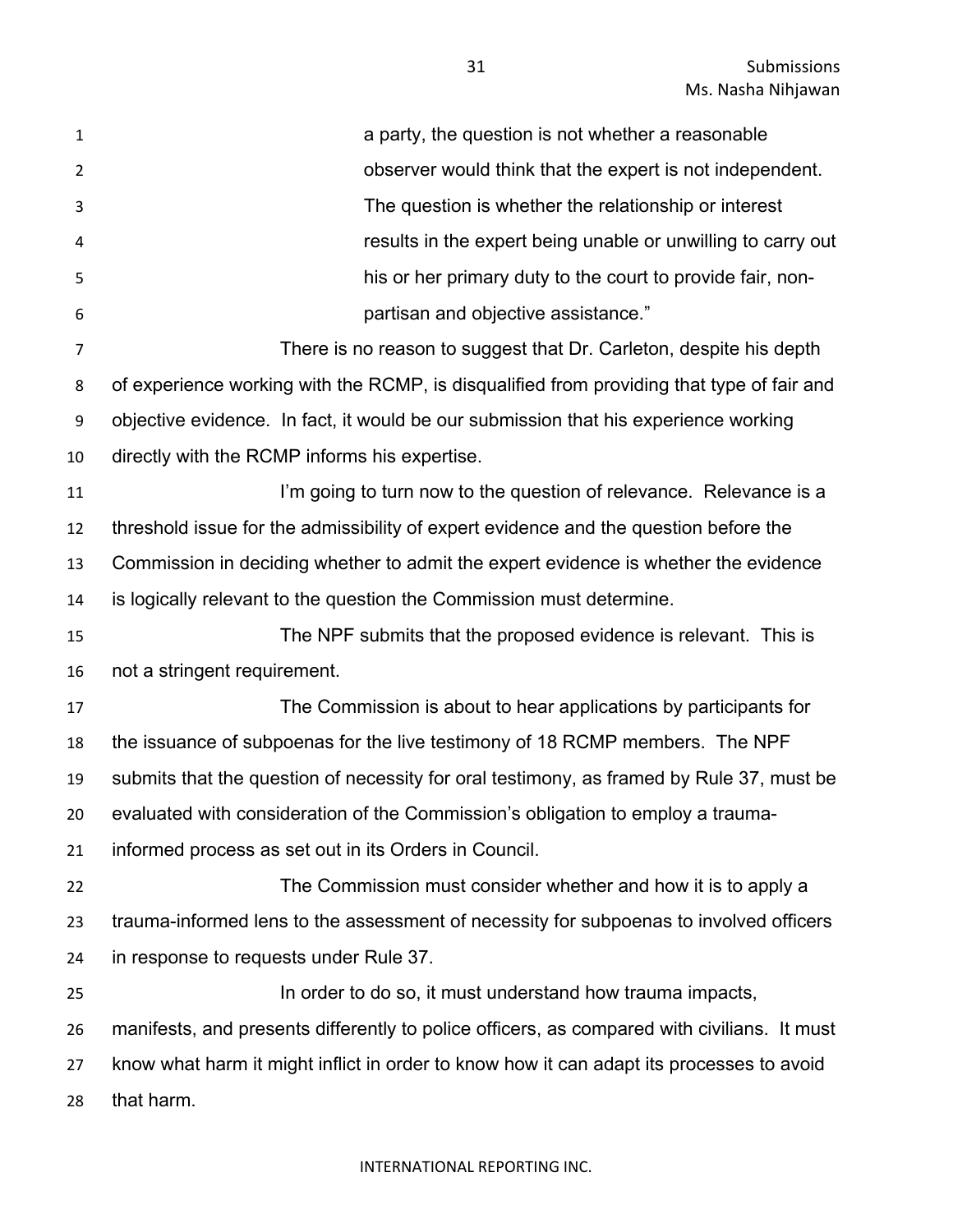Traditional adversarial criminal or civil legal processes do not carry this explicit responsibility. They aim for the truth at any cost and are inflexible to the needs of witnesses impacted by trauma.

 This Commission can do better. It can strive for truth without causing harm. It can be creative in its processes without sacrificing its ability to discover what happened.

 The NPF respectfully submits that this question is before the Commission on these applications and that the proposed expert evidence is relevant to that question.

 A bigger question, perhaps the most important question, is necessity. Is this expert evidence necessary for the Commission in conducting this analysis on the applications that are before you? Is the information contained in the report outside of the knowledge or experience of the Commission?

**I have no doubt that the Commissioners drawing each on your own**  training and experiences and with careful attention to your mandate are aware of the issue of first responder trauma. The question then is, will the expert's evidence, nonetheless, provide information which is likely to still be outside of your knowledge? The NPF says yes. The proposed expert evidence draws from a wealth of clinical research and practical experience on the particular impacts of trauma on first responders that is beyond the expected knowledge and understanding of even

the most well-informed lawyer, Judge or police officer.

 Though the idea of trauma is generally and colloquially discussed among non-experts, trauma is, in fact, the subject of scientific study and emerging clinical research. The availability of expert evidence on trauma as it relates specifically to police officers can only be helpful to the Commission in carrying out its mandate, but I wish to push this question of necessity a little bit farther.

 We are not in a court of law. The Commissioners are not the only audience for this information. Necessity is not, therefore, dictated solely by the legal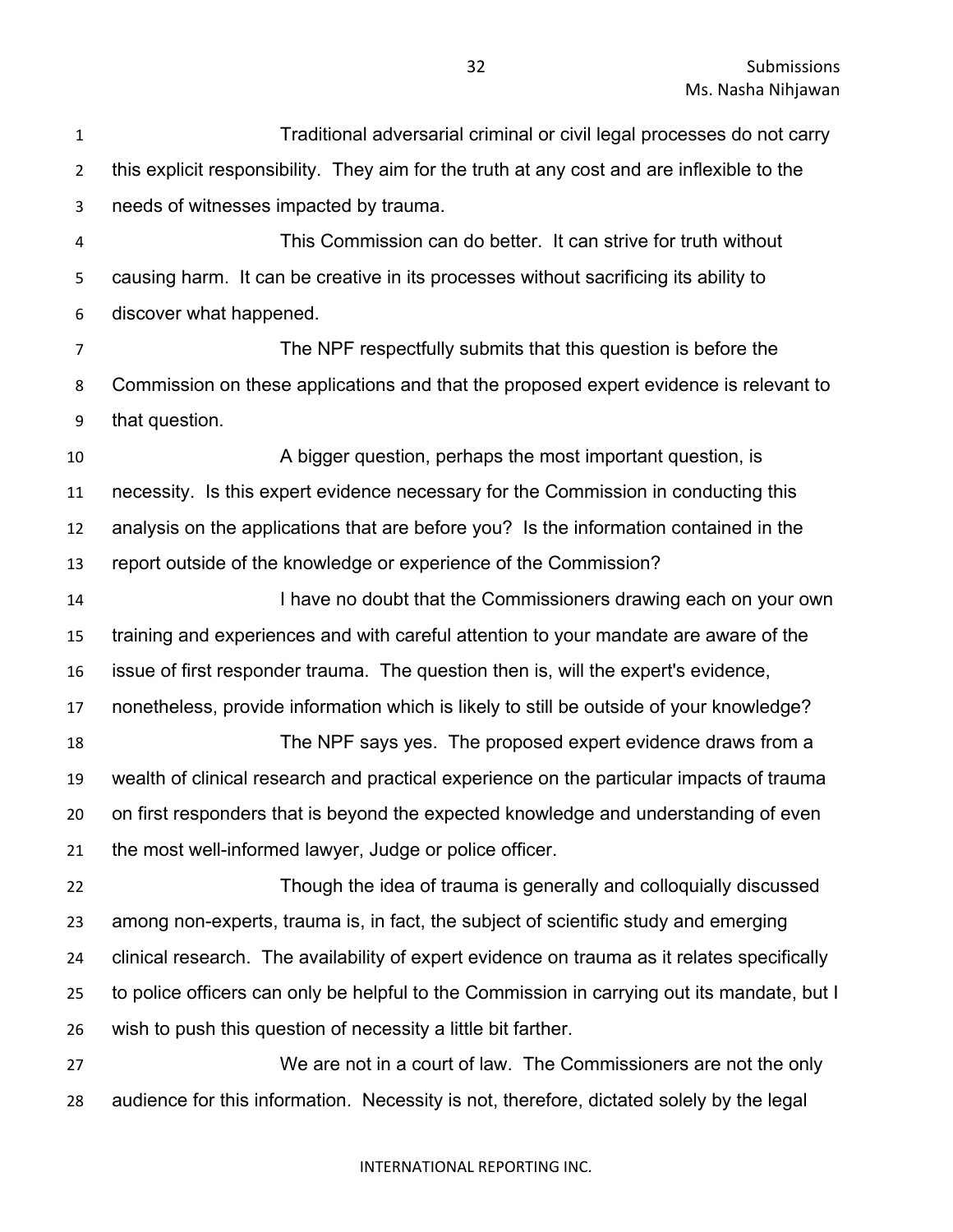question before the Commission on these applications. The public inquiry process itself fulfils a public function.

 There is no question that there is a high level of interest among the participants echoed by the media and the public to hear firsthand accounts from involved RCMP members live on stage subject to cross-examination. Today alone we are dealing with applications from multiple parties for the attendance by subpoena for live testimony by 18 RCMP officers. This is in relation to only the first three Foundational Documents.

 As the Commission seeks to apply its trauma-informed mandate to its rules and to the traditional legal processes that we are all used to, it will have to confront questions about police officers and trauma that are explicitly and implicitly raised in both public debate and Participant submissions. These questions come from our common sense and broader cultural understanding of the role that police play in society.

 Do police officers experience trauma? Aren't they trained for their jobs? Didn't they sign up for this? Can police officers be retraumatized by testifying even if testifying is part of their duties? Aren't police officers supposed to be professional witnesses? Why should the Commission prioritize the health or wellness of police officers when there are family members and Nova Scotians who want answers? These questions are not going away. In making a decision about how a trauma-informed process applies to the police officers involved in the mass casualty event, the Commission will have to confront these questions. In doing so, it must not rely only on common-sense understandings of first responder trauma. In fact, the clinical evidence of the impacts of trauma on first responders may be counterintuitive to conventional knowledge about policing. For example, the Commission may assume that if a member is apparently well or apparently willing to testify, it need not be concerned about post-

traumatic stress injuries for that member. It may not inquire if it needs to consider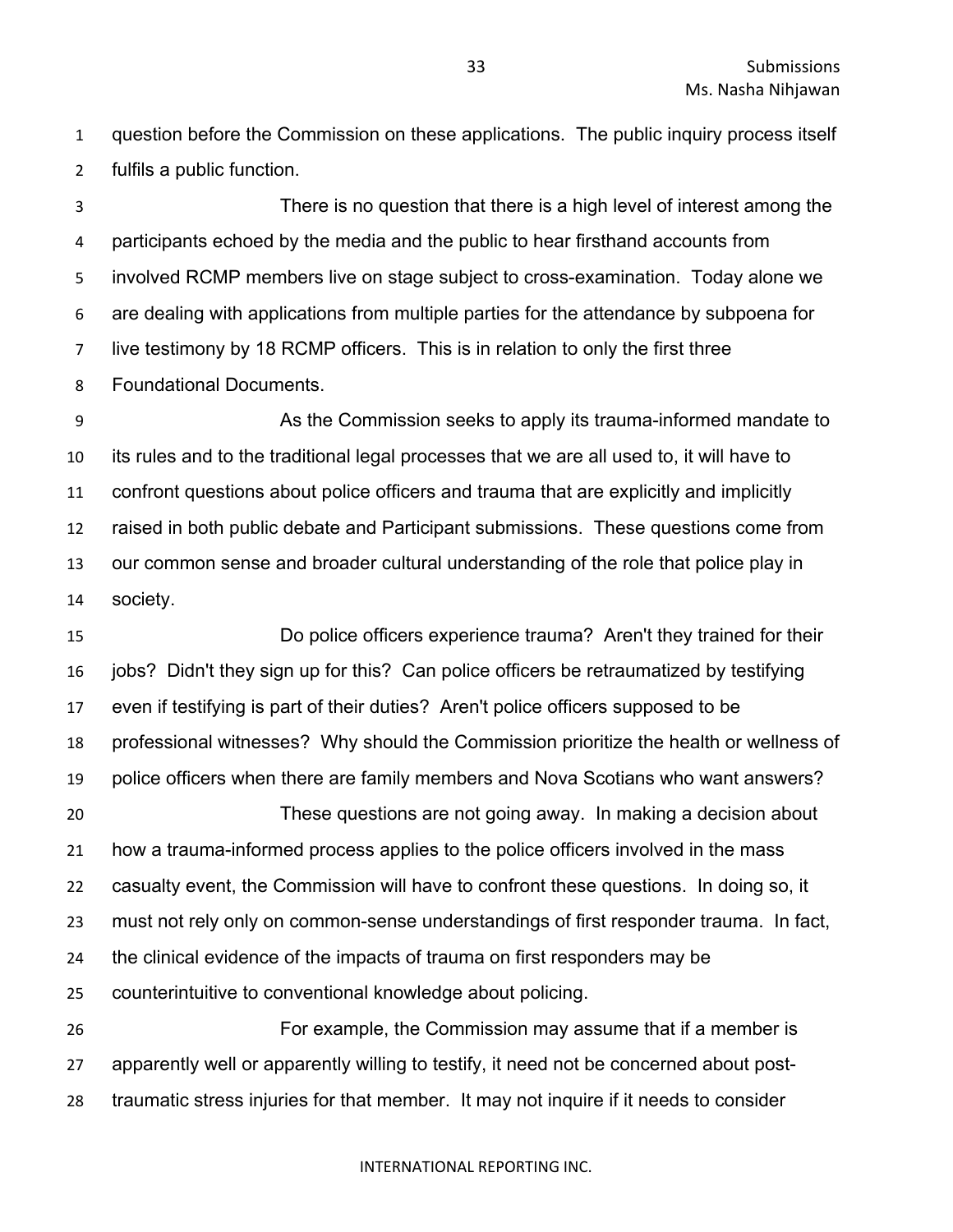alternatives. The evidence would suggest otherwise.

 For example, the Commission may be more concerned about the impact of testifying or being called on more junior or more frontline members, while assuming that senior members are better equipped to handle the stress. The evidence would suggest otherwise.

 But as I said yesterday, you can't take my word for it. To the extent that the evidence about first responder trauma runs counter-intuitive to common understandings of the police's role in society, of our expectations of them, of their expectations of themselves, we need to rely on the evidence of an expert to get it right. The proposed expert evidence is a helpful foundational source not

 only for the Commissioners, but for the participants and for the public's understanding of the Commission's trauma-informed mandate as the Commission considers today's applications and continues to move through its process.

 There's a second stage to the *White Burgess* analysis, and that is considering the gatekeeper role. In traditional analysis, that's the gatekeeper role of the court as it relates to its duty to find a liability on a particular issue. I'll argue that that gatekeeper role is slightly different in the case of a public inquiry.

 You will hear from other Participants that if you admit this evidence, it will be improperly relied on such that it should not be admitted in the first place, that you should gatekeep it out. Participants have expressed concerns that this report is being tendered as a blanket excuse for all 18 members they seek to subpoena, that it is tendered as some sort of improper medical note with respect to specific members, that as a result of this obstruction by the NPF, important evidence will be lost or key players will evade accountability.

 Nothing could be further from the truth. This is a straw man. The NPF has supported the full cooperation of dozens of its members in attending voluntary interviews or otherwise answering the Commission's questions to date. In many of those cases, they were asked to provide complete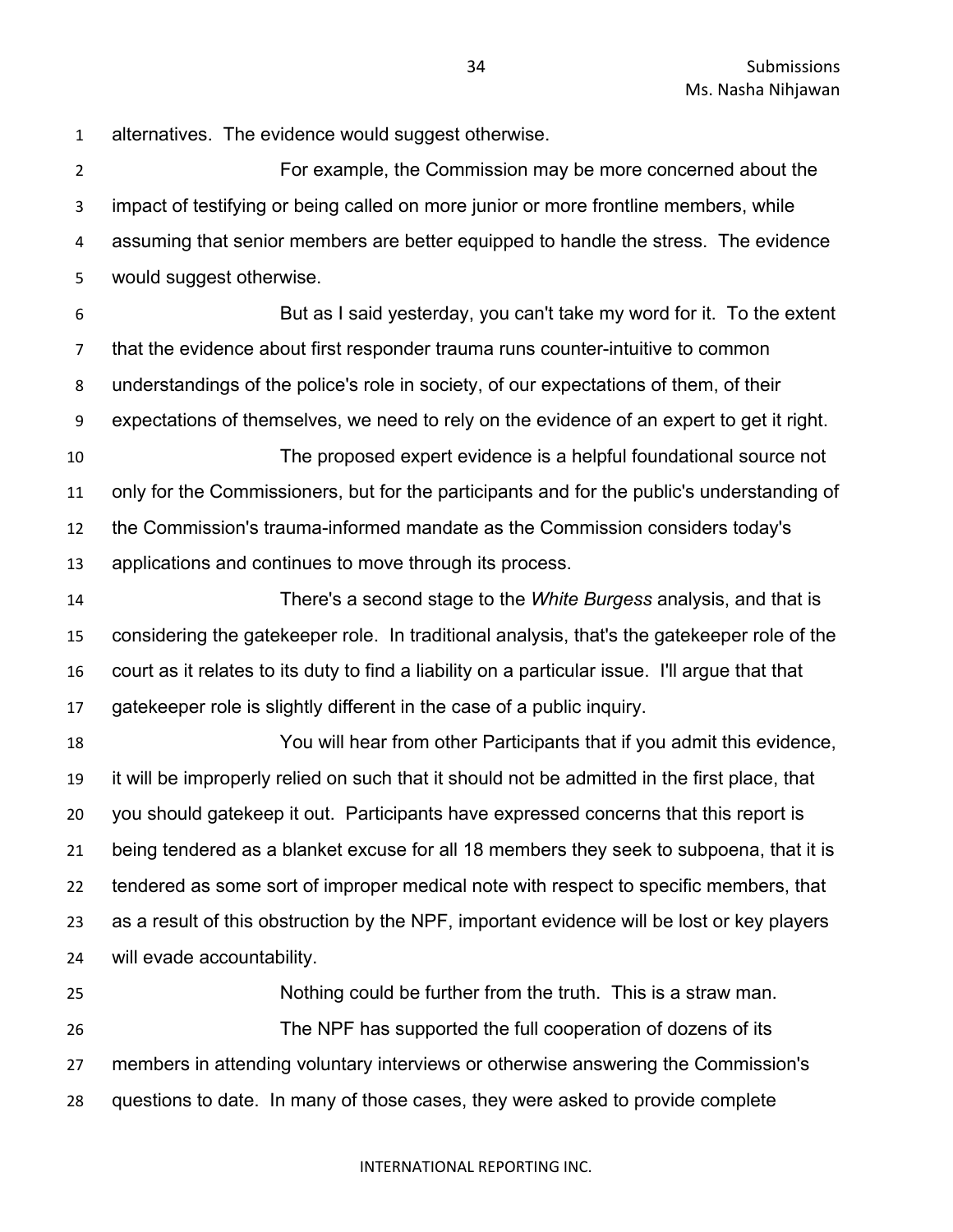retellings of their involvement in the mass casualty.

 For many members, these interviews followed other interviews by the Major Crime Unit as part of the RCMP's H-Strong investigation or by *Labour Code* investigators with a different statutory mandate. Each of these interviews, each of these retellings of their experiences had a dramatic negative impact on our members. Our members want to fulfil their duty to the public. They want to provide answers to the families that are grieving and to Nova Scotians whose confidence in public safety has been shaken. They, too, are members of this community that has experienced loss. The purpose of the expert evidence is to establish as a baseline that police officers can be expected to experience this event as traumatic and to demonstrate that being required to testify may cause further secondary, additional harm. The purpose of the expert evidence is to challenge the idea that within a trauma- informed process subpoenas to give live evidence to be cross-examined on a national stage is the only way or even the best way to get at the truth. The argument is not that these officers should not provide further evidence to the Commission if a gap or a conflict or a need for context can be established. The argument that the expert evidence is being offered to support is that even if Participants establish this need for further evidence from the members, a subpoena may not be necessary because it is not the least harmful way for the Commission to fulfil its mandate to obtain the evidence. Those are all my submissions on the admissibility of this evidence and the purpose for which the report is tendered, and I'm happy to take any questions from the Commission. **COMMISSIONER MacDONALD:** Just a process question, at least for me, first. You mentioned yesterday about an affidavit as well --- **MS. NASHA NIJHAWAN:** Yes.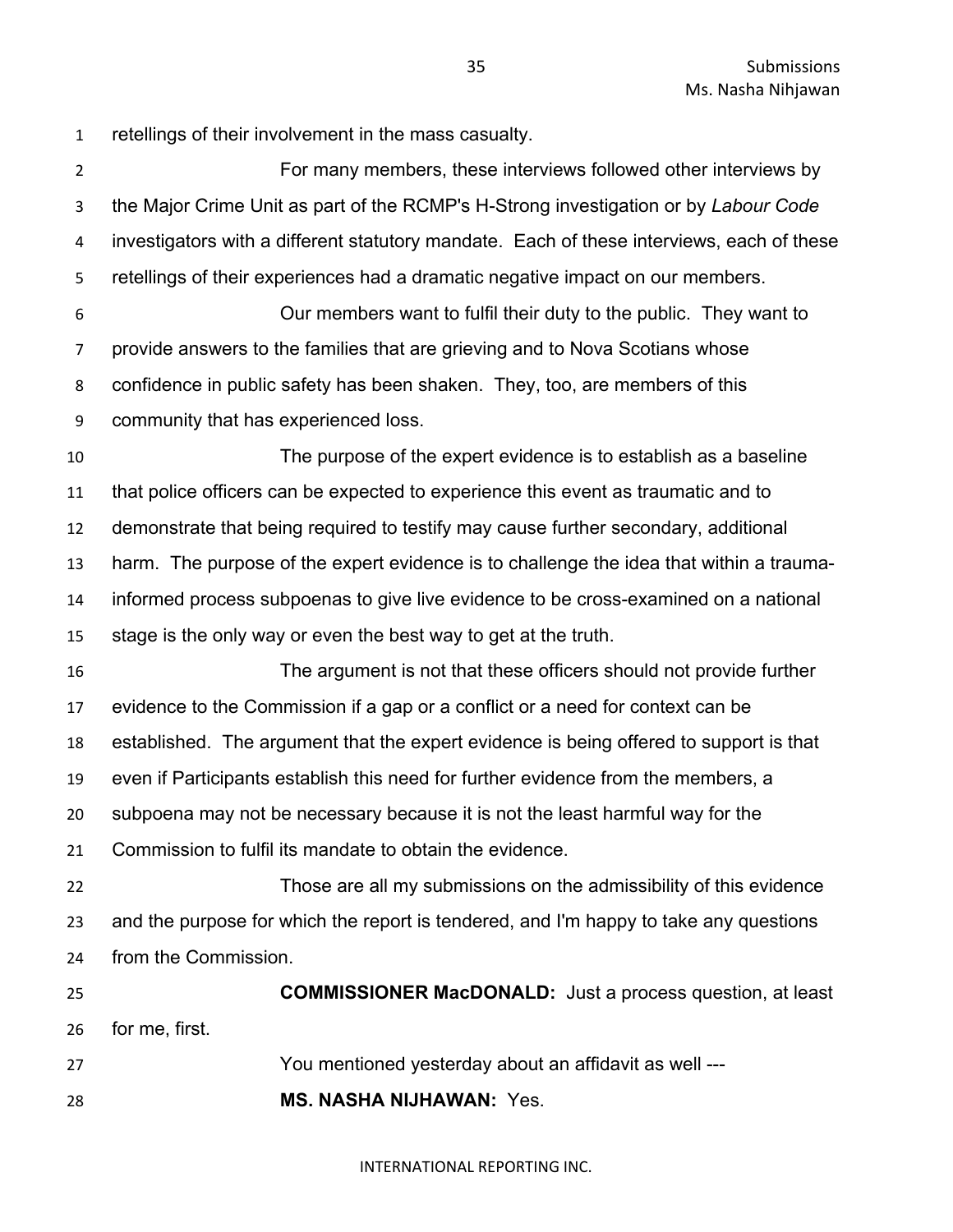| $\mathbf{1}$   | <b>COMMISSIONER MacDONALD: --- by the President.</b>                                         |
|----------------|----------------------------------------------------------------------------------------------|
| $\overline{2}$ | Where are we with that?                                                                      |
| 3              | MS. NASHA NIJHAWAN: Thank you for reminding me.                                              |
| 4              | So there is an affidavit that has been circulated to the Participants.                       |
| 5              | It contains -- it's an affidavit of Brian Sauvé, who is the President of the National Police |
| 6              | Federation. It contains ---                                                                  |
| 7              | <b>COMMISSIONER MacDONALD:</b> Sorry, don't want to know the                                 |
| 8              | results, of course. I just want to know ---                                                  |
| 9              | <b>MS. NASHA NIJHAWAN: Yes.</b>                                                              |
| 10             | <b>COMMISSIONER MacDONALD: --- what it is and whether it's --</b>                            |
| 11             | whether it's intertwined with the submissions you've just given.                             |
| 12             | <b>MS. NASHA NIJHAWAN:</b> It is not because it's not expert                                 |
| 13             | evidence. It is a simple, more fact based, straightforward affidavit which we seek to rely   |
| 14             | on in our submissions that you'll hear over the next couple of days about officers and       |
| 15             | the impact on officers. But as it's not expert evidence, I haven't addressed it. I don't     |
| 16             | understand that there is a threshold that I need to meet before seeking -- asking to         |
| 17             | tender that exhibit, which I will do when we make our submissions on the merits.             |
| 18             | <b>COMMISSIONER MacDONALD: Commissioner Fitch?</b>                                           |
| 19             | MS. NASHA NIHJAWAN: Thank you.                                                               |
| 20             | <b>COMMISSIONER FITCH:</b> Thank you. My question is in follow up                            |
| 21             | to one that I posed yesterday. And I'm hoping that you can help us understand, or            |
| 22             | Participants, or family members.                                                             |
| 23             | You say that the members are prepared to want to be part of                                  |
| 24             | answering, finding solutions going forward. You suggest that issuing a subpoena in           |
| 25             | cross-examination on a national stage is not the only way in which we can find those         |
| 26             | answers to satisfy the number of questions that people have. What do you propose?            |
| 27             | You know, you've heard us talk, you've all heard us talk about the public inquiry and our    |
| 28             | ability to form our process and that we can be flexible and creative, obviously mindful of   |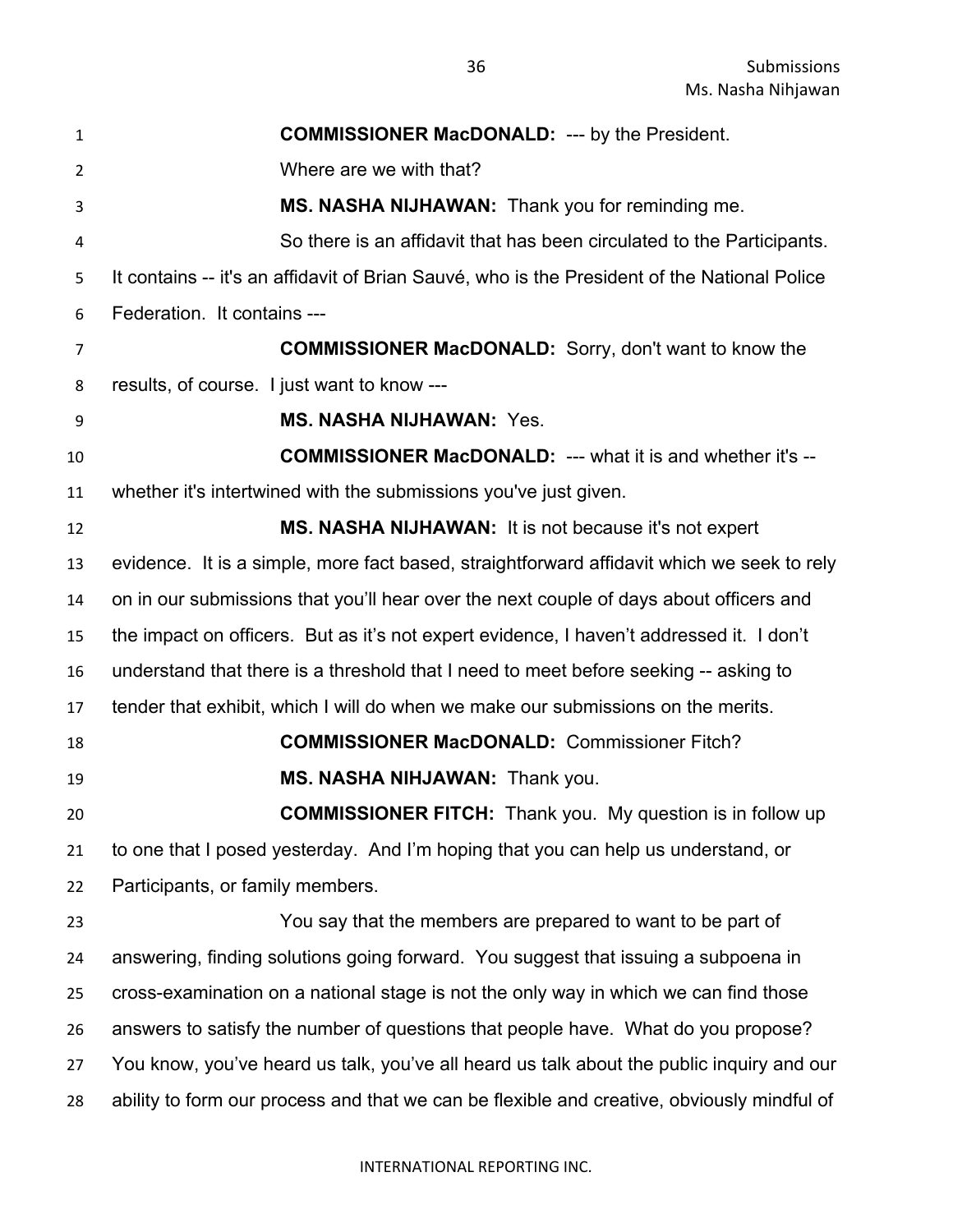doing no further harm as we try to bring forward the facts that we need. What would you propose, or what are you proposing as a way to draw this information out, if not by way of subpoena? Have you given consideration to what that might look like? **MS. NASHA NIHJAWAN:** Sure. This is a matter that I'll address more completely when we address the merits, but I'm happy to answer the question now. To date, as you know, members have attended voluntary interviews which are audio recorded and transcribed and entered as exhibits into evidence. Until I understand more completely what exactly the additional gaps, errors, or areas for clarification or context are being sought by Participants, I'll respond sort of more particularly about whether or not I believe that those issues have been sufficiently addressed, such that no further information is actually necessary. It's our position that members should not be asked to repeat or perform their evidence, but that the methods by which it has to date been collected are sufficiently reliable. However, if there are any follow-up questions, there are lots of ways in which members can be offered a trauma-informed approach to providing subsequent evidence. It could include further interviews, it could include written questions, it could include affidavit evidence, and it may require a subpoena. But the argument that the NPF is making is that in determining necessity, does it require a subpoena, because we must acknowledge the impact of trauma on first responders, which we must understand in order to acknowledge it properly. We must look at all of these less harmful ways to obtain evidence before we move to issuing subpoenas. **COMMISSIONER FITCH:** Thank you. **COMMISSIONER MacDONALD:** Thank you. **MS. NASHA NIHJAWAN:** Thank you, Commissioner. **COMMISSIONER MacDONALD:** Thank you. The Commissioners will break. It's 10 to 11:00, so let's say 11:05. Thank you.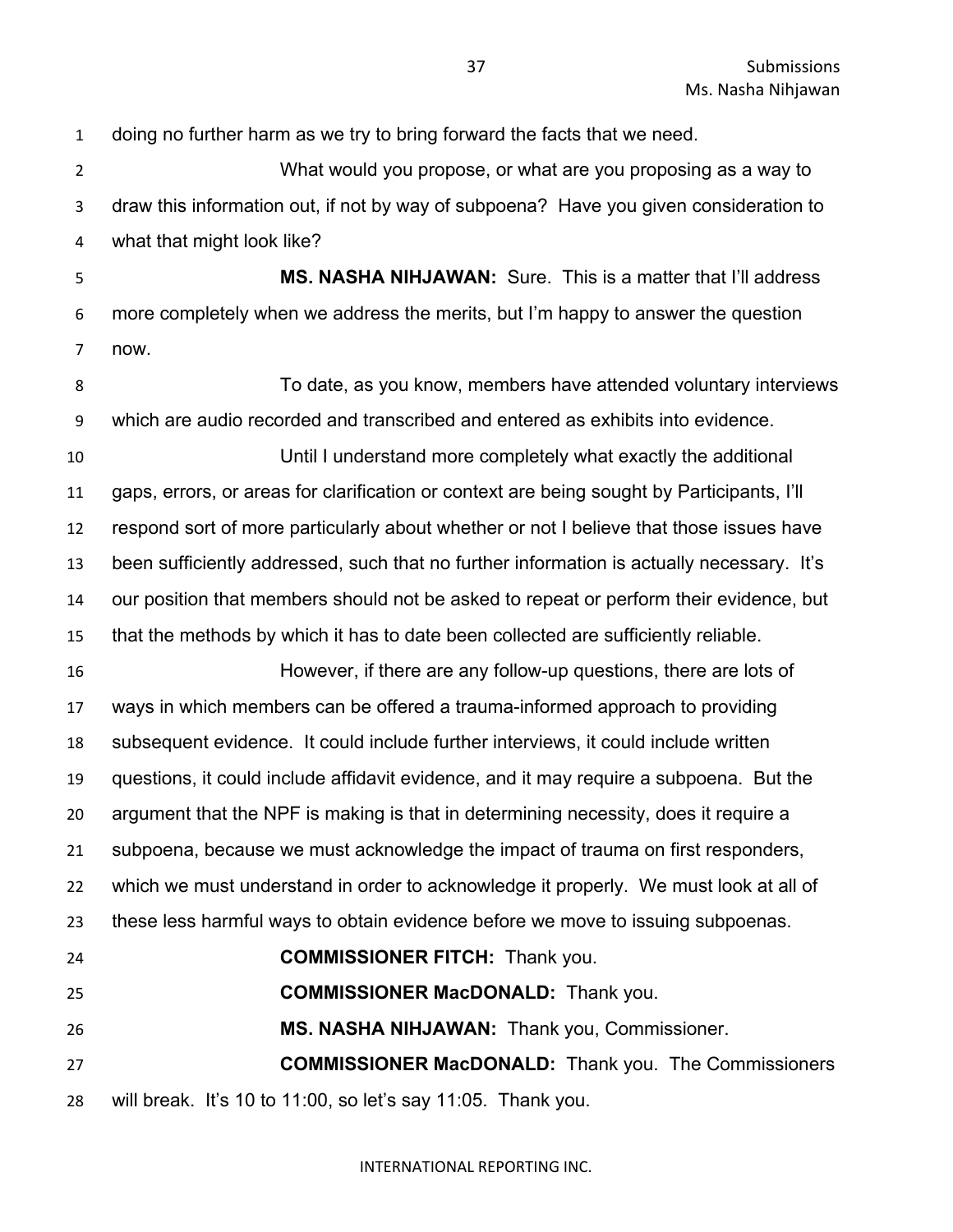**REGISTRAR DARLENE SUTHERLAND:** The proceedings are now in break and will resume at 11:05. --- Upon breaking at 10:49 a.m. --- Upon resuming at 11:16 a.m. **REGISTRAR DARLENE SUTHERLAND:** Welcome Back. The proceedings are again in session. **COMMISSIONER MacDONALD:** Thank you again, Ms. Nijhawan, for your submissions, and for counsels' earlier participation on the question of qualifications. We have determined that the proposed expert evidence is not necessary for us to determine whether additional witnesses should be heard in this public proceeding. We will provide brief oral reasons, hopefully after the lunch break. Because this is a public inquiry, I will try to explain for the public what I've just said. So you will recall that this morning I indicated that typically we, as Commissioners, would have the exclusive responsibility of determining and making factual conclusions. An exception to that is sometimes the facts are such that it might be necessary to, or would be necessary to have an expert assist us in that regard. And the NPF has indicated that and made able submissions to that effect. But we have concluded, having heard those submissions, that it is not necessary for us to have that evidence. And so we will not -- there's no need now to hear from the counsel for the other Participants because we do not need that type of evidence and are able to make that conclusion having heard the submissions from the NPF, and therefore would not need to hear from counsel in response because we've already concluded otherwise. So thank you very much. **And Ms. Hnatiw? MS. GILLIAN HNATIW:** Thank you, Commissioner MacDonald. We'll now move forward with hearing from counsel, continuing yesterday's proceeding,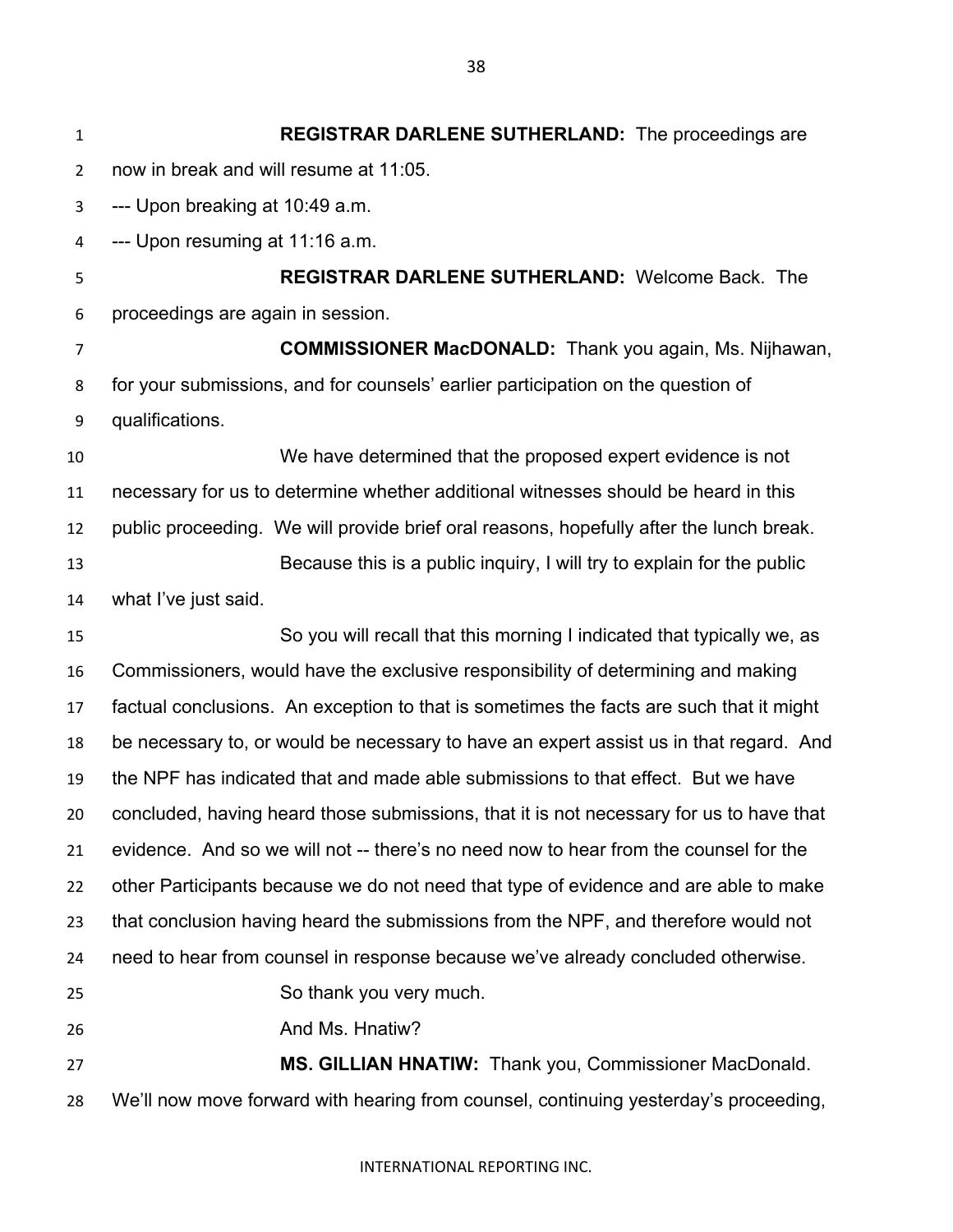to hear from counsel for Participants who wish us to call additional witnesses to fill specific gaps in the factual record created by the Portapique Foundational Documents and consider their requests, individual by individual. Yesterday we heard their proposals in respect to additional civilians and now we will hear their proposals with respect to additional front-line RCMP members. As was the case yesterday, for all of these witnesses, it is

 Commission Counsel's view that the record has been established through the Foundational Documents, the record that the Commission requires for the purposes of doing its forward-facing work to fulfil its mandate, as well as in the source material and

the witness we heard from on Tuesday.

 We are not of the view that additional evidence is required, and so we will not be speaking to the applications, other than to indicate where there's information about a witness that might be helpful to you in making your decision.

 In some cases, as you heard from Ms. Hill yesterday, we may also indicate where we believe that an application to hear from a specific witness is premature and might be revisited in the context of a future Foundational Document.

 So we will begin by hearing from counsel who wish to -- wish the Commission to call Cst. Vicki Colford and Cst. Stuart Beselt.

 We will then hear from counsel for the RCMP and the NPF in response to those requests.

**I believe that we are beginning with somebody from Patterson** Law? Mr. Scott.

 **COMMISSIONER MacDONALD:** I'm sorry, you'll have to go up to the podium.

- **MR. MICHAEL SCOTT:** Thank you, Mr. Commissioner. My name is Mike Scott. I'm here on behalf of Patterson Law.
- **I** wonder if we could ask to have this pushed off to this afternoon? Our understanding was that today we would be dealing primarily with the expert issue.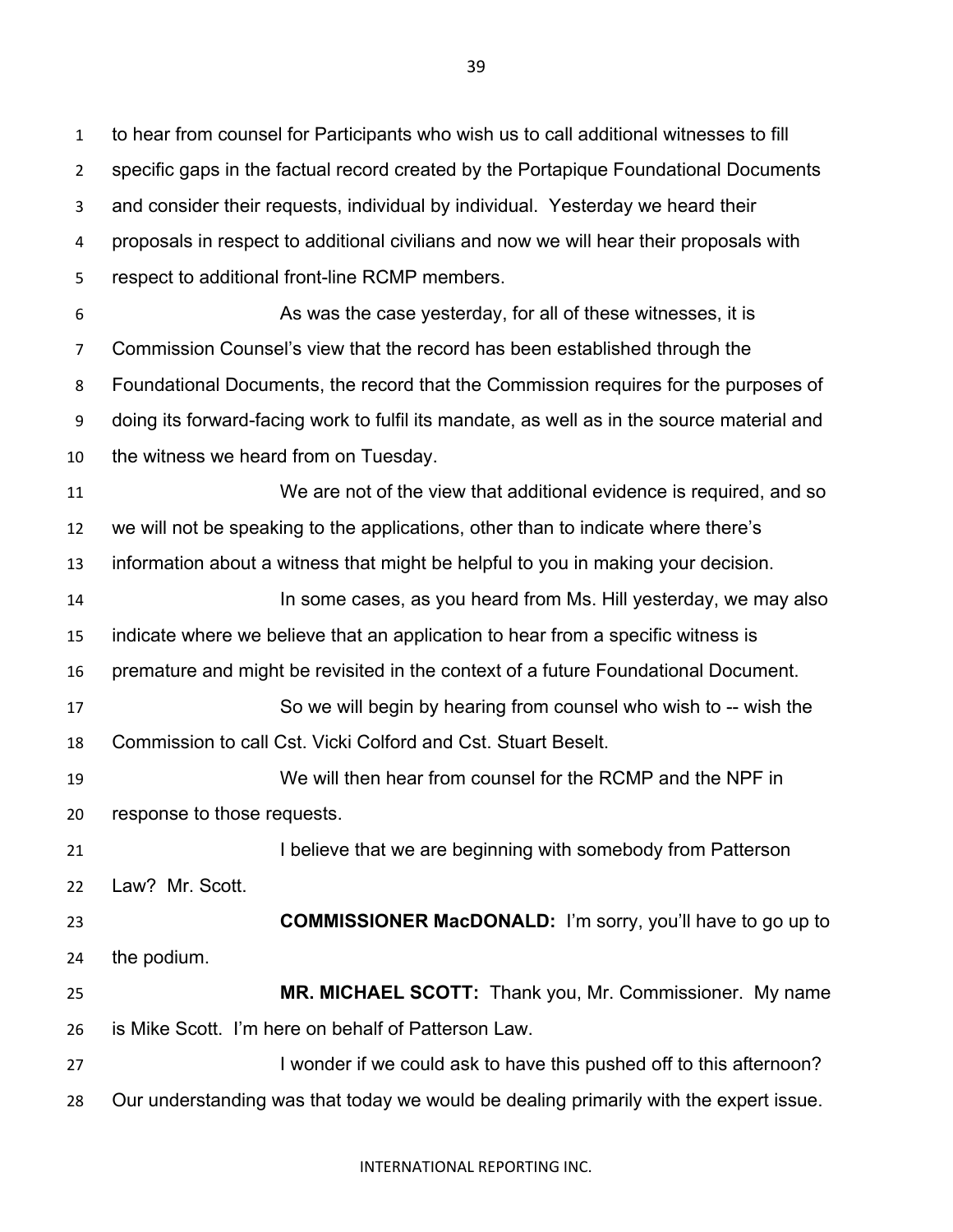Obviously we'd received some indication that we'd be dealing with the request for police witnesses on Monday, but we can certainly take an hour to prepare for our submissions on the remaining matters. **COMMISSIONER MacDONALD:** Well our understanding was that counsel should be ready for -- to go. Is there any -- are there any other counsel ready to go now? Mr. Topshee? **MR. STEPHEN TOPSHEE:** Sure. **COMMISSIONER MacDONALD:** And of course, Mr. Scott, we will get as far as we can and break for lunch at that time. **--- SUBMISSIONS BY MR. STEPHEN TOPSHEE MR. STEPHEN TOPSHEE:** Thank you, Mr. Commissioner. I'm making a presentation on behalf of the -- my clients, the Tuck-Olivers, and Lillian Campbell. So I'm going to address Cst. Beselt and the need to call Cst. Beselt. He's a front-line officer. He was the first one to the scene, as everyone knows by now. Mr. Burrill, I'm not going to go in too much to the gaps and that sort of thing. I'm going to talk to basically why he's needed in terms of clarifying the evidence and that sort of thing. One thing that struck me when Mr. Burrill was going through his timeline relating to -- from the initial call from Jamie -- from Jamie Blair at 10:02, and Mr. Burrill walked us through the initial call all the way through to the engagement in Portapique relating to the children and that sort of thing. **And what he did, what struck me, was that he was playing audios of**  $\mathbf{r}$  9-1-1 calls and he was playing tapes and communications between dispatch and Cst. Beselt, for example. And he was asking us to -- he invited the Commission and the Participants to make inferences based on the pace, the tone, and the nature of the radio

communications between members, including Cst. Beselt.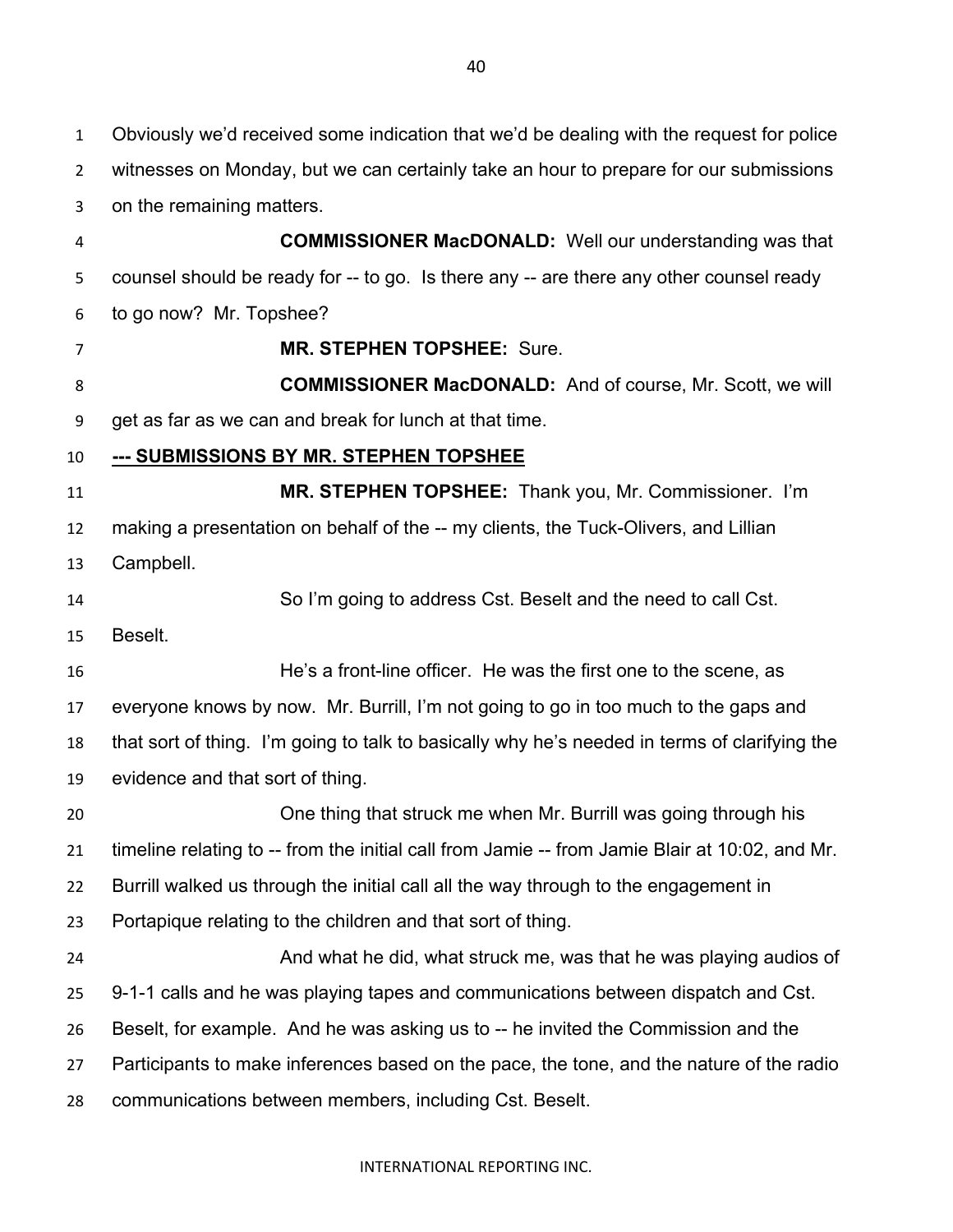| $\mathbf{1}$   | Well it's our submission that the Commission has the opportunity                              |
|----------------|-----------------------------------------------------------------------------------------------|
| $\overline{2}$ | here to gather the best evidence specifically on those points by putting the conclusions      |
| 3              | drawn by Commission Counsel to Cst. Beselt, rather than relying on inferences that are        |
| 4              | drawn from his interpretation and inferences and so on from audio and transcript              |
| 5              | members -- of members' communication.                                                         |
| 6              | So that's important. And he did a great job, but I think this evidence                        |
| 7              | is going to be relied upon over the years.                                                    |
| 8              | Let me go back to my presentation though, and I'll get back to that                           |
| 9              | in a minute, please.                                                                          |
| 10             | So simply put, Beselt was the first member at the scene. He was                               |
| 11             | the most senior officer. He was a corporal. He arrived at the scene. We remember he           |
| 12             | was at the top of the Portapique Beach Road. He then became the leader of the IARD            |
| 13             | team when they determined it was an active shooter situation. There's a lot of facts that     |
| 14             | are to be known from his evidence.                                                            |
| 15             | His -- there's a lot of evidence -- questions that will never be                              |
| 16             | answered, but putting him on the stand and examining him, not in a cross-examine type         |
| 17             | of way, but in an inquisitorial way that we can get to the truth.                             |
| 18             | It's not to put him on the stand to cross-examine him, per say, in my                         |
| 19             | view. It's to get to the truth and get to the facts. It's not a blame-seeking situation here. |
| 20             | It's an inquisitorial fact-seeking situation that -- and it's necessary to have him on the    |
| 21             | stand in that regard.                                                                         |
| 22             | <b>COMMISSIONER STANTON:</b> Can you relate for us how his                                    |
| 23             | evidence will assist us in understanding a dispute in the evidence that's material to         |
| 24             | Phase 2 and 3 work?                                                                           |
| 25             | MR. STEPHEN TOPSHEE: Sure. So I would point to -- I don't                                     |
| 26             | know if it's a dispute so much, but it's a need for clarification in terms of, for example,   |
| 27             | my colleague mentioned yesterday, David Faulkner's evidence. What was the                     |
| 28             | exchange between David Faulkner and Beselt? You know, that's critical information.            |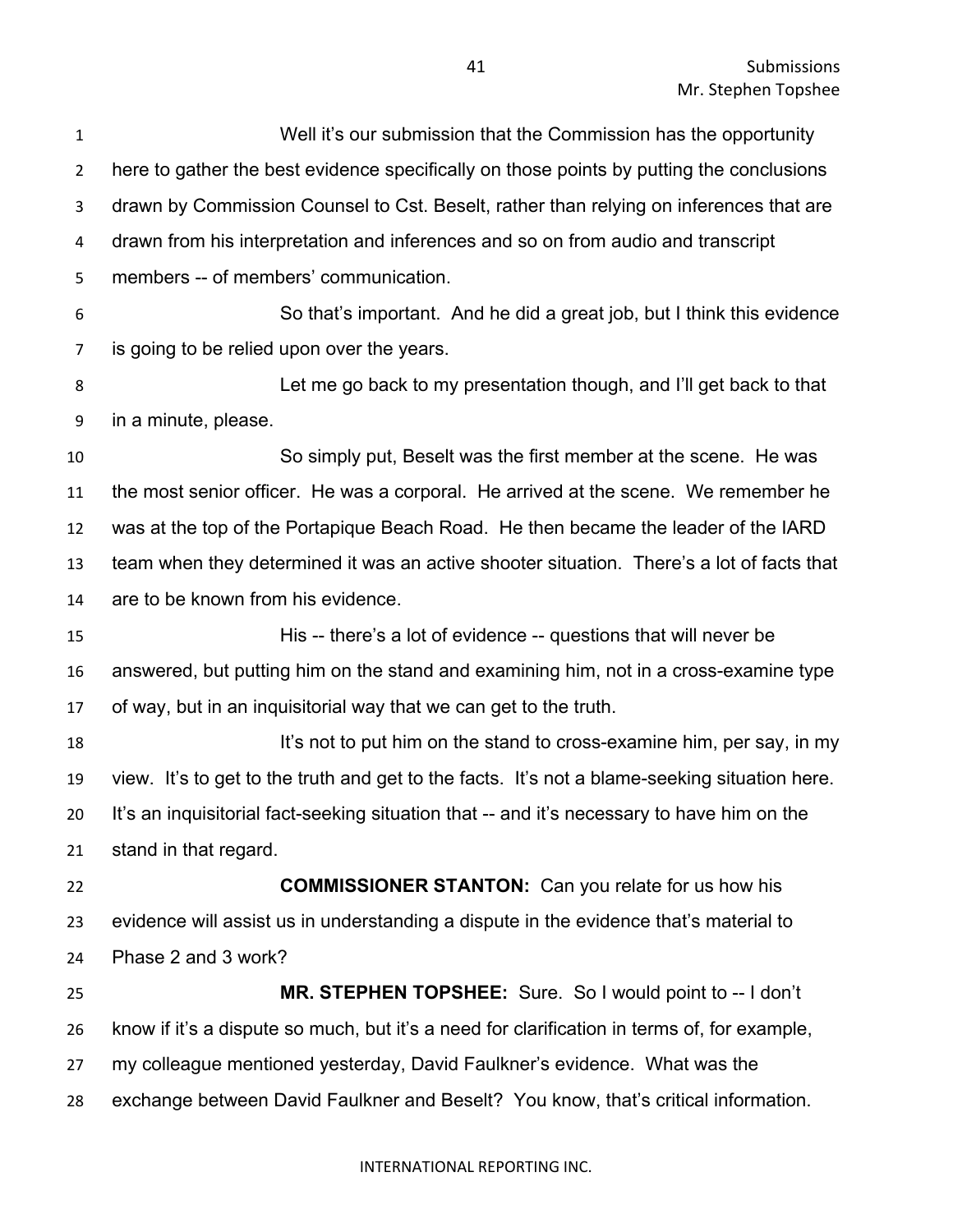When time is of the essence in an active shooter situation, when every second counts,

that has to be explored. That's one aspect I would point to.

 **COMMISSIONER STANTON:** So --- **MR. STEPHEN TOPSHEE:** The second --- **COMMISSIONER STANTON:** --- it needs to be explored for what purpose? Just be more specific, please. **MR. STEPHEN TOPSHEE:** It has to be explored in order to get the minute-by-minute conversation and fulsome conversation from both parties, and also --- **COMMISSIONER STANTON:** I hear you saying that. I'm just wondering if you can point us to --- **MR. STEPHEN TOPSHEE:** Sure. **COMMISSIONER STANTON:** --- what, in your view, turns on the exact words of the conversation? **MR. STEPHEN TOPSHEE:** Okay. What turns on it, and other factors, are Cst. Beselt's mindset. When he determined it was an IARD situation, you have a critical obligation, I suggest, to analyse his situational awareness, his mindset, his interpretation of the facts and things that were coming at him in order -- and then he made some decisions. And it's important for the Commission to know, and to build upon that, and it's just very important for that. That's one example. That's *Fraser*. 20 I'd also point to another, I call it a gap, in relation to the -- he makes reference to Moncton as the reason why they went -- he walked -- or went down on foot. Well, that has to be explored. That's a gap that has to be explored.

 What is he talking about in terms of Moncton? We all know that in -- he mentions that, somewhere in his statement, that the Moncton -- the reason that he went -- walked down on foot sort of thing is because he remembered Moncton and the police car is like a billboard; okay? But we know that he -- prior to that, he had a conversation with Andrew MacDonald and Andrew MacDonald told him he was in a white vehicle. So that has to be explored. That has to be looked into. And the best person to give that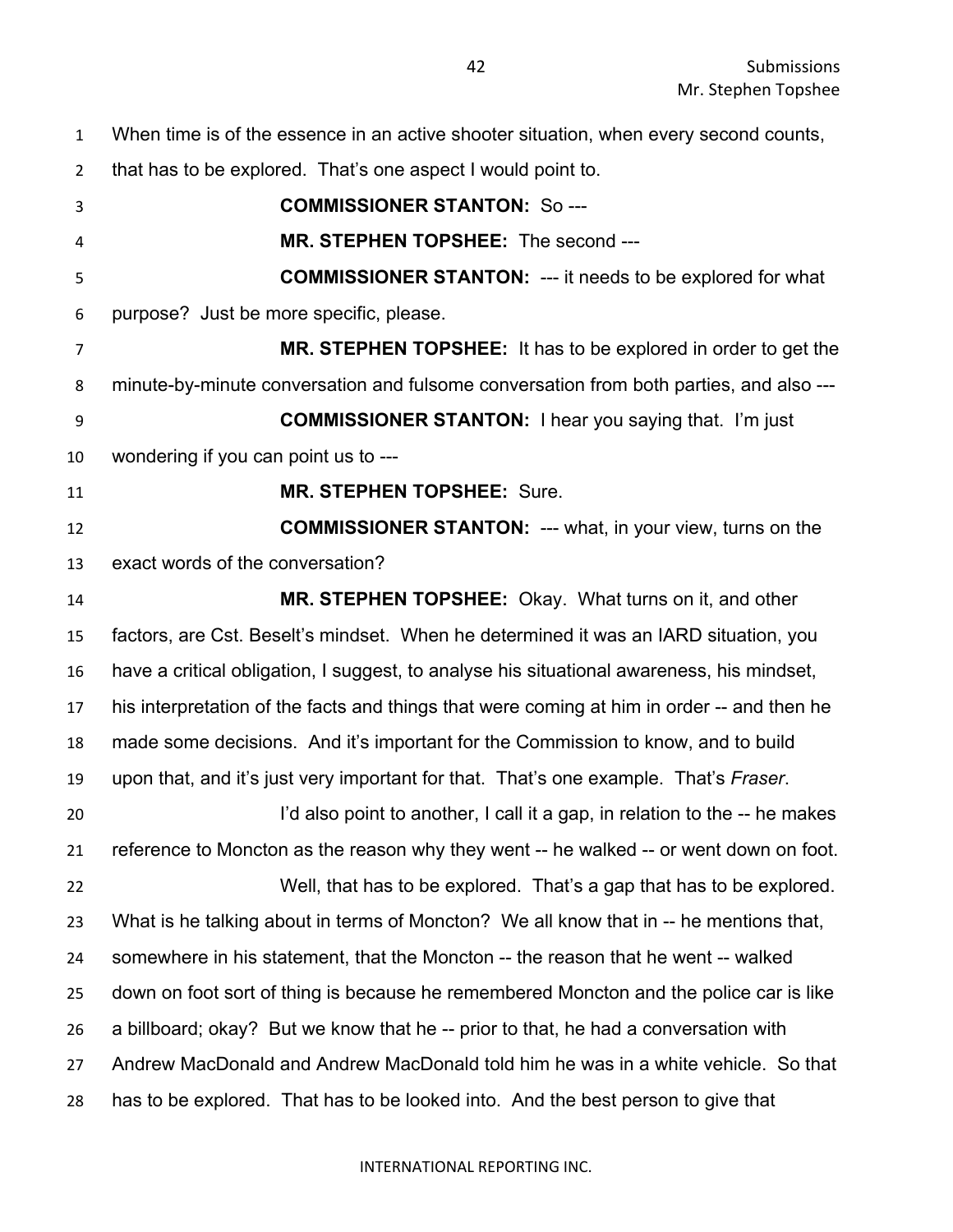evidence is Cst. Beselt; right? So with that, this issue. Thank you. So we'd like to hear from Beselt. We think your counsel should like to hear from Beselt. Beselt is not only an aid to fact finding in the inquisitorial process the Commissioners are asked to undertake, but also to inform recommendations for the future to aid policing agencies to improve their training and processes to respond to similar events like this one. You know, the Mass Casualty Commission was the deadliest rampage in Canadian history. The facts underlying this inquiry will be studied for decades by academics, experts, policing leaders across Canada and across the globe. We want all of Canada to be safer. It's imperative that the factual foundation of this Mass Casualty Commission -- excuse me, I need a drink. I'm sorry. Excuse me. So it's important. We all want Canadians to be safer. It's imperative that the factual foundation of this Mass Casualty Commission is firm, not only to inform the recommendations of the Commission, but also to ensure future studies of this mass casualty, looking to improve policing in the future, are based on the most accurate facts. And the full and fulsome evidence of Cst. Beselt is indeed necessary. As I said, not with a view of assigning blame, but getting to the truth and for future generations so that this doesn't happen again. And if it does happen again, these police officers are better informed and better prepared. I apologize for my presentation a little bit, I'm a little nervous here, but thank you very much. That's all I have to say. **COMMISSIONER MacDONALD:** Thank you. I don't think my colleagues have anymore questions. Thank you, Mr. Topshee. **MR. STEPHEN TOPSHEE:** Thank you. **COMMISSIONER STANTON:** Were you planning to address Cst. Colford as well?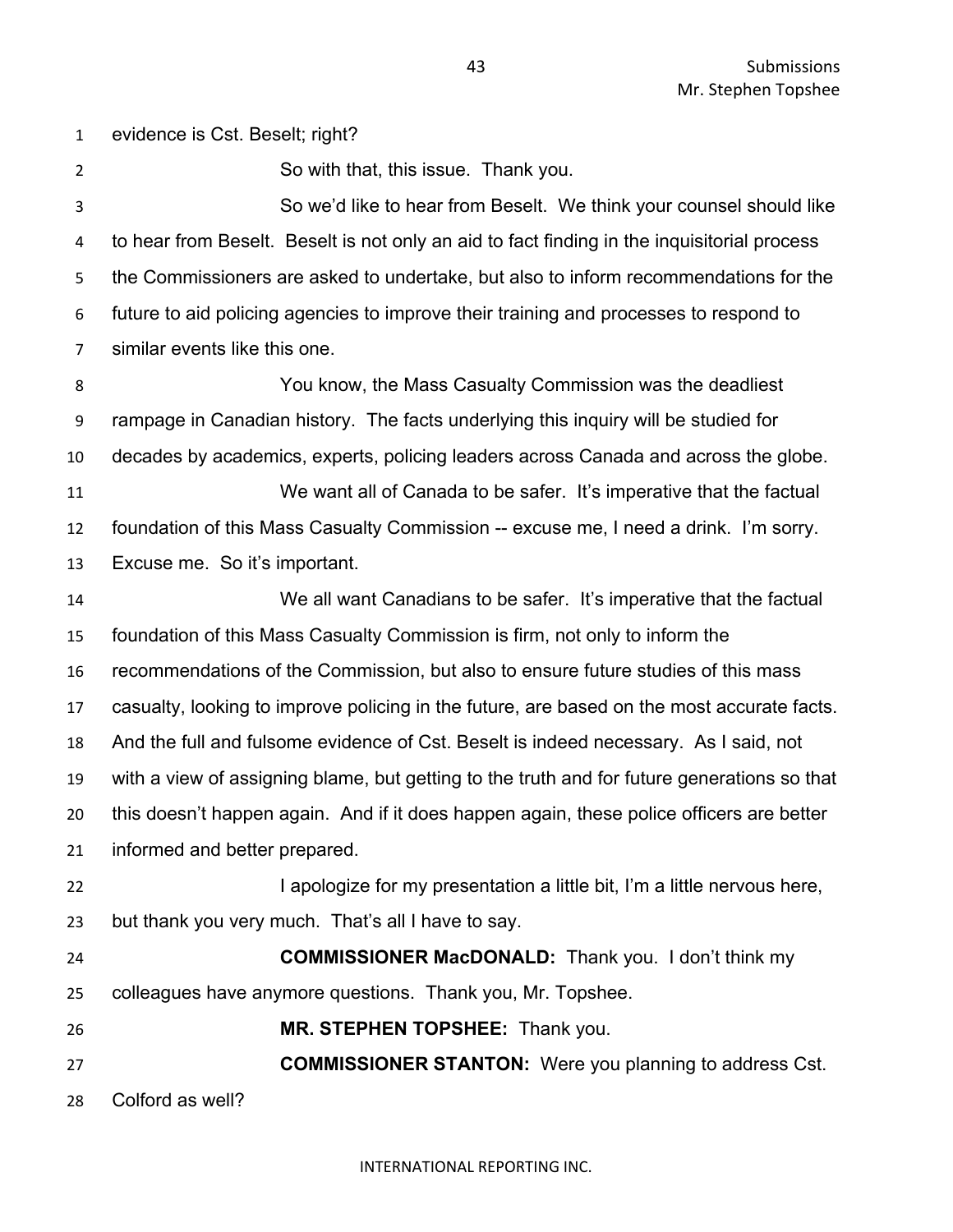| $\mathbf{1}$   | MR. STEPHEN TOPSHEE: With -- sorry, I missed her all together.                                |
|----------------|-----------------------------------------------------------------------------------------------|
| $\overline{2}$ | Cst. Colford should be called. A couple of -- there's a note in one of the Foundational       |
| 3              | Documents that further exploration is necessary in relation to her exchange with Kate         |
| 4              | MacDonald because Kate MacDonald gave her some information relating to possibly               |
| 5              | another exit here. That wasn't explored. As far as we're aware, that should be                |
| 6              | explored.                                                                                     |
| 7              | The form that that can take, I'd leave that to the Commission. But                            |
| 8              | it's vital information.                                                                       |
| 9              | The other thing relating to Kate MacDonald -- or to Ms. -- Vicki --                           |
| 10             | Constable Colford is the issue when she found out from Kate MacDonald and only put            |
| 11             | the information on the dispatch, I think, or put it out on the line at, I believe, 10:48. Why |
| 12             | the delay? Why so long? Every second, every minute in a critical -- in a shooter              |
| 13             | situation is -- lives are stake and wondering ---                                             |
| 14             | <b>COMMISSIONER STANTON:</b> So that would be specifically with                               |
| 15             | respect to the containment process.                                                           |
| 16             | MR. STEPHEN TOPSHEE: Yes, for sure. Yeah, exactly.                                            |
| 17             | Okay. So that's it. Thank you.                                                                |
| 18             | <b>COMMISSIONER MacDONALD:</b> Thank you, sir.                                                |
| 19             | It's 11:32. I don't know if other counsel are ready. If not, Mr. Scott,                       |
| 20             | we can take an early lunch break, I would think.                                              |
| 21             | MS. GILLIAN HNATIW: I understand that Ms. Miller may be                                       |
| 22             | prepared to address the panel.                                                                |
| 23             | <b>COMMISSIONER MacDONALD:</b> Thank you.                                                     |
| 24             | Ms. Miller.                                                                                   |
| 25             | --- SUBMISSIONS BY MS. TARA MILLER:                                                           |
| 26             | MS. TARA MILLER: Thank you, Commissioners. My name again,                                     |
| 27             | Tara Miller, and with my colleague, Alix Digout, we represent family members of Kristen       |
| 28             | Beaton and Aaron Tuck.                                                                        |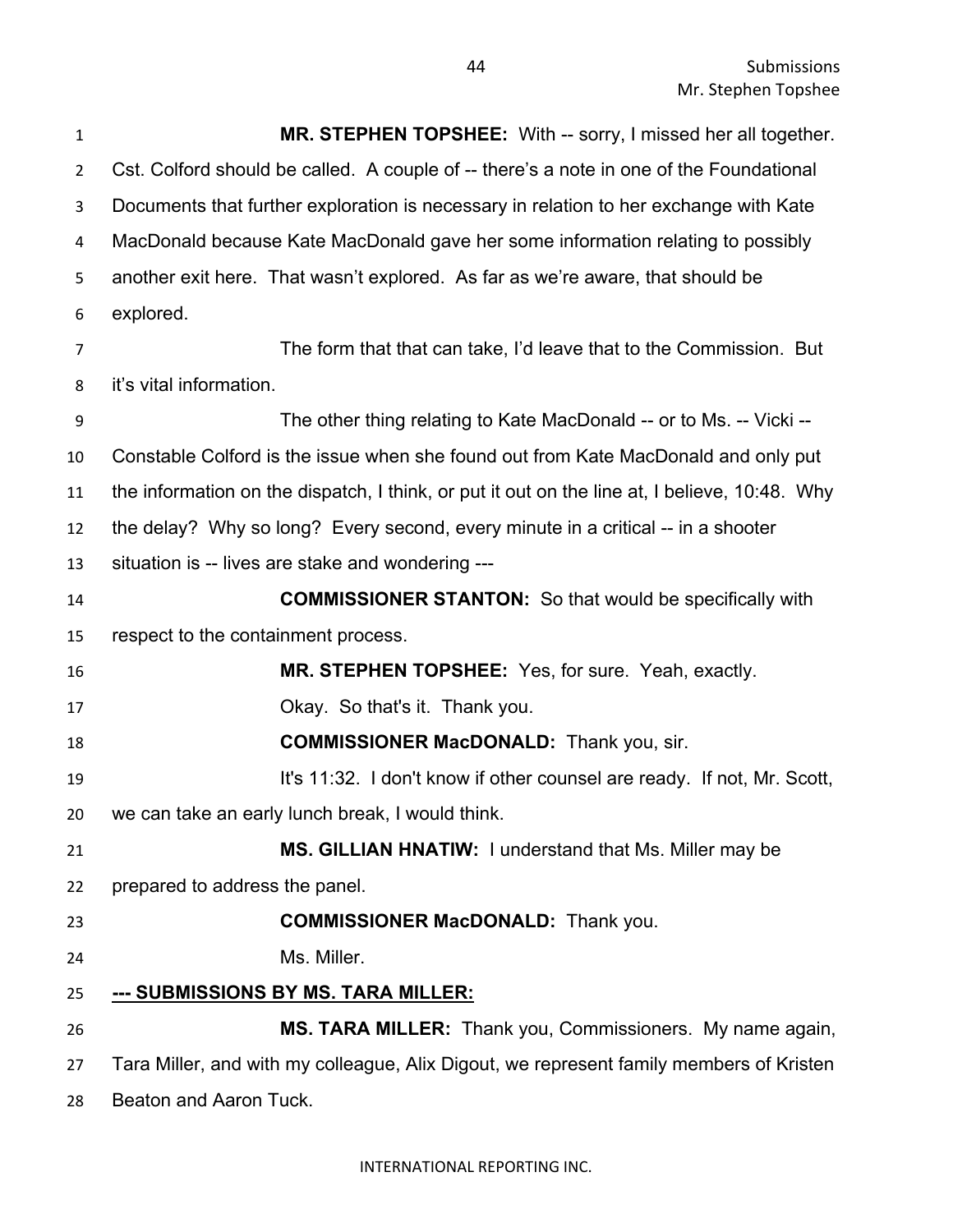**I follow my colleague with respect to endorsement in support of**  Constable Beselt and Constable Colford. I won't reiterate the points he's made. I'll make some other general comments.

 It's our understanding from the correspondence that passed between Commission Counsel and Participants' Counsel that the Commission Counsel wanted some of these first responders as witnesses. We understand that they issued and gave notice of subpoenas, which is what prompted the NPF's application to address those subpoenas that I'm not sure if they were issued or notice was given of various first responders.

 This was some time before February the 16th, and some of the members -- and after that point in time, there was a calendar and it had some of these officers on that calendar that had been identified by the Commission as being necessary to be called. Constable Beselt was one of those.

 The calendar has changed, and we appreciate that things are fluid and we need to be dynamic, but I wanted the Commissioners and I wanted to make that point that we understood that the Commission had wanted to call some of these first responders, and that included Constable Beselt.

18 That -- you know, we're not privy to why that may have changed. I know scheduling-wise it has changed, but I just wanted to make that clear, that this initially was a viewpoint that we were -- we saw Constable Beselt on the schedule and understood that that -- it was necessary to call him. And my friends can speak to that, I'm sure.

# **COMMISSIONER MacDONALD:** Yeah.

 **MS. TARA MILLER:** My final comment with respect to these two witnesses, and I do ---

 **COMMISSIONER MacDONALD:** Sorry, Ms. Miller. I -- thank you for your initial submissions. I apologize for interrupting, but Ms. Hnatiw, can you respond to that, please?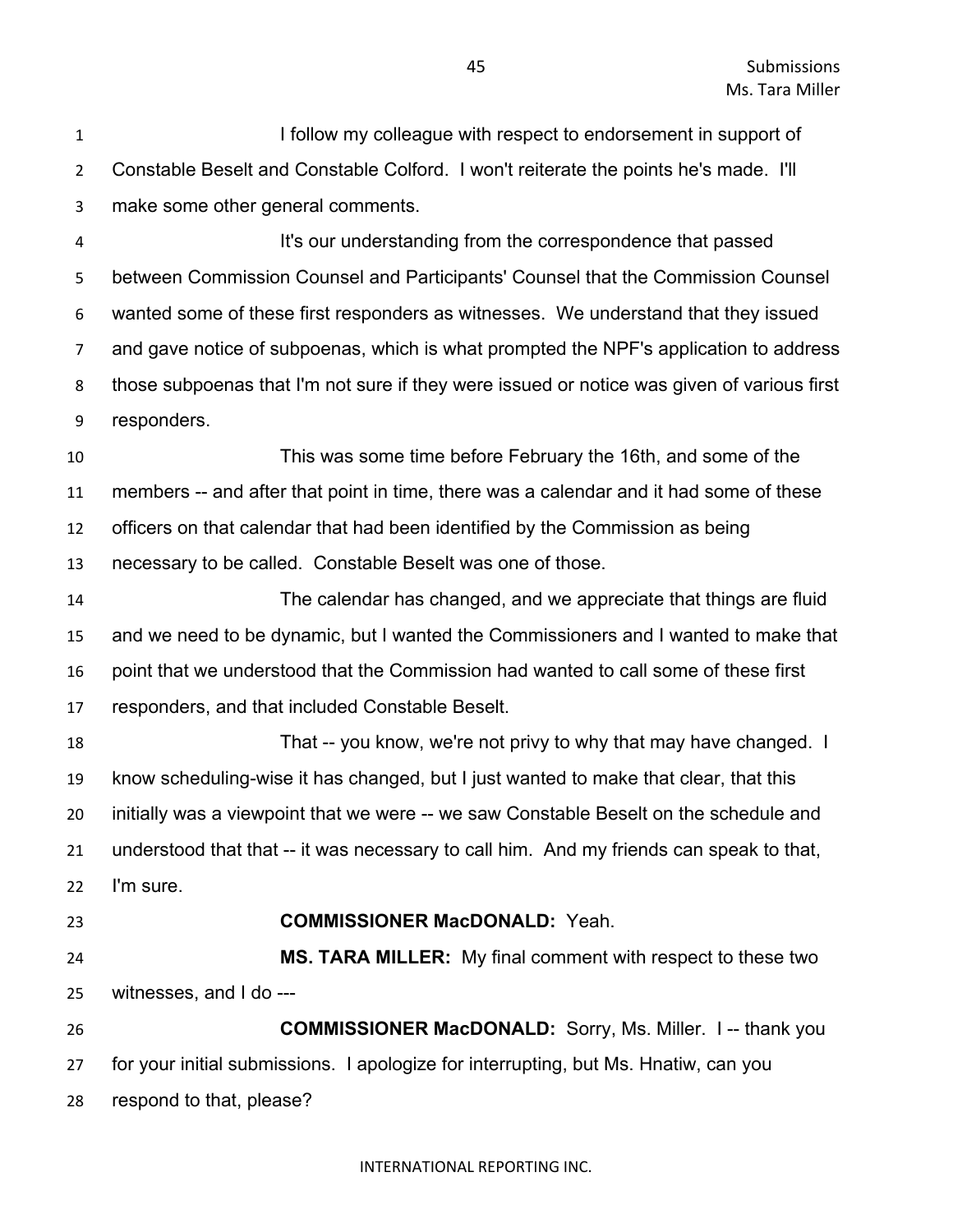| $\mathbf{1}$   | <b>MS. GILLIAN HNATIW: It's correct that the Commission still plans</b>                      |
|----------------|----------------------------------------------------------------------------------------------|
| $\overline{2}$ | to hear from Constable Beselt along with Constable Merchant and Constable Patton in          |
| 3              | the form of a witness circle during -- in relation to our Phase 2 work, primarily, to hear   |
| 4              | about some of the experiential issues of being a first responder in those circumstances.     |
| 5              | They've remained -- it remains our plan to hear from them for those purposes.                |
| 6              | We are not planning to call them to speak to any factual gaps in the                         |
| 7              | narrative or to address factual questions from counsel, and so while the calendar has        |
| 8              | shifted a little bit, that plan remains the same as it was from the beginning.               |
| 9              | <b>COMMISSIONER MacDONALD:</b> So I interrupted, Ms. Miller, just                            |
| 10             | $\mathsf{to}$ ---                                                                            |
| 11             | MS. TARA MILLER: Totally okay.                                                               |
| 12             | <b>COMMISSIONER MacDONALD: --- provide you with that context.</b>                            |
| 13             | It may assist you in your ---                                                                |
| 14             | MS. TARA MILLER: Thank you.                                                                  |
| 15             | MS. GILLIAN HNATIW: And I will say that in fairness to Ms. Miller,                           |
| 16             | I think that in conversations recent week that that understanding of Commission's            |
| 17             | Counsel's purpose has really crystallized perhaps in the minds of Participant Counsel,       |
| 18             | which is where perhaps some of the misunderstanding may have arisen, but                     |
| 19             | Commission Counsel's plan remains the same.                                                  |
| 20             | MS. TARA MILLER: Thank you.                                                                  |
| 21             | Two other sort of high-level comments. I'm going to return later to                          |
| 22             | speak to specific witnesses and I'll have some more specific gaps and information, I         |
| 23             | think, that will help inform the Commission's decision with respect to those officers, but   |
| 24             | you know, Commissioner Fitch, you had asked counsel for the NPF about process. And           |
| 25             | you know, I think one of the beautiful things about an inquiry which I talked about          |
| 26             | yesterday is our ability to be creative, and certainly there is an ability to, I think, make |
| 27             | sure that we still have under oath subpoenaed evidence from first responders in a way        |
| 28             | that is also trauma informed. I don't think that the Commission can throw out                |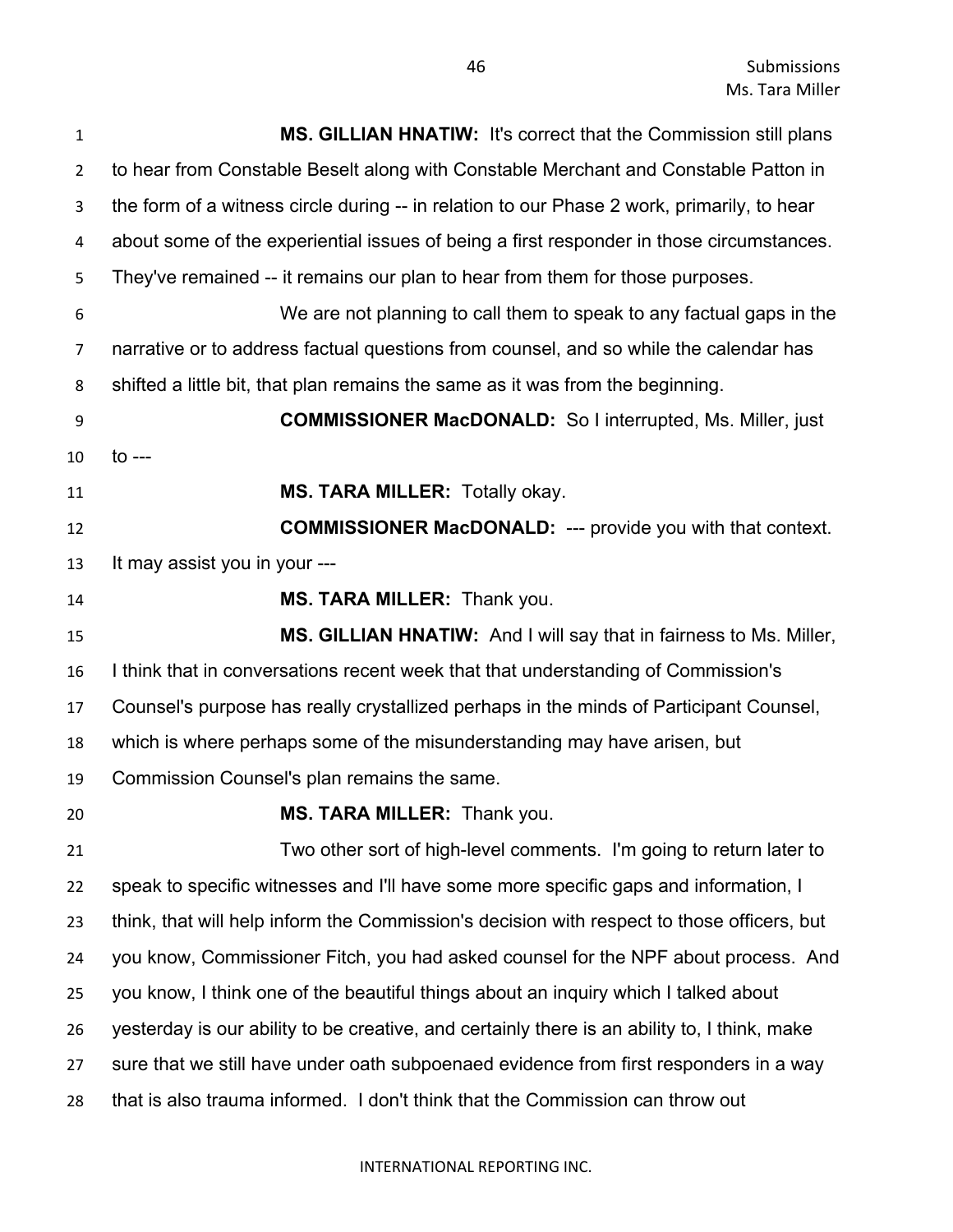| $\mathbf{1}$   | subpoenaed under oath evidence under the umbrella of being trauma informed.           |
|----------------|---------------------------------------------------------------------------------------|
| $\overline{2}$ | Sworn evidence and the ability to test the accuracy of evidence and                   |
| 3              | the fulsomeness of evidence is a core foundation of our legal system, be that in the  |
| 4              | traditional adversarial system or in this system. We cannot and we should not have a  |
| 5              | system where we're not allowed to have evidence under oath from critical witnesses    |
| 6              | which would include first responders, which takes me to my final point, which is a    |
| $\overline{7}$ | rhetorical question.                                                                  |
| 8              | How does one have an inquiry with a mandate to inquire into what                      |
| 9              | happened and make findings of fact on the responses of the RCMP officers without      |
| 10             | hearing from a single officer under oath about what happened, the facts, in Phase 1?  |
| 11             | Thank you.                                                                            |
| 12             | <b>COMMISSIONER MacDONALD:</b> Thank you, Ms. Miller.                                 |
| 13             | I think, then, it would be an appropriate time to break. We'll break                  |
| 14             | until 12:45. Thank you.                                                               |
| 15             | REGISTRAR DARLENE SUTHERLAND: Thank you.                                              |
| 16             | The proceedings are now on break and will resume at 12:45.                            |
| 17             | --- Upon breaking at 11:39 a.m.                                                       |
| 18             | --- Upon resuming at 12:53 p.m.                                                       |
| 19             | <b>REGISTRAR DARLENE SUTHERLAND: Welcome back.</b>                                    |
| 20             | The proceedings are again in session.                                                 |
| 21             | <b>COMMISSIONER MacDONALD:</b> Thank you again, Participants                          |
| 22             | and their counsel; and, of course, members of the public who are engaging us today -- |
| 23             | engaging with us today.                                                               |
| 24             | As promised, I will give brief oral reasons for our decision vis-à-vis                |
| 25             | the proposed expert.                                                                  |
| 26             | --- DECISION ON PROPOSED EXPERT (Orally):                                             |
| 27             | <b>COMMISSIONER MacDONALD:</b> Earlier this week, we introduced                       |
| 28             | our first three Foundational Documents sharing what we know to date about events in   |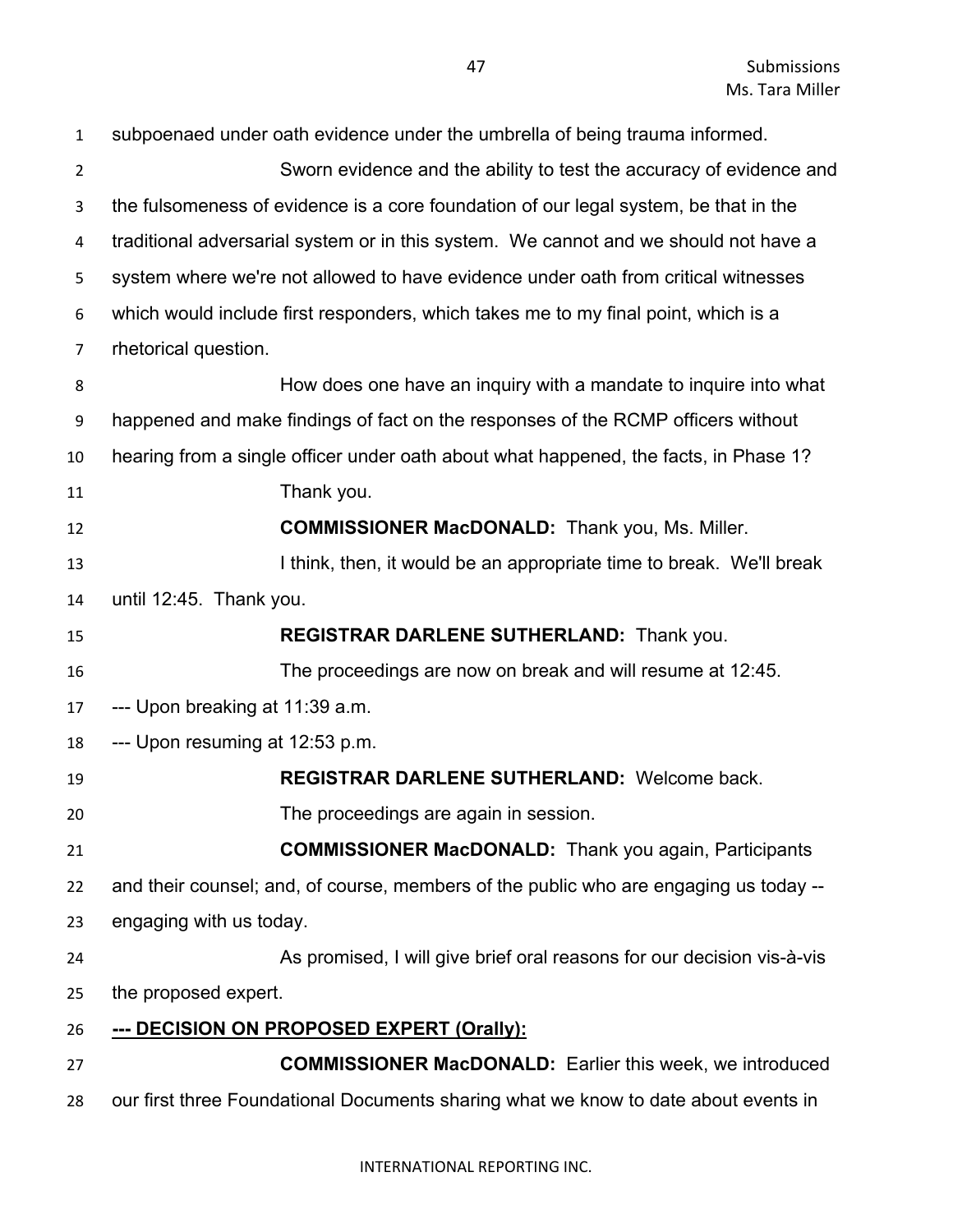| $\mathbf{1}$   | Portapique on April 18 <sup>th</sup> and 19 <sup>th</sup> , 2020. These are -- these were the first three of many |
|----------------|-------------------------------------------------------------------------------------------------------------------|
| $\overline{2}$ | Foundational Documents to be presented over the course of our inquiry.                                            |
| 3              | As a next step, we have asked Participants to identify further                                                    |
| 4              | witnesses to clarify a dispute in the evidence that will be material to the Commission's                          |
| 5              | work in Phases 2 and 3, to fill a material gap in the evidence, and to provide important                          |
| 6              | context.                                                                                                          |
| $\overline{7}$ | The National Police Federation represents RCMP officers up to and                                                 |
| 8              | including the level of Staff Sergeant. Family Participants have identified 18 Federation                          |
| 9              | members they think we should hear further from in oral proceedings.                                               |
| 10             | Before doing so, the Federation suggests we need the assistance                                                   |
| 11             | of an expert to better understand the ways trauma can visit first responders, and I quote                         |
| 12             | from the Federation's specific motion or request.                                                                 |
| 13             | Dr. Carleton is proposed as having expertise in the field of clinical                                             |
| 14             | psychology with particular expertise in the -- A, the diagnosis and treatment of post-                            |
| 15             | traumatic stress injuries among public safety personnel, including police officers; B,                            |
| 16             | mental health risk and resilience factors faced by public safety personnel, including                             |
| 17             | police officers; C, barriers to treatment faced by police officers; and D, the study of                           |
| 18             | longitudinal impacts of post-traumatic stress injuries on public safety personnel,                                |
| 19             | including the incidence, prevalence, and expression of post-traumatic stress injuries.                            |
| 20             | In our view, the assistance offered by the Federation is                                                          |
| 21             | unnecessary. As Family Participant Counsel, Mr. Bryson, acknowledged yesterday in                                 |
| 22             | referring to the proposed evidence:                                                                               |
| 23             | "[It is] also not necessary. The Commission can                                                                   |
| 24             | inform themselves that this was, in fact, a very                                                                  |
| 25             | traumatic process for all Participants, including police.                                                         |
| 26             | The evidence being proffered is not required to                                                                   |
| 27             | inform the Commission of that fact. That is accepted                                                              |
| 28             | by everyone."                                                                                                     |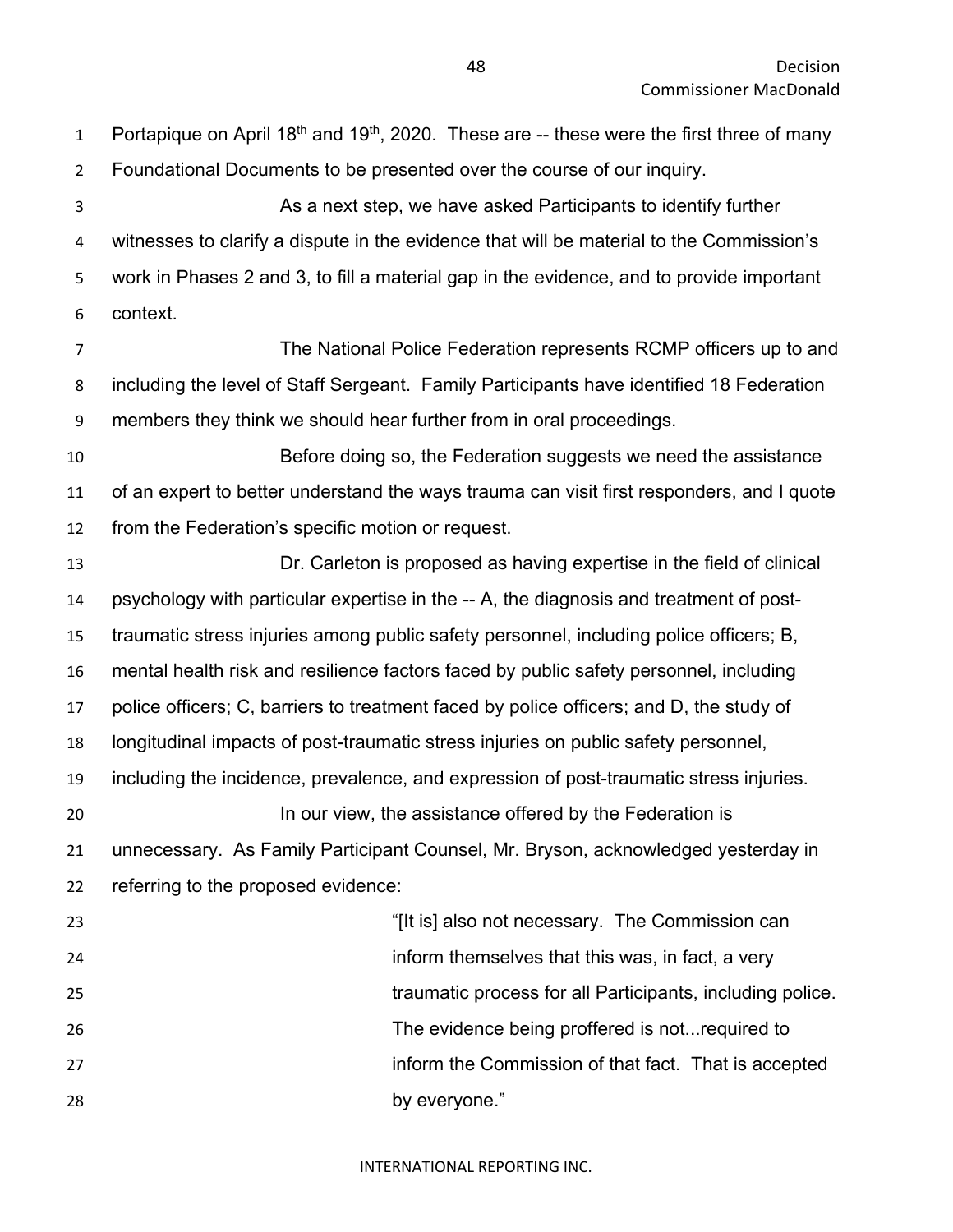| $\mathbf{1}$   | We have determined that we do not need the assistance from this                          |
|----------------|------------------------------------------------------------------------------------------|
| $\overline{2}$ | proposed witness in order to make these decisions as to who should appear in oral        |
| 3              | proceedings. In other words, whether and how to hear from a proposed witness must        |
| 4              | be decided on an individual-by-individual basis with all potential accommodations in     |
| 5              | play in order to establish the facts.                                                    |
| 6              | Thank you.                                                                               |
| 7              | Ms. Hnatiw.                                                                              |
| 8              | MS. GILLIAN HNATIW: Thank you, Commissioner MacDonald.                                   |
| 9              | I believe we are going to hear from someone from Patterson Law                           |
| 10             | with respect to their request for us to receive oral testimony from Cst. Beselt and Cst. |
| 11             | Colford.                                                                                 |
| 12             | <b>COMMISSIONER MacDONALD:</b> Thank you.                                                |
| 13             | Mr. Scott, whenever you're ready.                                                        |
| 14             | --- SUBMISSIONS BY MR. MICHAEL SCOTT:                                                    |
| 15             | MR. MICHAEL SCOTT: Good afternoon, and thank you,                                        |
|                |                                                                                          |
| 16             | Commissioners.                                                                           |
|                | My name is Michael Scott; I'm a partner at Patterson Law. I'm here                       |
| 17<br>18       | on behalf of those most affected by the events of April 2020.                            |
| 19             | We echo the comments of our friends earlier about the necessity to                       |
|                | hear from Csts. Beselt and Colford, but I would add that while we focused on certain     |
|                | officers, including Cst. Beselt, because of his ostensible command on the ground at the  |
| 20<br>21<br>22 | relevant time, our comments about him really extend similarly to a number of officers on |
| 23             | the ground at the time; the entire IARD team; Csts. Merchant, Patton, Grund, Neil, Cpl.  |
| 24             | Sutton. And we need to hear from at least some of those officers for the very simple     |
| 25             | reason that they were there.                                                             |
| 26             | We need to know what those officers saw and heard and did. And                           |
| 27             | while we've been asked to give submissions on additional witnesses that the              |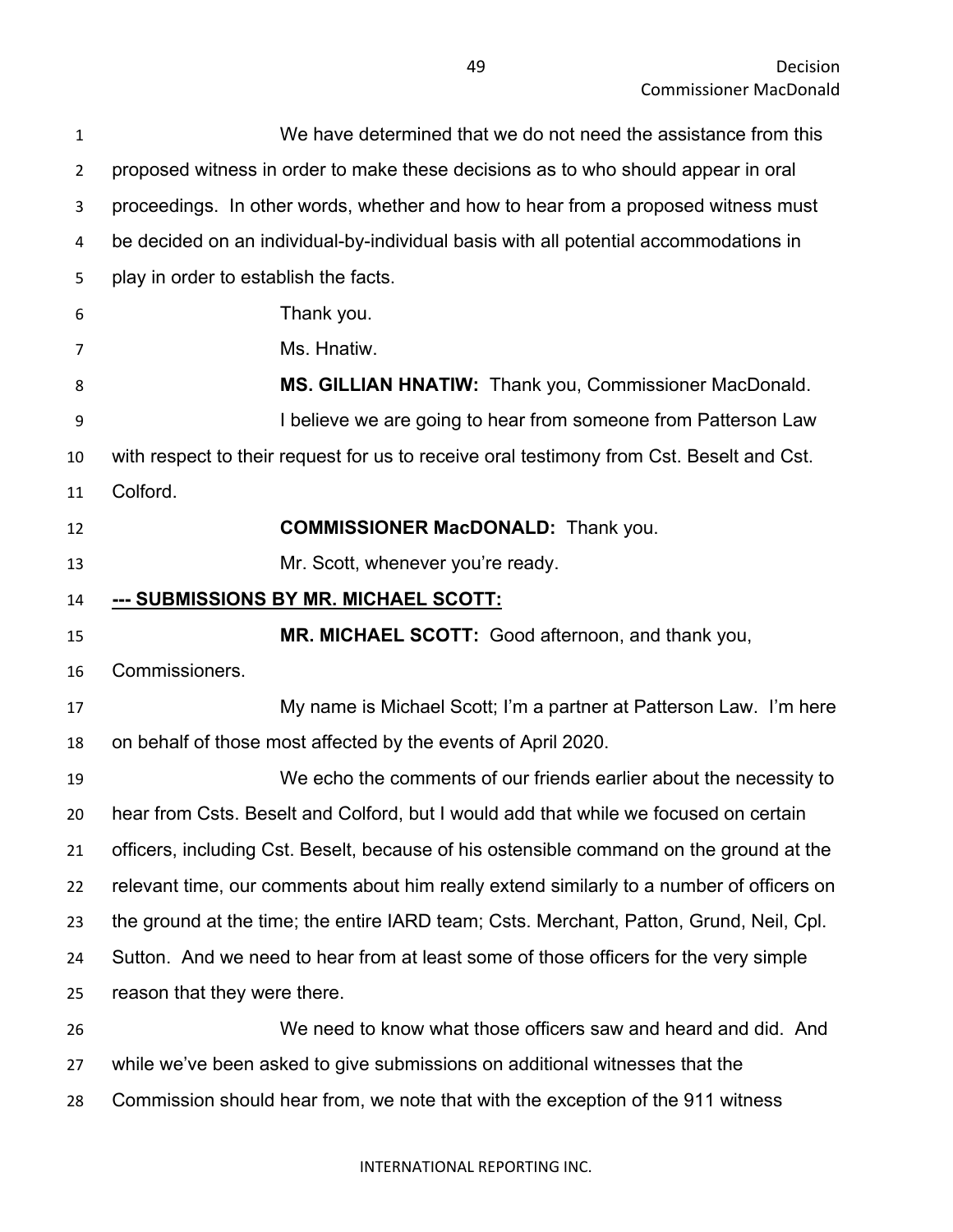yesterday, we haven't heard from any witnesses. And at this point in the process we've now moved, very quickly, through what we would consider to be one of the central

timelines; a series of events that starts the mass casualty and involves a number of

deaths in the Portapique area.

 It also bears on the central issue of containment, and what we have are a number of Foundational Documents, but we haven't heard from the people that were there.

 So, specifically, with respect to Cst. Beselt, there are a number of items that we think the Constable can speak to that just have not been addressed in the Foundational Documents, and one of them is we know that the initial call involves the 911 call from the Blair residence. What we don't know and haven't heard anything about is whether the IARD team or Cst. Beselt responded to the Blair residence; and if not, why not. And perhaps if not, perhaps there's a perfectly rational reason for that, but we would need Cst. Beselt to speak to that.

 We know that at the time officers were responding to those initial calls, Greg Blair is on his front deck. He's not discovered by RCMP until many, many hours later. And to the extent that the question can be asked, we don't know whether, if identified earlier, he may have been able to be saved. And the only people who can speak to that are the first responders who are in Portapique at the time.

 Similarly, the Foundational Documents make reference to a decision by Cst. Beselt and others to form an IARD team and proceed into Portapique. There's a suggestion that that decision was made based on their training and their understanding of the threat that they were there to face. What we don't know is what, if any, impact that had on containment or their assessment of what was needed to contain the scene. All we know is that they arrived on the scene, make a decision to proceed into Portapique using their IARD training.

 We need those officers to speak to what their rationale was. If they knew that the issues of containment could be dealt with sufficiently, notwithstanding that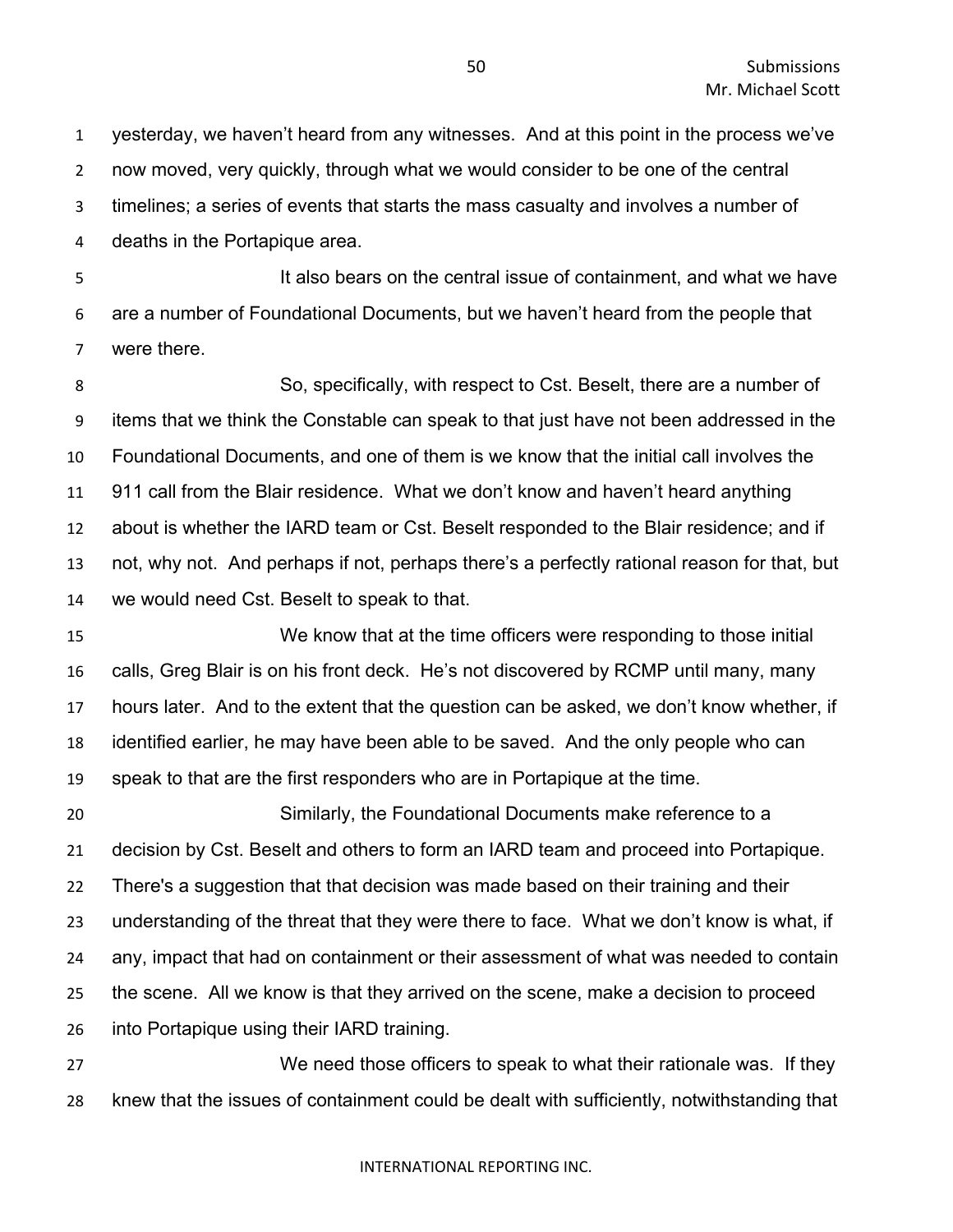they were pushing in; was it a judgment call made in the moment, knowing that it would affect containment efforts? We don't know, but they can speak to it. Cst. Beselt and the officers with him can also speak to a number of things that they witnessed firsthand. And I certainly don't need to tell anybody here the importance of those sources of information, people who were there, people who saw things with their own eyes, that were either overlooked in giving various statements, or the significance of which wasn't recognized at the time. We note that in Cst. Beselt's interviews, to the extent that it appears in the Foundational Documents, there's no reference to his observations about the Zahl/Thomas residence. **COMMISSIONER MacDONALD:** Just for the record, Mr. Scott, you say to the extent that they appear in the Foundational Documents. The source materials are also -- been exhibited --- **MR. MICHAEL SCOTT:** Yes. **COMMISSIONER MacDONALD:** --- and part of the record. **MR. MICHAEL SCOTT:** And I'm referencing those as well. **COMMISSIONER MacDONALD:** Thank you. **MR. MICHAEL SCOTT:** We now have, in the latest version of the Foundational Documents, a contingent timeline that's been proposed by Commission Counsel, but part of that timeline bears on when the Zahl/Thomas property was on fire. And it would be extremely helpful to know if when Cst. Beselt and the rest of the IRAD team and other officers are passing by that property, as they do several times as we understand it, was the house on fire. You know, these are the sort of things that we can address if we have the officers there. Of course, those things have to be constrained to relevance and speak directly to the issues at hand, but we obviously have some concerns about, you know, the depth of what's been presented in those Foundational Documents. **I, you know, recognize the comments that my friend Ms. Miller** 

made earlier about the understanding that we have that we may be hearing from some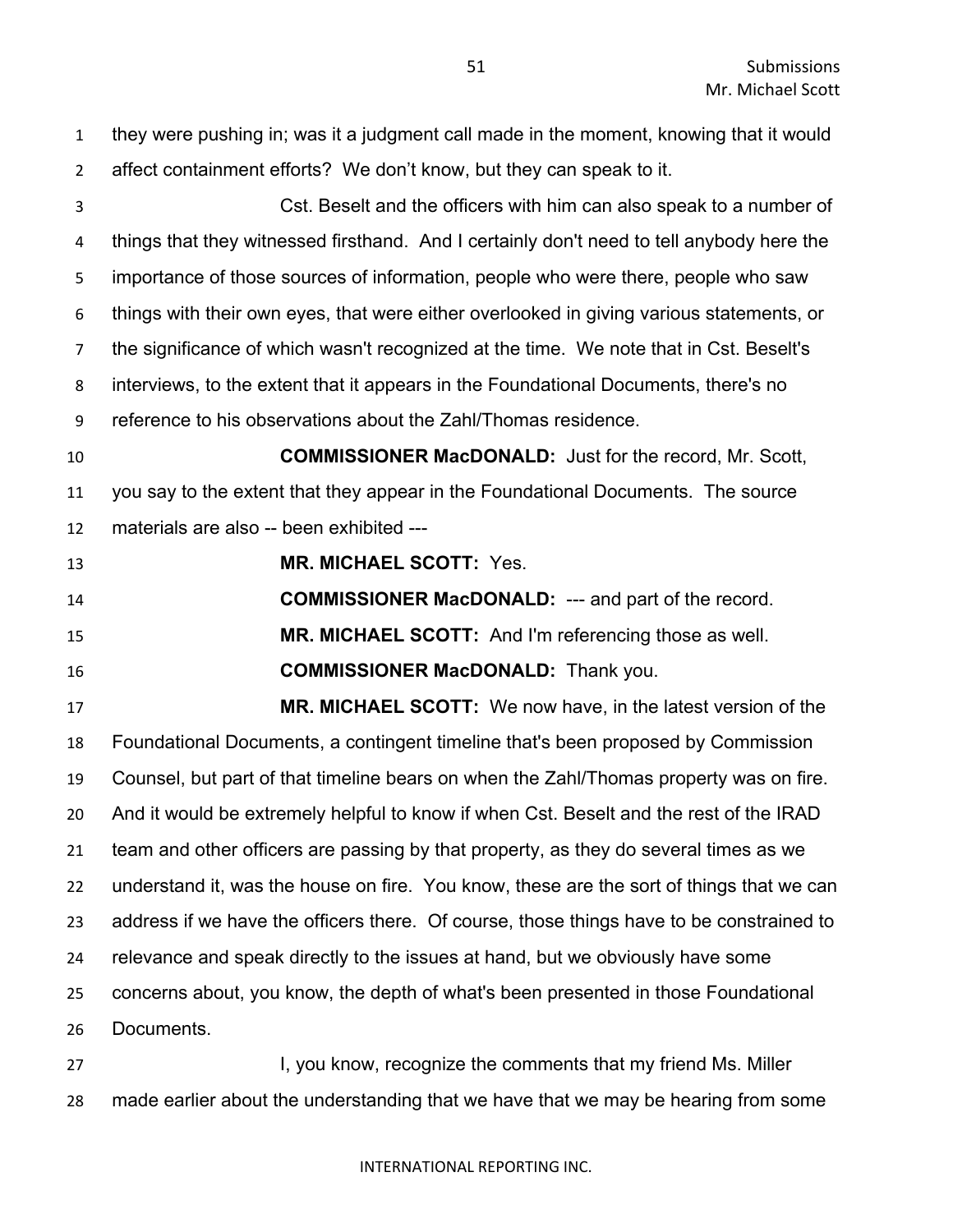of, you know, these members later in the process, and we're happy to be -- to receive further information about it. But as we are here today, our understanding is that those members will be called at a later point in the proceedings, that they will not be presented for the purpose of providing any testimony on the facts of the matter or what they saw, but rather, to discuss in the context of a witness circle their experience. And I confess that, as distinct from the issue of providing facts, things that they saw and heard and did, I have not the slightest idea what it means that these officers will speak to their experience. If we're being told that they will be called to give evidence, that we understand.

 Turning to Cst. Colford, you know, for the same reason, we need to hear from Cst. Colford because she was there. She's one of the first people on scene. She has vital firsthand information about a number of issues at the outset of the mass casualty event, including the first containment point at the Portapique Beach Road. We know where Cst. Colford was. We know where a number of the other first responding officers were. What we don't know is why they were in that position. Was the containment point that was established there chosen intentionally? Was there any particular reason that the roadblock that's referenced later by Cpl. Sutton isn't established closer to Highway Number 2, or farther into Portapique, and perhaps the answer is no, but we don't know that. And to the extent that the Foundation Documents that have been tendered this week are supposed to specifically address issues like containment, which we would obviously agree is a central issue, these are the questions that we would need answered.

 We need to know from Cst. Colford what was the containment plan, if any. Was Cst. Colford simply tasked with holding down the position and waiting for the arrival of other members? Does her training or experience inform what she was doing at that position at that time? We don't know.

 Cst. Colford is also specifically important to this matter in as much as we know from the Foundational Documents and in the supporting materials that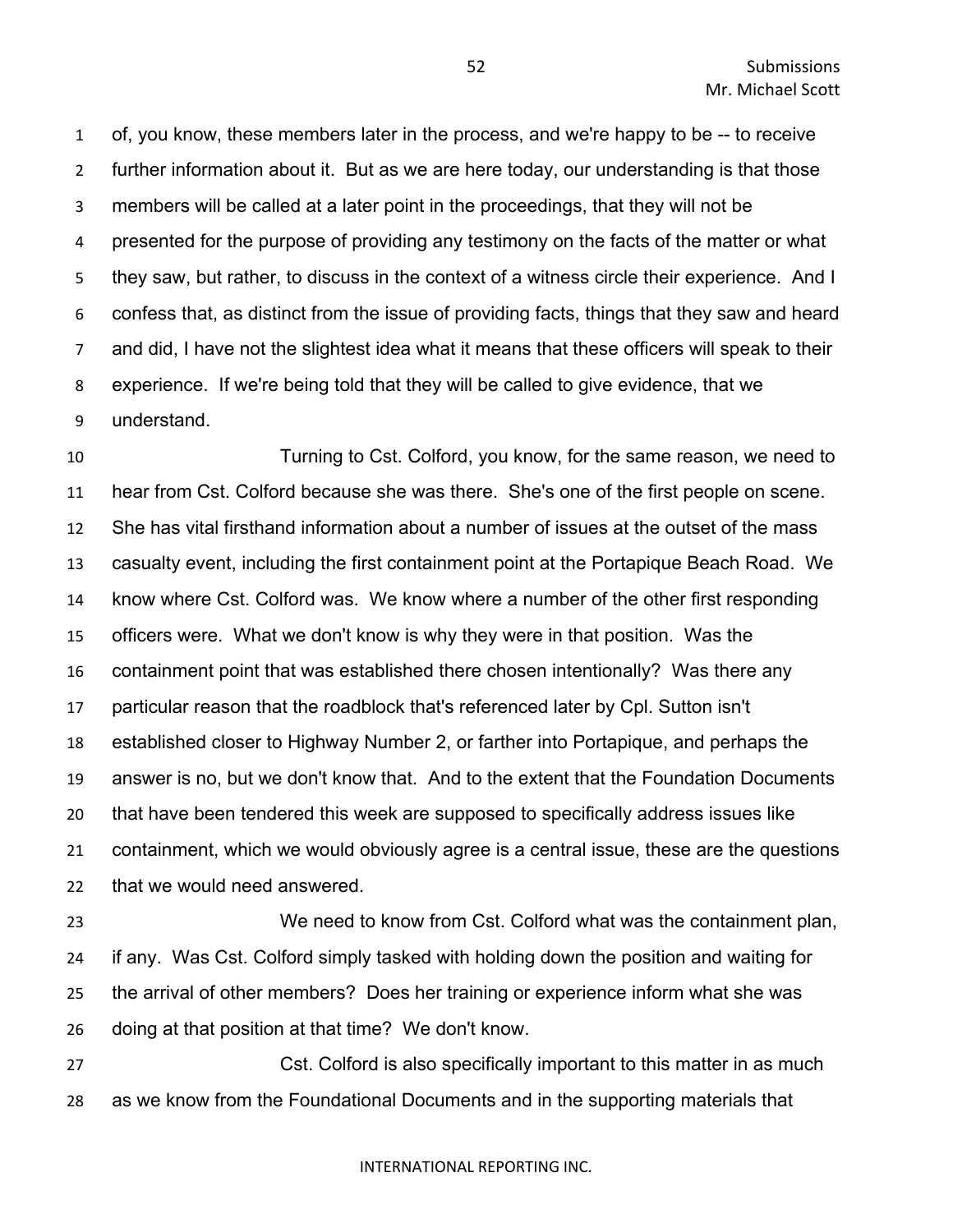she's the one who receives vital information from Andrew and Kate MacDonald identifying that there may be a possible second exit from Portapique. To the extent that we assume Cst. Colford's role at that particular juncture is to contain the scene, we have questions about what was done with that information beyond what we already know. We know that it was broadcast. We don't know what Cst. Colford's intention was in broadcasting that. Would she assume that the risk manager, or that CIC, or that others would do something specific with that information? Is it her role or responsibility to ensure that that information is passed on? What -- we know she received the information and radioed it, but we don't know what the purpose or intention for doing that was, or what was expected to be done with that information, because in the result, what we know is that a containment point identifying the -- what we now know to be the Blueberry Field Road was not contained until well after the perpetrator had left the property. With -- to the extent that it bears on those particular members, those are our only submissions unless the Commission has any questions. **COMMISSIONER MacDONALD:** I was just checking my memory with my colleagues, Mr. Scott, but I thought Officer Colford's information, from what I understood from earlier submissions, was from Kate MacDonald and not Andrew MacDonald, but I could be wrong. **MR. MICHAEL SCOTT:** Sorry, I think that's correct. **COMMISSIONER MacDONALD:** Okay. Thank you. **MR. MICHAEL SCOTT:** Thank you. **COMMISSIONER MacDONALD:** And the Blueberry Field Road was not the way out. Brown Loop was the way out; right? **MR. MICHAEL SCOTT:** Via the Blueberry Field Road, yes. **COMMISSIONER MacDONALD:** By way of --- **MR. MICHAEL SCOTT:** Yeah. **COMMISSIONER MacDONALD:** Thank you. Thank you, Mr.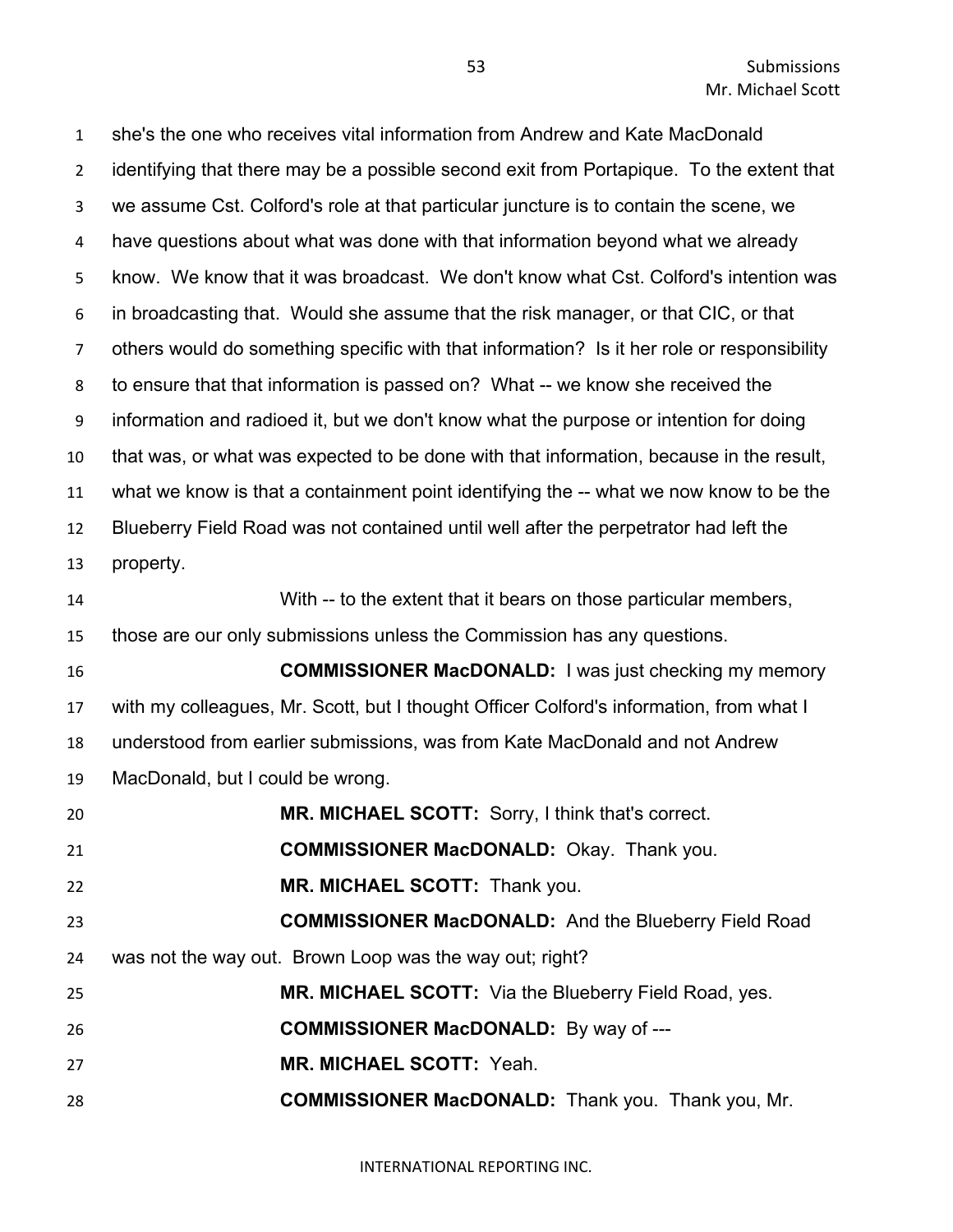Scott.

 **MS. GILLIAN HNATIW:** I believe we're now to hear from Mr. Bryson on behalf of the Bond family.

# **--- SUBMISSIONS BY MR. JOSHUA BRYSON:**

 **MR. JOSHUA BRYSON:** Thank you, Commission. Yes, in regards to the IARD team, I would suggest that Cst. Beselt is probably the most integral witness that the Bond family wishes to hear from, as the first responding member to Portapique and as the team leader. The family certainly has a lot of questions. We do have a good sense of Cst. Beselt's movements that night. We know where he went and at what time he went. We also know, based on the Foundational Document, that he relied on his training. So it was -- essentially, we know that based on their training, this is what they did. But we don't know what observations they made to inform themselves to make these decisions. And part of the difficulty is that when we're framing these questions, the what questions, sometimes they appear as why questions as well, and they -- there is some overlap, so it is sometimes difficult for participants when we're meeting with their families and they're asking us questions that ---

 **COMMISSIONER MacDONALD:** That's fair enough, Mr. Bryson. **MR. JOSHUA BRYSON:** Yeah. So, for example, Cst. Beselt made a decision on behalf of the IARD team and his entry team that they would

 proceed on foot initially. So what informed him that that was the best decision to make at that time? We do know that he received additional information. He proceeded on foot. He then encountered Andrew MacDonald on foot. And at the time of his encounter with Mr. MacDonald, he learned that the perpetrator was now mobile. That is new information that he had to assess, and his team had to assess. The decision was then maintained, or perhaps sustained, that the team would still continue on foot, and they did, in spite of the fact that -- sorry, it looks like you wish to -- okay. Yeah. So that decision was sustained, the fact that the team would, despite knowing that the perpetrator was mobile, would remain on foot, and they remained on foot for the entirety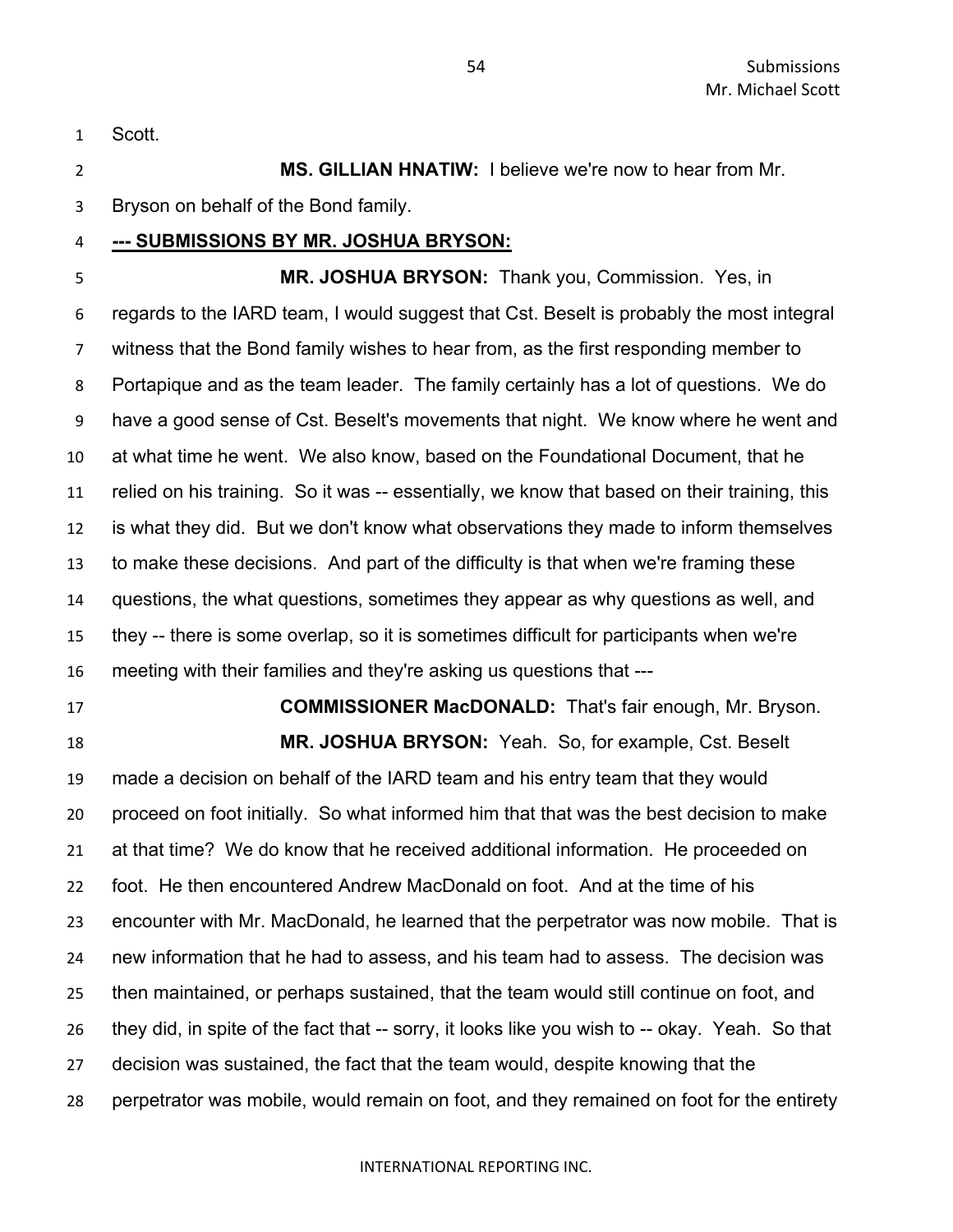of the evening, so it's difficult for the families to understand what led to that decision.

Did you incorporate this new information and still arrive at the decision that it's still best

to proceed on foot? And proceed on foot they did.

 In one of the mass casualty statements, we learned that the members walked roughly 9.5 kilometres throughout Portapique that evening. I think that was Constable Beselt's statement to the -- to the Commission that that was the duration of their foot travel.

 The families also have lots of questions about, for example, the location of the 911 call was Orchard Beach Drive. Decision was made to stay straight, not take a left down Orchard Beach where the origin of the 911 call was made. It was to continue down Portapique Beach Road. What led to that decision being made and what led to the decision not to go down Orchard Beach where the both 911 calls originated and also where we -- where they knew that the four children were now housed and hoping to stay safe.

 There are questions of what informed and, later, also why those decisions were made.

 What tools were used to help inform your decisions that you made about the topography such as Google Maps? So for example, Cobequid Court is roughly 900 metres further south of 136 Orchard Drive, the Blair residence. The members never proceeded to Cobequid Court. In fact, unfortunately, the Bonds were not discovered -- they resided at 46 Cobequid Court. They weren't discovered until 17 hours after this tragedy began, and that's roughly some time after 3:20 p.m. on the 19th. So why wasn't the entirety of Portapique canvassed by members? So -- and in regards to the suggestion that they be called to testify about their experiential experiences -- their experiences, I would echo the comments of my friend that we're not clear on what that exactly would entail, but I submit that that's not the best use of the Commission's time, that if the witnesses are going to be brought forward that they testify as to some of these very important facts, testifying as to their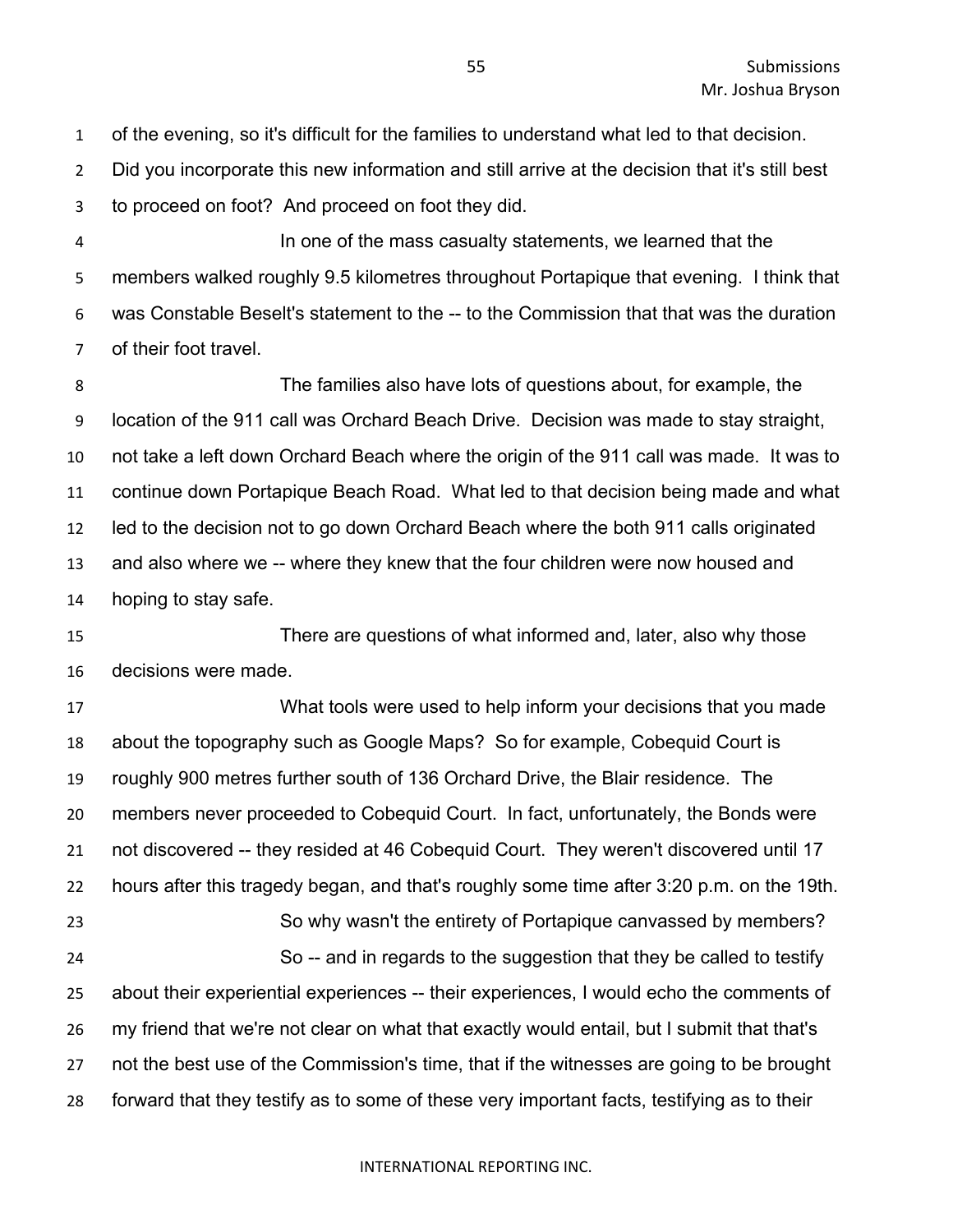important facts as well. And I don't see what value there would be to the Commission to simply limit them to experiences while neglecting the facts. The facts will inform and did inform their experiences, and vice versa. They're my comments with respect to Constable Beselt and why I think he should be called before this Commission. With respect to Constable Colford, very briefly, we just heard that Constable Colford did receive some information from Ms. MacDonald that there was another access -- another exit point from Portapique. Who was -- who, if anyone, was that information passed on to and at what time? We heard in the containment document at what time Brown Loop was actually contained. That was many, many hours after. We believe that that information was conveyed. So specifically, who did you pass that information on to, and at what time? And also, if Constable Colford's role was containment, was that, in fact, her role? We do have information that, for example, David Faulkner was able to actually navigate up Portapique Beach Road, interact with Constable Colford and without even providing a name, he was then able to exit the area. So was containment a priority and the objective of Constable Colford at that time? So it's questions in relation to her role that she was assuming at 21 that -- that evening. So they're my comments, subject to any questions you may have. **COMMISSIONER MacDONALD:** Thank you. Thank you, Mr. Bryson. **MS. GILLIAN HNATIW:** Thank you. I believe we will now hear from counsel from the Department of Justice on behalf of the RCMP. **--- SUBMISSIONS BY MS. LORI WARD:**

experiences. And they can certainly do so in the course of testifying to these very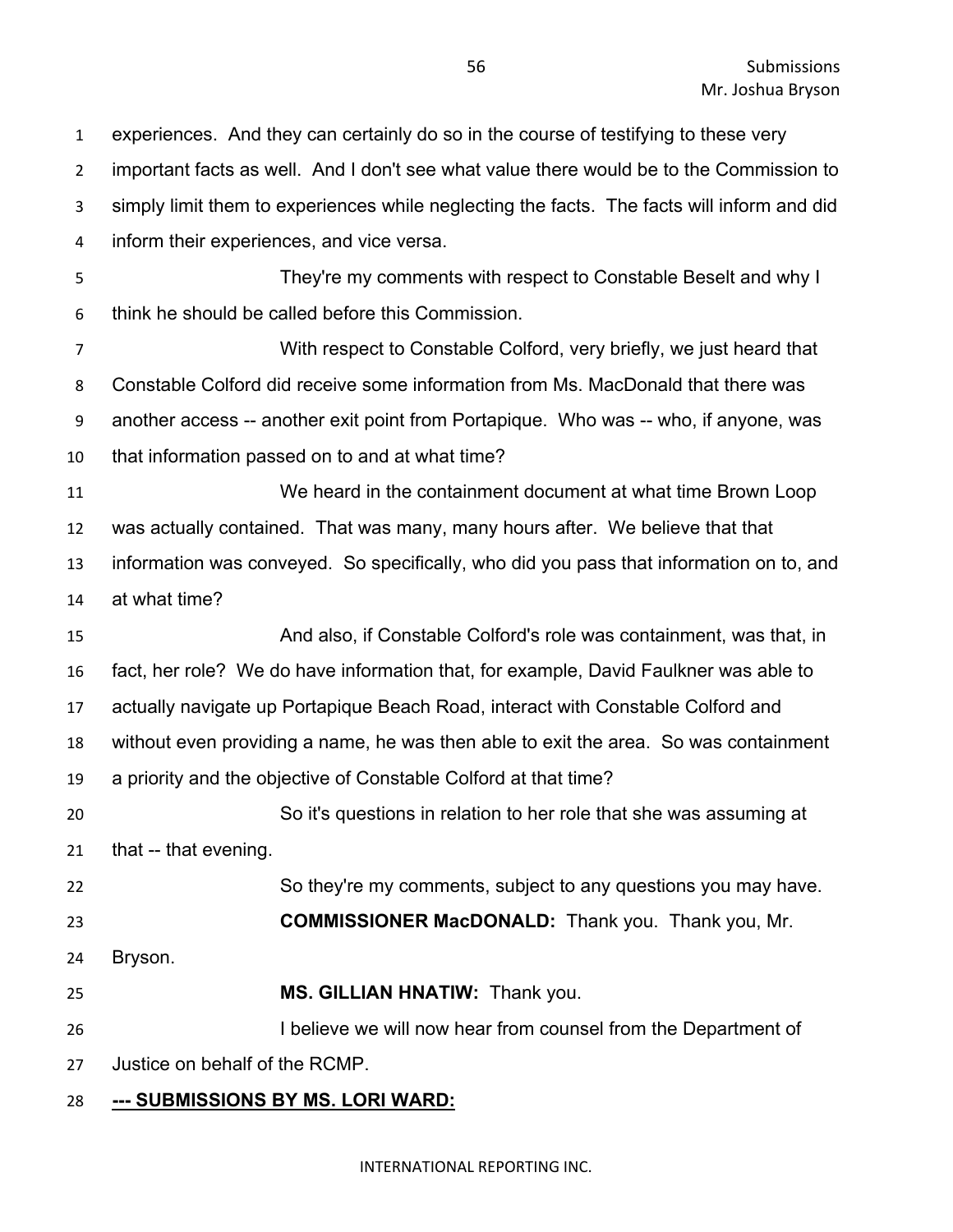| $\mathbf{1}$   | MS. LORI WARD: Good afternoon, Commissioners. I want to                                |
|----------------|----------------------------------------------------------------------------------------|
| $\overline{2}$ | make some preliminary comments to frame our views with respect to the calling of       |
| 3              | RCMP witnesses in general.                                                             |
| 4              | <b>COMMISSIONER STANTON:</b> Sorry. Just for the public, could you                     |
| 5              | state your name?                                                                       |
| 6              | MS. LORI WARD: Oh, I'm sorry.                                                          |
| 7              | <b>COMMISSIONER STANTON: Thank you.</b>                                                |
| 8              | MS. LORI WARD: My name's Lori Ward.                                                    |
| 9              | <b>COMMISSIONER STANTON: Thank you.</b>                                                |
| 10             | MS. LORI WARD: I'm here on behalf of the Attorney General of                           |
| 11             | Canada, which, of course, includes the RCMP.                                           |
| 12             | So we're all well aware that this Commission has a mandate to                          |
| 13             | employ a trauma-informed approach. This is not what we're used to. It's a bit of a     |
| 14             | brave new world for a lot of us, and we hear the frustration from lawyers who are used |
| 15             | to a trial style approach to gathering evidence.                                       |
| 16             | We hear the frustration, but that doesn't mean that other methods                      |
| 17             | or alternate methods of gathering evidence are not meaningful and do not afford an     |
| 18             | opportunity for meaningful participation.                                              |
| 19             | I hope it is evident to the Commission that the RCMP has made                          |
| 20             | great efforts to assist it in its monumental task. As you know, the RCMP has disclosed |
| 21             | roughly 65,000 documents to this Commission. Not the Government of Canada. Just        |
| 22             | the RCMP.                                                                              |
| 23             | The RCMP has facilitated or attempted to facilitate interviews of                      |
| 24             | every witness identified by the Commission. All those interviews, of course, voluntary |
| 25             | and without subpoena.                                                                  |
| 26             | The RCMP has provided technical support, explanation, given                            |
| 27             | access to its subject matter experts and demonstrations to answer questions from the   |
| 28             | Commission.                                                                            |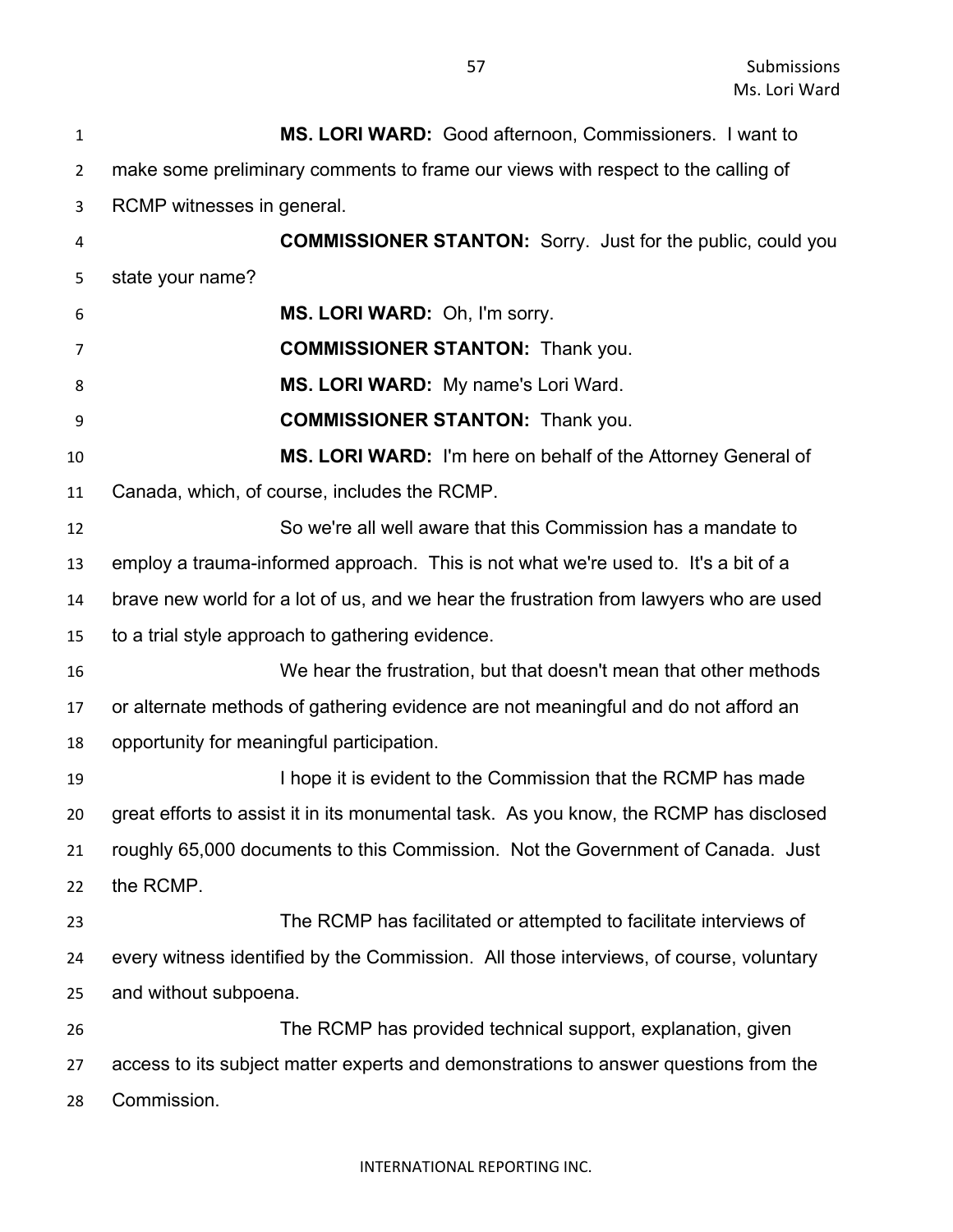Now, I had intended to argue in support of the tendering of the report of Dr. Carleton, and I understand that ship has sailed. Suffice it to say, we want to assist this Commission. We are simply asking that the Commissioners make their decisions with respect to witnesses while balancing the sometimes competing interests of a trauma-informed approach.

 We don't have a draft in this country. We have an entirely volunteer Armed Forces. When Armed Forces members came back from Afghanistan, some of them quite traumatized, some of them broken, you didn't hear people saying, "They signed up for this". What you heard was people saying, "We need to take good care of our veterans. We owe them that". What we've heard here yesterday and partially today has an undercurrent of "They signed up for this".

 Ms. Nijhawan made it clear and we would make it clear that we are not seeking any blanket approach or an across-the-board pass for RCMP members but, as I said, the Commissioners, and I'm sure you're well aware, are called upon to make these decisions while balancing those competing interests. Is the evidence necessary and, if it is, can it be elicited in a different way?

 Witnesses should not be interviewed more than once. They should not be called to appear more than once. We had a situation where witnesses were scheduled to appear to the point of making travel arrangements and then put off to a time uncertain. That should not happen in a trauma-informed approach.

**If the evidence is necessary, there needs to be a proportionality to**  how it's elicited. With respect to these two members in particular, we're at a bit of a disadvantage because we had expected that Participants would be required to give a few more particulars of the gaps or errors that they had identified in their letter submitting a list of witnesses last week. So we had no notice of the particular gaps and errors.

 But suffice it to say, with respect to Cst. Stuart Beselt, Beselt with an E, he addressed the exchange with Mr. Faulkner in his interview. He addressed the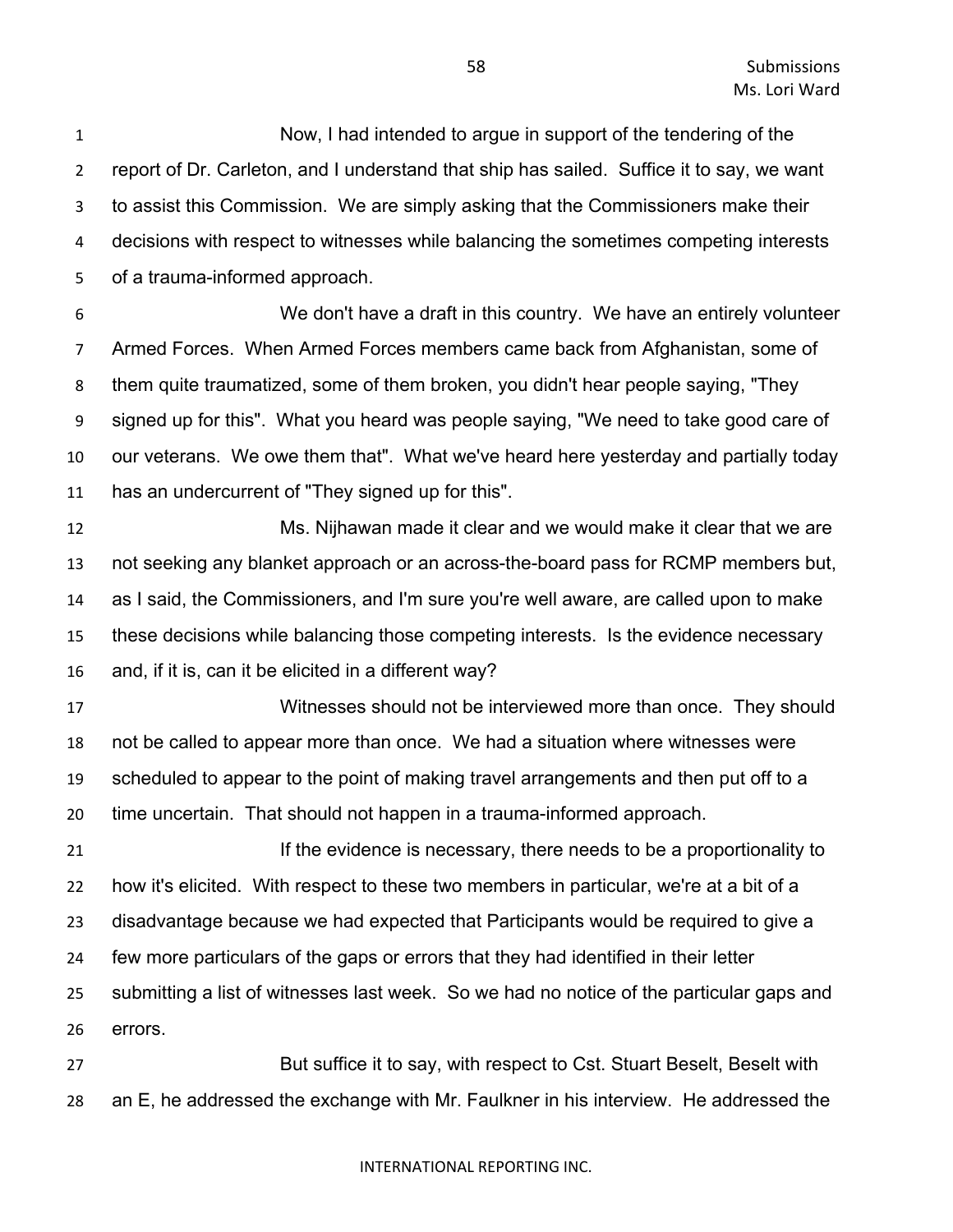| $\mathbf{1}$   | reason he went in on foot in his interview. And I would say he adequately addressed     |
|----------------|-----------------------------------------------------------------------------------------|
| $\overline{2}$ | the whys and the whats, and what tools he had available, in his interview.              |
| 3              | What we've heard repeatedly is we need to hear from these people                        |
| 4              | in person. And I would submit that's not an adequate reason. It doesn't meet the        |
| 5              | threshold of necessity if this evidence is already on the record.                       |
| 6              | With respect to Mr. Burrill's submissions when he presented the                         |
| $\overline{7}$ | Foundational Documents, we've been told that his submissions, or his presentations,     |
| 8              | are just that, submissions. Any inferences that he drew are submissions. It is open to  |
| 9              | counsel later to make -- to refute those submissions or make competing or contradictory |
| 10             | submissions.                                                                            |
| 11             | With respect to Cst. Colford, her exchange with Kate MacDonald is                       |
| 12             | on record. It's in Kate MacDonald's statement. Cst. Colford appears in the radio        |
| 13             | transcript, so we know exactly what she said.                                           |
| 14             | We understand that there are written questions forthcoming for Cst.                     |
| 15             | Colford from the Commission and we would suggest that Participants be allowed to        |
| 16             | submit their supplementary questions to be put to Cst. Colford in writing.              |
| 17             | Those are my submissions in regard to these two witnesses. And                          |
| 18             | we'll have further submissions later, but subject to any questions the Commissioners    |
| 19             | have.                                                                                   |
| 20             | <b>COMMISSIONER MacDONALD:</b> Thank you very much.                                     |
| 21             | <b>MS. GILLIAN HNATIW:</b> I believe we will now hear from Ms.                          |
| 22             | Nijhawan on behalf of the National Police Federation.                                   |
| 23             | <u>--- SUBMISSIONS BY NASHA NIJHAWAN</u>                                                |
| 24             | MS. NASHA NIJHAWAN: As you know, I'm Nasha Nijhawan. I'm                                |
| 25             | counsel for the National Police Federation. And I should take this opportunity to       |
| 26             | introduce my co-counsel as well, Kelly McMillian and Jaime Burnet, who are sitting      |
| 27             | there in the chairs.                                                                    |
| 28             | I would like to respond to the issues raised by Participants. The                       |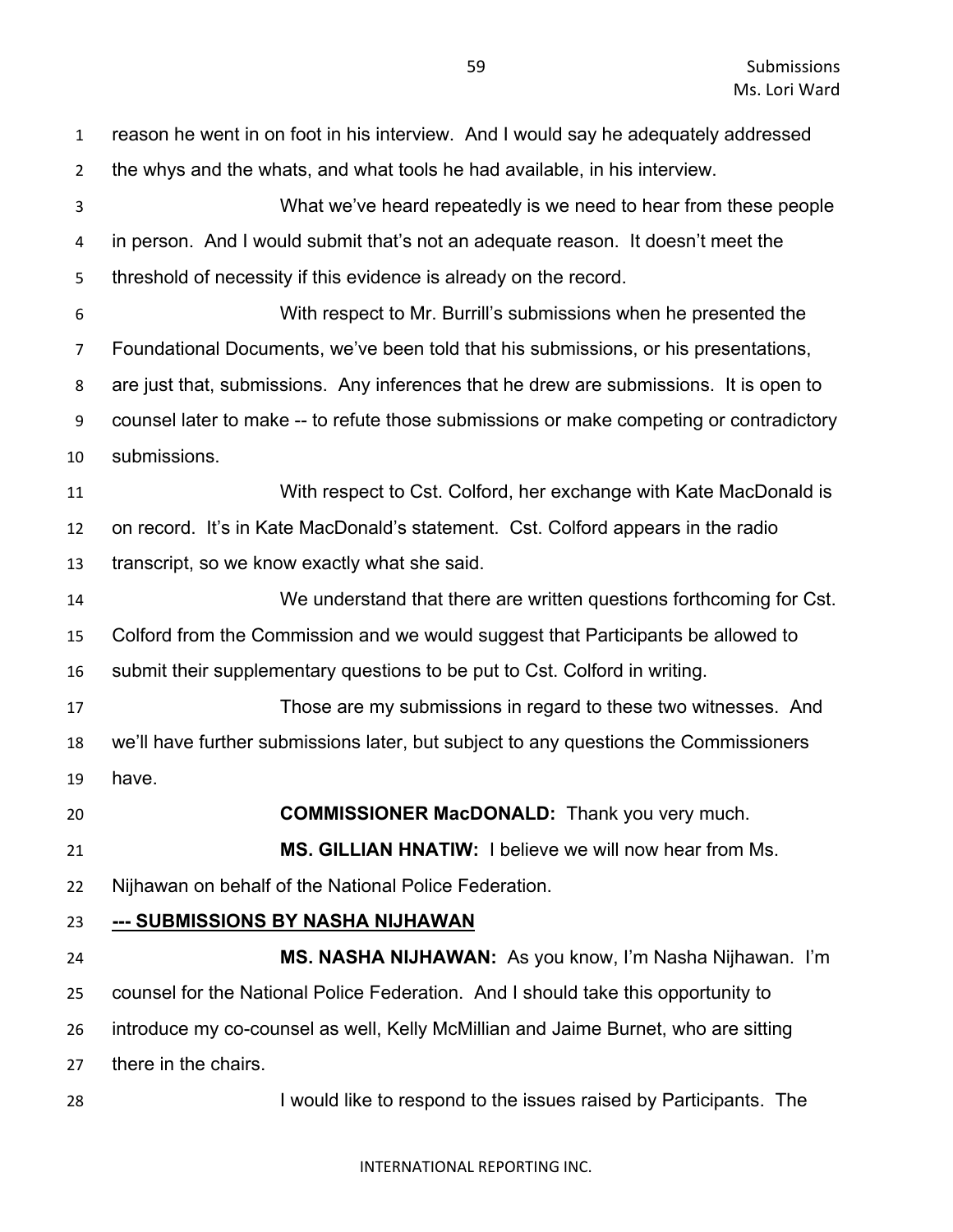assertion that is made that under Rule 37 it is necessary for the Commission to issue a subpoena for the attendance in person of Cst. Stuart Beselt and Cst. Vicki Colford. In order to frame my remarks, I will not retread the ground you have already heard me on, but I want to go back a little bit to the framework that we are working under here. We all know that this Commission is free to set its own rules, and it has done so. Those rules were developed in consultation with participants over the summer and published in mid-August of 2021. Those rules provide for the process by which Foundational Documents are developed and introduced into evidence and include the express provision that those documents will stand in place of oral evidence where possible. **As we've seen over the last several days, Foundational Documents**  have been introduced and exhibited, along with approximately 200 source documents. And those source documents contain original interviews and other types of first-hand evidence from the officers who were involved and whose involvement is being addressed by Participants today. The Commission has indicated that in order to issue a subpoena or direct the further collection of evidence from these individuals, Participants must identify a conflict in the evidence, a gap in the evidence, or an area where necessary context is offered, and those gaps, conflicts, or lack of context must be material to the Commission's work in Phase 2 or 3. There is, of course, an infinite amount of fact finding that is always possible, and this is an extremely complicated sequence of events involving hundreds of witnesses, 17 crime scenes, and a long period of time. We will never uncover every detail, so we must be attuned to the purposes of this project, which is getting to the truth of what happened and moving on towards recommendations and next steps. You've heard my submissions about the consideration of necessity as it relates to a subpoena and whether or not there are other ways to get at the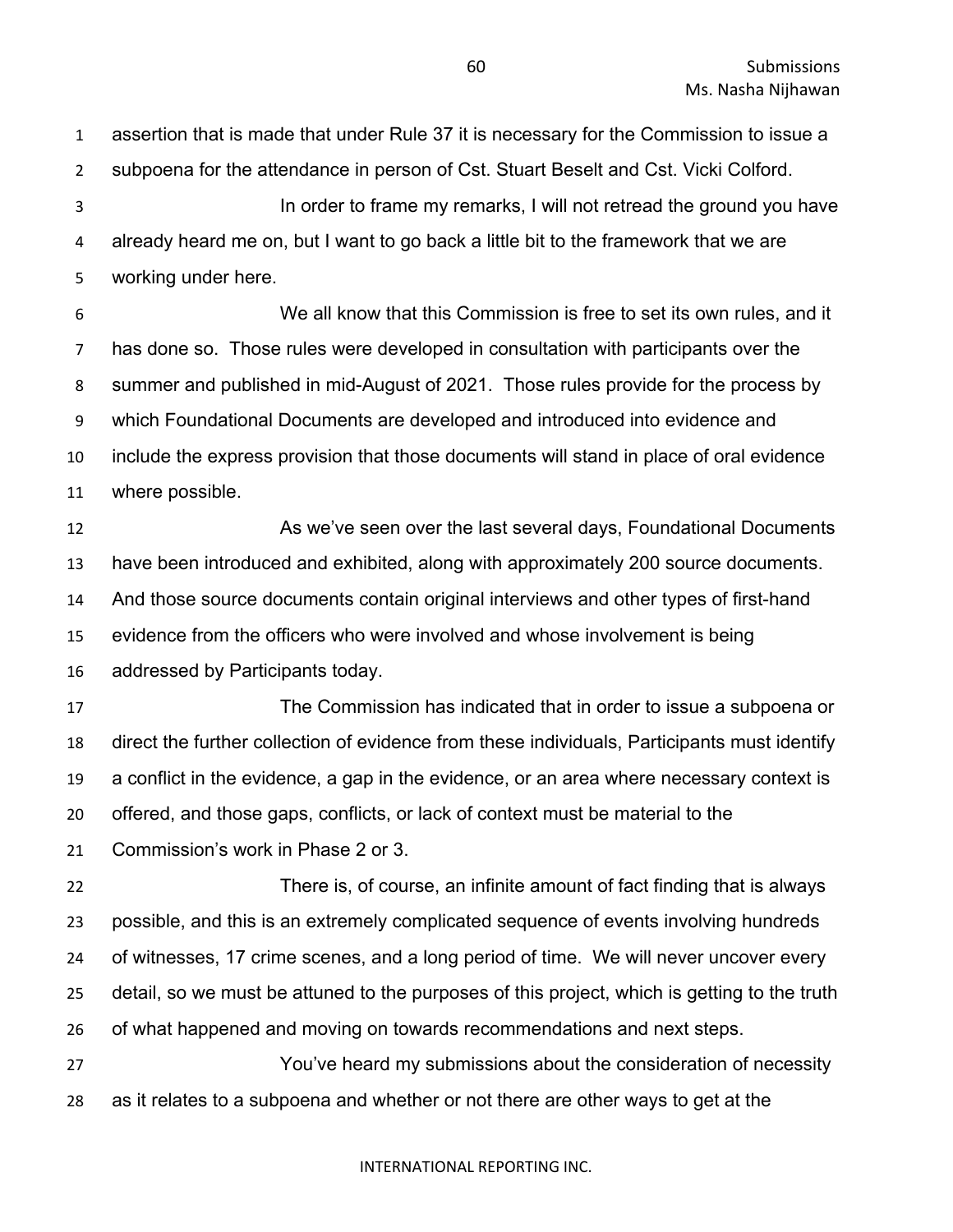evidence. And so it is our general submission, and I'll only do this once, because I'm going to stand up and respond on a number of different witnesses, it's our general submission that the Commission is obliged by its trauma-informed mandate to seek the least harmful way to obtain any necessary evidence. Now, I'll echo my friend, Ms. Ward's comments, when she says that there appears to be frustration, conflict with the normal ways in which lawyers are used to collecting evidence, which is by sworn testimony. **But that's not the conflict that you're being asked to decide today.**  That, in fact, is resolved in the rules. The Commission will accept other-than live testimony as evidence and it will exhibit it. So where are we then with respect to these witnesses? What evidence is before you and have the Participants adequately identified a gap, conflict, or a lack of context that you must address in order to fulfill your mandate, and more important, to fulfill your work in Phases 2 and 3? That's the question. I'm going to address it. I wanted to raise one other point before I move on to the specifics 17 of these two witnesses, which was addressed in my correspondence of February  $28<sup>th</sup>$ , which is this question of how and when we might address personal accommodations. **I appreciate your brief reasons with respect to the employment of a**  trauma-informed approach and that it will be done on an individualized basis. **I do not, of course, speak for individual witnesses today.** I cannot give you evidence about their personal circumstances. So it would be my submission that, in accordance with the rules, if the Commissioners determine that a subpoena is necessary under the test that we've all articulated under Rule 37, an opportunity be provided to those witnesses, with the assistance of the NPF and the Department of Justice to determine whether it would like to offer evidence to the Commission for consideration in respect of personal accommodations. And to the extent that that evidence must be presented before the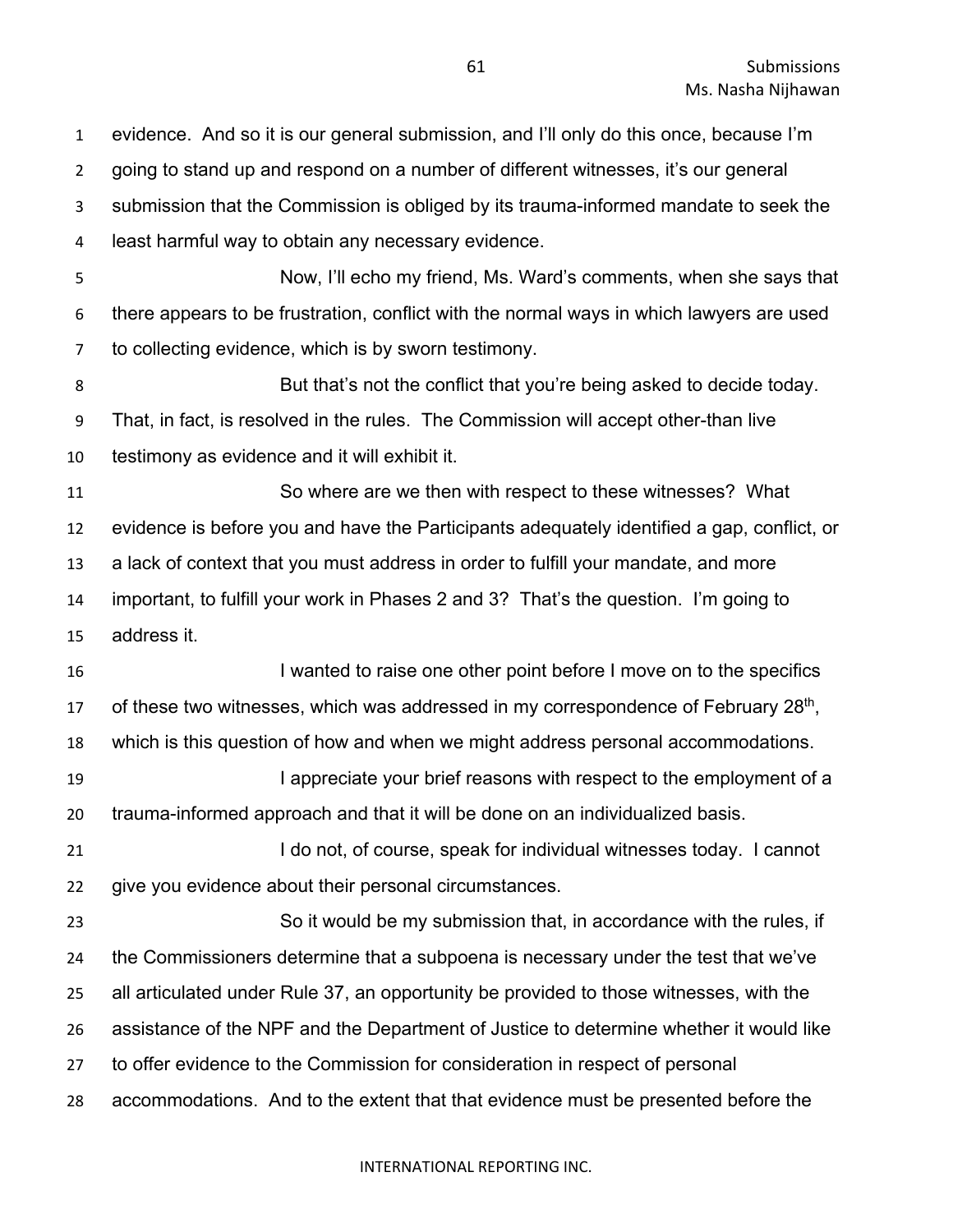Commission in order to seek those accommodations, with respect to a subpoena, that should be done in-camera to protect the privacy interests and the dignity of those individuals.

 So there was some questions, I think, about how exactly I was proposing that would be done, and that is my submission procedurally, which is that first a determination that a subpoena is necessary must be made, and then we will revert to letting the Commission know if there is some reason that that subpoena is inappropriate in the context of its trauma-informed mandate with regard to the individual circumstances of a particular officer. I say this for sort of proportionality reasons, and also to protect the privacy and dignity interests of the individuals. If the Commission has not yet determined that a subpoena should issue, then there is no need for the exposure of their personal information in this way. And so that's why I'm proposing a bifurcated or two-stage process. And we can do that in short order. **COMMISSIONER MacDONALD:** Can you just repeat that last sentence? I missed it. **MS. NASHA NIHJAWAN:** Yes. So for example, today we'll hear from 18 -- we'll hear from Participants about 18 different witnesses they wish to speak about. If we were required, or if we required those witnesses to all come and tell you about their personal circumstances, it would not only be an unwieldly process, but it also may unnecessarily expose some individuals for whom a subpoena will not issue and expose their own privacy and personal information unnecessarily. So that's why we're proposing that there be a second stage sort of built in for those for whom subpoenas will issue, in order to allow them to provide information to the Commission which the Commission might consider in providing accommodations. And accommodations are provided for in the rules. So working within the structure that you've offered.

28 And I can tell you that I commit, and I'm going to speak on behalf of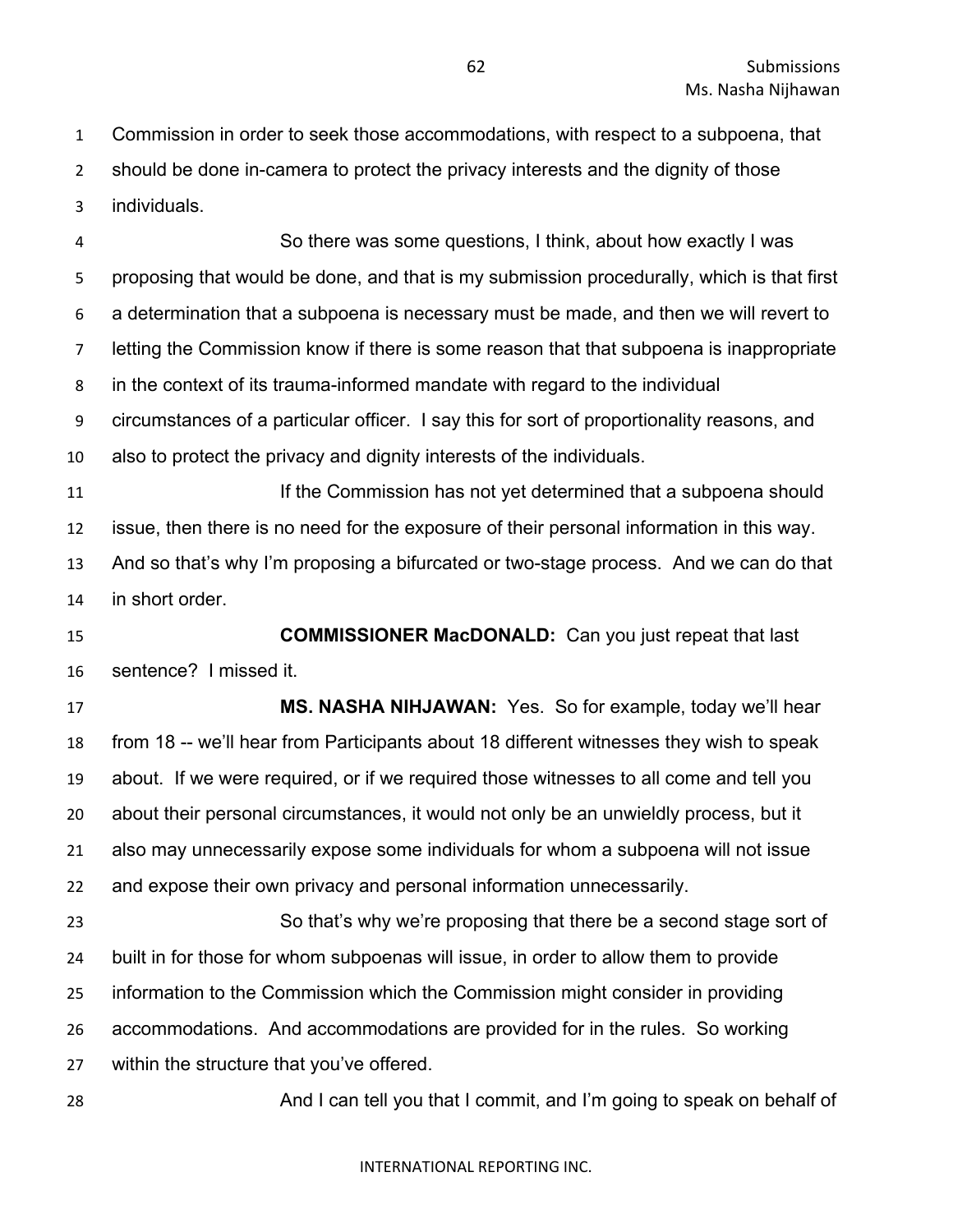Ms. Ward, and she'll tell me later if I'm speaking out of turn, that we'll commit to making sure that that process can be done in very short order and completely and promptly to meet the Commission's needs.

 So those are my submissions on the framework that we're working under and the methodology which we submit the Commission ought to employ.

6 I'm in the same position as my friend, Ms. Ward, in that particulars of the gaps, or conflicts, or lack of context for each of these two witnesses are -- were only identified by Participants in oral submissions for the first time, but I'm going to do my best to tell you why I believe that none of the issues that were raised in particular by the participants, actually constitute a gap, or a conflict, or a need for further clarification. **In order to do that, I'm going to start with Cst. Beselt. And I'd like to** 

 just make it clear, for the record, that Cst. Beselt was interviewed by the Major Crime 13 Unit on April 23<sup>rd</sup>, 2020. That interview lasted 32 minutes. A transcript of that interview has been exhibited to the Foundational Documents. He then attended a lengthy 15 interview with the Mass Casualty Commission on July 22<sup>nd</sup>, 2021, which lasted 91 minutes, the transcript of which is also exhibited in the Commission's materials already. Cst. Beselt's contemporaneous actions were almost entirely captured on the Colchester radio, the transcript and audio of which have been exhibited. And the GPS location of his car at all times during the mass casualty event, which document his arrival at the scene and the movement of the car, the moment that he stopped it and got out of it and stared walking, et cetera, are also exhibited in front of the Commission.

 So this is the record. It is not just the summary in the Foundational Documents. This is the record that has already been admitted as evidence. And I'm going to return to this idea that that's not real evidence. It is. The rules have accepted that these exhibits may be entered into evidence in a manner that is not usual for us lawyers who are used to running trials, but nonetheless, here we are.

 So I'm going to try and address the specific issues that were identified by my friends, and I'm speaking from my own notes, so I hope that I don't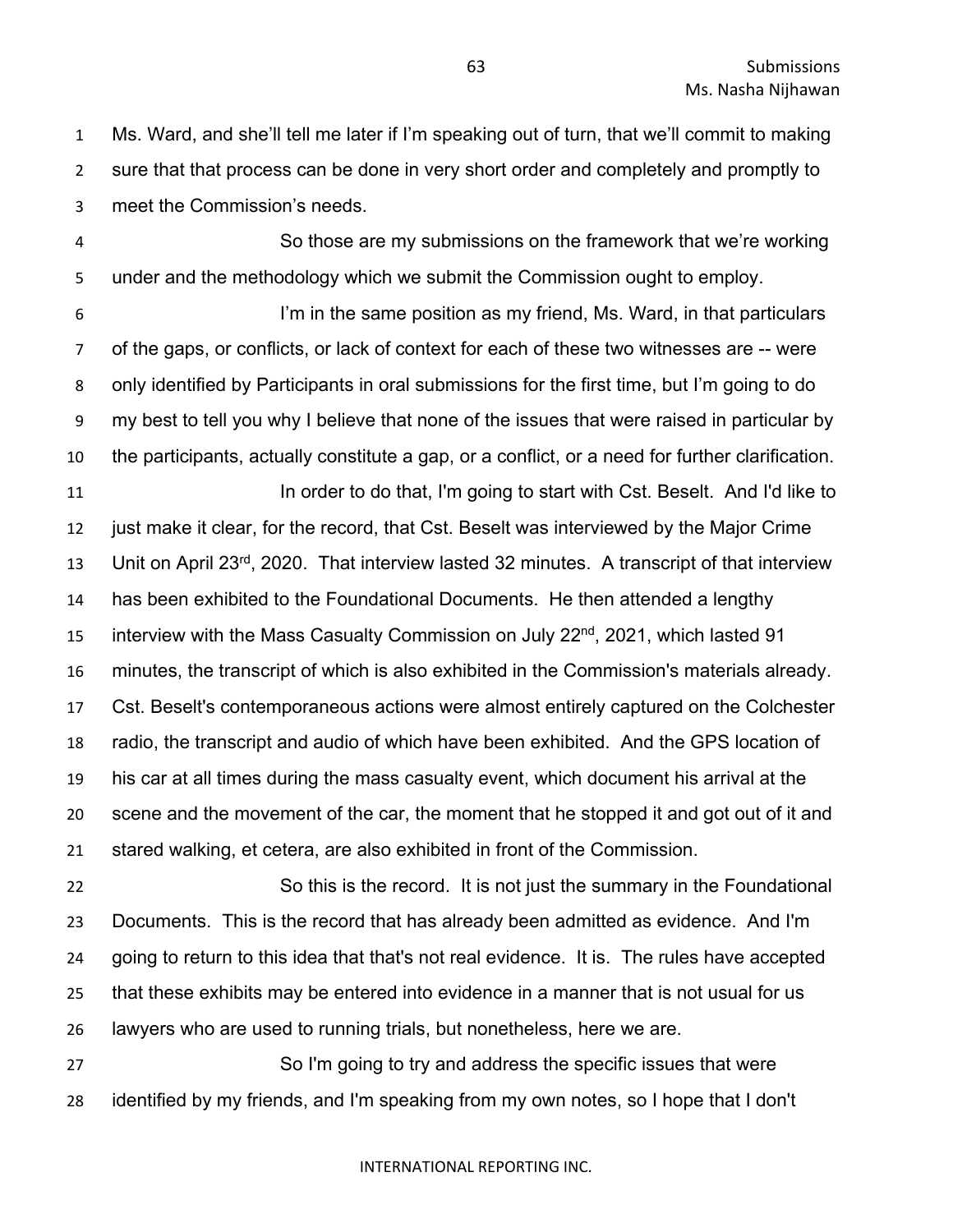mischaracterize what they've said. I have on my list a number of issues identified with respect to Stuart Beselt.

 The first is his interaction with David Faulkner. Now we all know David Faulkner was not identified to anybody until quite late in this proceeding, that the Mass Casualty Commission has conducted an interview of Mr. Faulkner, and his interview is also exhibited as part of the documents available in -- on the record. Cst. Beselt, though he did not know Mr. Faulkner's name, speaks about his interaction with Mr. Faulkner, both in his Mass Casualty Commission statement, which is available at Com-15529 at pages -- sorry, lines -- sorry, page 6, and earlier in his mass -- in his interview with the Major Crime Unit at pages -- lines 35 to 39. So his spontaneous evidence about interaction is available to the Commission and has been relied on in the Foundational Documents. To the extent that there is a follow-up question, whether he remembers any other details, or if there's some aspect of David Faulkner's account that need be put to him, it could be, in a further specific inquiry that could come in writing, in a further interview, or in any other form the Commission deems appropriate. The question remains if there's a gap -- I don't think that's been

 established, but even if there is a gap, why must this detail, why must further details with interaction be explored by the Commission? Why should we be focussing on that? The second issue that's been raised by Participants Counsel with respect to Cst. Beselt involves the decision by the IARD team to go in on foot. This is, of course, in accordance with IARD training, and Cst. Beselt speaks about this in some detail in both his Mass Casualty Commission interview and his MCU interview. But if further information is required about IARD training more broadly, that's better suited to a subject matter expert who could explain why it is that members are trained in that fashion.

 **COMMISSIONER MacDONALD:** Ms. Nijhawan, I just -- to help frame the issue as I understood it from the submissions is, is it's one thing to ask why did they go in on foot, but then if you superimpose the information from Mr. MacDonald,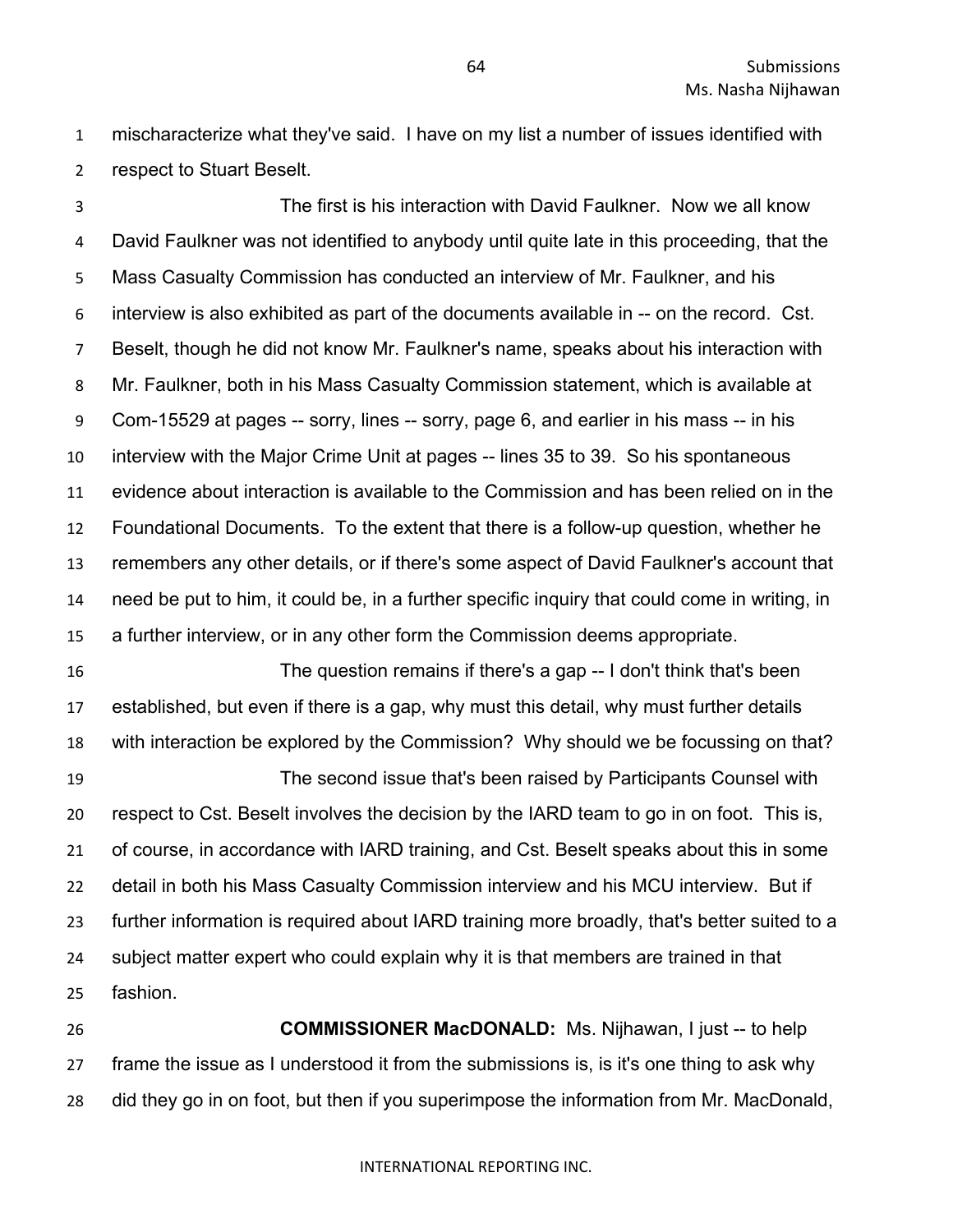would that or should that have changed their mind. I'm not expressing an opinion on that. I'm just trying to articulate what I think they're ---

 **MS. NASHA NIJHAWAN:** Yes, and I'm loathe to express my opinions with the evidence, but we all know that the first thing that Cst. Beselt encountered when he arrived in the Portapique neighbourhood was a victim who had just been shot and who was able to tell him which way the shooter went. And so the question of why he went in the direction that he did I think is actually quite simply answered, but certainly, if it needs to be put more particularly to Cst. Beselt, it could be. I think I'll bore the Commission by telling you the page and line references of every issue that is raised by participants. So I propose not to do that, though I can. Instead, I suppose what my submission would be is that in order for there to really be a gap or a conflict, we have to assess the existence of the gap or conflict against the backdrop of the evidence that is actually before the Commission. This idea that that isn't real evidence because it's not sworn, because it's not first person, because it's not live, I submit is actually -- is not a real issue before the Commission. It is real evidence. It has been admitted into the record. Our submission is that the participants have not met the threshold of identifying the existence of a gap with reference to the available evidence. I'll move on to briefly address Cst. Colford, and I'll offer you the same information. Cst. Colford attended a mass casualty -- sorry, a Major Crime Unit 21 investigation interview on April  $23<sup>rd</sup>$ , 2020, which lasted 53 minutes, during which she gave a complete first-person account of her involvement. That's available in the record. Her involvement at Portapique Beach Road is detailed on the Colchester radio in real time. Her GPS location of her car, similar to Cst. Beselt, is available and documented in the record.

 Now I understand from Ms. Ward that the Commission has indicated written questions will be provided to Cst. Colford. I agree that those questions could include the question of -- to seek further clarification about her interaction with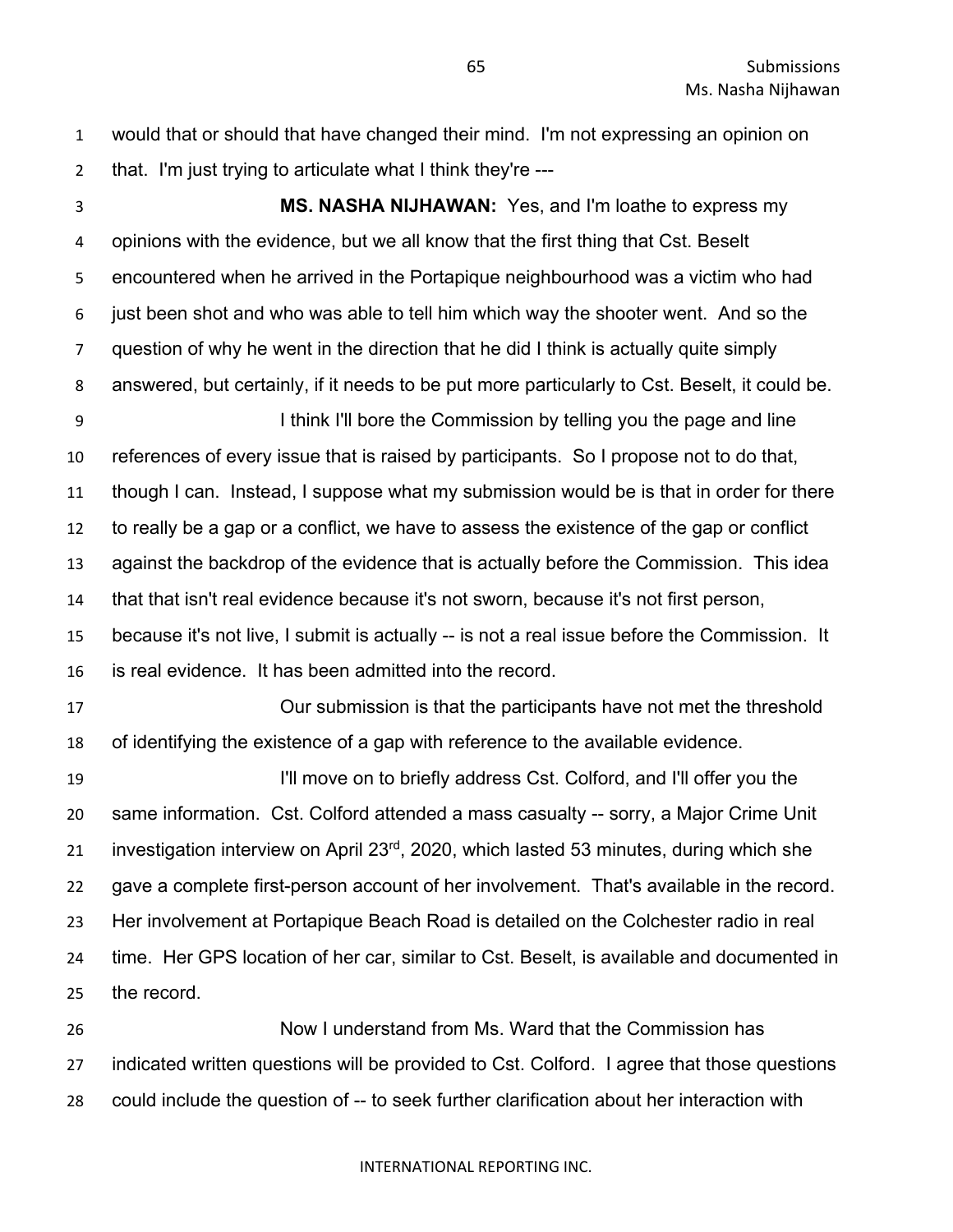Kate MacDonald, and in particular, any details she can recall about the radio transmission she made, but we do know that she made the transmission, and we know when she made it, and we know what she said.

 I also understand that Cst. Colford attended an interview with ESDC as part of the Labour Code investigation. That was a lengthy interview where she was again asked to perform a complete retelling of her involvement in these traumatic events. It lasted 71 minutes. It's my understanding that that interview recording is forthcoming to the Commission, that there were some evidentiary issues about obtaining it, but that those are expected to be resolved. So the Commission will have two complete retellings of Cst. Colford's story. And to the extent they require any clarification on those two complete retellings, they are, of course, encouraged to seek them in writing.

 And I'll restate my friend, the Department of Justice Counsel, Ms. Ward's commitment that those -- those further requests from the Commission will receive the full cooperation of the National Police Federation.

 We look forward to being able to continue to work with the Commission to provide any and all necessary evidence for its work from our members in the most trauma-informed way possible.

**I'm happy to take any questions you have on my submissions on**  those two, and I would be pleased to provide more detailed references as to the line and page references, and which documents particular issues have already been addressed by these members, and I can do that in writing if you'd like it in follow up, but I do think it will be quite tedious for me to do on the stand here.

 There's only one other comment I'd like to make. There are some questions, some bigger questions in particular with respect to decisions about containment, which are not for these witnesses. They are for the individuals who were in charge of the scene at the time, the commanding officers. Some of those questions have already been answered. Those officers have also been through interviews with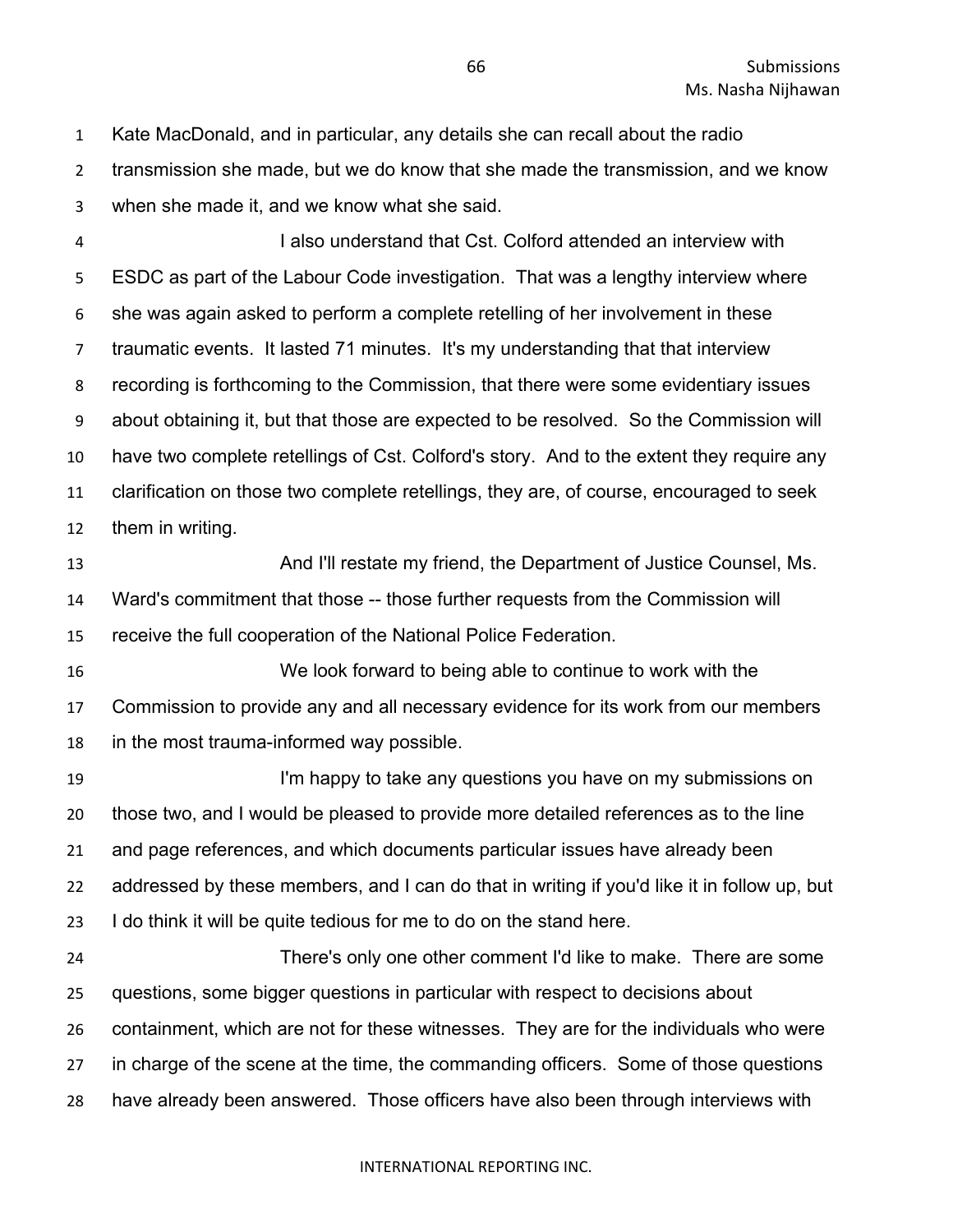the Commission. But to the extent that some of the information sought by participants is not properly available from these witnesses, they cannot ground -- grant the issuance of a subpoena.

 **COMMISSIONER MacDONALD:** Thank you. I agree with your approach. **MS. NASHA NIJHAWAN:** Thank you. **COMISSIONER MacDONALD:** You don't need to list all the various references, but Commission Counsel may be in touch with you. **MS. NASHA NIJHAWAN:** Okay. I'm happy to do that. **COMMISSION MacDONALD:** Thank you. **MS. GILLIAN HNATIW:** Yes, Commissioners, just briefly, to confirm some of what the Commission already knows from Cst. Beselt and Patton -- sorry, Colford. Cst. Beselt was interviewed by both the RCMP and the Commission. Transcripts of both interviews have been disclosed to the Commission. As you heard earlier in my exchange with Ms. Miller, Cst. Beselt is - - it is anticipated that he will participate in what will be a series of roundtables from first responders during the second phase of the Commission's proceeding. So RCMP first responders, non-RCMP first responders, including fire and EHS, and community members to speak to the context and circumstances of the mass casualty as we look at some of the other aspects of our mandate. And so we do anticipate that we will hear from Cst. Beselt in respect to those issues and questions at that time. **In terms of the factual timeline, just to confirm what I said before the**  break, at this time, Commission Counsel does not have any further questions for Cst. Beselt in respect of the timeline. I think you also heard that there are a number of other sources of evidence, including the Colchester Radio transcripts. And we're happy to make call-in numbers for those available to the Commissioners, but I believe they are on the record. They were filed as part of the source material to the Portapique documents.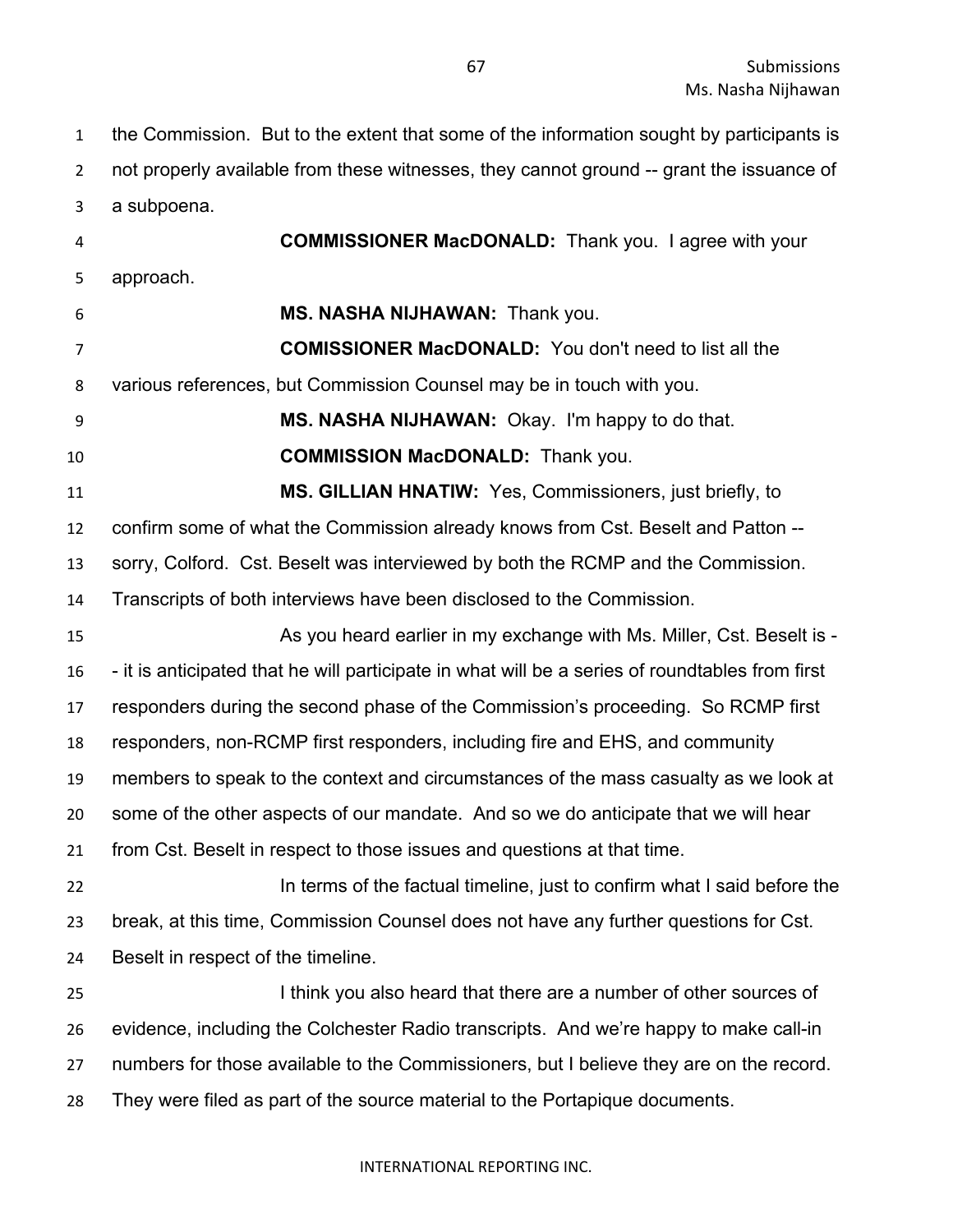**I iust wanted to briefly pause and note that any questions about the**  severity of the injuries suffered by Greg and Jamie Blair, and what, if any, interventions might have made any difference are questions that are really best posed to the Medical Examiner's Office. And I would suggest that question is best posed privately by the Blair family.

 With respect to Cst. Colford, she was interviewed by the RCMP as part of its investigation. She retired from the RCMP in the fall of 2021 and is in the process of answering a series of written questions sent to her, I believe in February, by Commission Counsel. So they're somewhere in the process at this point in time. She did also give a lengthy statement to the Employment and Social Development Canada that's conducting a labour investigation into the events of the mass casualty. The Commission has sought production of the transcripts of those interviews and our efforts to date are reflected in correspondence that has been produced to Participants. And we understand that a copy of that transcript will be forthcoming later this month. Those are our comments with respect to Cst. Beselt and Cst. Colford. **COMMISSIONER MacDONALD:** Thank you. **MS. GILLIAN HNATIW:** So I will now move on to inviting submissions from counsel to address you with respect to why they believe we should hear from Cst. Chris Grund. And I believe that Ms. Miller is also going to speak to a request to hear from Cst. John Lilley. So I will invite, is it Mr. Scott for Patterson? Thank you. **--- SUBMISSIONS BY MR. MICHAEL SCOTT: MR. MICHAEL SCOTT:** Thank you, Commissioners. With respect to Cst. Grund, we have a few issues that are specific to Cst. Grund, but also some matters that would pertain to all of these witnesses as well. So we'll get it out of the way.

To the extent that -- I would endorse the comments of my friends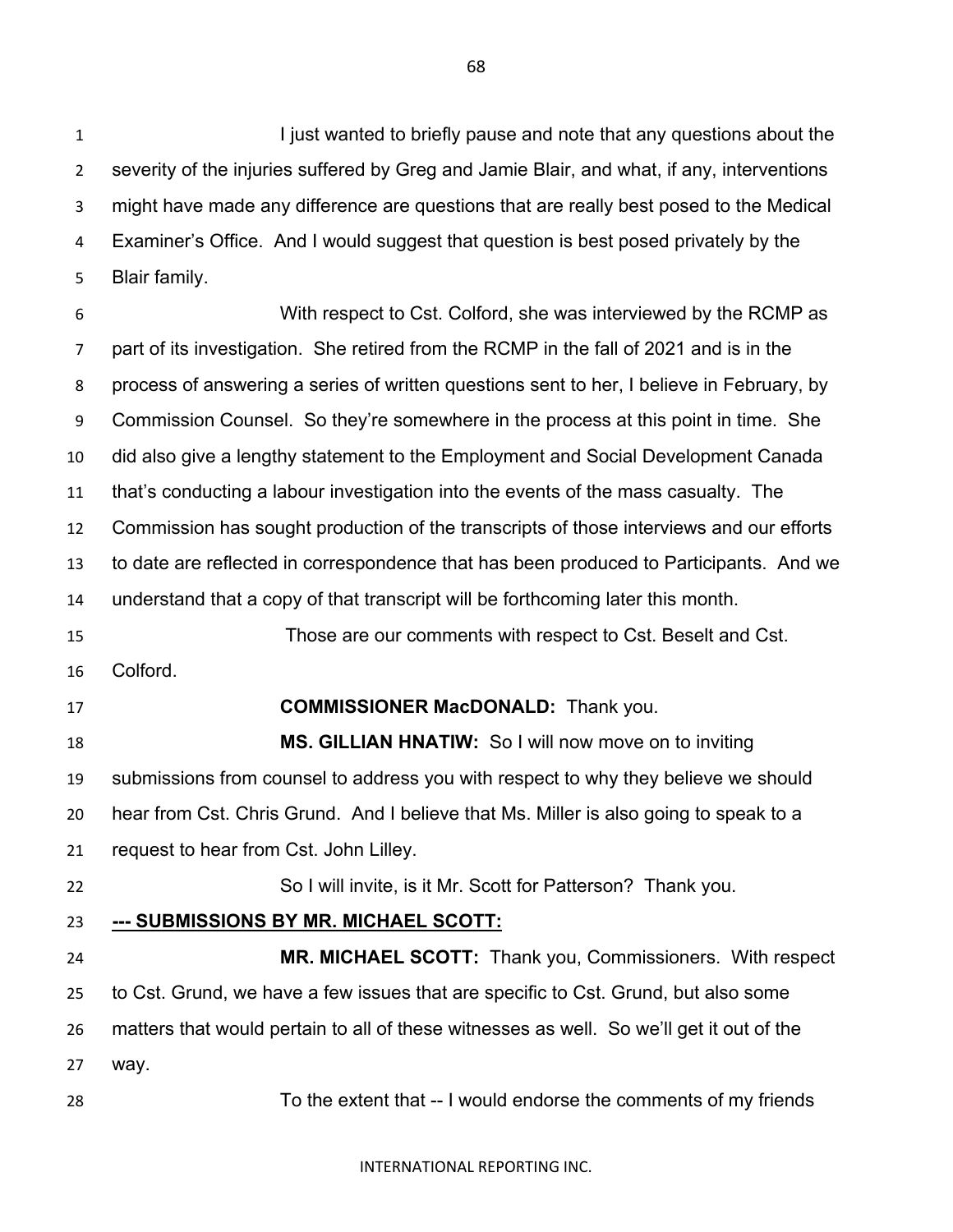for the Attorney General of Canada and the National Police Federation to the extent that we are frustrated. We are extremely frustrated at the prospect of having to justify seeking facts in a fact-finding process. It is not the case that because we're lawyers, we can only accept evidence being adduced in one particular way because it's tradition. We don't do it because it's tradition, we do it because facts matter. We are happy to receive facts in any manner. We are happy to weigh our needs to hear evidence against the specific needs or accommodations required by a specific officer. To the extent that it pertains to other witnesses, including our own clients, I can advise that we have canvassed our clients, and almost without exception, every one of them is willing to give testimony before this Commission. It will be hard. It will be difficult. But they'll do it because it's important. We're not looking to attack officers or subject them to any further trauma. We're looking to have an inquiry, and one that is public, and in which we can seek facts. **COMMISSIONER STANTON:** Mr. Scott, could you address the questions being asked today? **MR. MICHAEL SCOTT:** I am addressing the questions to the extent that this relates specifically to Grund so I don't have to repeat it when we come to every other witness. **COMMISSIONER STANTON:** It's -- it would just be very helpful to know your specific questions, given that you did have the opportunity to review the draft rules last summer and provide your input and you also had the opportunity during approximately during six weeks of working meetings to identify areas that required further investigation, many of which have been followed up on, and a number of which have also raised new questions for us, which are certainly being pursued. So it would just be very helpful to use our time today to identify the areas that, in this case, that Member Grund would be of assistance, please. **MR. MICHAEL SCOTT:** What we've gleaned from the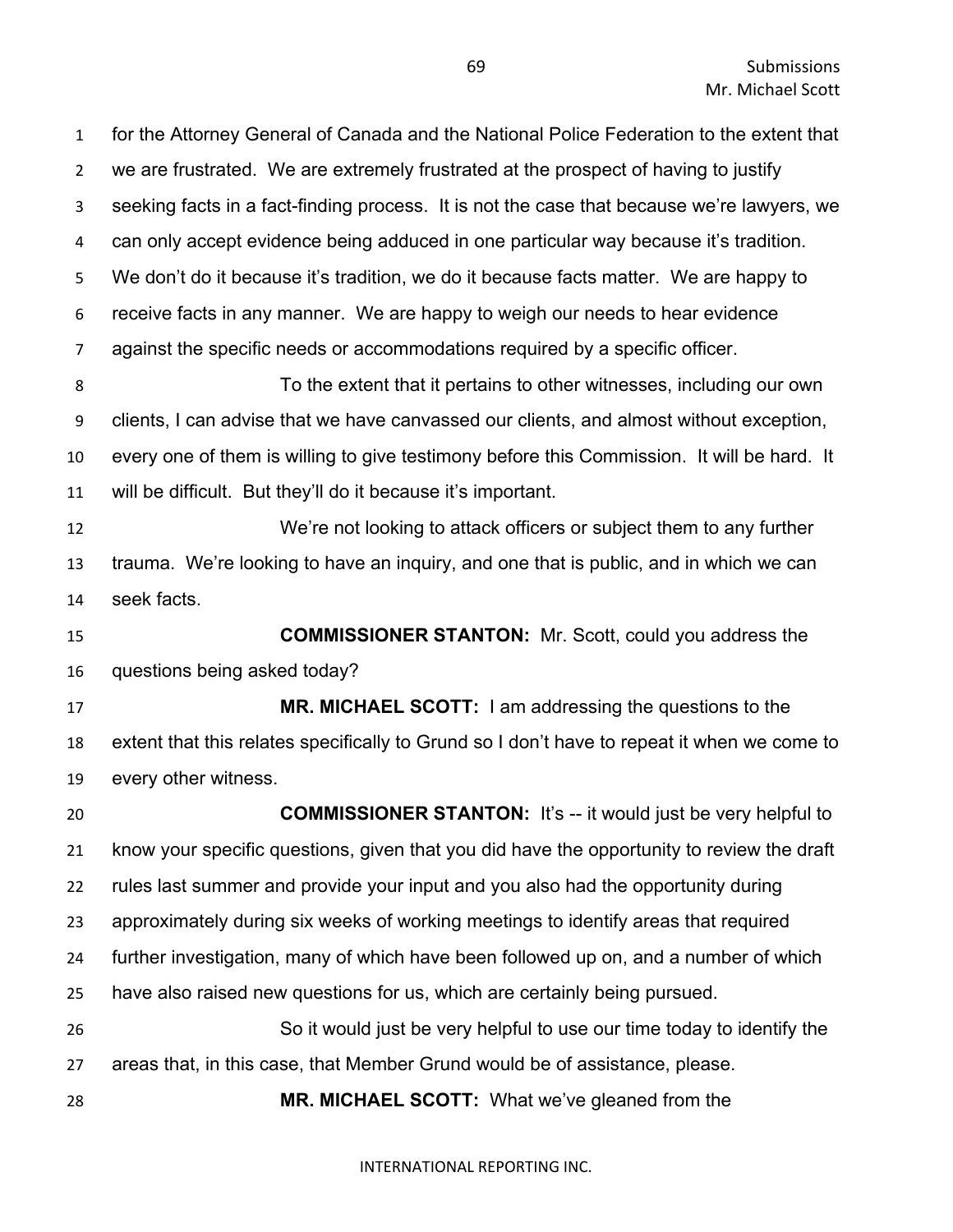Foundational Documents which have been tendered, which we've had no meaningful participation in the creation of, that bear no resemblance to the drafts that we were provided in the fall, ---

 **COMMISSIONER STANTON:** Is it not your understanding that, as we've mentioned, the Foundational Documents were revised on the basis of the input that we received from the Participants during the course of the meetings that you attended? So of course they have changed in their content from the version that was circulated to you, because we took your input very seriously, and considered it very seriously, and attempted to address the questions that were raised at the time. So I mean, we found the input from Participants during that process very helpful, which is why the Foundational Documents have been revised considerably. So to suggest that there was no opportunity for review or input

 seems to me to be a bit inaccurate. So I'm just hoping that you'll assist the public in understanding the process a bit as we go through this today, please.

 **MR. MICHAEL SCOTT:** And I'm happy to do so. I can say, Commissioner, that I attended those meetings. I was at those meetings personally. And we were invited to provide input with respect to the draft Foundational Documents. And I would certainly, under no circumstances, resile from the suggestion that they have been changed appreciably. What I would suggest is that having had a direct hand in the comments that were put forward, the changes that were made do not, in our view, reflect the input that we provided.

 **COMMISSIONER STANTON:** Okay. And so that's why we've asked for additional input today. So it would be very helpful if you could provide that input, please, so that we can in fact follow up if it's helpful to do so with respect to the mandate. So, please and thank you.

 **MR. MICHAEL SCOTT:** Absolutely. And I'm happy to do so. And one of the witnesses, among the number of witnesses, any witnesses that we would like to hear from is Cst. Grund.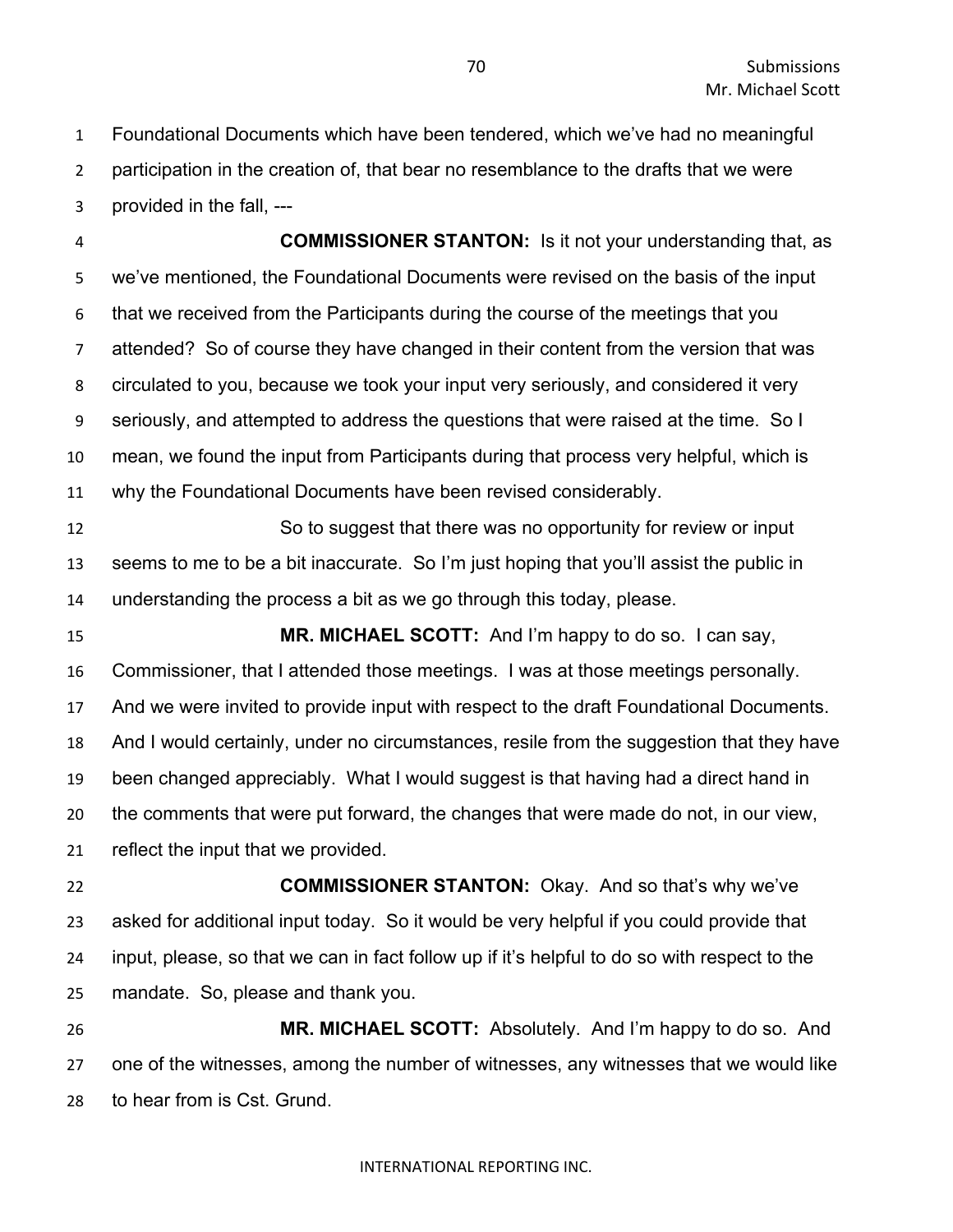Two primary examples of why we would want to hear from Member Grund would be his direct involvement in retrieving the Blair and McCully children in the early hours of the mass casualty event. We know that a 9-1-1 call was placed at approximately 10:16, I believe is when the 9-1-1 call was made. And we know that the children weren't extracted from that house until 12:24 in the morning, almost two hours later.

 We have questions about why those children were left in that house, why they weren't retrieved earlier. Again, as I said earlier with respect to decisions made by Cst. Beselt, perhaps there's a perfectly good explanation, perhaps it was determined that that was the safest course of action. We've not been able to ask any questions. We appreciate the Commission Counsel has had an opportunity to interview witnesses to their satisfaction. We have not. We've been provided with transcripts. And we have questions about the circumstances under which those children were extracted. We know that there was concerns about that house being on fire with four children whose parents had been murdered waiting for assistance.

 A specific area we'd also like to address with Constable Grund bears on the timeline that's been proposed by the -- by Commission Counsel to the extent that we are very interested in the timeline at which the perpetrator was allowed to escape Portapique through a secondary road.

**In that part of the timeline, we would suggest that every minute**  matters because every minute that that containment point was not contained is another opportunity that there was to stop the perpetrator before he moved out into the community and, but for his escaping unchallenged, we know that there are a number of people that would be alive today. So that issue is very important to us to the extent of what is the timing.

 And Constable Grund is important in that narrative because while we've heard certain waypoints placed in the Foundational Documents with respect to when we reasonably suspect that Corrie Ellison was killed, when we suspect different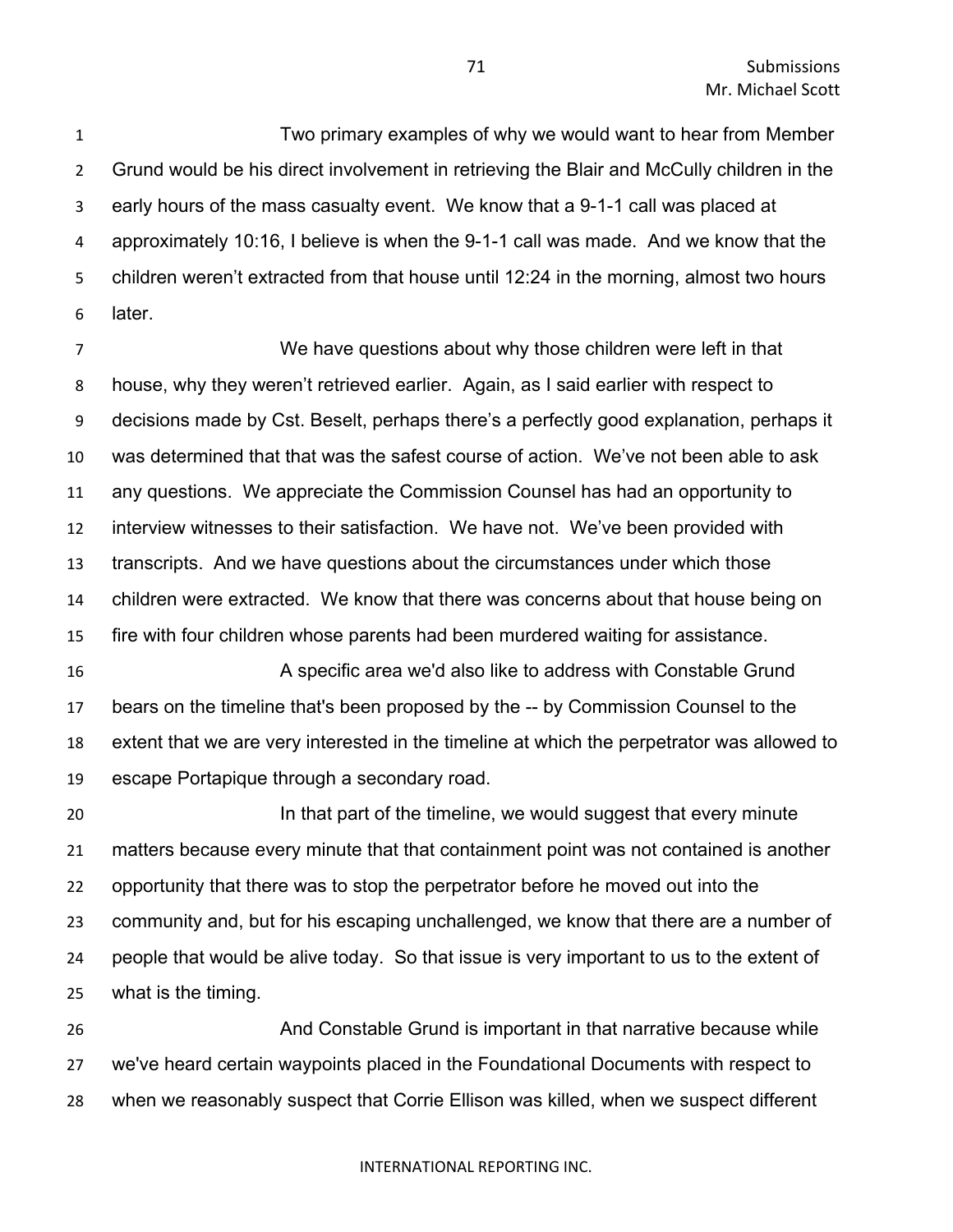issues happened, the various 911 calls, a lot of the Commission Counsel's emphasis on the suggestion that the perpetrator left at around 10:45, that he exited around 10:45 from Brown Loop is predicated on a suggestion that we saw the perpetrator's vehicle pass by the Wilson's Gas Stop a short time later. And we have some video which may or may not depict the perpetrator's vehicle given the quality of the photograph. But it's suggested that it was the only vehicle of its kind travelling in that direction in that place, but what we also know, and it's contained in the Foundational Document, is that if that's correct, if the perpetrator is passing by the Wilson's Gas Stop at that time, he would have, at very least, passed Constable Grund coming in the other direction. And to the extent that Constable Grund then had a firsthand perspective from which to see a fully-marked RCMP cruiser moving at over 100 kilometres an hour in the opposite direction from the call he was responding to, ostensibly without lights on and didn't see it, we would suggest would seem to inform that perhaps that's because the perpetrator didn't pass him or perhaps he'll say he simply didn't notice. But there are questions to be asked because regardless of the end of the day what Constable Grund saw or didn't see, the timeline upon which placement of the perpetrator in that position is assumed is critically important to all of the steps before that in establishing where the perpetrator was. And for that reason, we would like to hear from Constable Grund, subject to any questions. **COMMISSIONER MacDONALD:** Thank you. **MS. GILLIAN HNATIW:** Thank you. 24 I believe we are here for -- sorry. We are next to hear from Mr. Russell on behalf of the Tuck, Oliver and Campbell family. **COMMISSIONER MacDONALD:** Thank you. **--- SUBMISSIONS BY MR. JAMES RUSSELL: MR. JAMES RUSSELL:** Good afternoon, Commissioners. My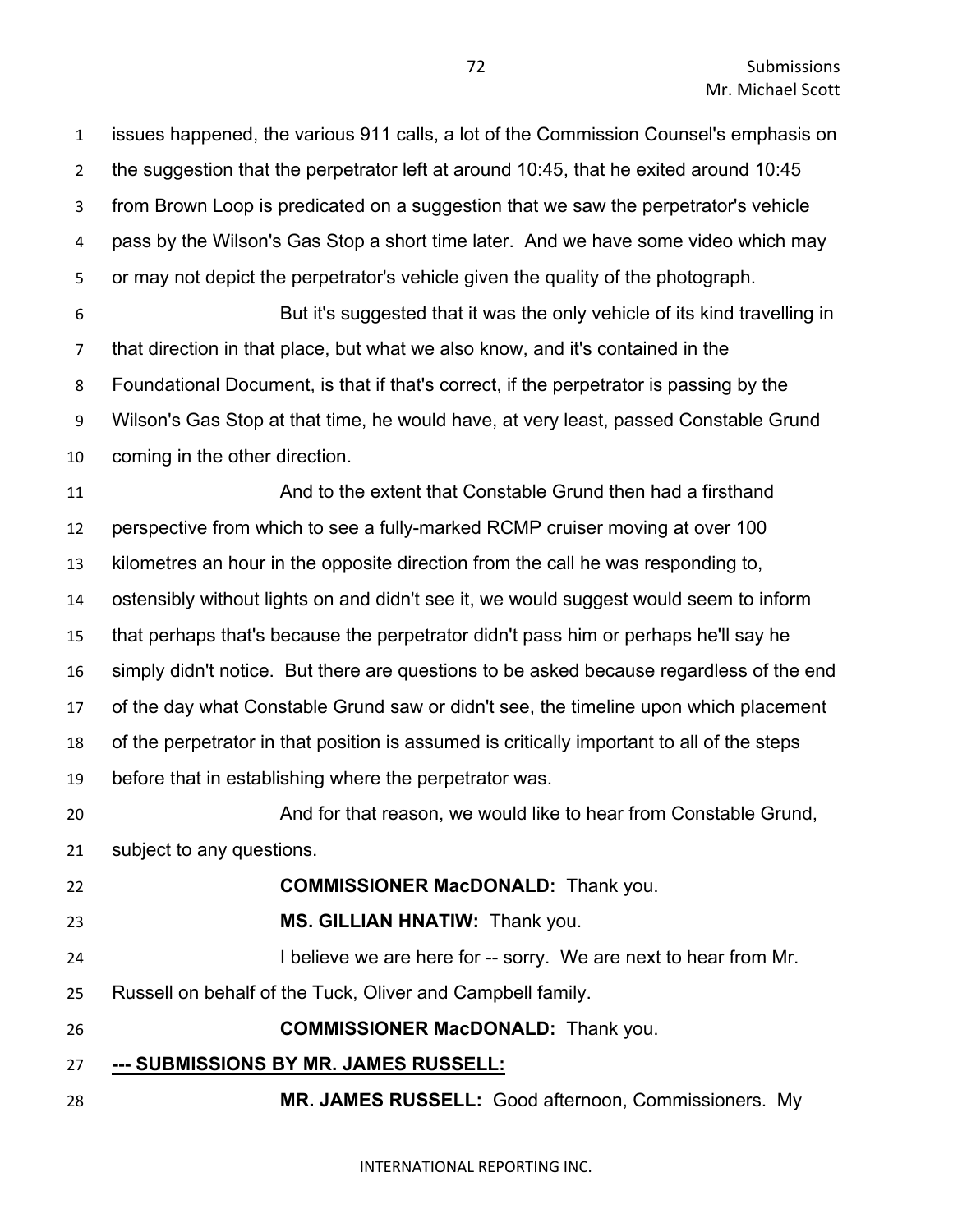name is James Russell, as I've been introduced, as counsel with my colleagues for the Oliver, Tuck families and the Campbell family.

 Thank you for allowing me the opportunity to address the Commissioners respecting Constable Grund. And I'm not going to reiterate the importance of Constable Grund as has already been mentioned by Mr. Scott for addressing the timeline and the evacuation of the children.

7 I do think that I can provide another perspective where Constable Grund can provide necessary insight into the officer's experience dealing with children that are left in violent situations. Of particular important in connecting this with the work of the Commission, we submit that Constable Grund can speak to his training not only into responding to an active shooter incident, but also his training and the adequacy of his training in interacting with victims such as a children in circumstances like these.

 Constable Grund's testimony is important in the context of this Commission's mandate as stated in the Orders in Council respecting police action and informing meaningful recommendations for the future. Rule 28 of our Rules of Practice state that Participants may propose witnesses to support, challenge, comment on or supplement the Foundational Documents in ways that are likely to significantly contribute to this work.

**In particular, we believe that the Orders in Council that are directing**  the Commissioners to examine Constable Grund, the issues respecting police policies in paragraph 8 of the Orders in Council, police policies, procedures and training in respect of active shooter incidents. And that would also canvass the victims of shooter incidents that survive instances like this.

 So subject to any further questions, these are my submissions on the importance of Constable Grund.

 **COMMISSIONER MacDONALD:** Thank you very much, Mr. Russell. **MR. JAMES RUSSELL:** Thank you.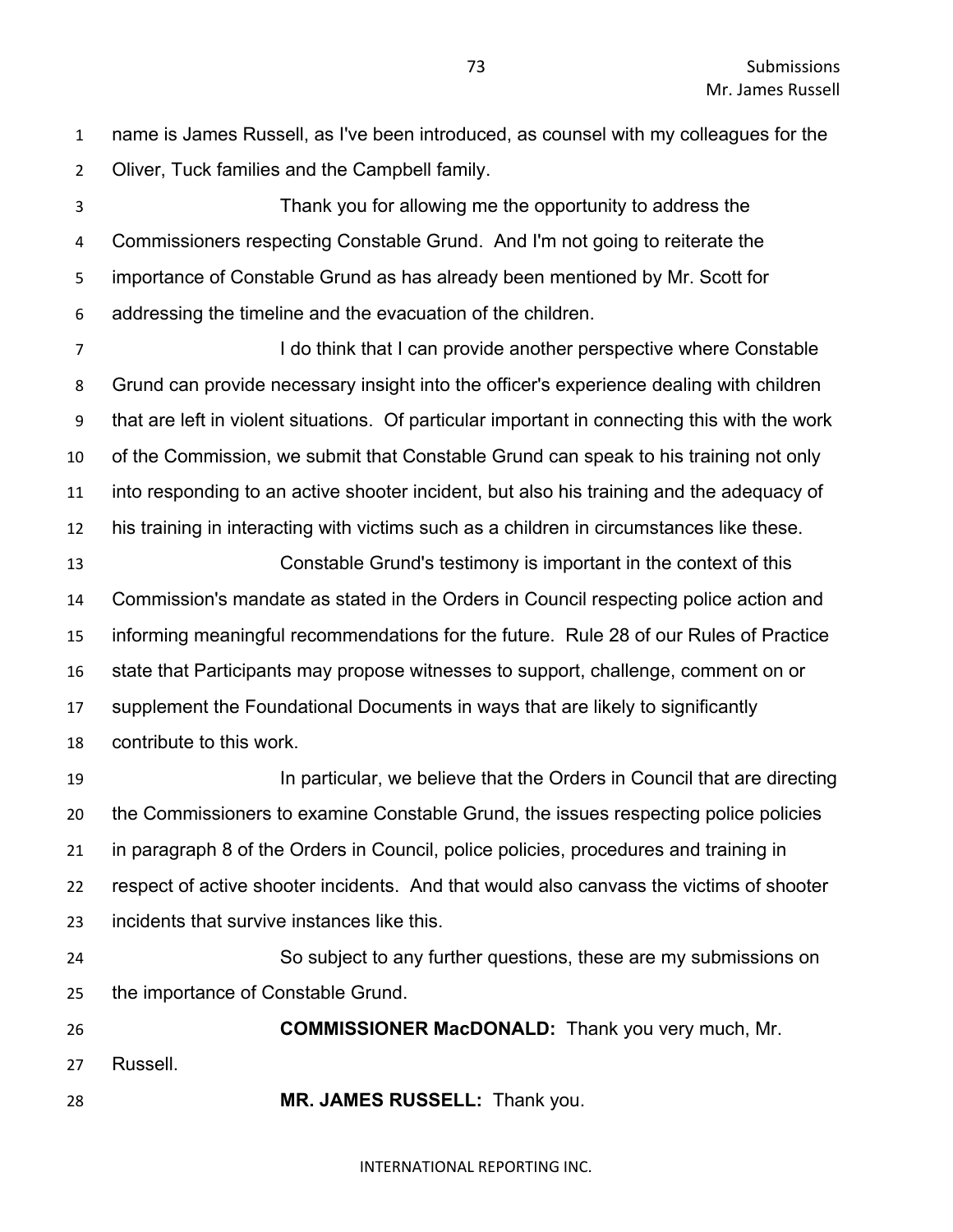| $\mathbf{1}$   | <b>MS. GILLIAN HNATIW:</b> Ms. Miller on behalf of members of the                             |
|----------------|-----------------------------------------------------------------------------------------------|
| $\overline{2}$ | Beaton and Tuck families.                                                                     |
| 3              | --- SUBMISSIONS BY MS. TARA MILLER:                                                           |
| 4              | MS. TARA MILLER: Good afternoon. Thank you.                                                   |
| 5              | I will provide the Commissioners with some particulars of gaps and                            |
| 6              | inconsistencies that we believe exist with respect to critical evidence relating to the First |
| 7              | Responder in Portapique document from Corporal Grund and Sergeant Lilley. And I               |
| 8              | propose to do them together, with your indulgence, because the same principles and            |
| 9              | comments overlap, although I'll use specific examples for each individual.                    |
| 10             | <b>COMMISSIONER MacDONALD:</b> By all means. Thank you.                                       |
| 11             | MS. TARA MILLER: I'm going to set the context here. And you've                                |
| 12             | heard from my friends already in terms of Constable Grund's role with the direct              |
| 13             | evacuation of the children, and Sergeant Lilley was also involved at a later date.            |
| 14             | So these two members dealt directly with what we would say would                              |
| 15             | be four front row witnesses to the perpetrator's actions for approximately 30 minutes.        |
| 16             | And that, of course, were the children.                                                       |
| 17             | Constable Grund participated in the extraction at 12:21 p.m. from                             |
| 18             | Orchard Beach Road to Great Village, and that's where he met Sergeant Lilley.                 |
| 19             | Constable Grund then travelled in an ambulance with them to the hospital and then             |
| 20             | stayed with the children at the hospital until relatives arrived.                             |
| 21             | Sergeant Lilley met, as I said, Constable Grund at Great Village.                             |
| 22             | He followed behind the ambulance with the children and Constable Grund to the                 |
| 23             | hospital for safety reasons, and he stayed with the children again until relatives arrived.   |
| 24             | This is, from our perspective, very critical evidence in terms of what                        |
| 25             | the children observed for approximately 30 minutes. There is no other witness that has        |
| 26             | that perspective and can provide that meaningful, critical information to help inform the     |
| 27             | Commissioners with respect to the causes, context and circumstances that gave rise to         |
| 28             | this tragedy.                                                                                 |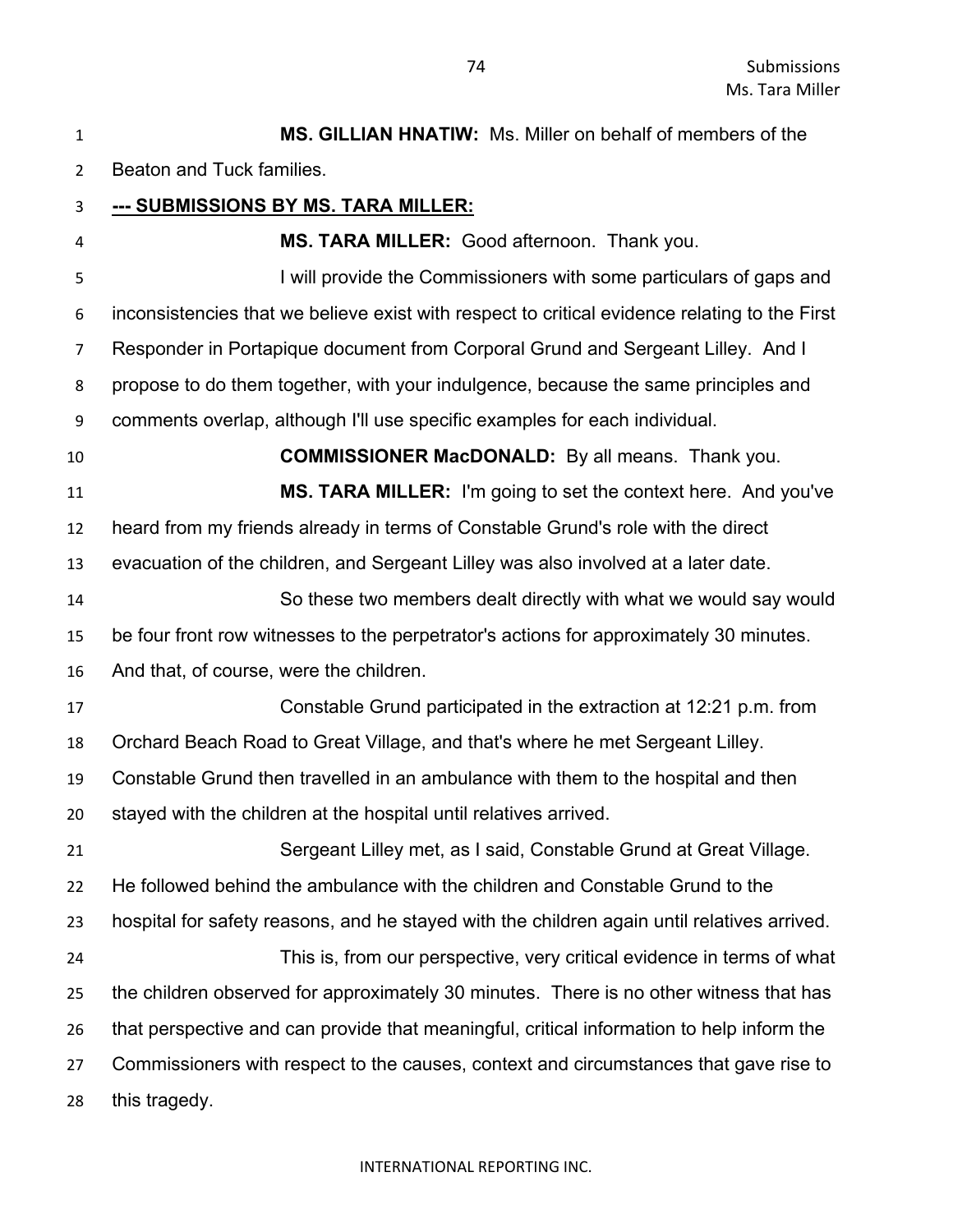| $\mathbf{1}$   | Both Constable Grund and Sergeant Lilley gave RCMP interviews.                             |
|----------------|--------------------------------------------------------------------------------------------|
| $\overline{2}$ | We saw those in the Foundational Documents. They were both dated May the 5th.              |
| 3              | Both Constable Grund and Sergeant Lilley gave interviews to the                            |
| 4              | Commission, the Commission's team.                                                         |
| 5              | And Madam Registrar, I'll just give you the reference for those                            |
| 6              | documents because I will be referring to the MCC interviews.                               |
| $\overline{7}$ | So for Constable Grund, that is an August 19th, 2021 statement,                            |
| 8              | Comm number 15508. And for Sergeant Lilley, a February 15, 2022 statement, Comm            |
| 9              | number 51453. And I'm going to reference these statements, both of them, to                |
| 10             | demonstrate how this is a perfect example, Commissioners, of how despite these two         |
| 11             | interviews by both individuals, critical detail is missed.                                 |
| 12             | I'm going to start with Sgt. Lilly.                                                        |
| 13             | At paragraph 143 of the Foundational Document, there's reference                           |
| 14             | to Sgt. Lilly calling S/Sgt. Rehill at 2:37:39 a.m. S/Sgt. Rehill asks him about motive,   |
| 15             | and Sgt. Lilley says:                                                                      |
| 16             | "according to the kids here, they said the, he said I                                      |
| 17             | think Gabriel's girlfriend broke up with him."                                             |
| 18             | That is the first time, Commissioners, that we received specific                           |
| 19             | information about motive. And that's it; there's no more information about that. The       |
| 20             | context, further details that may have been gleaned from Sgt. Lilly's interaction with the |
| 21             | children at the hospital, this information is not contained at Sgt. Lilly's statement. We  |
| 22             | don't know which child this came from; was it one of the Blair children who may have       |
| 23             | heard it at their home? Was it something that came to the children's light when they       |
| 24             | were at the McCully residence? We don't know if Sgt. Lilly took any steps to determine     |
| 25             | how the child knew this and when they knew this. And maybe he didn't but we don't          |
| 26             | know that.                                                                                 |
| 27             | And I just -- and I turn to the MCC statement to see if there's further                    |

detail there, and I'm going to direct you -- I will direct you to passage in this statement,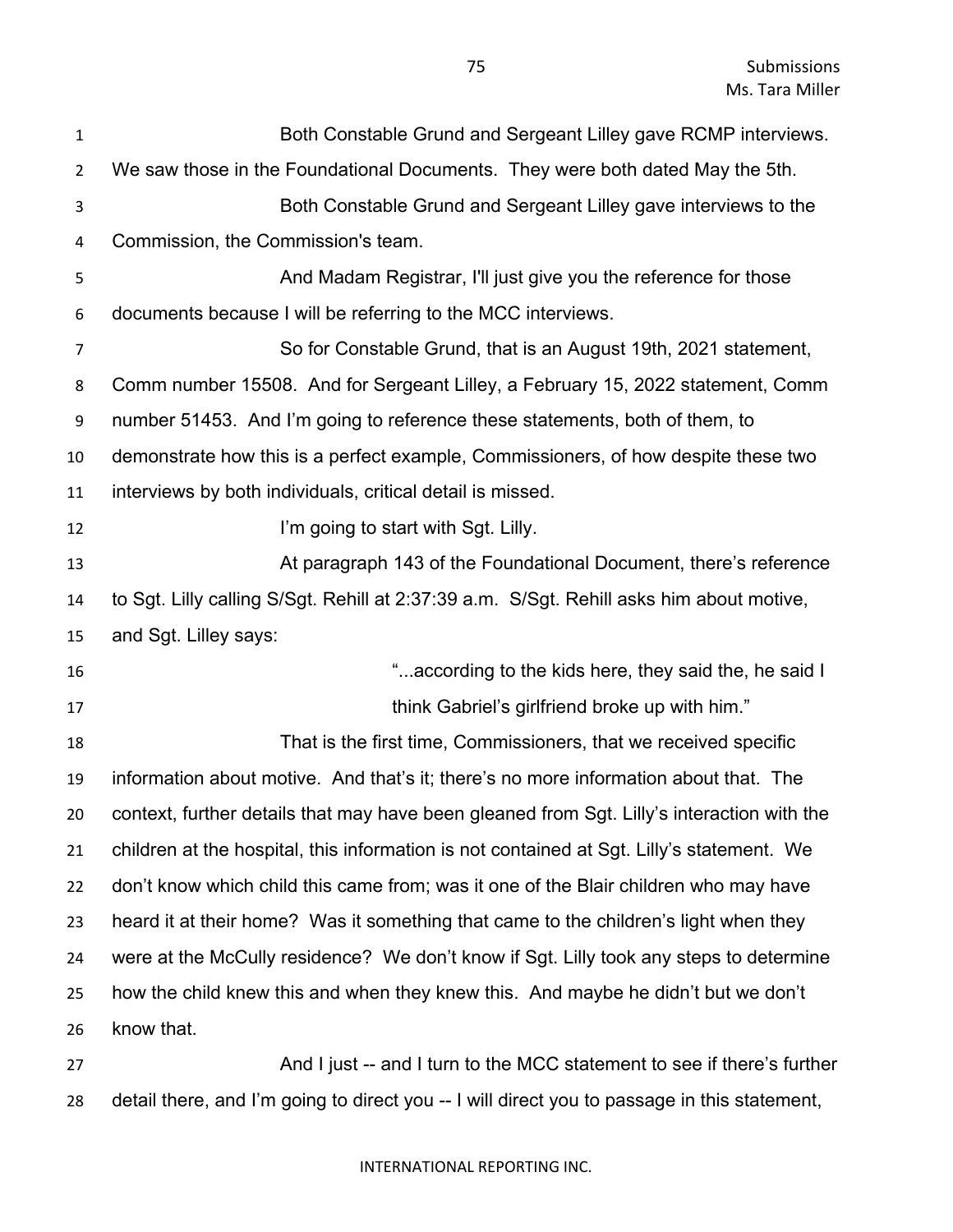which is concerning, and I think highlights one of the challenges with the trauma-

informed mandate.

| 3  | If I can take you to page 16, and I appreciate this hasn't been                             |
|----|---------------------------------------------------------------------------------------------|
| 4  | entered into evidence yet, the MCC statement, but I'll give you the references.             |
| 5  | So the interviewer says:                                                                    |
| 6  | "I think that's great. What I don't need you to do, I                                       |
| 7  | know that in your statement to" (As read)                                                   |
| 8  | And then he references the Staff Sergeant who took the initial                              |
| 9  | interview:                                                                                  |
| 10 | "You have already talked about the conversations you                                        |
| 11 | had with the children." (As read)                                                           |
| 12 | And Sgt. Lilly says, "Okay." And then the interviewer says:                                 |
| 13 | "Unless those conversations have changed somehow,                                           |
| 14 | we don't need to know them again." (As read)                                                |
| 15 | And then the interviewer says:                                                              |
| 16 | "We've got that in writing. Unless you've read and                                          |
| 17 | you've got our statement in front of you, and you say,                                      |
| 18 | 'You know what, no, that's not what they said to me. I                                      |
| 19 | remember now it was this,' or, 'I remember that they                                        |
| 20 | said something new,' we don't need to go through the                                        |
| 21 | whole -- it's not trauma-informed." (As read)                                               |
| 22 | And that was the end of the inquiry into the conversation that Sgt.                         |
| 23 | Lilly had with the children at the hospital over a period of time while they waited for     |
| 24 | relatives to come, where he gleaned the only information we have directly from a            |
| 25 | witness, other than Ms. Banfield's reporting of a fight, that Gabriel's girlfriend broke up |
| 26 | with him. And this information was never followed up on. This is a perfect example,         |
| 27 | Commissioners, as to why Sgt. Lilly would be able to provide you with critical              |
| 28 | information about motive relevant to your fact-finding mission but also relevant to         |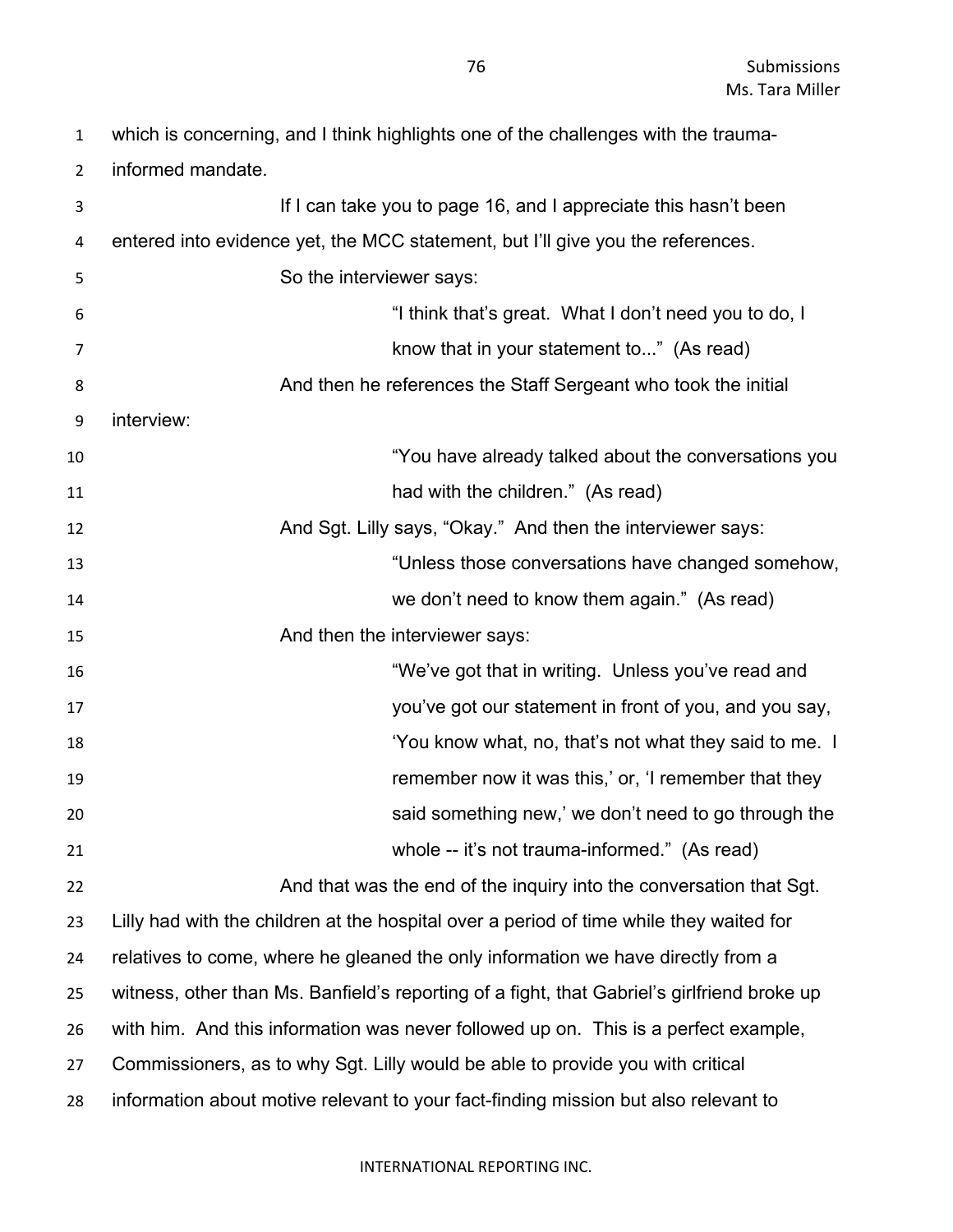| $\mathbf{1}$   | recommendations and expert evidence, I would anticipate that will be presented, looking |
|----------------|-----------------------------------------------------------------------------------------|
| $\overline{2}$ | in totality at the issues, and maybe this was one of a domestic violence indicator.     |
| 3              | I will move on from Sgt. Lilly to address Cst. Grund.                                   |
| 4              | At paragraph 142 of the first responder document, it's noted he                         |
| 5              | called OCC to speak with the risk manager. He wasn't available to so he spoke with      |
| 6              | call taker. And he relays that the boys described a weapon. It's "possibly an assault   |
| 7              | rifle like an AK47 or something in that nature." And, "once again described it as a     |
| 8              | police vehicle."                                                                        |
| 9              | That's the extent of the information that's reported in the                             |
| 10             | Foundational Document at that paragraph. And we go to the source document, which is     |
| 11             | Cst. Grund's statement given in May of 2020, which is in evidence as an exhibit.        |
| 12             | This time with the children in the hospital is reviewed at line 623                     |
| 13             | and Cst. Grund says -- I'll go right to the point:                                      |
| 14             | "I guess I don't have to repeat what the kids probably                                  |
| 15             | already told you, like [names of children] saw. They                                    |
| 16             | kept telling me and explaining what they saw, like,                                     |
| 17             | continuously. It was -- it was a little, et cetera, et                                  |
| 18             | cetera, like them describing their parents get shot and                                 |
| 19             | everything." (As read)                                                                  |
| 20             | That's the extent until we go to line -- that's half a page of detail of                |
| 21             | information that was gleaned from these front-row witnesses.                            |
| 22             | Then if we go to the MCC statement, it is a very lengthy statement,                     |
| 23             | 105 pages, and the references to the children and the information gleaned from the      |
| 24             | children are largely contained at page 87 and page 92.                                  |
| 25             | Page 87 deals with the actual extraction from the McCully home                          |
| 26             | and Cst. Grund being asked about using "Pineapple" code, which we heard was the         |
| 27             | code word for extraction. And he says, "I didn't even know about it."                   |
| 28             | There's no further explanation about how he managed to -- how                           |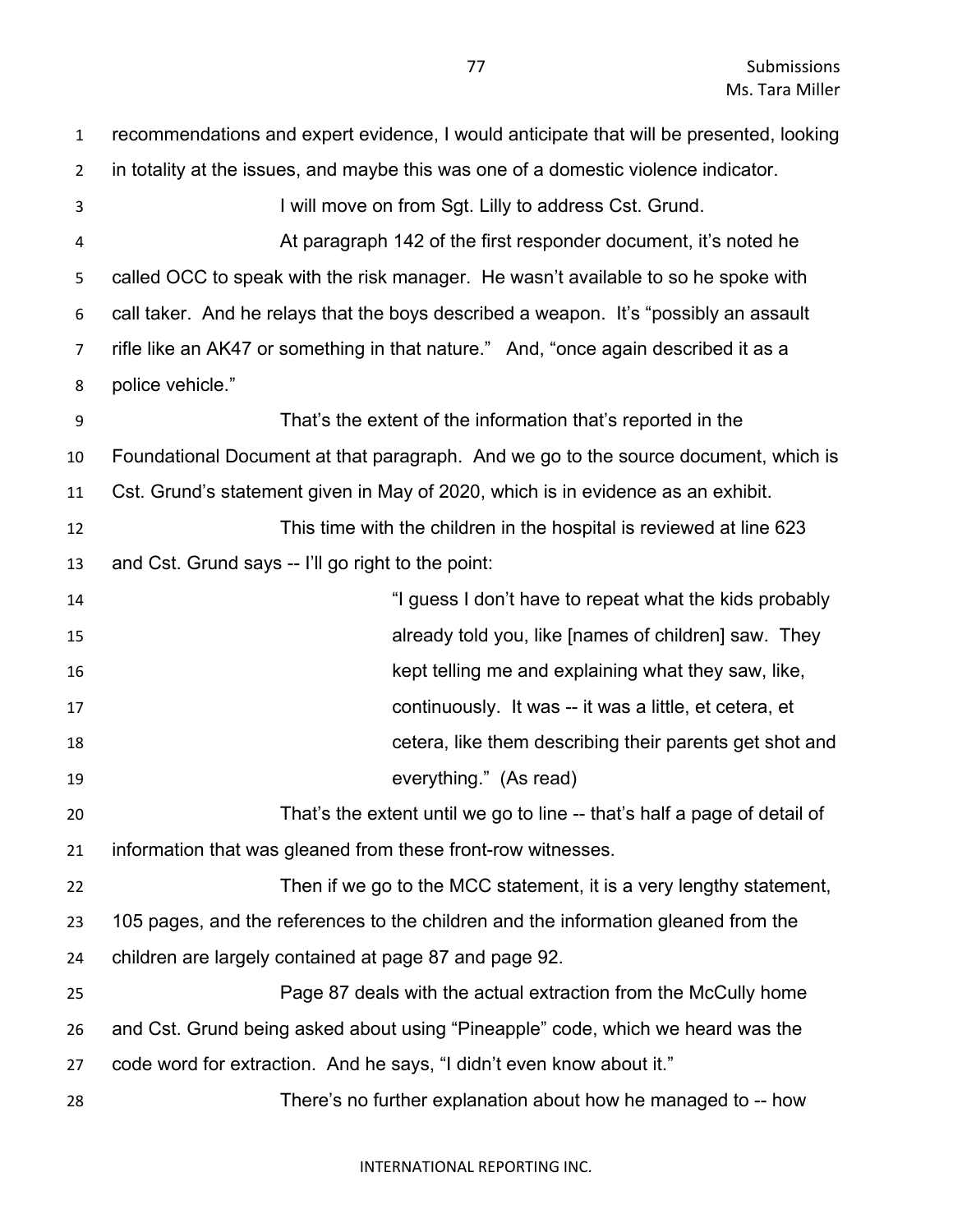there's no explanation about why it was never given to them or any efforts that he may have taken to get that safe word. And then if we turn to page 92, it's about a page and a half of some detail. I'm not going to read it all, but suffice to say I'll leave it to you to look at, Commissioners. There's -- again, it's a page and a half of very limited exploration into any further information of relevance from these critical witnesses for 30 minutes directly to the actions of the perpetrators. So I've focused on both of these witnesses in this context, Commissioners, to highlight this is a gap; this is a specific piece of information -- pieces of information; we don't know what's missing but there's enough in terms, I think, what I've referenced to -- that should leave us all with a considerable question of what else, if this had been drilled down on. And I think that is exactly why we would propose that Cst. Grund and Sgt. Lilly can help us and help the family members with a better understanding when specifically directed to this information here at the Commission, in a way that can be trauma-informed, but under oath. Those are my submissions. **COMMISSIONER MacDONALD:** Thank you so much. **MS. GILLIAN HNATIW:** Thank you. I believe we now have counsel attending via Zoom again, counsel for Women's Shelter Canada, Transition Houses of Nova Scotia, and Be The Peace Institute Coalition in respect of Phase 2 of the Commission's proceedings, Megan

- Stephens, who is now on the screen.
- 

 **COMMISSIONER MacDONALD:** Good afternoon, Ms. Stephens. **--- SUBMISSIONS BY MS. MEGAN STEPHENS: MS. MEGAN STEPHENS:** Good afternoon, Commissioners. Thank you for providing our coalition, Women's Shelters of Canada, Transition Houses Association of Nova Scotia, and The Peace Institute, the opportunity

they managed to get in and get the children in the absence of that safe word, and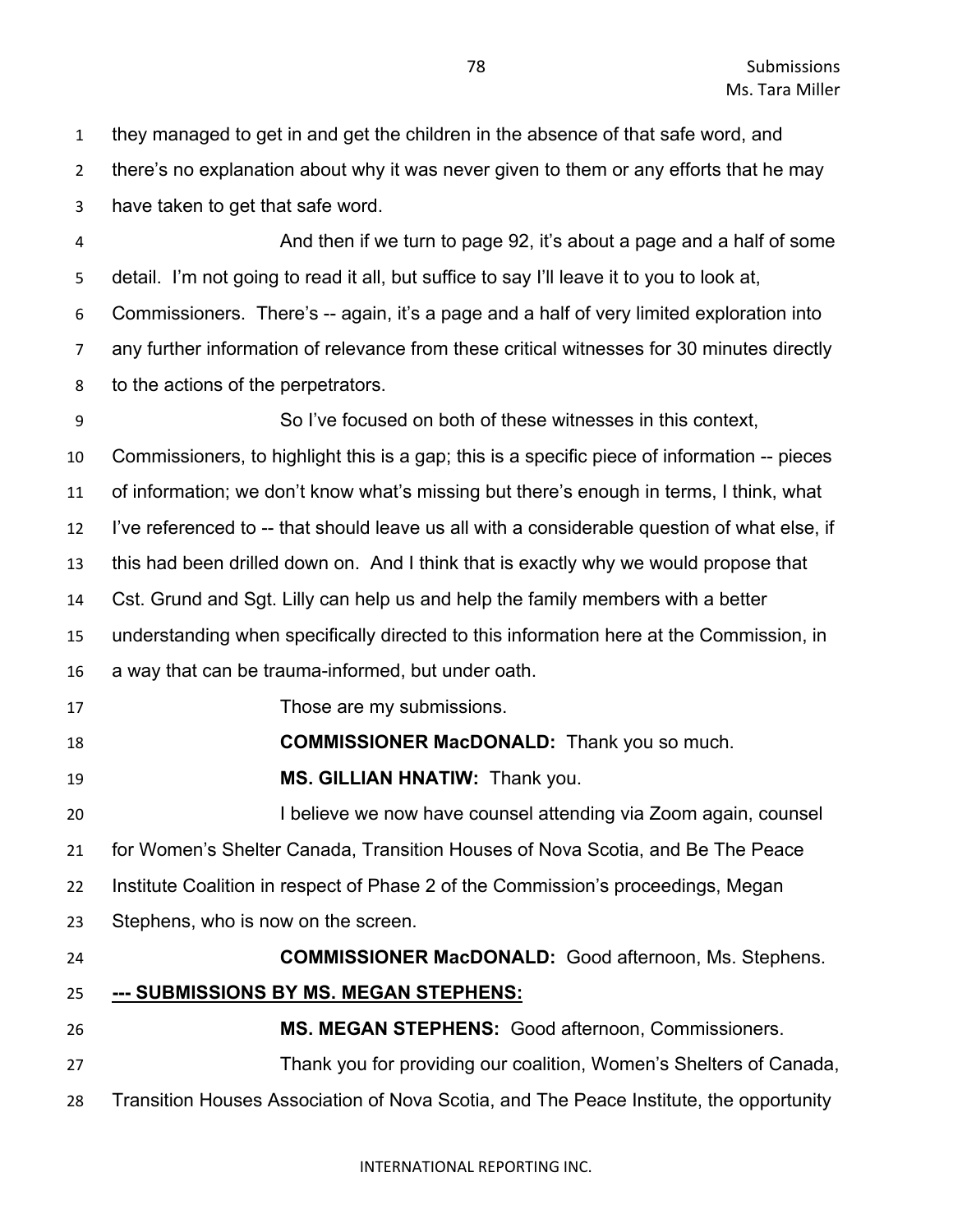to make some brief submissions today about why we have asked that Cst. Grund be called to testify, specifically about his role in helping to evacuate the children from 3 Portapique on April  $19<sup>th</sup>$ , 2020.

 Our Coalition has a particular interest in the ways in which police respond to traumatic events that affect families and children, including incidents of intimate partner violence. Victims of intimate partner violence may be hesitant to report to police if they're concerned about what that may mean for their children.

 So based on our review of both the Foundational documents but also Cst. Grund's interview with police; that interview is from May 2020, as well as his 10 lengthier interview with Commission Counsel from August 19<sup>th</sup> of the past summer, we believe that Cst. Grund can fill in some important gaps about the evacuation of the children from Portapique.

 He does appear to have really made their evacuation a priority, even in the seeming absence of clear directions from his superiors that night. And from the perspective of our Coalition, we would like to know if

his actions that night were informed by his police training.

**In particular, we think it's important to know, thinking about the**  forward-looking aspect of your mandate, whether the police have specific training in dealing with children in violent and volatile situations, whether they have training in adopting a trauma-informed response to children or other vulnerable people in such situations, and if so, with respect to Cst. Grund, whether that training effected his decisions and actions that night.

**If he didn't have that training, it would be helpful to hear from him** whether that would have been helpful.

 While we note that Cst. Grund was briefly asked by Commission Counsel about any training that he may have received in relation to domestic violence, that was part of the interview from last summer, these particular issues were not canvassed in that interview, nor were they canvassed in the May 2020 interview with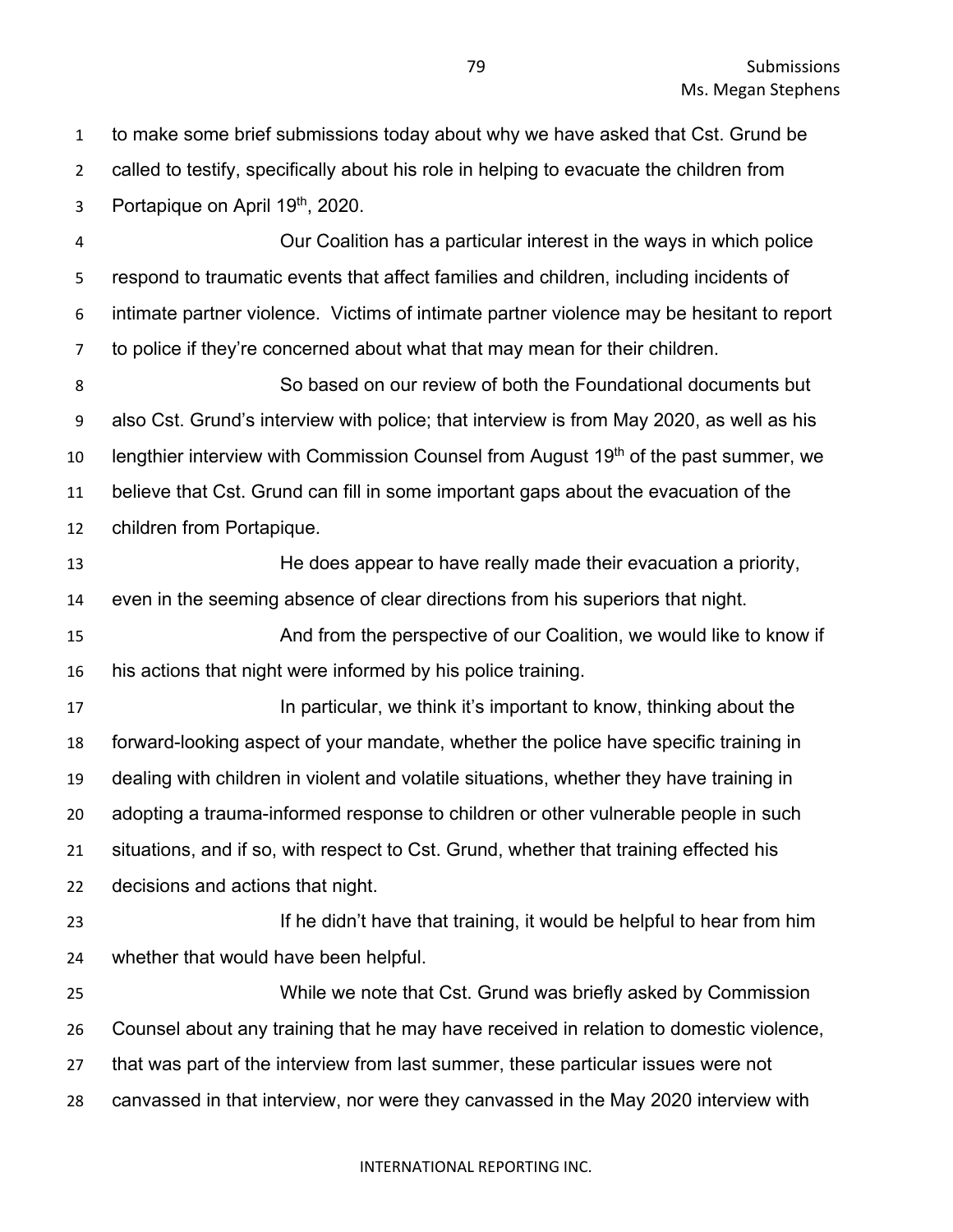the police.

 We see this information as important to aspects -- several aspects of your mandate.

 As Mr. Russell submitted in his earlier submissions, we think this is relevant to what happened in terms of the responses of police, but it's also relevant thinking about police policies, procedures, and training, and any recommendations that may come from this Commission, thinking about responses to similar incidents in the future.

 I do want to just briefly acknowledge the concerns that have been raised by counsel for the NPF in response to the Participant's request that officers be called to testify. We certainly recognize that testifying about these events could be challenging for Cst. Grund, as it would be, really, for any witness asked to relive the tragic events of April 2020.

 If this is of particular concern for Cst. Grund, certainly your rules contemplate allowing witnesses to give their evidence in different ways that would lessen any such trauma, and we would suggest that those options could be considered, instead of simply refusing to call a witness to fill these important gaps.

So subject to any questions you might have, those are my

submissions on behalf of our coalition today.

**COMMISSIONER MacDONALD:** Thank you so much.

 **MS. GILLIAN HNATIW:** I believe we are now to hear from counsel for the Department of Justice.

 I think there's a question and perhaps a request to take the afternoon break.

 **COMMISSIONER MacDONALD:** Okay. It's 2:15. We can break until 2:35 or so. Thank you very much.

**MS. GILLIAN HNATIW:** Thank you.

**REGISTRAR DARLENE SUTHERLAND:** Thank you. The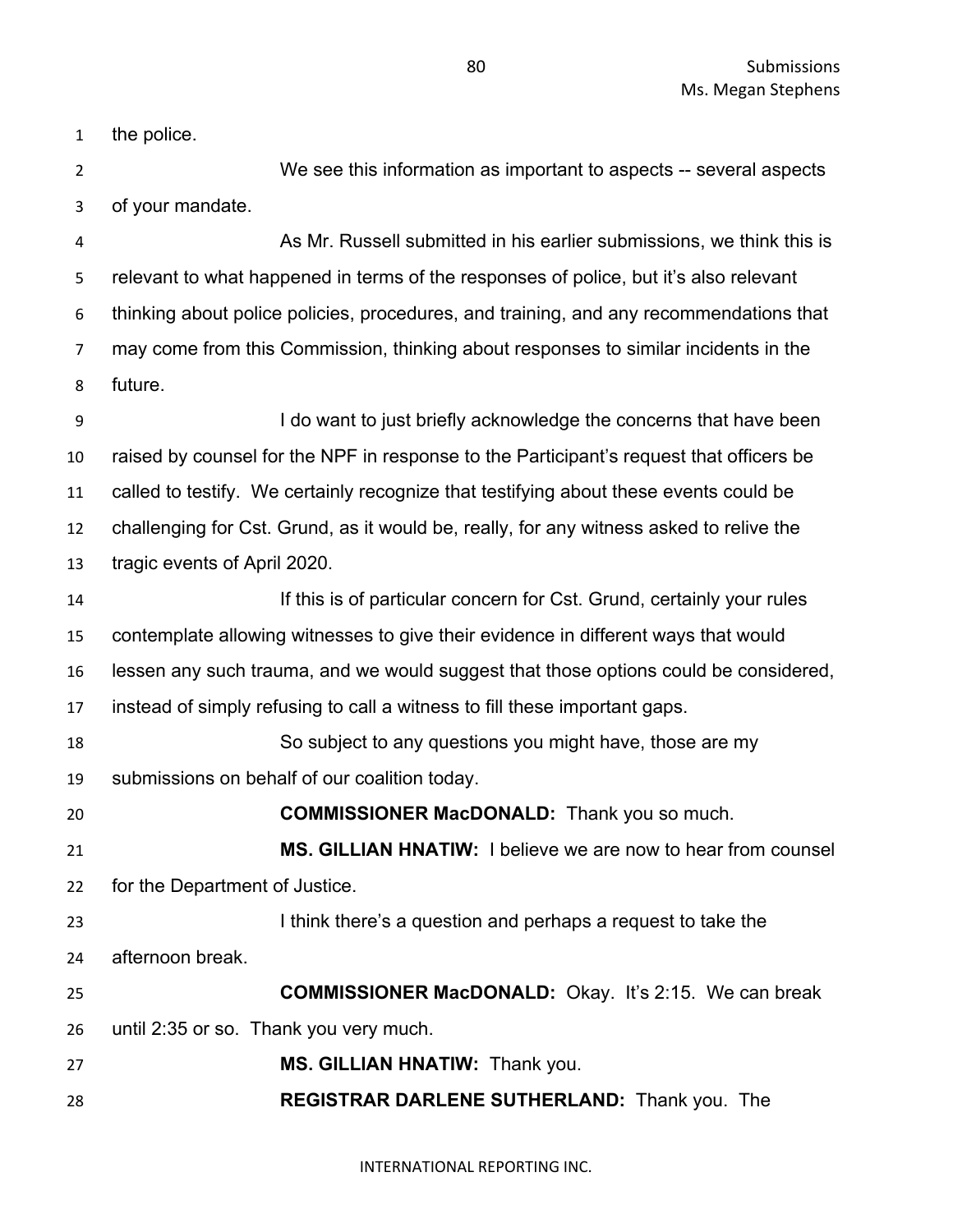proceedings are now on break and will resumed at 2:35. --- Upon breaking at 2:16 p.m. --- Upon resuming at 2:42 p.m. **REGISTRAR DARLENE SUTHERLAND:** Welcome back. The proceedings are again in session. **COMMISSIONER MacDONALD:** Thank you so much. Ms. Hnatiw? **MS. GILLIAN HNATIW:** Thank you, Commissioner MacDonald. We're just going to start after the break with a wee piece of housekeeping that my co- counsel, Emily Hill, will speak to. I'm scrambling to find a piece of paper. Just a moment. **COMMISSIONER MacDONALD:** Certainly. **MS. EMILY HILL:** Thank you. I just wanted to address two matters with regard to exhibits. Yesterday, during her submission about the cellphone expert, Ms. Nijhawan accidentally referred to an incorrect COMM number, and so we wanted to correct that for individuals who may be wanting to know. The document is COMM003909 and has already been marked as an exhibit in these proceedings. Additionally, this afternoon, Ms. Miller made reference to a number of documents, and so I just wanted to indicate that -- which those documents were and which exhibits they were. So she made reference to COMM15508. That's Cst. Grund's statement to the Mass Casualty Commission. And that has already been marked as an exhibit in these proceedings. It's Exhibit 115. Similarly, Cst. Grund's statement to the RCMP, COMM03905, has been marked as Exhibit 87 in these proceedings. Sgt. Lilly's statement to the RCMP, COMM10033, has been marked

as Exhibit 160.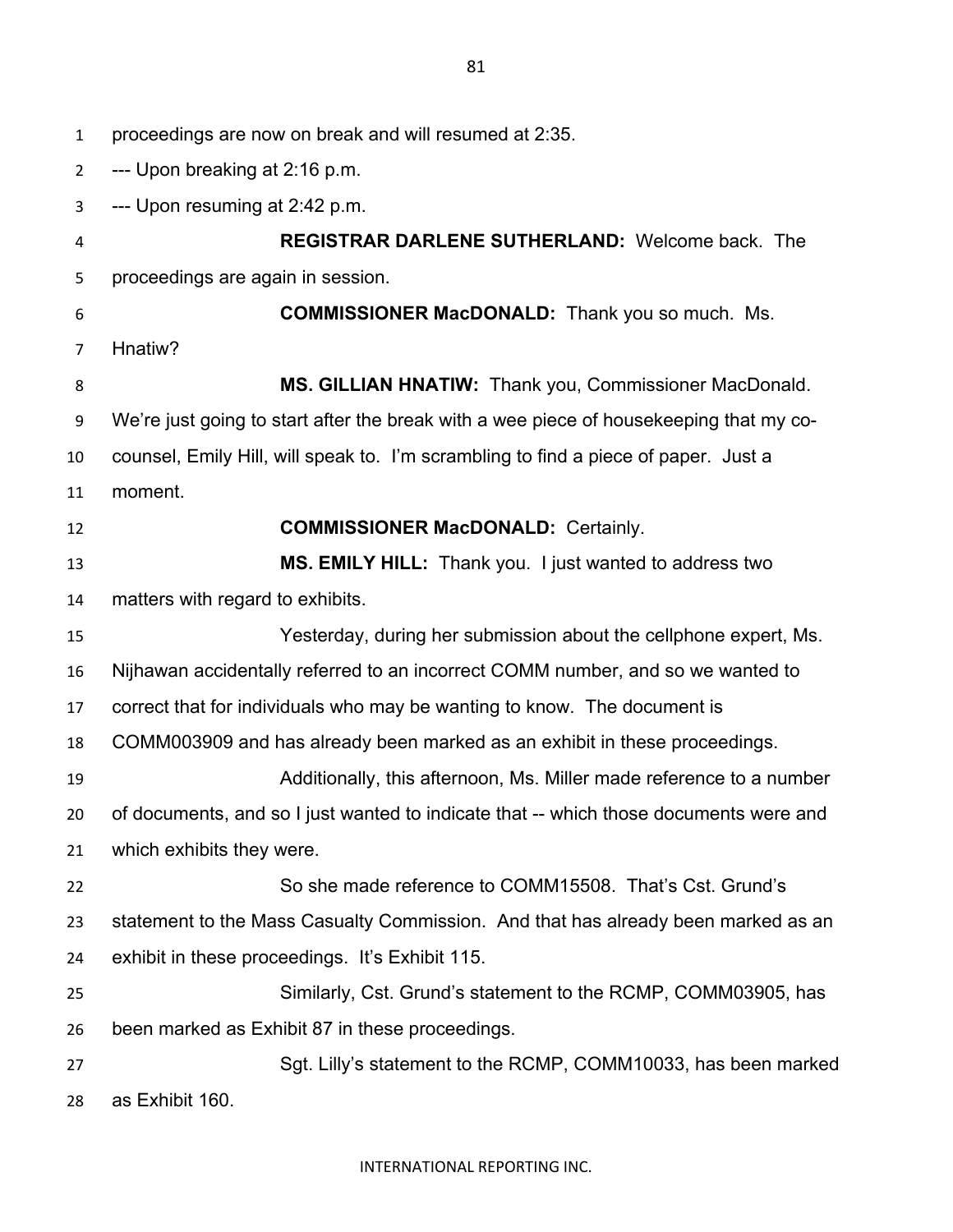And COMM number 51453, which is Sgt. Lilly's statement to the Mass Casualty Commission, has not yet been marked as an exhibit. And so I would ask, Madam Registrar, whether it could be marked as an exhibit? **REGISTRAR DARLENE SUTHERLAND:** Yes, Ms. Hill. That will become Exhibit 212. **--- EXHIBIT No. 212:** COMM51453; Sgt. Lilly's statement to the Mass Casualty Commission **MS. EMILY HILL:** And as with yesterday, because this was something we were not able to tee up in advance, that exhibit will eventually find its way to the website, but it won't happen immediately. **COMMISSIONER MacDONALD:** Thank you so much. **MS. EMILY HALL:** Thank you. **MS. GILLIAN HNATIW:** I will now invite counsel for the DOJ to speak to the requests to hear from Cst. Grund and Cst. Lilly. **COMMISSIONER MacDONALD:** Thank you. **--- SUBMISSIONS BY MS. PATRICIA MacPHEE MS. PATRICIA MacPHEE:** Good afternoon, Commissioners, and thank you for hearing from me this afternoon. My name is Patricia MacPhee and I'm counsel for the Attorney General of Canada. 21 It is --- **COMMISSIONER MacDONALD:** Thank you, Ms. MacPhee. Whenever you're ready. **MS. PATRICIA MacPHEE:** Thank you. It's our position that there is no need, or it's not necessary, to call either Cst. Grund or Sgt. Lilly to testify before this inquiry in person. 27 And the reason we would submit that is because after hearing from our friends, we would submit they haven't identified any gaps, or omissions, or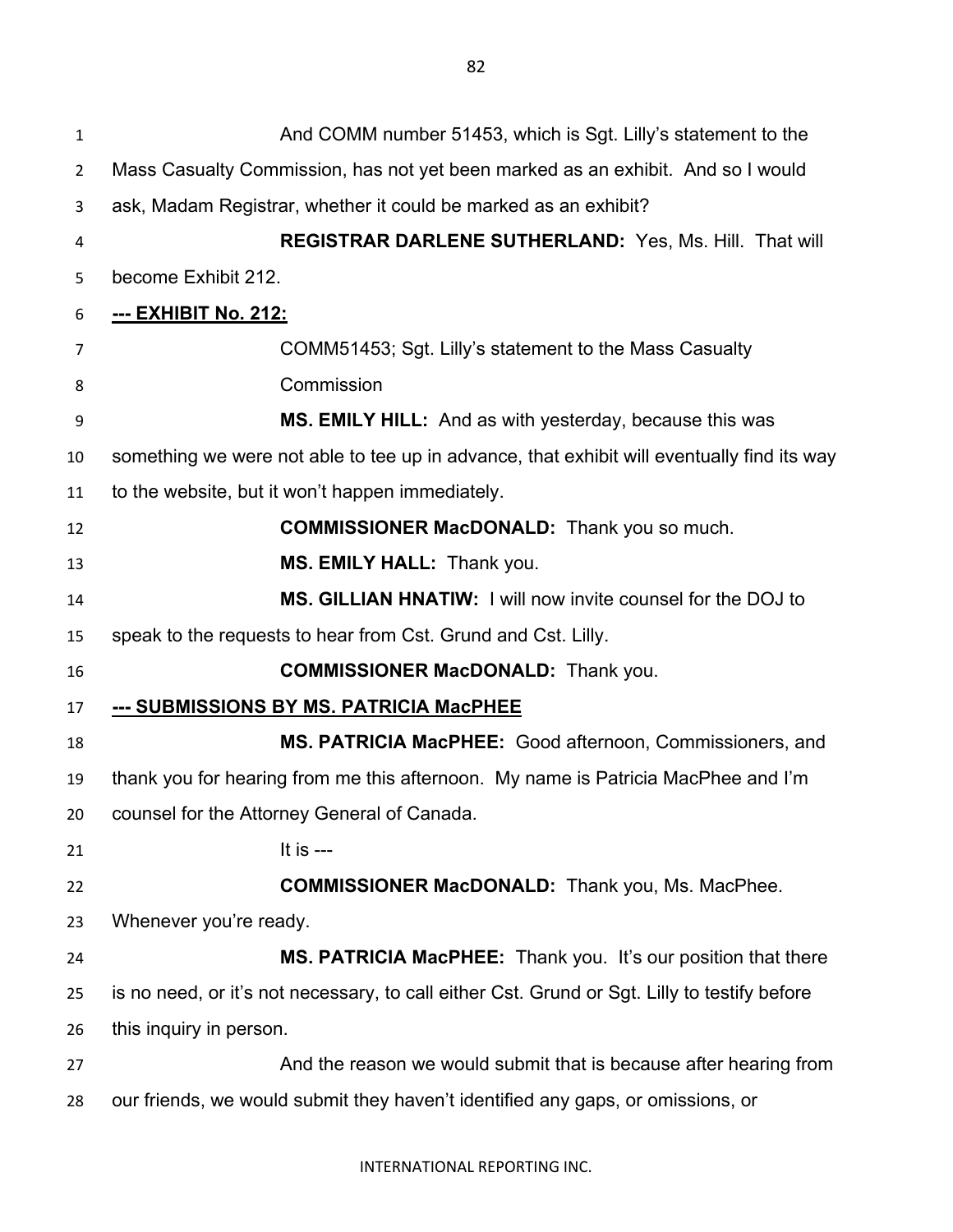inconsistencies that would require them to appear and provide further evidence. With respect to some of the specific requests, one of them is with regard to the removal of the children from the area on the night in question. We would submit that Cst. Grund has spoken directly to his actions that evening. We know what he did, we know when he did it, and we know why he did it. So any further questions as to why the children were removed at the time that they were removed is premature and not a question to be put to Cst. Grund, but to those who were in command on the night in question. And we know that those command decisions will be addressed later in these proceedings. The second reason why Cst. Grund has been asked to appear here, or why the suggestion has been made that he need appear, is to address whether he saw the perpetrator leaving on Highway 2 on his approach on the evening of April 14 18<sup>th</sup>. This issue has already been put to Cst. Grund and he has addressed it. In his interview with the Mass Casualty Commission Counsel, he indicated that in fact he did not see or take note of any vehicles travelling on Highway 2 on his approach on the night in question. So we would submit that there is no gap that would require his appearance here. And just for a reference, that can be found at page 59 and 60 of his transcript with the Mass Casualty Commission. Another basis for his appearance is to address whether he has any specific training in dealing with children left in traumatic situations. We would submit if the Commissioners determine this to be a relevant issue for your work, that it is an additional question that we would submit could be put to Cst. Grund in writing for him to address specifically. It's a very specific question, it's a very easily formed question to be addressed in writing.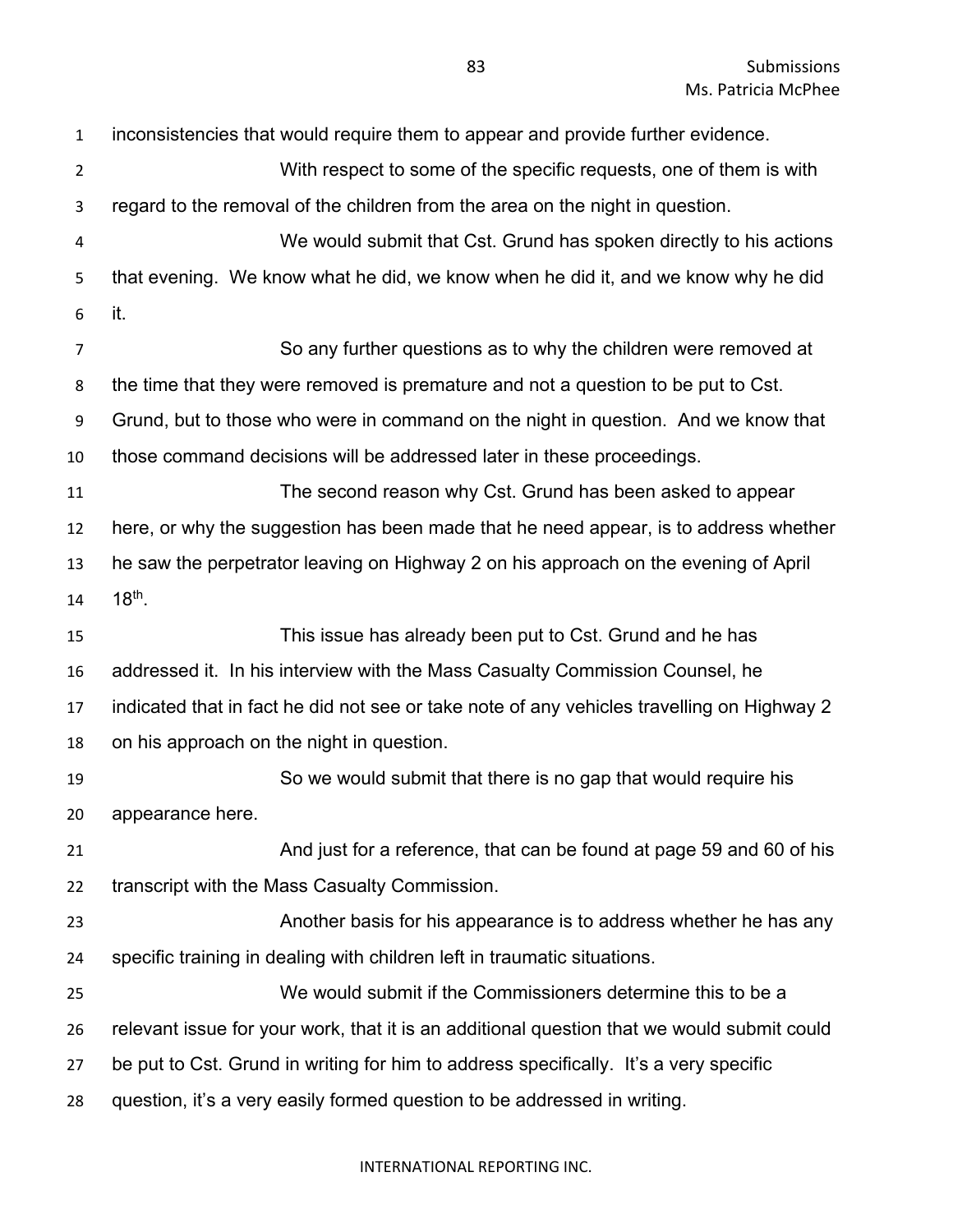| $\mathbf 1$    | But we would also note that the broader issues, whether there is                          |
|----------------|-------------------------------------------------------------------------------------------|
| $\overline{2}$ | training within the RCMP for members dealing with children in traumatic situations,       |
| 3              | again, that's premature for this phase of the proceedings, and if we want to talk about   |
| 4              | policy or training available, it can be addressed later on, and we acknowledge that there |
| 5              | is going to be time where those very issues will be tackled by these Commissioners.       |
| 6              | Another basis for his appearance has been -- that has been                                |
| 7              | suggested is to address the use of the code word "pineapple" with the children on the     |
| 8              | night in question. Again, we would submit that it's not necessary to call him to address  |
| 9              | this issue because it's already been addressed.                                           |
| 10             | First of all, we know from the radio transcript that Cst. Patton                          |
| 11             | actually broadcasted on the radio the fact that they were using the word -- the code      |
| 12             | word "pineapple" with the children, and this is addressed in the First Responders         |
| 13             | Foundational Document at -- I believe it was paragraph 135. And that was broadcast        |
| 14             | about eight seconds after Cst. Grund and Neil had entered in to extract the children.     |
| 15             | We do acknowledge that in -- as my friend has pointed out, that                           |
| 16             | Cst. Grund noted in his interview with the Mass Casualty Commission that he didn't        |
| 17             | hear that broadcast, and the reference to that is at page 87 of the transcript of his     |
| 18             | interview with the Mass Casualty Commission. But he goes on to say in his interview       |
| 19             | this,                                                                                     |
| 20             | "But we let the OCC know we were there. We                                                |
| 21             | knocked on the front. We were instructed to go to the                                     |
| 22             | back."                                                                                    |
| 23             | This is significant because we know at this point in time that the                        |
| 24             | OCC is actually on the phone with the children. Further, at paragraph 94 of the           |
| 25             | Portapique Foundational Document, it addresses this fact, that at -- and at 2:20 a.m.,    |
| 26             | the call taker who was on the phone with the children advised the children that the       |
| 27             | police were there. So we would submit that it's already in the evidence and that issue    |
| 28             | has been sufficiently canvassed.                                                          |
|                |                                                                                           |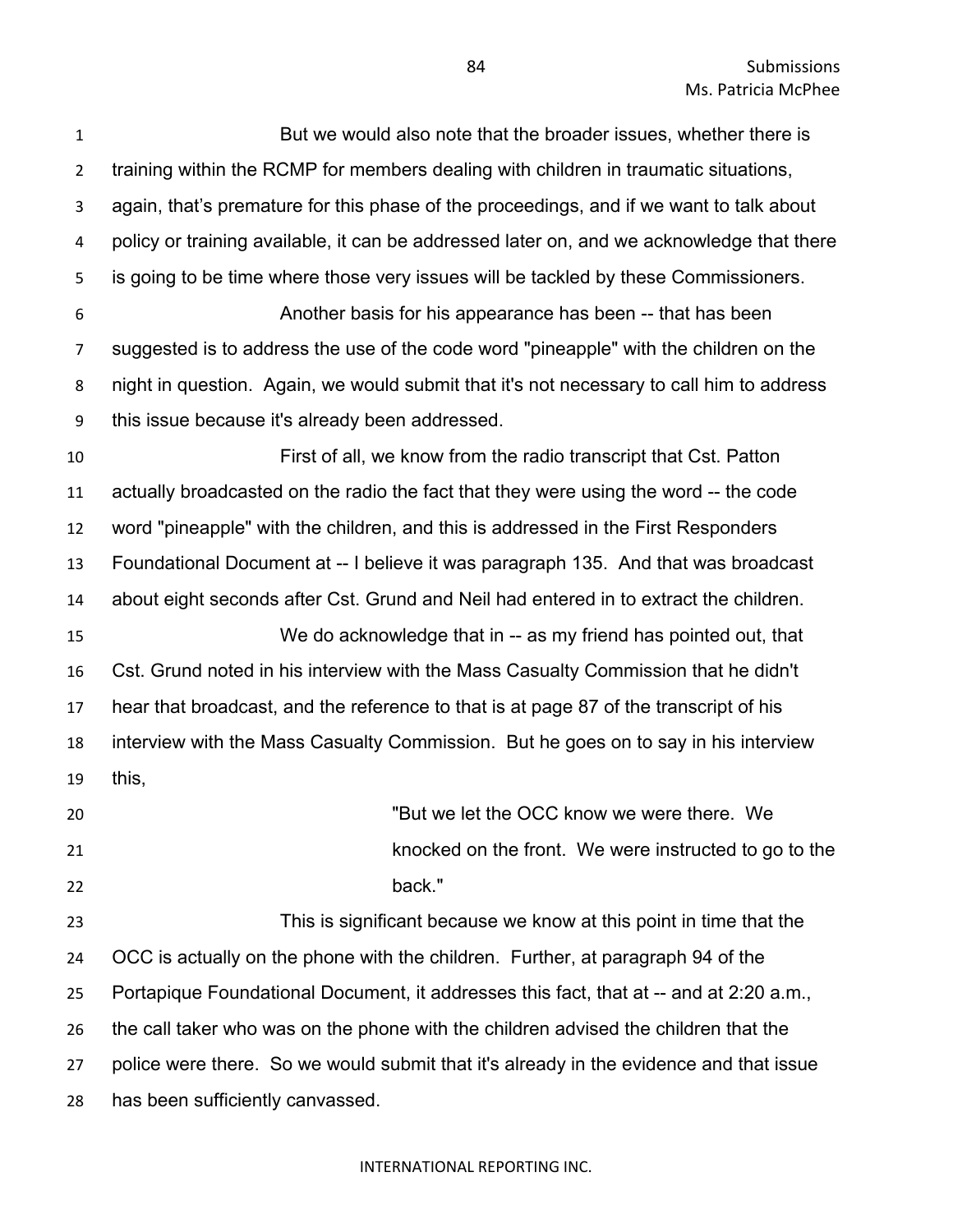| $\mathbf{1}$   | In general, and this goes with -- to -- this speaks to both the request                           |
|----------------|---------------------------------------------------------------------------------------------------|
| $\overline{2}$ | to hear from Cst. Grund and with respect to Sgt. Lilly, there's been some suggestion              |
| 3              | that they are required to speak to the actual exchanges that they had with the children           |
| 4              | in those early morning hours of the 19 <sup>th</sup> . And on this front, we say, again, it's not |
| 5              | necessary. Both members have provided statements to the RCMP that detail the                      |
| 6              | exchanges they had with the children on the night in question. More importantly, those            |
| 7              | children have also provided statements. They've provided their own firsthand accounts,            |
| 8              | and that is the best evidence here, not the hearsay comments of the members who had               |
| 9              | exchanges with him during those events.                                                           |
| 10             | So for these reasons, it's our position that neither member is                                    |
| 11             | required to appear. And if these -- if you Commissioners determine that there are                 |
| 12             | additional points or additional evidence that these members can add that is necessary             |
| 13             | and relevant, that it can be done in other ways, such as asking them to answer written            |
| 14             | questions, or further interviews.                                                                 |
| 15             | So those are my submissions on this.                                                              |
| 16             | <b>COMMISSIONER FITCH:</b> Thank you. Just for point of clarification                             |
| 17             | with respect to the training question, I would expect that the RCMP could produce                 |
| 18             | training records or a training syllabus to go along with that?                                    |
| 19             | MS. PATRICIA MacPHEE: And, in fact, they have submitted                                           |
| 20             | training records, and they've also submitted all of the RCMP policies, so we have                 |
| 21             | provided that material to the Commission.                                                         |
| 22             | <b>COMMISSIONER FITCH:</b> Thank you for pointing that out.                                       |
| 23             | <b>COMMISSIONER MacDONALD:</b> Thank you, Ms. MacPhee.                                            |
| 24             | MS. GILIAN HNATIW: Ms. Nijhawan for the National Police                                           |
| 25             | Federation.                                                                                       |
| 26             | <u>--- SUBMISSIONS BY MS. NASHA NIJHAWAN:</u>                                                     |
| 27             | MS. NASHA NIJHAWAN: Thank you. I'm sorry. I have a long                                           |
| 28             | walk from the other end of the hall.                                                              |
|                |                                                                                                   |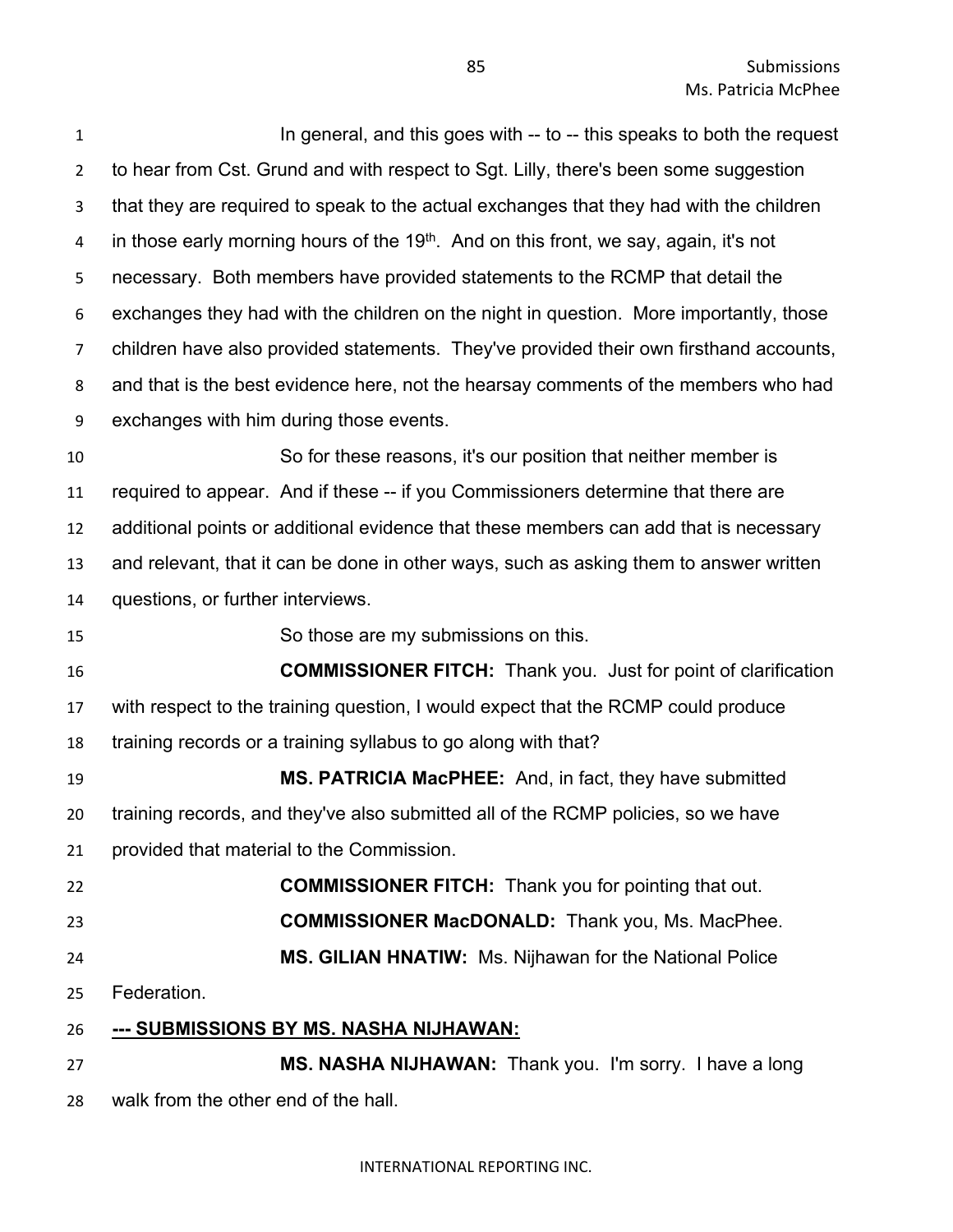Thank you for the opportunity to provide the National Police Federation's response to the request for subpoenas against Cst. Chris Grund and Sgt. Dave Lilly. I endorse my friend's comments from the Department of Justice in the particular ways in which she has addressed the general fact that the participants have not identified any gap, area of conflict, or need for further context in respect of these two witnesses. Ms. MacPhee addressed each of the points raised in respect of these witnesses quite aptly, and so I will not repeat her comments. But I will remind the Commission and everybody of a couple of things in general in response to this request.

 First of all, none of these issues could not have been raised earlier in the process, and none of these were issues could not be raised now in a manner other than a request for a subpoena. If it is the view of participants that there remain gaps in the Foundational Documents, they are free to seek further clarification. Frankly, this moment, this presentation is the first time that the respondents to this application have had notice of the particular reasons for this request, and so we've had a limited amount of time to look at the record and say do these -- have these issues been addressed or not. But some of them are addressed directly in the Foundational Documents. I'm going to give you an example. The question has been raised did Chris Grund see the perpetrator on Highway 2. That question was put directly to him in an interview, but the answer to that question is directly included in one of the Foundational Documents, along with a citation to the source of that information. So what we're seeing now during these presentations is an attempt by participants to find new reasons for these gaps without providing an adequate time for us to respond. So my request in general terms is that to the extent that there are particular gaps identified for the first time during these presentations that were not particularized earlier, that the respondents to these applications be provided with an opportunity to address them in writing, and we're prepared to do that in very short order. But I do not want this lack of time to point to references in the record for the Commission to result in unnecessary further contact with members for whom this would be a challenge.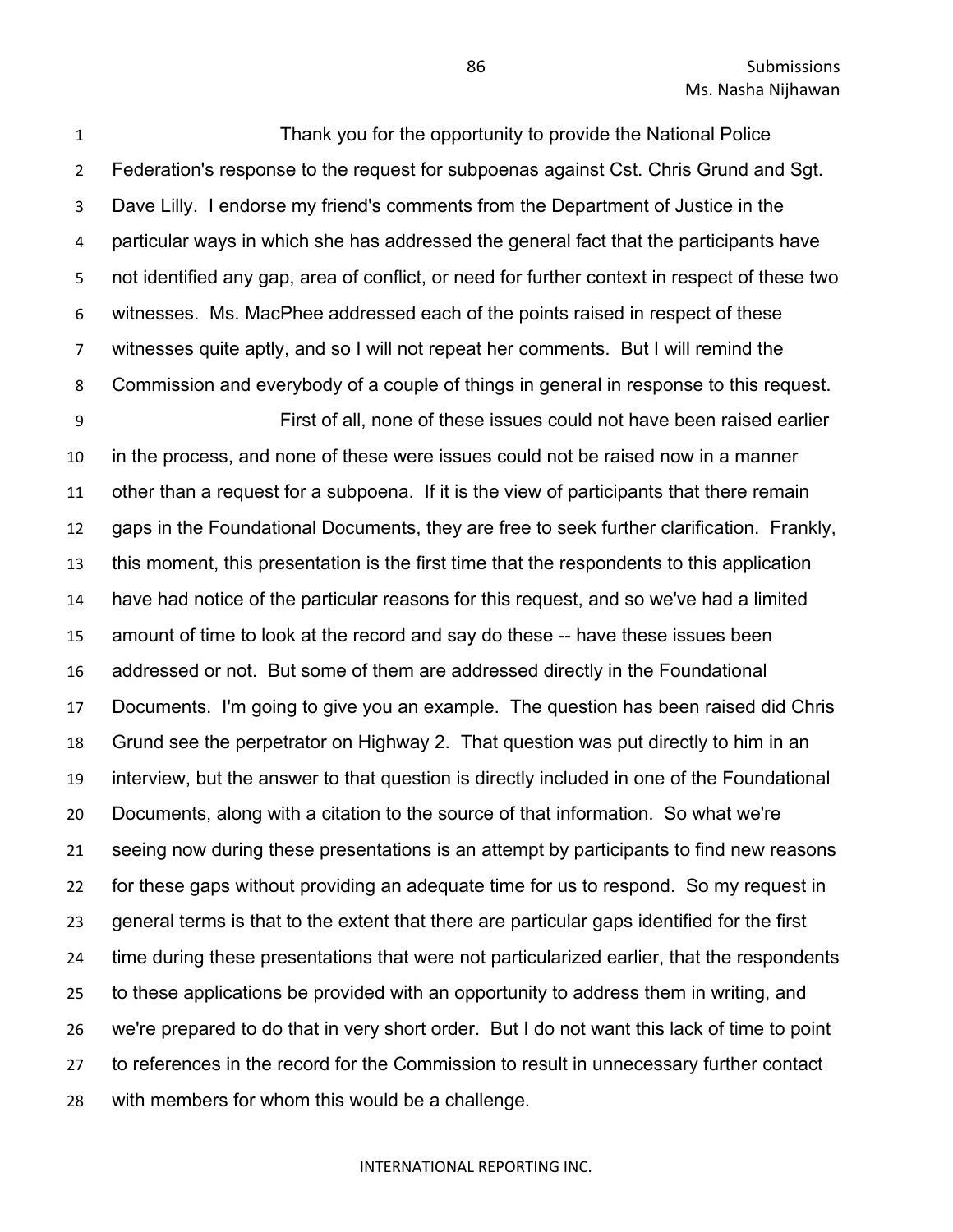So I'll repeat our earlier submission that to the extent the evidence is apparent in the record, to the extent that it's clarified in the Foundational Documents, it may not be retread with these witnesses, but that in order to properly answer this question, we must actually look at those available exhibits and we must look at other documents available in the disclosure in order to determine if, in fact, these are gaps or areas which require further clarification, it is necessary to subpoena these members.

 So I'll give you one example. It has been submitted by the participants that it's necessary to get more information about what was said by the children during their time in the hospital, and that Cst. Grund and Sgt. Lilly are the best witnesses for that information. You know, in the few minutes that we've had to address this question, we can tell you that I agree with Ms. MacPhee that asking these officers two years after the events for their hearsay recollections of what the children said is of limited utility, but also that there are other witnesses that are available, if in fact, this is a gap that participants need addressed and that the Commission agree must be addressed. For example, there was a social worker present with the children during that period. Her evidence is evident from her notes, which are in a document in the record, and she is another source that could be canvassed. This idea that officers who have not remembered information in interviews that are more proximate to the events will suddenly remember that information, and for that reason we should just wait and see, maybe we can cross-examine them and get it out of them, I think is an insufficient foundation for a finding of necessity under the Rules, and so I would discourage the Commission from going down that road. And those are all our comments. Thank you very much.

### **COMMISSIONER MacDONALD:** Thank you.

 **MS. GILLIAN HNATIW:** Thank you, Commissioners. Just for the sake of the record, to confirm on behalf of Commission Counsel that both the RCMP and the Commission itself have interviewed both Cst. Grund and Cst. Lilly. The transcripts of both those interviews have been disclosed to all the participants in the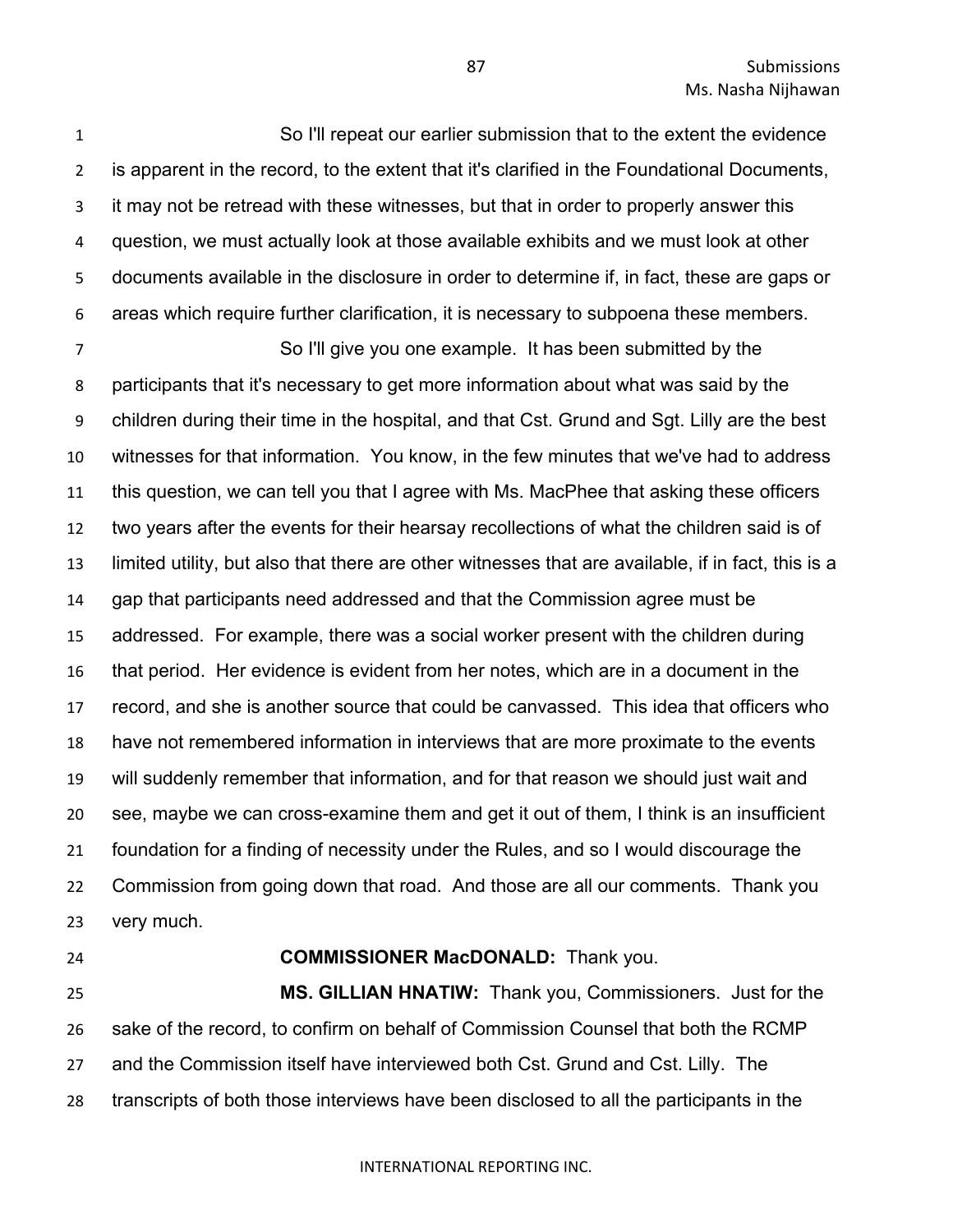course of the Commission's ongoing disclosure process. I think that that was readily apparent from what you heard already, but for the sake of finality, I wanted to confirm that. And so we will now move on to hear from Mr. Bryson, I believe, in respect of his request to hear from Cst. Pattent (sic) -- make that Patton.

## **--- SUBMISSIONS BY MR. JOSHUA BRYSON:**

 **MR. JOSHUA BRYSON:** Yes, thank you, Commissioners. In regards to Cst. Patton, the evidence we wish to elicit is in regards to what was in the mind of IARD as they were responding to this call, because we do have some conflicting evidence on that point, and this could be elicited by either calling Constable Patton or perhaps it's an area we can address with Constable Beselt as well as team lead. So in particular, the evidence is what did they think they were responding to. So there was a text exchange from Constable Patton early on where he's indicating, and the Comm references are 13656, where he indicates that, "I thought the call was fake". And that's not a direct quote. I'm paraphrasing. I'm sure Commission Counsel can find that particular reference.

 Subsequently, Constable Patton provided a statement to police, and that Comm reference is 3893. He indicates that, "At this point, we thought the call was fake". That's when they're en route.

 But he does subsequently provide a statement to the Commission at Comm references 3928 and in response to questions from Mr. Burrill, he states that, "We took it 90 percent seriously". We thought -- "90 percent serious". I think that's the quote.

 So you can see the evolution of the perception of what was in their minds when they were responding to the call, and that's one of the reasons why we believe, as Participants, it's important to test some of this evidence. Had we not had these prior references to put forth and compare it to his statement to the Mass Casualty Commission, we'd be left with this most recent recollection as opposed to the former, which suggests that they really didn't know what they were dealing with when they got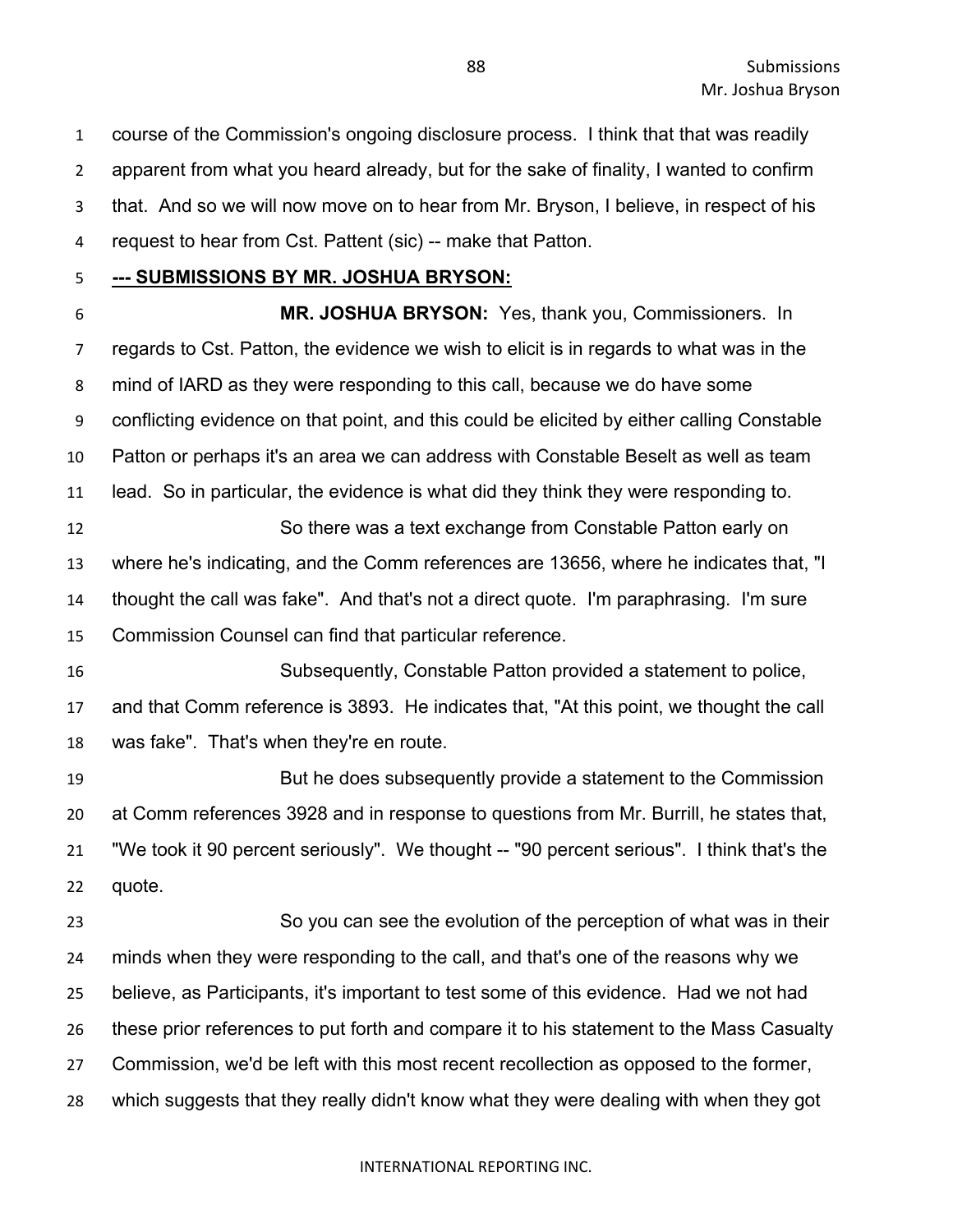89 Submissions Mr. Joshua Bryson

the call.

| $\overline{2}$ | And to elicit this evidence is also to further the Commission's                          |
|----------------|------------------------------------------------------------------------------------------|
| 3              | forward-looking mandate. Some of the recommendations and thoughts we have on this        |
| 4              | is to really look at the 911 call-taking process. There appears to be a disconnect       |
| 5              | between the information that the call-taker is receiving and questions about how much    |
| 6              | of that information is actually being reduced to writing, and that's going to come up in |
| $\overline{7}$ | subsequent submissions.                                                                  |
| 8              | You know, in this case we heard from Mr. Burrill the other day                           |
| 9              | indicate that there was a level of incredulity with some of the members because          |
| 10             | perhaps they weren't receiving all of the information, but we do know from the 911 call  |
| 11             | that there was the sound of gunshots, screaming, crying and the line was disconnected.   |
| 12             | We don't think that part of the information was ever conveyed to                         |
| 13             | subsequent responders.                                                                   |
| 14             | So that's to flesh that particular issue out.                                            |
| 15             | And in the event that we get into areas where, if some of the                            |
| 16             | evidence we're suggesting may overlap parts of a witness' testimony, the Commission      |
| 17             | does have discretion under Rule 28, as noted by my friend, to call evidence to support,  |
| 18             | challenge, comment on or supplement the Foundational Documentation in ways that are      |
| 19             | likely to significantly contribute to an understanding of the issues relevant to the     |
| 20             | mandate of the Commission.                                                               |
| 21             | And I would suggest that that discretion be exercised when the                           |
| 22             | Commission deems it appropriate.                                                         |
| 23             | Thank you. They're my comments.                                                          |
| 24             | <b>COMMISSIONER MacDONALD:</b> Thank you, Mr. Bryson.                                    |
| 25             | <b>COMMISSIONER STANTON:</b> Sorry. Just before you go, you said                         |
| 26             | something just now about overlapping evidence. Can you just elaborate on that a          |
| 27             | moment?                                                                                  |
| 28             | MR. JOSHUA BRYSON: Sure. If there's a concern that you're                                |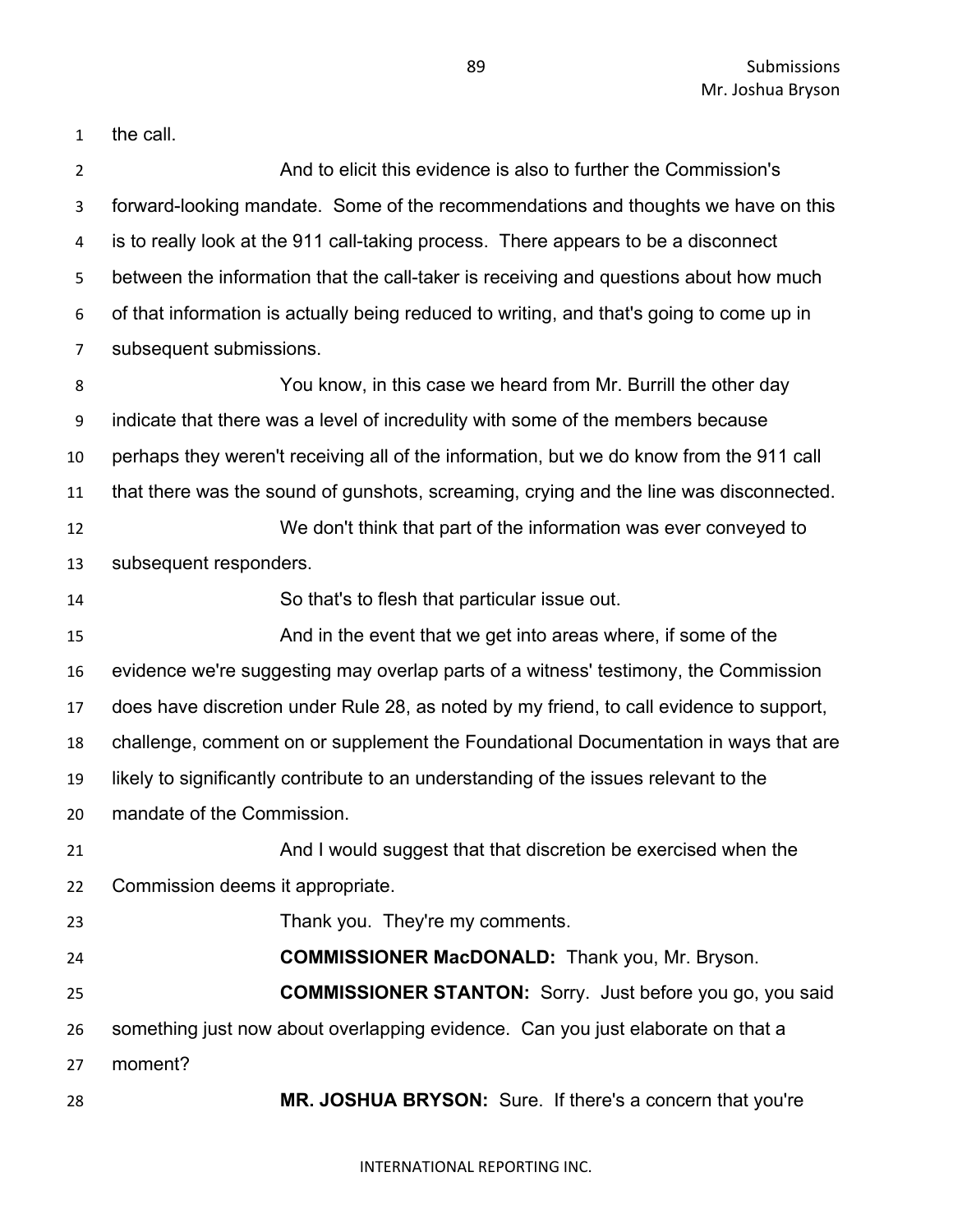treading area that was already pretty clear in Commission statements and there's only certain aspects that the Participants are pointing to that may be new ground, you do have the discretion to hear the full narrative under Rule 28. That's really the point that I'm making, so that it also gives us a chance to hear the full narrative, test it in some respectful, trauma-informed ways. **COMMISSIONER STANTON:** Okay. I think I hear what you're saying. Thanks.

 **MR. JOSHUA BRYSON:** Yes. So essentially, it's my submission that it will be appropriate for the Commission to look at hearing other evidence, not just simple evidence that points to gaps. It may be evidence that will further the Commission's mandate --- **COMMISSIONER STANTON:** Right. So one of the criteria was

 providing important context, so I assume that's the category that you're referring to there?

**MR. JOSHUA BRYSON:** Yes.

 **COMMISSIONER STANTON:** And when you talked about looking forward to the 911 call-taking process, because we're -- because you're speaking to us about Patton -- I think it's Constable -- anyway, Member Patton, in what way would you expect that a further hearing from him would assist with that in particular?

 **MR. JOSHUA BRYSON:** He could tell us what he understood he was responding to. So for example, he can confirm that he wasn't aware, likely, of the fact that the call-taker heard the sound of gunshots when the 10:01 911 call came in, that he only received some information from that 911 call, the verbal parts of the

information. And that's some of the information that he can confirm.

 **COMMISSIONER STANTON:** So you're interested in the process of how audio gets translated to members in their units?

 **MR. JOSHUA BRYSON:** Partly, yes. Yeah. The concern is that there appears to -- in this -- I think this is a good example.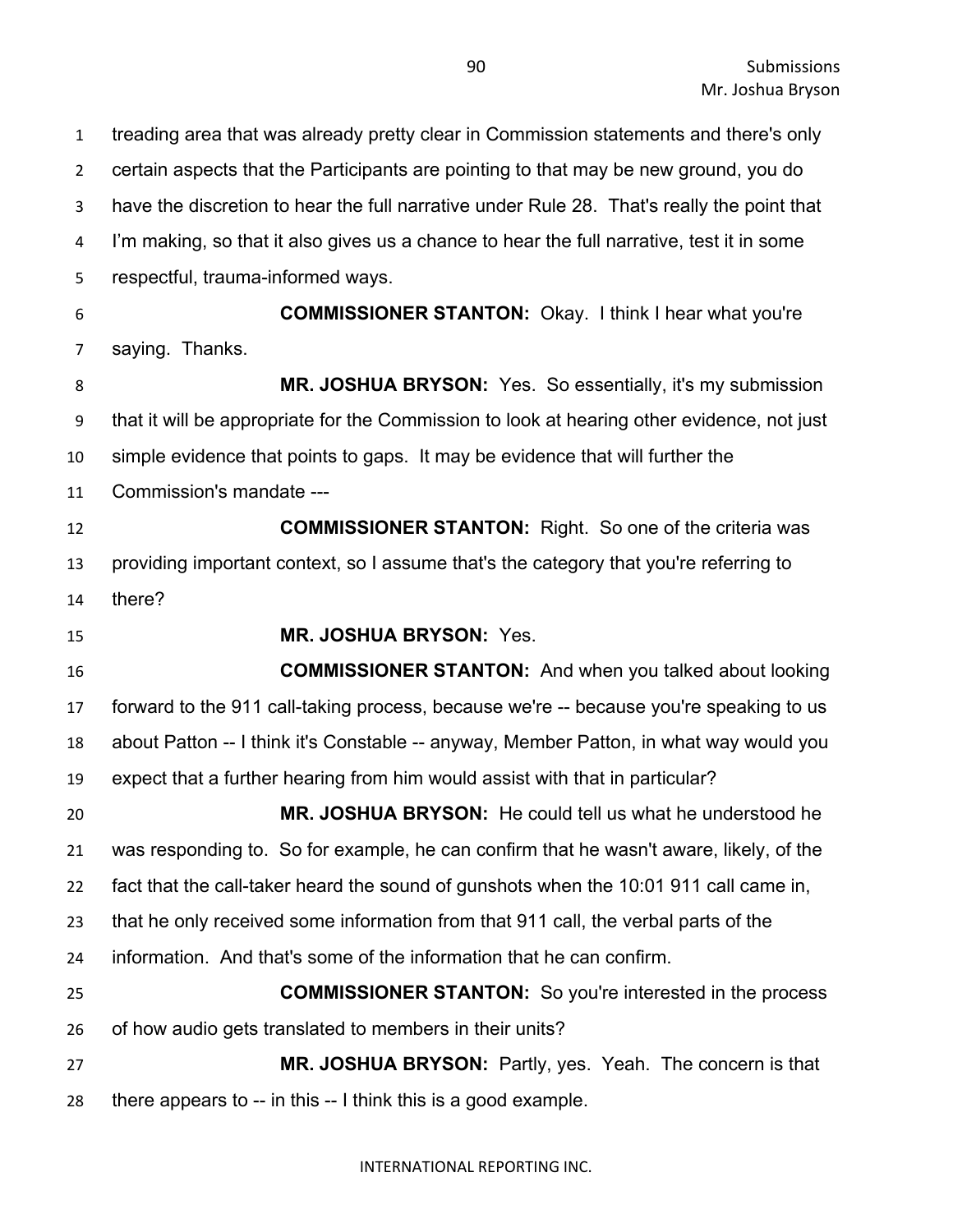All of the -- I think I can say safely based on all of the documents we have that all of the information that was -- that was received in that 10:01 call, including the non-verbal, was not communicated to subsequent first responders, so how do we address that? First we have to confirm that was that, in fact, the case. And we can do that by hearing from Constable Patton or Constable Beselt. We could do that --- **COMMISSIONER STANTON:** Or by looking at how the process runs, the -- you know, in addition to what we heard from the technical witness, I believe we have a Foundational Document being constructed with respect to this process and it seems to me it would be helpful as well, just the mechanics of it. And from what I'm hearing from what you're saying, that there's -- that you have questions with respect to the mechanics of it. Is that correct? **MR. JOSHUA BRYSON:** The mechanics, but also factually in this case. We don't have any statement in a Foundational Document that they -- for example, that the first responders thought they were responding to a fake call, to a nuisance call, essentially. **COMMISSIONER STANTON:** One of them. Okay. **MR. JOSHUA BRYSON:** Yes. And that's -- and Mr. Burrill addressed that when he referenced the MHA references, the mental health references that you can see in the Colchester call logs. **COMMISSIONER STANTON:** In that first few minutes? Is that --- **MR. JOSHUA BRYSON:** Yes, exactly. **COMMISSIONER STANTON:** --- what you're referring to? Yeah. **MR. JOSHUA BRYSON:** Yes, in the first few minutes. **COMMISSIONER STANTON:** Right. **MR. JOSHUA BRYSON:** And which -- which was the -- well, from 10:01 to the time that they arrived, basically, so there's a 22-minute period there where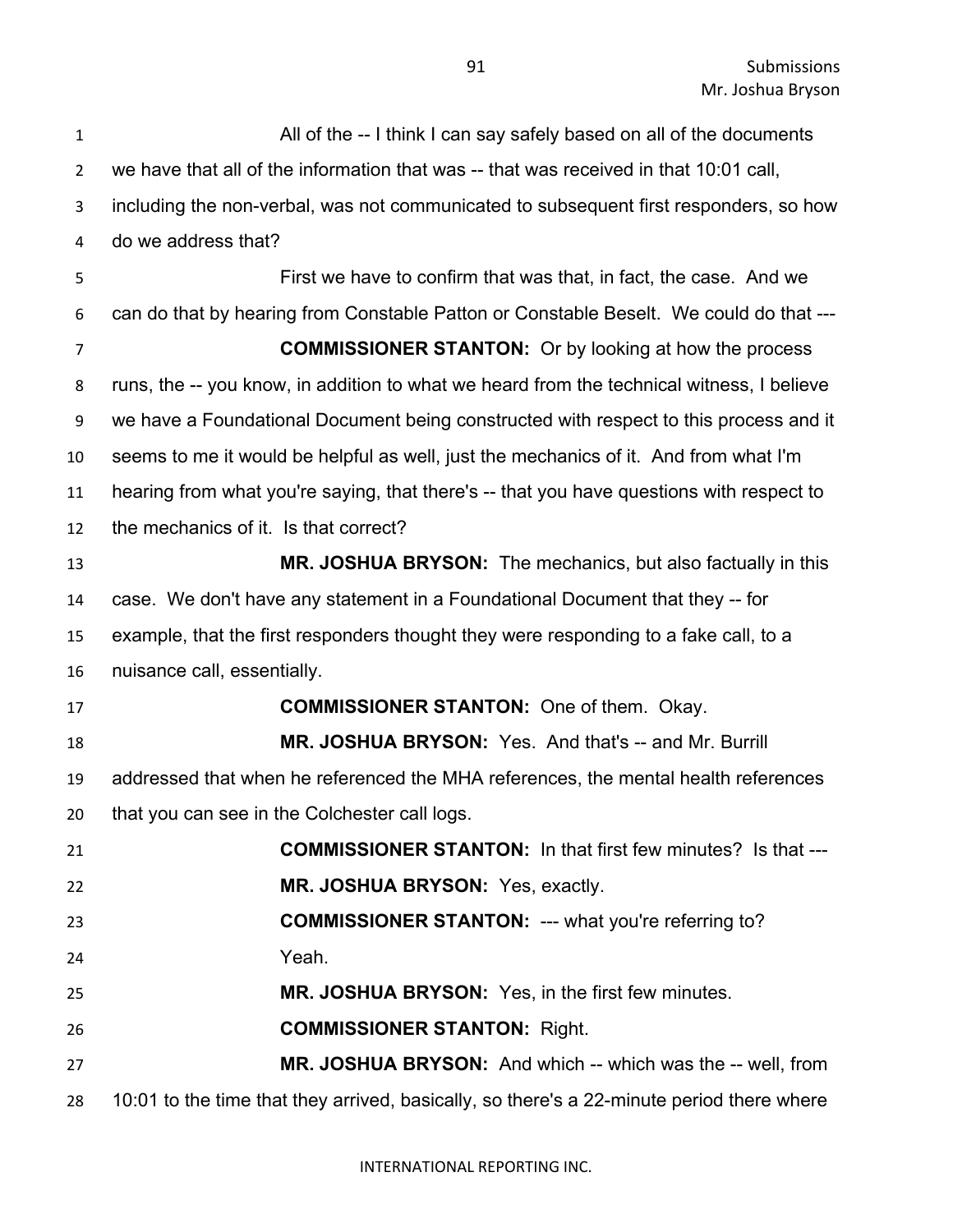it's not clear if the members truly appreciated the nature of the call that they were responding to, so that's the factual issue I think is important to be fleshed out. **COMMISSIONER STANTON:** Okay. Thanks very much. **MR. JOSHUA BRYSON:** Thank you. **COMMISSIONER FITCH:** Just before you go, Mr. Bryson, on the point of what Constable Patton was thinking on his way there, would you not agree that that speaks to experience and his thought process rather than fact? We want to know what the experience was of the officers that were on scene or travelling to scene. Is that fact or experience, in your estimation? **MR. JOSHUA BRYSON:** Well, I'm not sure if that information impacted his decisions. I don't know, and I think that's something to flesh out with -- does that answer your question? **I don't know if -- frankly, I have a difficulty distinguishing between**  the -- you know, the fact and the experience of a member, but it's a factual determination as to what he thought. So an example would be if the fire alarm went off here today and we're all to vacate, if we knew that it was a false alarm we'd react in one specific way and perhaps we may react differently if we knew, in fact, there was an actual fire on floor 2. **I don't know if they -- if all of the information at 10:01 had been**  conveyed if -- I'm not suggesting that they could have acted any differently. I'm just raising it as a factual determination that may impact findings of this Commission and perhaps recommendations going forward. **COMMISSIONER FITCH:** Thank you. And I appreciate the difficulty that you've expressed in determining the difference between one's experience and perhaps the fact-finding, so thank you for that. **MR. JOSHUA BRYSON:** Thank you. **MS. GILLIAN HNATIW:** I believe we'll now hear from Counsel for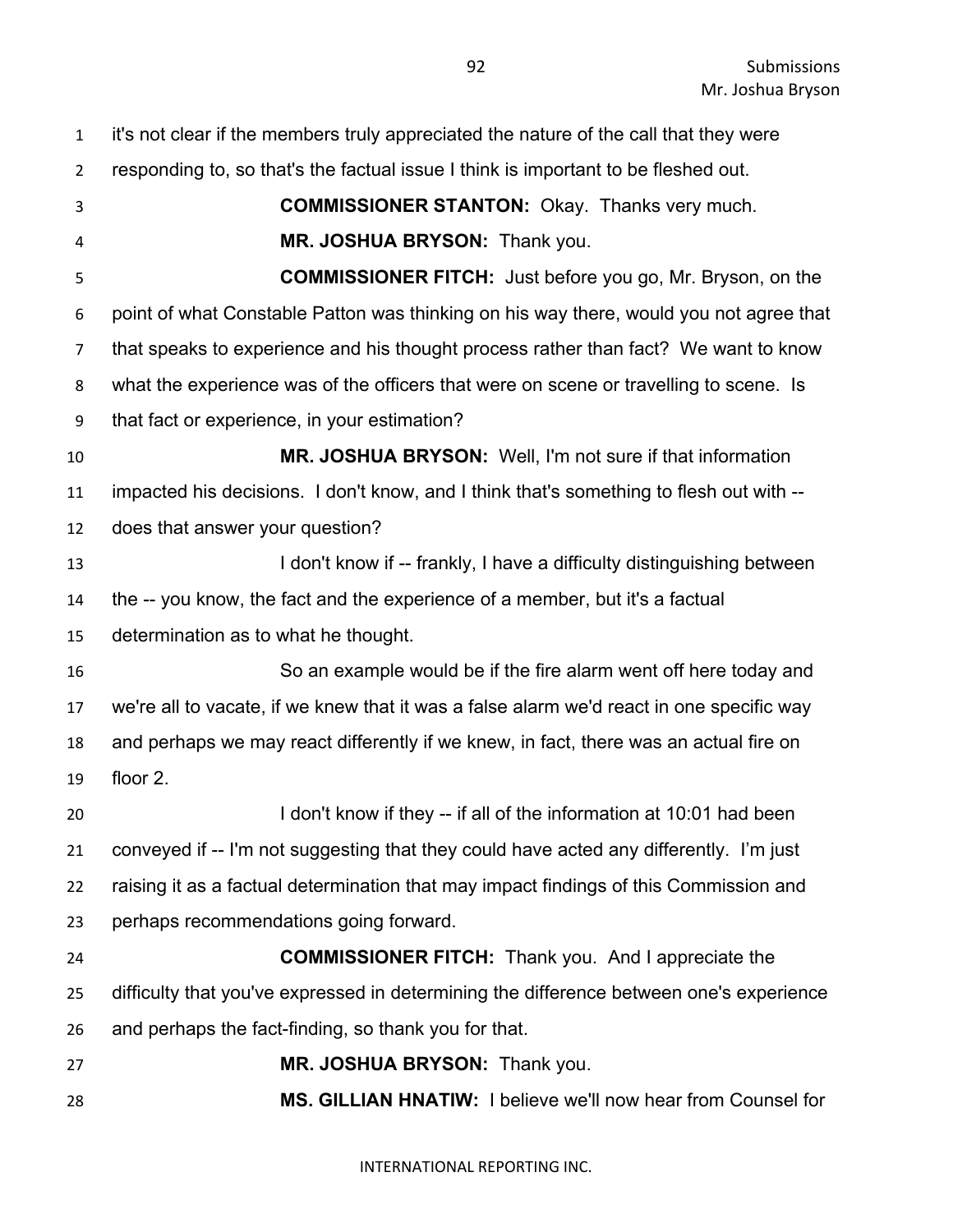the DOJ.

 **--- SUBMISSIONS BY MS. LORI WARD: MS. LORI WARD:** Thank you, Commissioners. I'll be brief on this. Once again, we're at a disadvantage because we had no particular notice about what issues were going to be brought up, but -- so I can't give you pinpoint references. On the issue of what the first responders knew or understood about the call when they were called out, they spoke at length in all of their interviews with the Commission. And the issue of *MHA* or *Mental Health Act* was raised, at least in the interview of Cst. Beselt, that's Beselt with an E, and Cst. Merchant. And they both canvassed the fact that they deal with a lot of mental health calls. So when a call comes in that someone's husband has been shot, he's on the deck, and there's a man with a big gun, possibly a police car, based on their experience, at least Beselt and Merchant said that that runs through one's mind in the sense of, "What are we dealing with?" And that's just the point. At that point, they don't know what they're dealing with. And they both said, regardless of whether it was a mental health call and whether all those facts would actually turn out to be true, they both took it seriously and they both got in their cars and went at tremendous speeds to respond to the call. And so first I would say this point has been fully canvassed already and it's on the record. Second, I would say whatever inferences people might draw are 22 just that. Mr. Burrill referenced possible incredulity. I would submit that that's possibly colouring what was said in the statements. It was just portrayed as they possibly thought it was a nuisance call. I don't think any of the constables said anything of the sort. So just to sum up, I think this is -- this issue has been canvassed, it's on the record, and no further evidence on that point is necessary, and I'm not sure

what purpose it would serve. Thank you.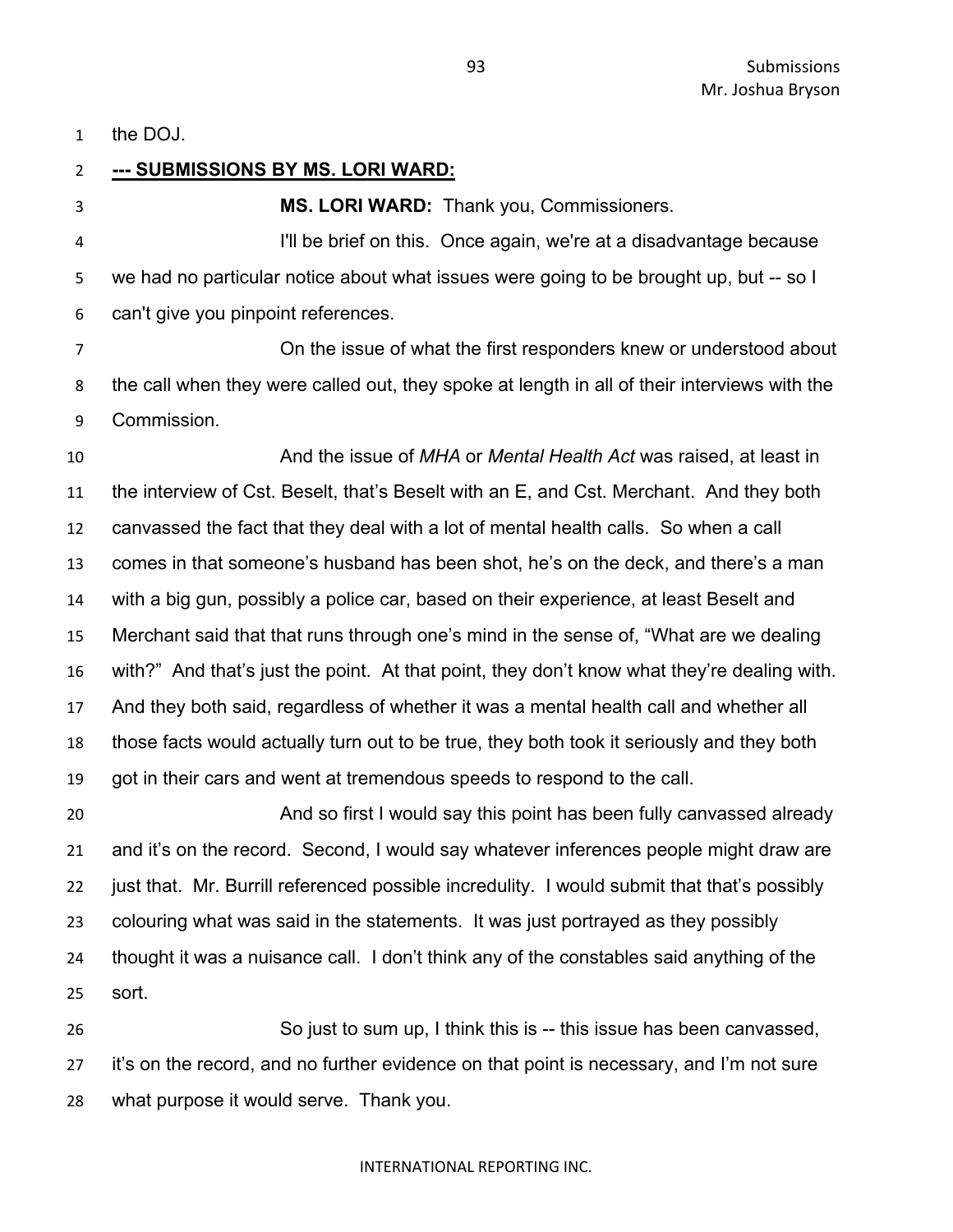| $\mathbf{1}$   | <b>COMMISSIONER MacDONALD:</b> Thank you.                                                    |
|----------------|----------------------------------------------------------------------------------------------|
| $\overline{2}$ | MS. GILLIAN HNATIW: Counsel for the NPF?                                                     |
| 3              | <u>--- SUBMISSIONS BY NASHA NIJHAWAN:</u>                                                    |
| 4              | MS. NASHA NIJHAWAN: Thank you, Commissioners. I can                                          |
| 5              | agree with my friend Ms. Ward from the Department of Justice in respect of her               |
| 6              | comments about how what was in the mind of officers has already been canvassed in            |
| 7              | their interviews.                                                                            |
| 8              | I would just also like to add that to the extent there's any question                        |
| 9              | about what kind of information, or specifically what information each of the officers was    |
| 10             | able to access, that is also completely covered by available evidence. For example, we       |
| 11             | have a record of the radio transmissions to understand what did they hear from               |
| 12             | dispatch. We have a copy of the CAD log of the internal messaging, and of every other        |
| 13             | piece of information that was available to those officers in real time. So there is no       |
| 14             | mystery as to what they knew, and what they thought they knew, and what they did. All        |
| 15             | of that has been fully canvassed.                                                            |
| 16             | Thank you.                                                                                   |
| 17             | <b>COMMISSIONER MacDONALD:</b> Thank you.                                                    |
| 18             | MS. GILLIAN HNATIW: Thank you, Commissioners. On behalf of                                   |
| 19             | Commission Counsel, just to confirm that Cst. Patton was interviewed both by the             |
| 20             | RCMP and the Commission transcripts of both investigate -- transcripts of both               |
| 21             | interviews conducted in the course of both those investigations have been produced.          |
| 22             | We also anticipate that Cst. Patton will be one of the Participants in                       |
| 23             | the first responder round tables that will be occurring in the course of our Phase 2         |
| 24             | proceedings. But as I explained in relation to Cst. Beselt, that is for a different purpose. |
| 25             | So I think there's no misunderstanding there.                                                |
| 26             | And subject to any questions you may have about Cst. Patton, I                               |
| 27             | move on to calling from Patterson to speak to their request in respect of hearing from       |
| 28             | Cpl. Dion Sutton.                                                                            |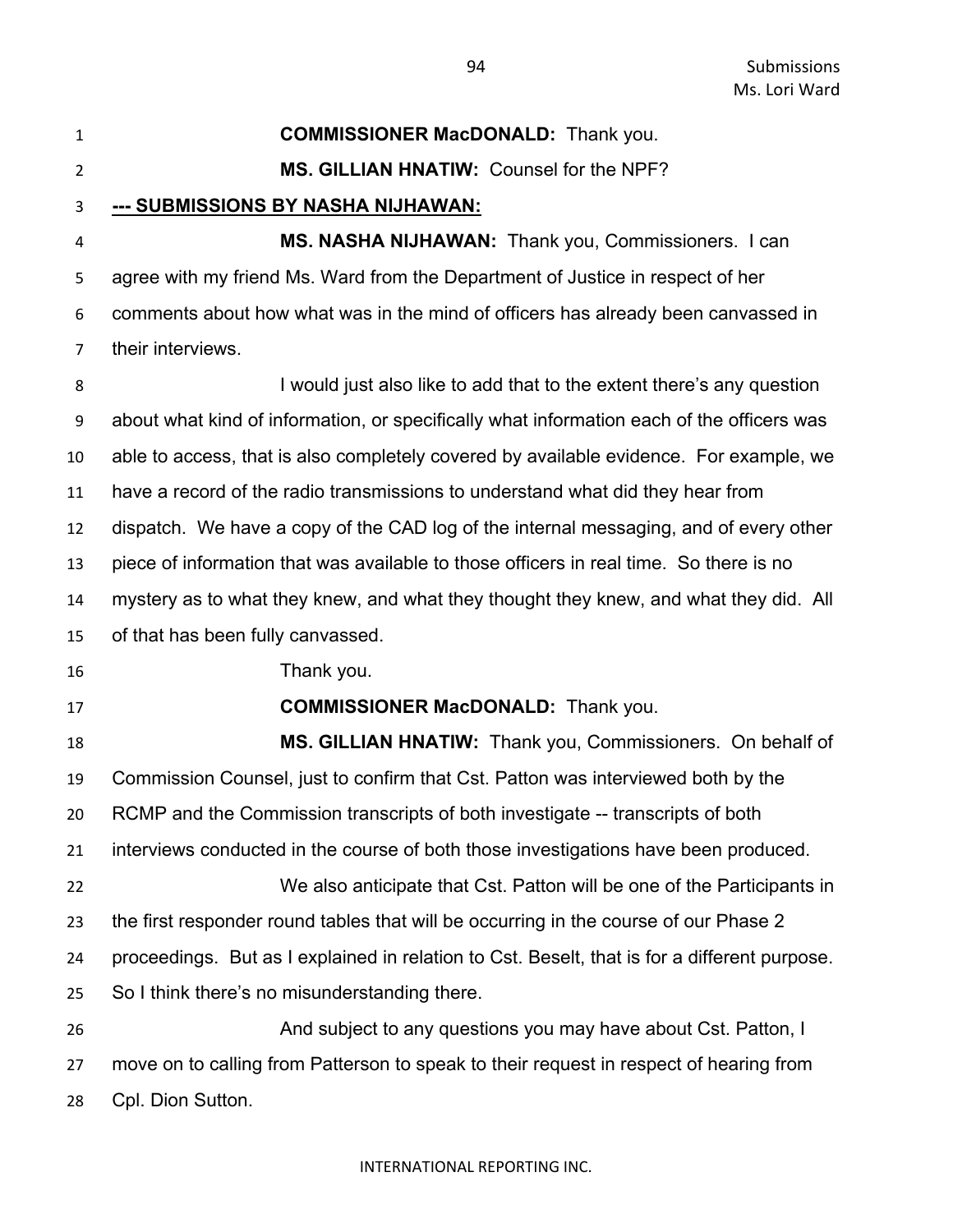# **--- SUBMISSIONS BY MR. MICHAEL SCOTT**

 **MR. MICHAEL SCOTT:** Thank you, Commissioners. We'd like to hear from Cpl. Dion Sutton because Cpl. Dion Sutton was one of the first responders on 4 the evening of April  $18<sup>th</sup>$ , 2020. We know from the materials that have already been gathered by the Commission that Cpl. Sutton is an experienced member of the RCMP Police Dog Services and that he arrived in Portapique on Portapique Beach Road at approximately 11:32 p.m. and that he remained there for a significant period during the relative time.

 We know that he was carbine trained and that he was in possession of night vision technology.

 And despite his direct involvement through the three Foundational Documents that have been provided so far, Cpl. Sutton is mentioned only at paragraph 82 of the First Responders document, in which it's suggested that it was notified -- he notified dispatch of his presence and was directed to assist in containment of the scene. He was directed not to enter Portapique.

 Our understanding is that Cpl. Sutton did enter Portapique and, at some point, deployed his service dog.

 We are not clear exactly what his containment efforts were that he was directed to undertake. From the materials we've seen, it appears that he was using night vision to provide some sort of overwatch for Cst. Colford. But to the extent that we're very interested in the issues of containment, we'd like to hear certainly more details about what those containment efforts are, if he's simply directed to partake in containment at Portapique Beach Road, what does that mean to Cpl. Sutton or others for that purpose? And that is the reason why we would like to hear from him, subject to any questions.

 **COMMISSIONER MacDONALD:** Thank you, Mr. Scott. **MS. GILLIAN HNATIW:** I believe counsel for the DOJ is next. **--- SUBMISSIONS BY MS. PATRICIA MacPHEE:**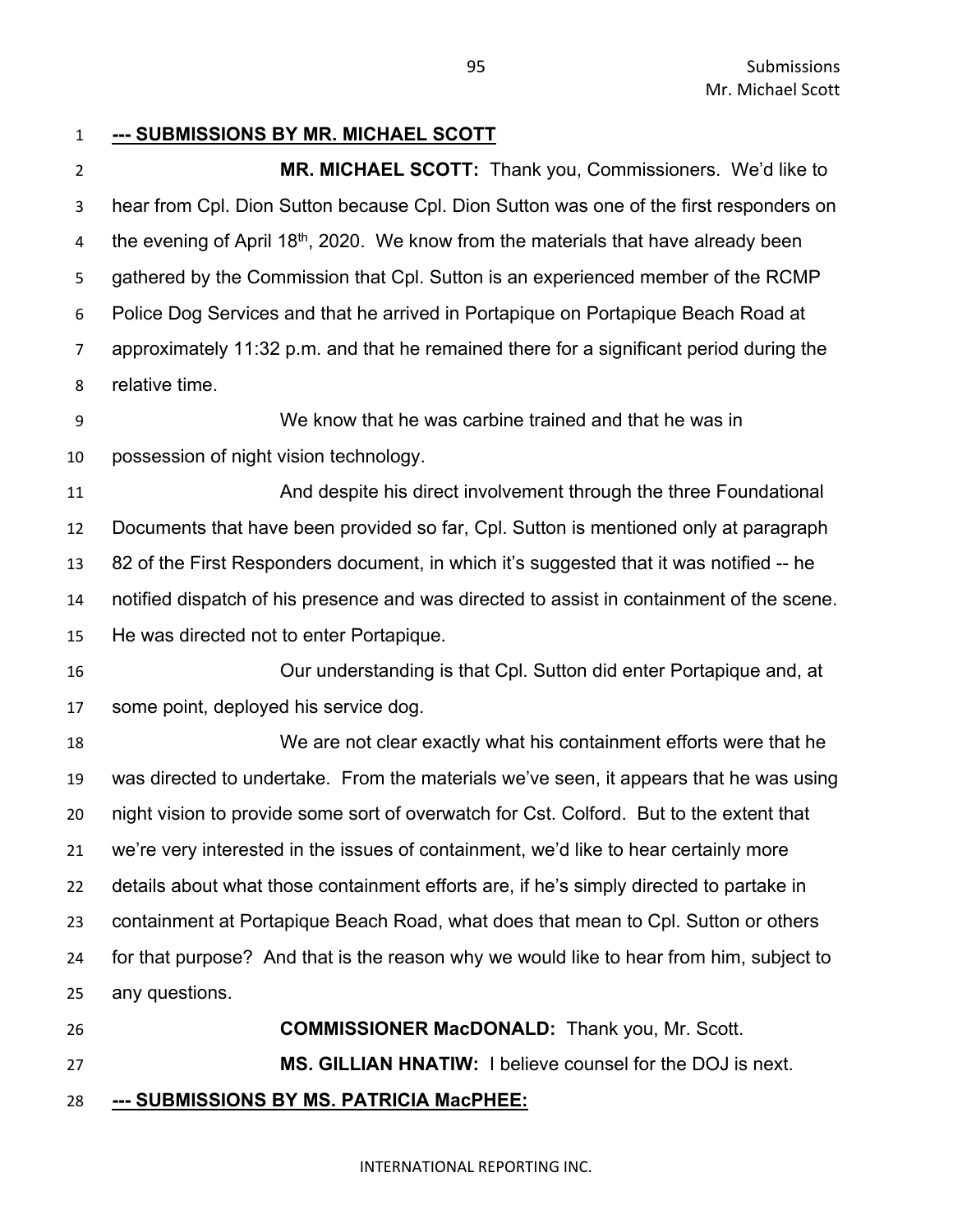| 1              | MS. PATRICIA MacPHEE: Good afternoon again. I'm going to be                                   |
|----------------|-----------------------------------------------------------------------------------------------|
| $\overline{2}$ | extraordinarily brief with respect to Dion Sutton and just point out that he was              |
| 3              | interviewed by the Mass Casualty Commission Counsel and asked to describe his                 |
| 4              | involvement during the events. So that evidence is already on the record. It's already        |
| 5              | before you. If there are any specific questions, which I haven't heard identified, then I     |
| 6              | would submit once again that they could be put in writing for him to address specifically.    |
| 7              | But again, his involvement has been thoroughly canvassed already.                             |
| 8              | And I don't have the doc number for you at this moment, but I can                             |
| 9              | provide it shortly thereafter for your reference.                                             |
| 10             | Thank you.                                                                                    |
| 11             | <b>COMMISSIONER MacDONALD:</b> Thank you.                                                     |
| 12             | MS. GILLIAN HNATIW: Counsel for the NPF?                                                      |
| 13             | --- SUBMISSIONS BY MS. NASHA NIJHAWAN                                                         |
| 14             | MS. NASHA NIJHAWAN: Thank you, Commissioners. In                                              |
| 15             | response to the request for the subpoena of Cpl. Dion Sutton, I can confirm that his          |
| 16             | statement given to the Mass Casualty Commission's interviewers on December 16 <sup>th</sup> , |
| 17             | 2021, which lasted two hours and 20 minutes, is available in the disclosure at                |
| 18             | COMM43471. I'm not entirely positive if it has been exhibited or not. Commission              |
| 19             | Counsel is nodding to me that it has been.                                                    |
| 20             | I'll just add, in addition to the comments of the DOJ, that Cpl.                              |
| 21             | Sutton, as a member of the Canine Team, was attached with ERT that night, and to the          |
| 22             | extent that he deployed within the neighbourhood, that deployment was connected with          |
| 23             | ERT's deployment.                                                                             |
| 24             | The involvement of the Emergency Response Team is specifically                                |
| 25             | excluded from the Foundational Document, "First Responders in Portapique" and will be         |
| 26             | dealt with in a separate Foundational Document. It's our expectation that more details        |
| 27             | about Cpl. Sutton's involvement, including with detailed reference to his available           |
| 28             | reports and statements, will be made in that document. And so to the extent that there        |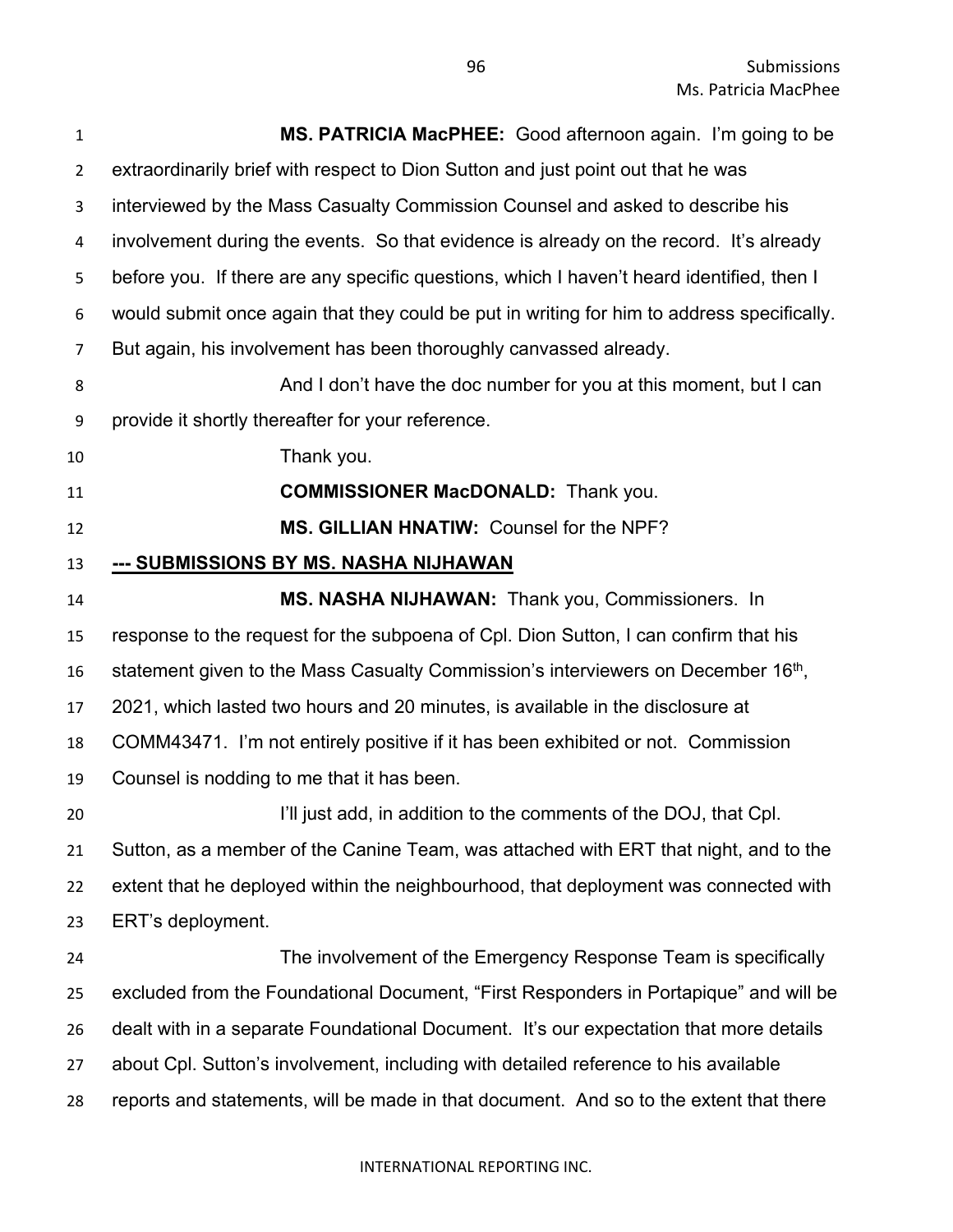remain questions about his involvement, that is premature at this stage, having not received the Foundational Document or related exhibits that relate specifically to Cpl. Sutton. Thank you.

 **COMMISSIONER MacDONALD:** Thank you. **MS. GILIAN HNATIW:** Thank you, Commissioners. Just to echo Ms. -- what Ms. Nijhawan confirmed to you, which is that the Commission's interview with Cpl. Sutton has been disclosed. It's also referenced in paragraph 82 of the Foundational Document, First Responders in Portapique, and I do anticipate that it'll be explored in additional detail in the context of the forthcoming IARD Foundational Documents, and thus may well be premature to consider at this point in time. Moving along to the next first responder on the list. I invite counsel from Chester Law, Mr. Bryson, to speak to a trio of first responders Cst. Bent, Cst. Forrest and Cst. MacDonald. **I iust also wanted to note that we've been getting some inquiries**  about the inclement weather and end time for today, so that's not to forestall Mr. Bryson's comments, but just something for you to perhaps think about, so that we can provide direction in response to the inquiries we're getting.

 **COMMISSIONER MacDONALD:** Well, thank you for raising that, and how about we hear from Mr. Bryson and then we'll address that issue.

**--- SUBMISSIONS BY MR. JOSHUA BRYSON:**

 **MR. JOSHUA BRYSON:** Thank you, and in regards to these three members, Peter and Joy Bond were residents of 46 Cobequid Court. They were killed 23 in their residence the evening of April  $18<sup>th</sup>$ . And as we heard from the Portapique Foundational Document, the exact timing of their death is unknown. It's unclear. But 25 we do know that they were discovered sometime after 3:20 on April 19<sup>th</sup>, so roughly 17 hours after this mass casualty began. It appears that -- we don't know for sure, but Cpl. MacDonald we believe was the first officer that attended the scene at 46 Cobequid Court, but we don't have a statement from Cpl. MacDonald. We know that the door of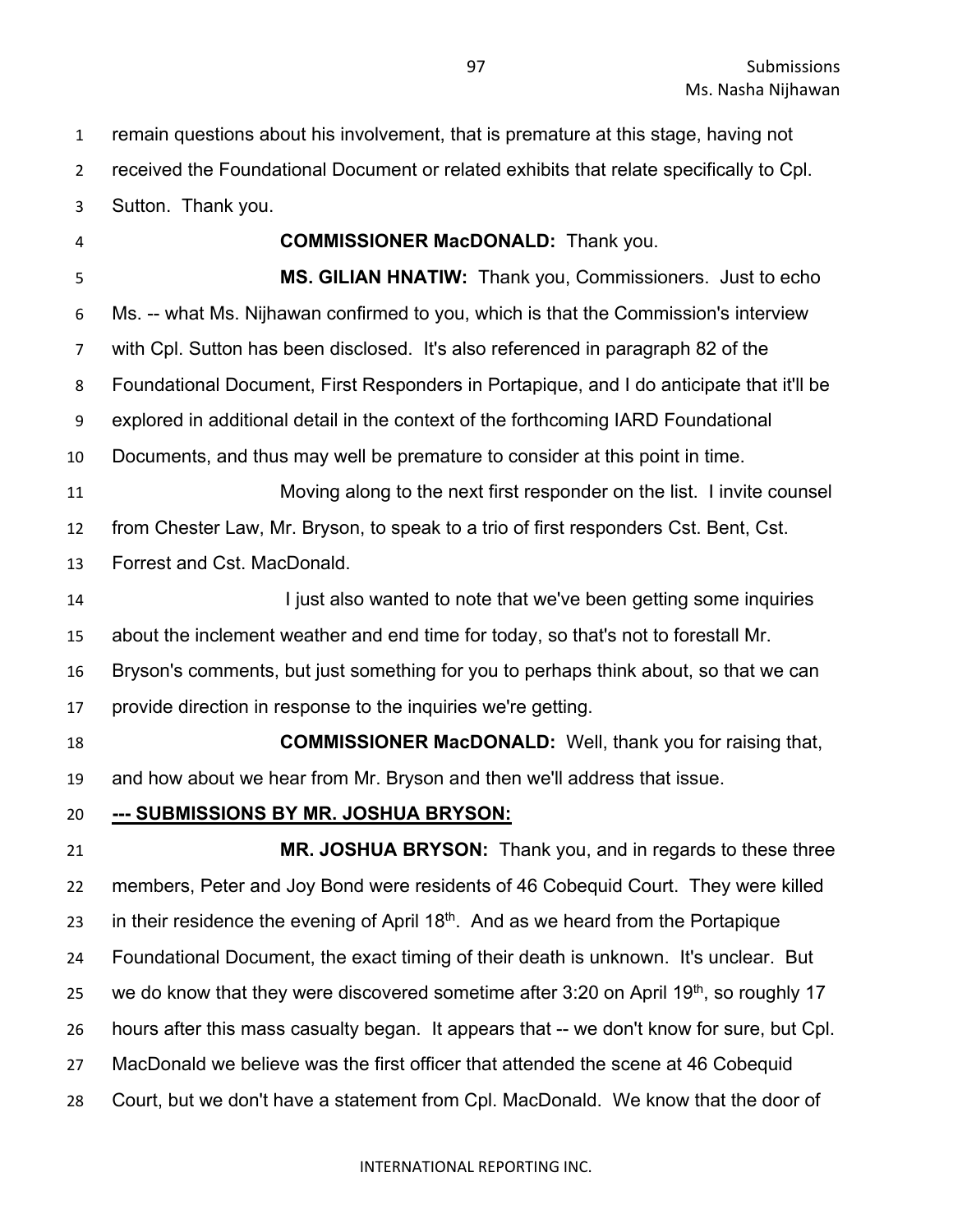the Bond residence it was ajar. We know that it was roughly 900 metres from the Blair residence, so there's certainly lots of questions about was he in fact the first officer on scene. Is there any -- did he make any findings that could help us or inform the timeline? We believe that his evidence would also be relevant to subsequent Foundational Documents like notification of next of kin, given the concerns raised with the 17-hour timeframe, and that's of grave concern to my clients. So that's essentially the evidence we'd be looking to elicit from Cpl. MacDonald and his team that responded to 46, and that also applies to 41. These members also attended to 41 Cobequid Court, the Tuck and Oliver residence.

Thank you. Subject to any questions.

**COMMISSIONER MacDONALD:** Thank you, Mr. Bryson.

 **MS. GILLIAN HNATIW:** Commissioner MacDonald, I apologize for having thrown a bit of a wrench in the works by raising the weather. If it assists you, I can tell you that we anticipate hearing from Ms. Miller in respect of the request to call Cst. Forrest, who's one of the trio that Mr. Bryson just spoke to. I expect we will probably hear a brief response from the DOJ and the NPF. Commission Counsel will offer very brief comments in keeping with our comments in respect of the other witnesses, and so that would be the end of this trio.

 **COMMISSIONER MacDONALD:** Right. And what I was discussing with my colleagues is, in light of the weather, if we aren't going to finish today, that that would inform our analysis. In other words, if we're not going to finish anyway, then we should take heed of the weather for people who are here. But I think what I'm also hearing you say, why don't we at least finish this round, and then we can discuss further next steps.

 **MS. GILLIAN HNATIW:** Sorry, I'm trying to interpret the hand signals I'm getting from Ms. Miller across the room. It's a large room. I think she's saying she'll be brief. And she's nodding. I've correctly ---

**COMMISSIONER MacDONALD:** Sure.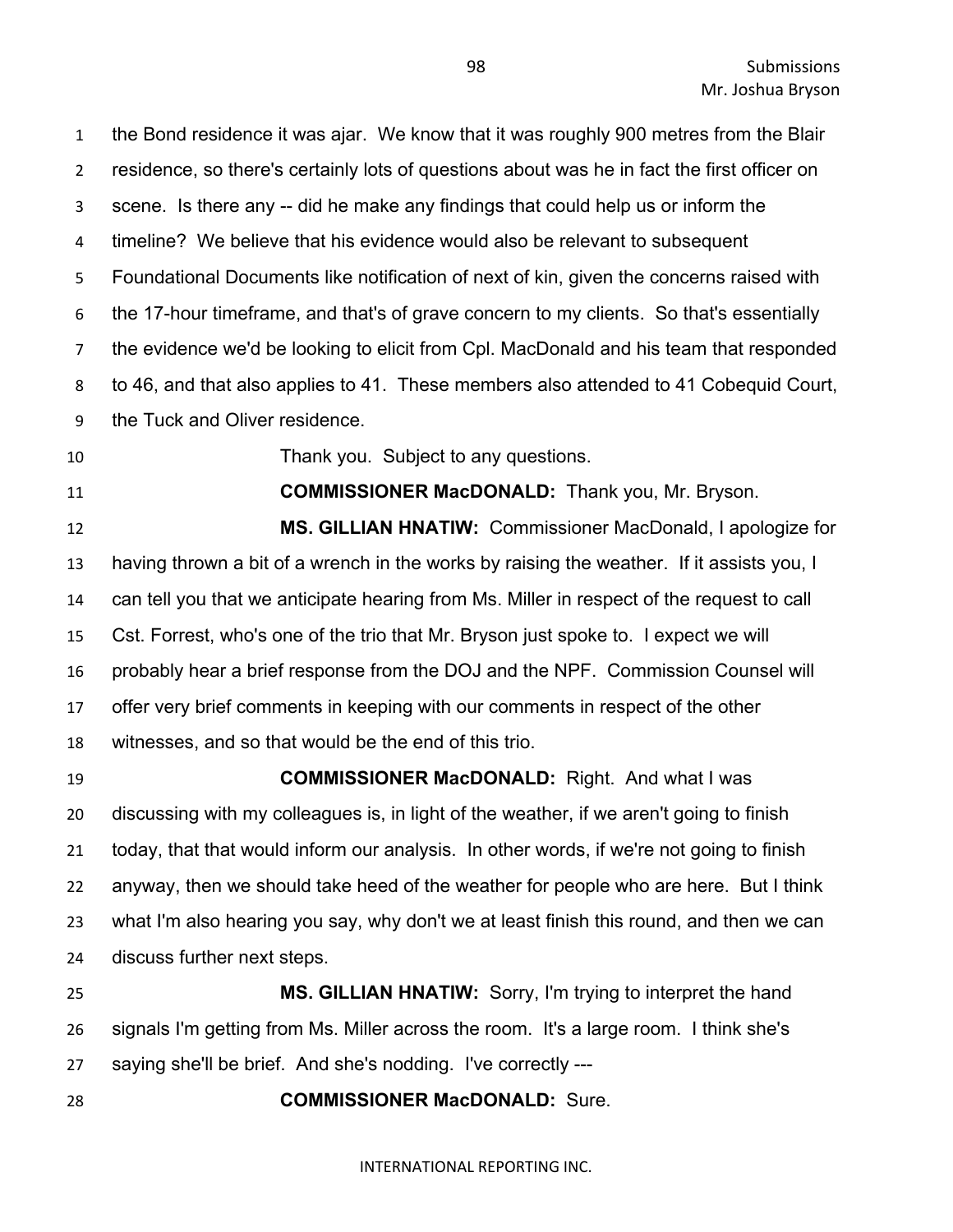| $\mathbf{1}$   | MS. GILLIAN HNATIW: --- interpreted the hand signals. I can                              |
|----------------|------------------------------------------------------------------------------------------|
| $\overline{2}$ | confirm that I don't anticipate that we will complete the list of requested ---          |
| 3              | <b>COMMISSIONER MacDONALD: All right.</b>                                                |
| 4              | <b>MS. GILLIAN HNATIW: --- today.</b>                                                    |
| 5              | <b>COMMISSIONER MacDONALD:</b> Then why don't we finish this                             |
| 6              | round anyway, and we will address next steps as soon as that's done.                     |
| 7              | MS. TARA MILLER: I will be brief.                                                        |
| 8              | <b>COMMISSIONER MacDONALD:</b> Thank you.                                                |
| 9              | <u>--- SUBMISSIONS BY MS. TARA MILLER:</u>                                               |
| 10             | MS. TARA MILLER: I echo my friend Mr. Bryson's comments as                               |
| 11             | particular relevance to my client, of course, is that 41 Cobequid Court was the home of  |
| 12             | Aaron, Emily Tuck and Jolene Oliver. And the only information that is in the Portapique  |
| 13             | document is paragraph 157 which talks about general duty and other RCMP members          |
| 14             | remained in Portapique throughout the day. This included searching the community for     |
| 15             | additional casualties leading to the discovery of the homicides 16 hours after it's      |
| 16             | believed the perpetrator left the community. So the same detail that Mr. Bryson is       |
| 17             | seeking, how this came to be, how it came be the attention, what they saw, what they     |
| 18             | observed, and there doesn't appear to be statement from the lead officer, Cpl. Forrest.  |
| 19             | That's it. Thank you.                                                                    |
| 20             | <b>COMMISSIONER MacDONALD:</b> Thank you so much, Ms. Miller.                            |
| 21             | MS. GILLIAN HNATIW: I invite counsel for the DOJ to respond.                             |
| 22             | <u>--- SUBMISSIONS BY MS. LORI WARD:</u>                                                 |
| 23             | MS. LORI WARD: Thanks. I'll be super brief. Cst. Bent and Cst.                           |
| 24             | Forrest have been interviewed by Mass Casualty Commission. Cpl. MacDonald has            |
| 25             | not. I'm unable to tell you whether he was interviewed by the Major Crimes Unit as part  |
| 26             | of the investigation. What I understand is that a Foundational Document specifically     |
| 27             | addressing Cobequid Court will be forthcoming, and I would submit it's just premature at |
| 28             | this point to figure out if any further evidence on those issues is required. Thanks.    |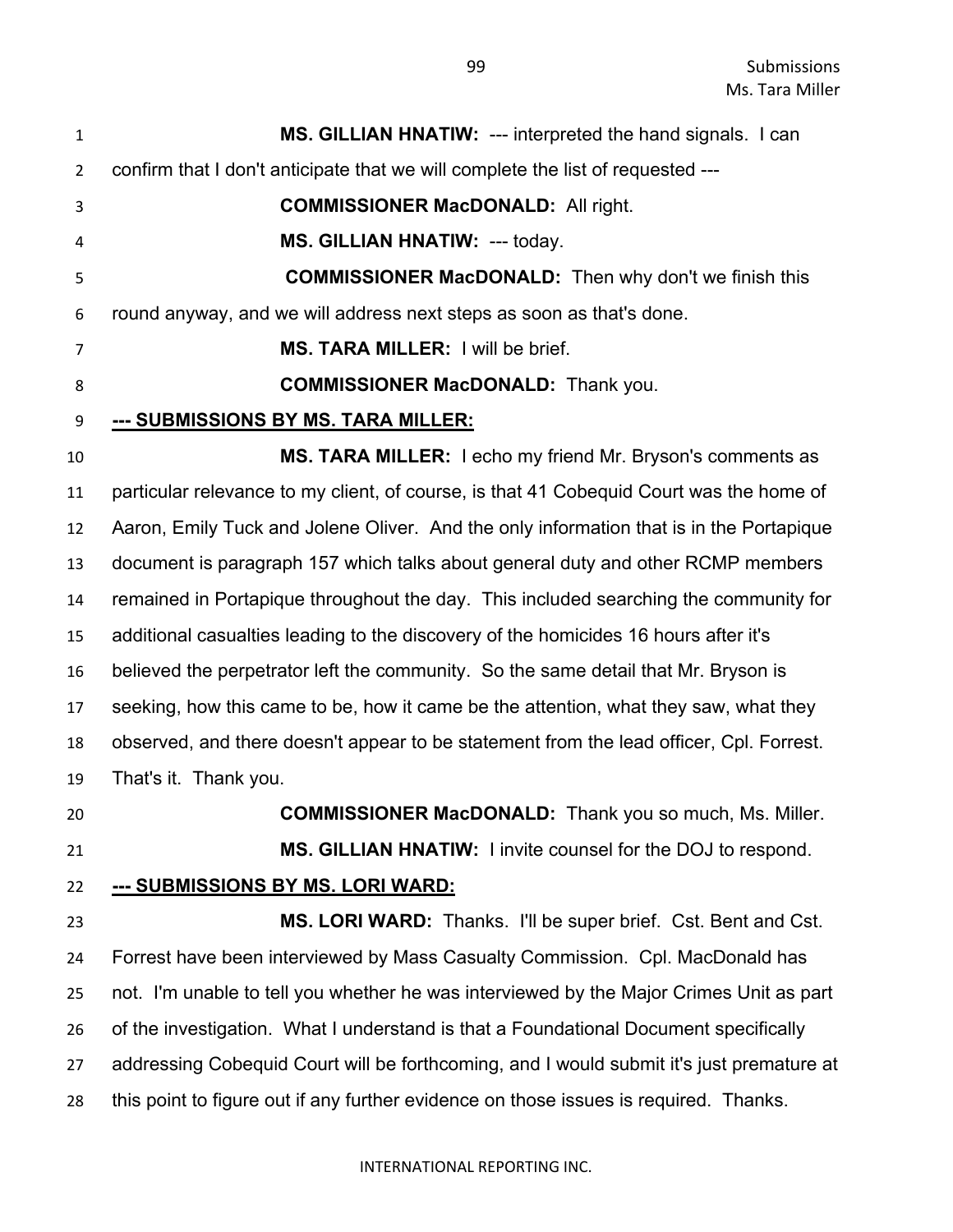**COMMISSIONER MacDONALD:** Thank you.

## **MS. GILLIAN HNATIW:** Counsel for the NPF?

**--- SUBMISSIONS BY MS. NASHA NIJHAWAN:**

 **MS. NASHA NIJHAWAN:** Thank you, Commissioners. As you know, we're here in respect of gaps, areas for clarification, or context in respect of the first three Foundational Documents. It's clear, I'll agree with Ms. Ward, that the Commission has made a decision not to address the period of time which related to the discovery of the victims on Cobequid Court in those documents. That doesn't mean that there's a gap that requires subpoenas of our members. It means that there is an area which is not yet addressed in the Foundational Documents. I'll let Commission Counsel speak to where and if that would be addressed, but we would say that this request is premature until such Foundational Document is prepared and tendered. There's lots of things that aren't covered in the Foundational Documents that have been presented, and until we see the full scope of those documents or understand it, it's premature to be saying that as a result we need to be subpoenaing police officers.

 I will also just note for the record, Cst. Bent's interview with the Mass Casualty Commission has yet to be disclosed, I understand, so again, no reason for prematurity. With respect to Cst. Forrest, his Mass Casualty Commission interview 19 was conducted on September  $20<sup>th</sup>$ , 2021, and it's available at Com Number 15506. Subject to any questions, those are all my comments.

 **COMMISSIONER MacDONALD:** Thank you so much. **I can confirm that the facts relevant to the search of Cobequid**  Court notification of next of kin and other family members on the afternoon and evening 24 of April 19<sup>th</sup> will be covered in a forthcoming Foundational Document involving notifications to next of kin. In fairness to counsel, they don't even have that draft yet, but it is forthcoming.

27 And so we've listened intently to some of the questions they've had in respect of these first responders and we'll keep those in mind as we work to finalize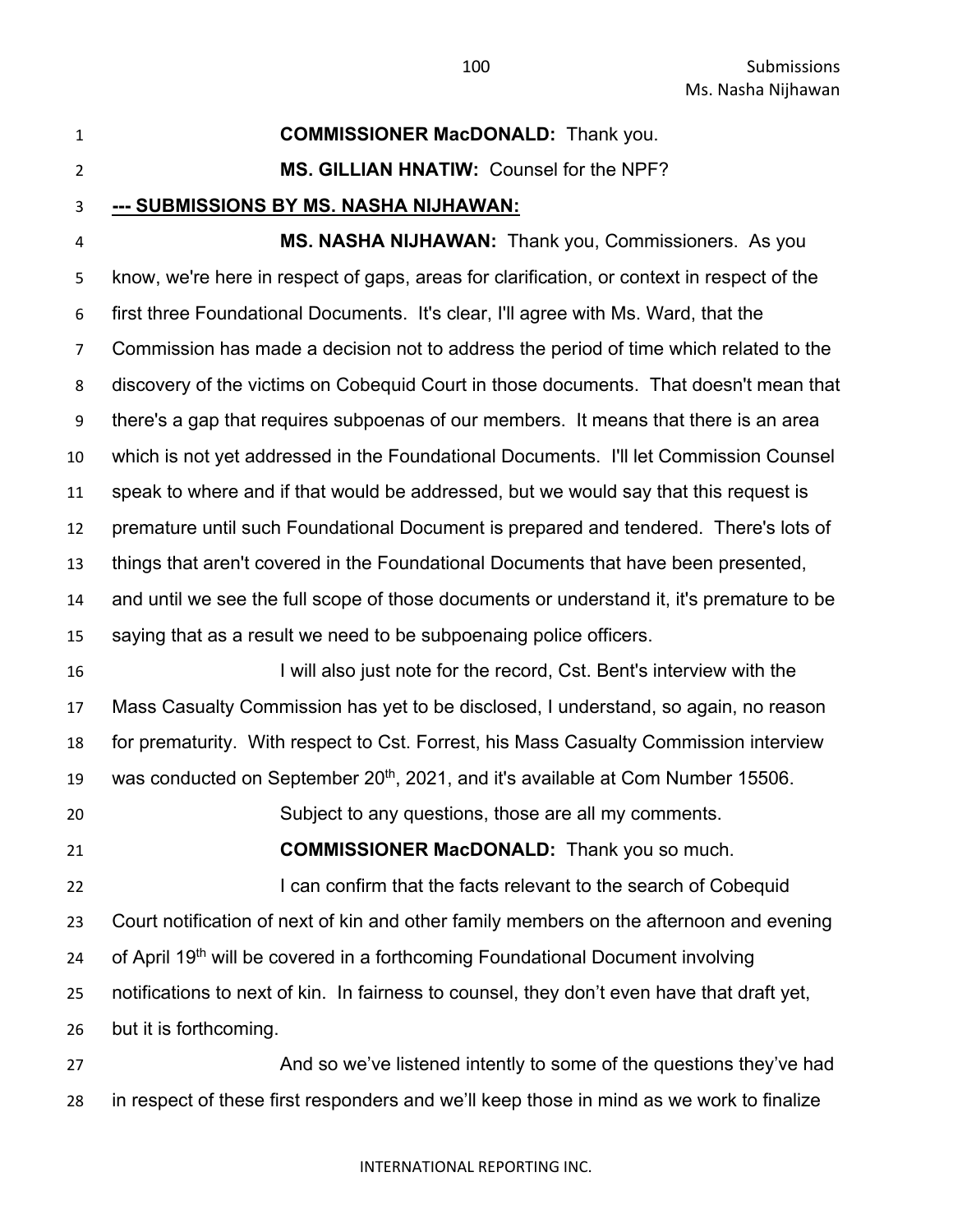those draft Foundational Documents.

| $\overline{2}$ | So in this situation, I would simply say that the request to hear from                        |
|----------------|-----------------------------------------------------------------------------------------------|
| 3              | them is premature because we haven't completed our own initial investigation into those       |
| 4              | facts, nor have the Participants had the benefit of the Commission's investigation and        |
| 5              | thinking in respect of those facts.                                                           |
| 6              | So as of today, those are our thoughts.                                                       |
| 7              | <b>COMMISSIONER MacDONALD:</b> Thank you so much.                                             |
| 8              | And on the weather, if I understood you correctly that it looks as                            |
| 9              | though we're not going to get through our list today in any event, is that?                   |
| 10             | MS. GILLIAN HNATIW: Yeah. There are two more names on our                                     |
| 11             | list of frontline first responders that we could potentially finish. I think it would take an |
| 12             | additional 15 or 20 minutes. There is also a list of approximately eight officers who are     |
| 13             | in more of a Command decision that we have yet to start. And so I don't think there's         |
| 14             | any reasonable possibility that we will have adequate time to hear from Participants in       |
| 15             | respect of the Commanders today.                                                              |
| 16             | <b>COMMISSIONER MacDONALD:</b> Thank you.                                                     |
| 17             | I wonder; it strikes me that it would be helpful if we just took a brief                      |
| 18             | recess, then, and just decide next steps in terms of today, and we won't be long              |
| 19             | because obviously the weather is a concern.                                                   |
| 20             | So we'll break for approximately 10 minutes and come back with                                |
| 21             | directions as to next steps.                                                                  |
| 22             | REGISTRAR DARLENE SUTHERLAND: Thank you.                                                      |
| 23             | The proceedings are now on break for 10 minutes.                                              |
| 24             | --- Upon breaking at 3:31 p.m.                                                                |
| 25             | --- Upon resuming at 3:56 p.m.                                                                |
| 26             | <b>REGISTRAR DARLENE SUTHERLAND: Welcome back.</b>                                            |
| 27             | The proceedings are again in session.                                                         |
| 28             | <b>COMMISSIONER MacDONALD: Ms. Hnatiw?</b>                                                    |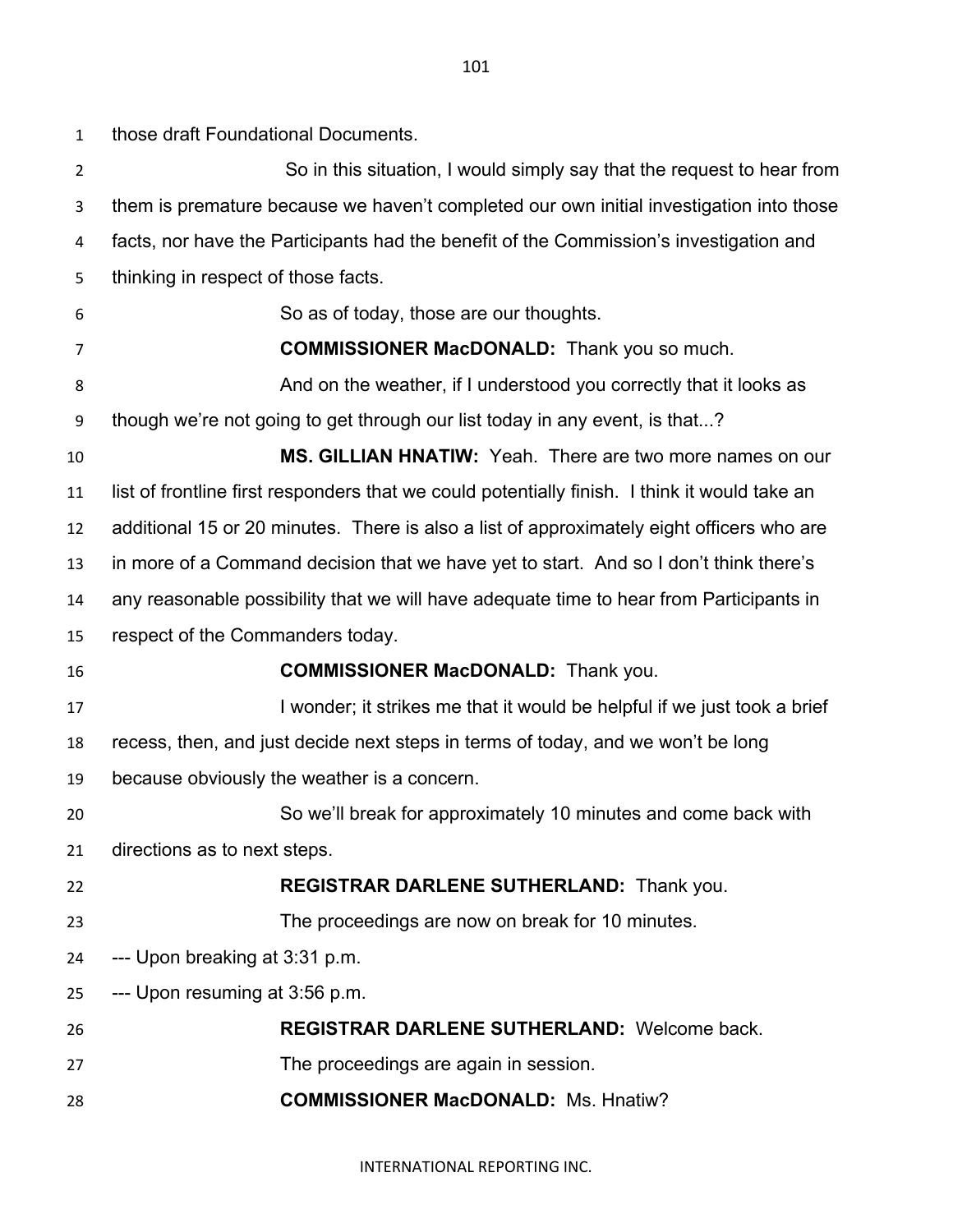**MS. GILLIAN HNATIW:** Thank you, Commissioners. 2 I just wanted to do an update of where we're at and where I expect we're going.

 There are two more frontline first responders, both RCMP members; one an officer and one in the Call Centre, that we will hear submissions about from Participant Counsel on Monday. There are -- we then anticipate we will hear submissions about six individuals who were in Command in various capacity in respect -- during the events in Portapique.

 I note that five of the RCMP officers on that list are already among the people that the Commission anticipates hearing from slightly later in our process, as Participants and their counsel are aware. Five of the six names that we will hear about on Monday are already names that, as I say, we anticipate hearing from later in our process.

 As you can start to see from the three Foundational Documents about Portapique that were introduced this week, there are a number of pieces to the timeline and to this complex puzzle that we are starting to build. And in the coming weeks and months, there will be a number of additional Foundational Documents that overlay the events of Portapique and the events on the other scenes in various ways, including one that deals specifically with ERT and one that deals specifically with the Command decisions.

 As I'm sure you can appreciate, there were decisions made in respect of a number of different scenes over the course of those 13 hours, and those are canvassed -- we anticipate that those will be canvassed in a much more complete way through the Command Decisions' document that will be filed later on.

 So we're sort of building the blocks of the timeline. As you are well aware, the volume and complexity of the evidence the Commission has received and continues to gather is significant. And we are only in the early stages of sharing our work with the public in terms of building those pieces and putting them together.

#### INTERNATIONAL REPORTING INC.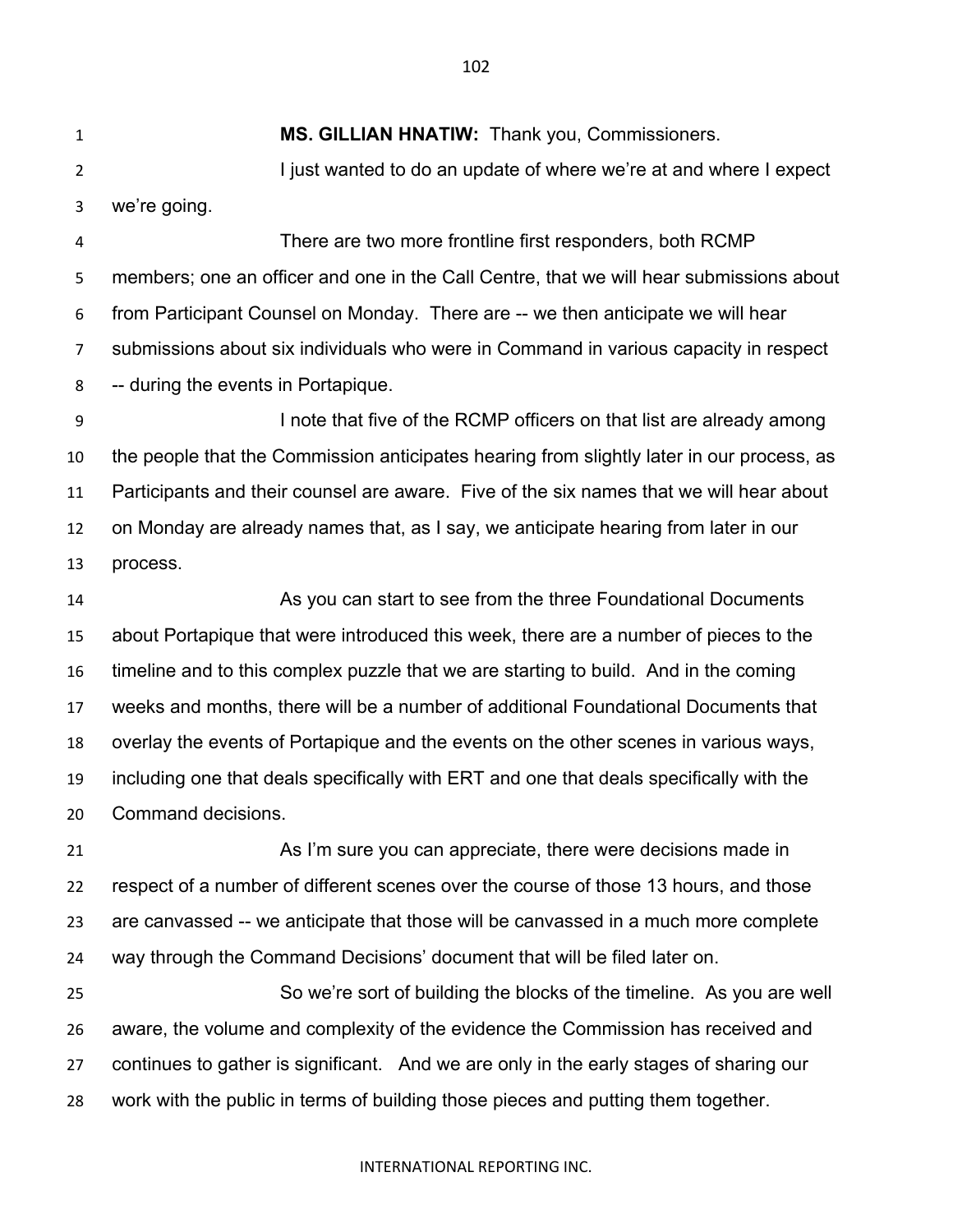Foundational Documents are a vehicle through which we have assembled and

synthesized significant amounts of source material, which are also being made

available to the public.

 So for that reason, as we continue to build those pieces of the puzzle, it is Commission Counsel's intention to wait and hear from a number of significant individuals in Command once we have more of those pieces of the puzzle in place.

 Nonetheless, I anticipate that we will hear from some Participant Counsel, about timing around when we intend to call those witnesses, on Monday. So I think we will deal with eight potential witnesses in total; and, again, we are just dealing with witnesses that individuals want to hear from in relation to the first three Foundational Documents that set the scene in Portapique. So to foreshadow, certainly, Commission Counsel won't be saying we shouldn't hear from those individuals but just that it's, again, premature, and that we, in our view, would prefer to hear from them later in our process when more of those building blocks are in place. So that is the roadmap of where we're at, and I'm in your hands as to how you would like to close. **COMMISSIONER MacDONALD:** Thank you. Thank you, Ms. Hnatiw, and thank you very much, counsel, for your able and very helpful submission today. And thank you for everyone in the room for participating, and for the public as well for their participation and engagement. 23 It's been -- I think everyone would agree it's been a busy last several number of days, and we will complete this process on Monday, and we look

forward to that. Of course we will give a decision and direction as a result of the

submissions we've heard as soon as possible after we finish this process, which has

been very helpful, at least for us, in terms of hearing the respective perspectives. It's

very -- always very helpful for us.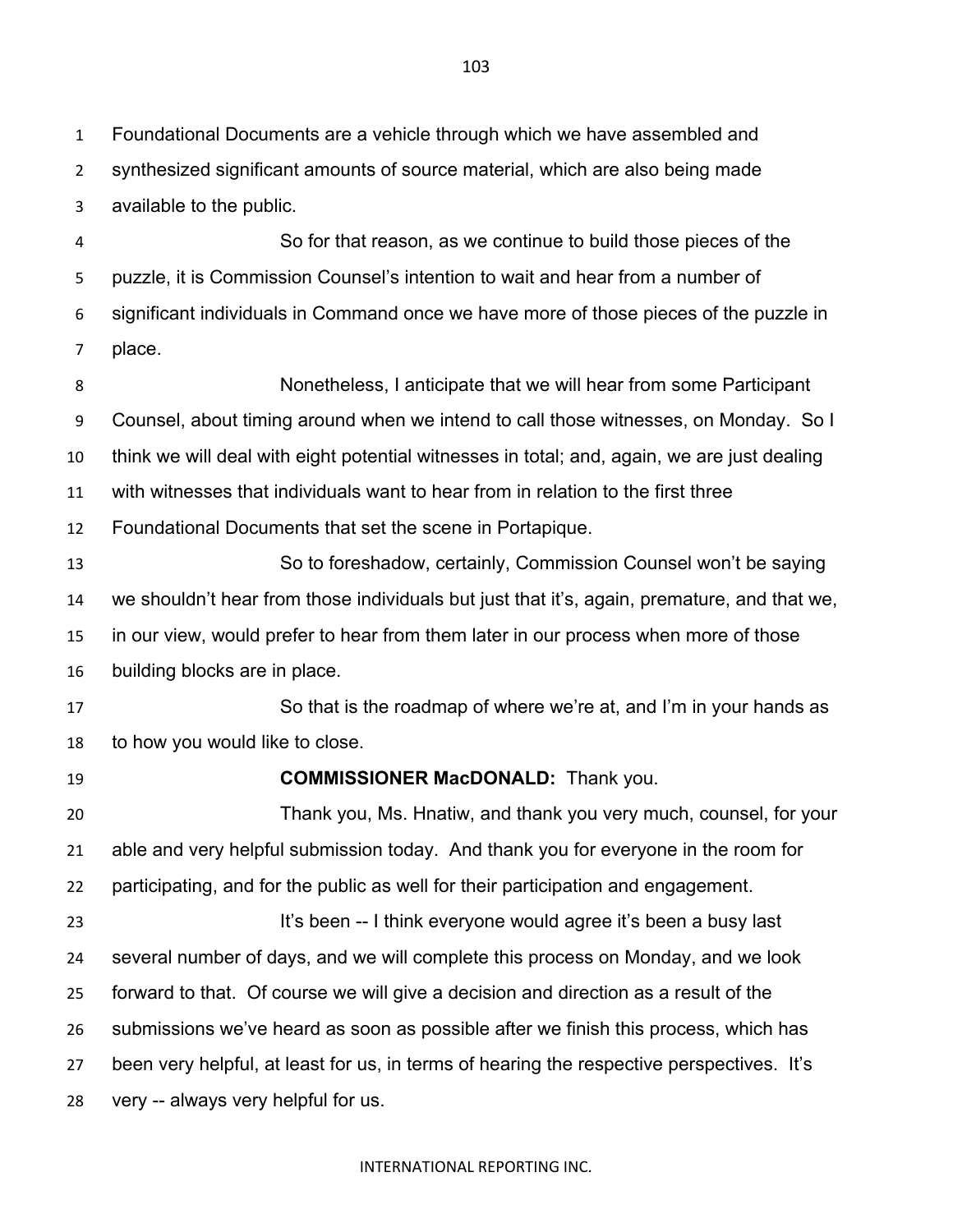**It's encouraging, I think, that the issues on Monday for a bulk of the**  witness -- proposed witnesses, anyway, will not be a question of if, but when. In other words, the interesting question becomes do you call them early and then have to call them again if they're in command and could speak to a number of Foundational Documents.

 So those are the kinds of questions we can hear from you on on Monday, and that's for a bulk of the remaining RCMP officers, and that will be dealt with then.

 So I think it's clear, and I'm -- I'll speak to the members of the public now. I think it's clear that, as we said in our opening remarks, there's a lot of information here, and it's not just the Foundational Documents, of course; it's the tens of thousands of pages of source materials that are related to those Foundational Documents, and it's an iterative process.

 You will recall in my opening remarks that our first priority was to the people of Nova Scotia and Canada. Obviously in the centre of that priority are those most affected, including the families and loved ones of those whose lives were taken, and to tell the public as early as possible what we know to date. And, you know, faced with having the public wait even longer until the -- every I is dotted and every T is crossed in the investigation was a decision we were -- or a path we were not prepared to go down. Instead, when were in a position where we thought we could share with the public what we know to date and then, of course, hear from Participants through their counsel on how the Foundational Documents can be better, which is a lot -- had a lot to do with what we did today, that that was the better course to go down.

 So yes, of course, we will continue up until the end of our process to hear from Participants as to how these documents can be better, how we can make sure that the facts are as accurate as possible, but that we not wait until the end of the process which, as I indicated would keep the public waiting even longer.

So I wanted to close on that basis and again thank counsel and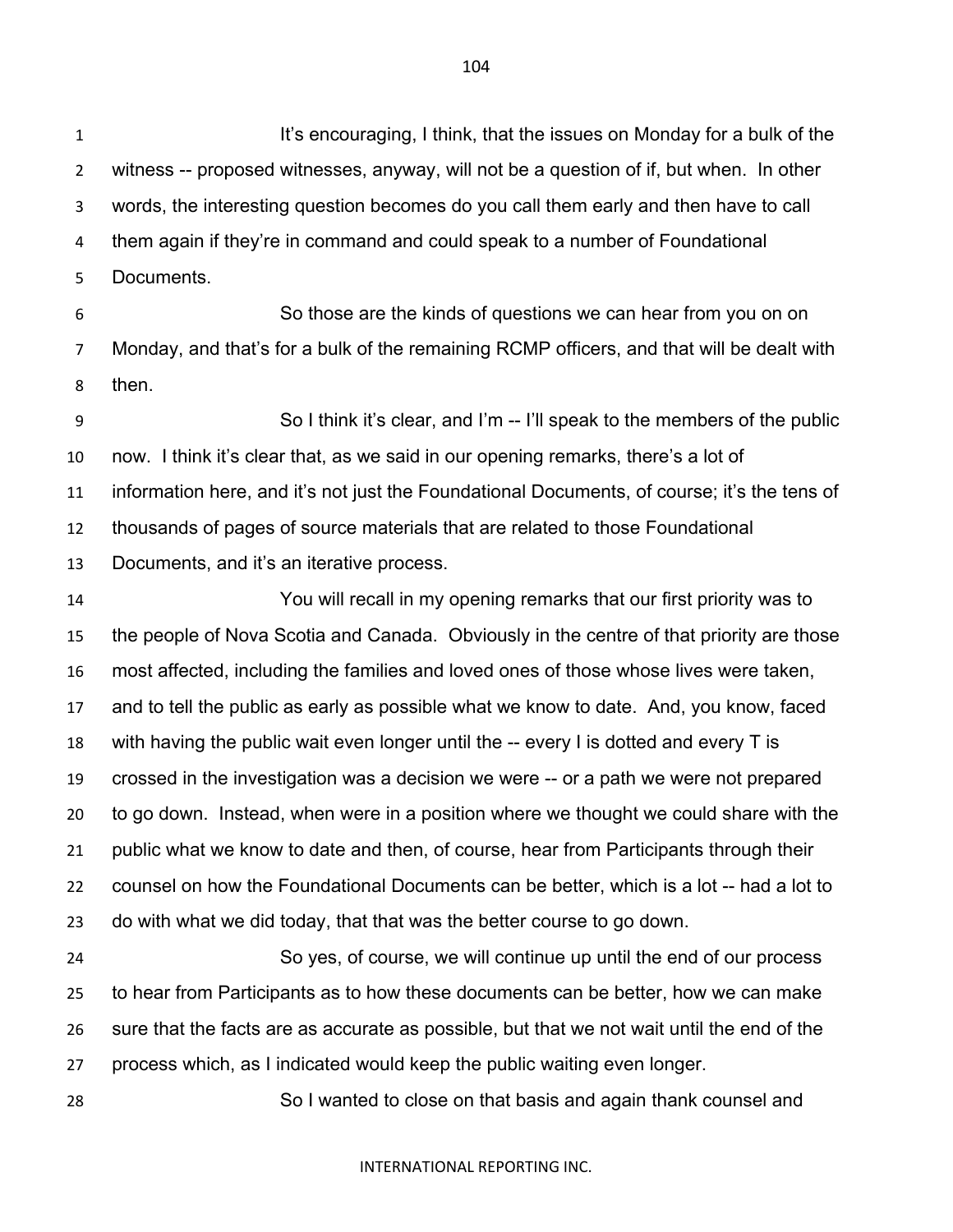| $\mathbf{1}$   | everyone who is participating to -- for their participation, and we will break until Monday |
|----------------|---------------------------------------------------------------------------------------------|
| $\overline{2}$ | at 9:30 unless my colleagues wish to add anything or tweak anything I've said.              |
| 3              | <b>COMMISSIONER STANTON:</b> Just to acknowledge that there's a                             |
| 4              | family Stateside as well.                                                                   |
| 5              | You talked about our priority being to get information out to Nova                          |
| 6              | Scotians and Canadians, but we also acknowledge the family that is beyond the borders       |
| $\overline{7}$ | here and I just wanted to ensure that people know that we're aware that not everyone is     |
| 8              | in Canada who are among the most affected and really appreciate Ms. Alberland               |
| 9              | reminding us of that when we met with her.                                                  |
| 10             | So thanks.                                                                                  |
| 11             | <b>COMMISSIONER MacDONALD:</b> Yeah. Thank you so much for                                  |
| 12             | that, Commissioner Stanton. You're absolutely right.                                        |
| 13             | And thank you again. Until Monday.                                                          |
| 14             | REGISTRAR DARLENE SUTHERLAND: Thank you.                                                    |
| 15             | The proceedings are adjourned until Monday, March 7th, 2022 at                              |
| 16             | $9:30$ a.m.                                                                                 |
| 17             | --- Upon adjourning at 4:06 p.m.                                                            |
| 18             |                                                                                             |
| 19             |                                                                                             |
| 20             |                                                                                             |
| 21             |                                                                                             |
| 22             |                                                                                             |
| 23             |                                                                                             |
| 24             |                                                                                             |
| 25             |                                                                                             |
| 26             |                                                                                             |
| 27             |                                                                                             |
| 28             |                                                                                             |